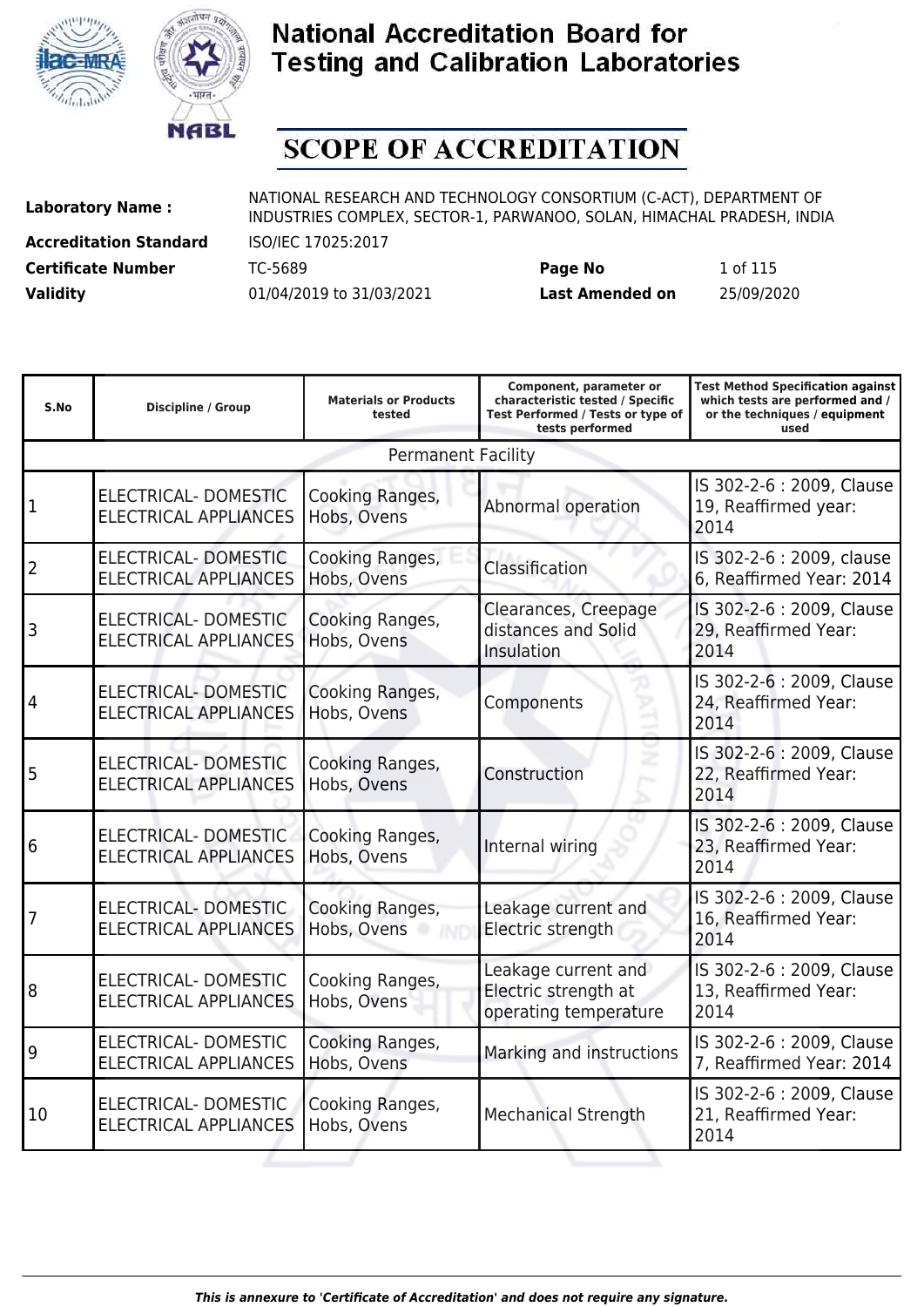



# **SCOPE OF ACCREDITATION**

**Accreditation Standard** ISO/IEC 17025:2017

**Laboratory Name :** NATIONAL RESEARCH AND TECHNOLOGY CONSORTIUM (C-ACT), DEPARTMENT OF **Laboratory Name :** NIDI INDUSTRIES COMPLEX, SECTOR-1, PARWANOO, SOLAN, HIMACHAL PRADESH, INDIA

**Certificate Number** TC-5689 **Page No** 2 of 115 **Validity** 01/04/2019 to 31/03/2021 **Last Amended on** 25/09/2020

| S.No | <b>Discipline / Group</b>                                   | <b>Materials or Products</b><br>tested | Component, parameter or<br>characteristic tested / Specific<br>Test Performed / Tests or type of<br>tests performed | <b>Test Method Specification against</b><br>which tests are performed and /<br>or the techniques / equipment<br>used |
|------|-------------------------------------------------------------|----------------------------------------|---------------------------------------------------------------------------------------------------------------------|----------------------------------------------------------------------------------------------------------------------|
| 11   | ELECTRICAL-DOMESTIC<br><b>ELECTRICAL APPLIANCES</b>         | Cooking Ranges,<br>Hobs, Ovens         | <b>Moisture Resistance</b>                                                                                          | IS 302-2-6 : 2009, Clause<br>15, Reaffirmed Year:<br>2014                                                            |
| 12   | ELECTRICAL- DOMESTIC<br><b>ELECTRICAL APPLIANCES</b>        | Cooking Ranges,<br>Hobs, Ovens         | Power Input and Current                                                                                             | IS 302-2-6 : 2009, Clause<br>10, Reaffirmed Year:<br>2014                                                            |
| 13   | ELECTRICAL-DOMESTIC<br><b>ELECTRICAL APPLIANCES</b>         | Cooking Ranges,<br>Hobs, Ovens         | Protection against access<br>to live parts                                                                          | IS 302-2-6 : 2009, Clause<br>8, Reaffirmed Year: 2014                                                                |
| 14   | <b>ELECTRICAL- DOMESTIC</b><br><b>ELECTRICAL APPLIANCES</b> | Cooking Ranges,<br>Hobs, Ovens         | <b>Provision for Earthing</b>                                                                                       | IS 302-2-6 : 2009, Clause<br>27, Reaffirmed Year:<br>2014                                                            |
| 15   | ELECTRICAL- DOMESTIC<br><b>ELECTRICAL APPLIANCES</b>        | Cooking Ranges,<br>Hobs, Ovens         | Radiation, toxicity and<br>similar hazards                                                                          | IS 302-2-6: 2009, Clause<br>32, Reaffirmed year:<br>2014                                                             |
| 16   | ELECTRICAL- DOMESTIC<br><b>ELECTRICAL APPLIANCES</b>        | Cooking Ranges,<br>Hobs, Ovens         | Resistance to heat and<br>fire                                                                                      | IS 302-2-6 : 2009, Clause<br>30, Reaffirmed Year:<br>2014                                                            |
| 17   | ELECTRICAL- DOMESTIC<br><b>ELECTRICAL APPLIANCES</b>        | Cooking Ranges,<br>Hobs, Ovens         | Resistance to rusting                                                                                               | IS 302-2-6 : 2009, Clause<br>31, Reaffirmed Year:<br>2014                                                            |
| 18   | ELECTRICAL-DOMESTIC<br><b>ELECTRICAL APPLIANCES</b>         | Cooking Ranges,<br>Hobs, Ovens         | Screws and connections                                                                                              | IS 302-2-6 : 2009, Clause<br>28, Reaffirmed Year:<br>2014                                                            |
| 19   | <b>ELECTRICAL- DOMESTIC</b><br><b>ELECTRICAL APPLIANCES</b> | Cooking Ranges,<br>Hobs, Ovens         | <b>Stability &amp; Mechanical</b><br><b>Hazards</b>                                                                 | IS 302-2-6 : 2009, Clause<br>20, Reaffirmed Year:<br>2014                                                            |
| 20   | <b>ELECTRICAL- DOMESTIC</b><br><b>ELECTRICAL APPLIANCES</b> | Cooking Ranges,<br>Hobs, Ovens         | Supply connection and<br>external flexible cords                                                                    | IS 302-2-6 : 2009, Clause<br>25, Reaffirmed Year:<br>2014                                                            |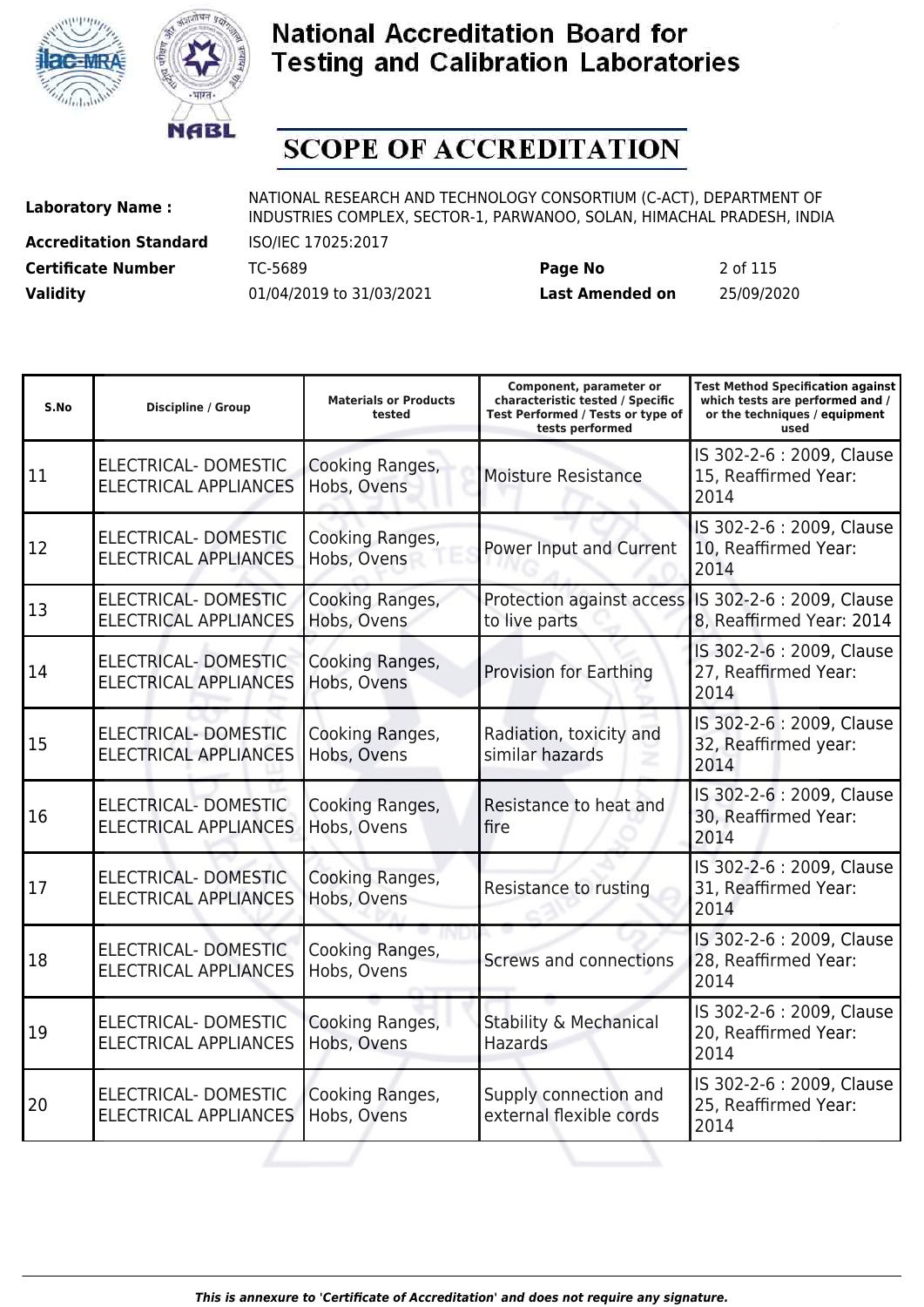



# **SCOPE OF ACCREDITATION**

**Accreditation Standard** ISO/IEC 17025:2017

**Laboratory Name :** NATIONAL RESEARCH AND TECHNOLOGY CONSORTIUM (C-ACT), DEPARTMENT OF **Laboratory Name :** NIDI INDUSTRIES COMPLEX, SECTOR-1, PARWANOO, SOLAN, HIMACHAL PRADESH, INDIA

**Certificate Number** TC-5689 **Page No** 3 of 115 **Validity** 01/04/2019 to 31/03/2021 **Last Amended on** 25/09/2020

| S.No | Discipline / Group                                          | <b>Materials or Products</b><br>tested                                                                             | Component, parameter or<br>characteristic tested / Specific<br>Test Performed / Tests or type of<br>tests performed | <b>Test Method Specification against</b><br>which tests are performed and /<br>or the techniques / equipment<br>used |
|------|-------------------------------------------------------------|--------------------------------------------------------------------------------------------------------------------|---------------------------------------------------------------------------------------------------------------------|----------------------------------------------------------------------------------------------------------------------|
| 21   | ELECTRICAL-DOMESTIC<br><b>ELECTRICAL APPLIANCES</b>         | Cooking Ranges,<br>Hobs, Ovens                                                                                     | Temperature rise/<br>Heating                                                                                        | IS 302-2-6 : 2009, Clause<br>11, Reaffirmed Year:<br>2014                                                            |
| 22   | ELECTRICAL-DOMESTIC<br><b>ELECTRICAL APPLIANCES</b>         | Cooking Ranges,<br>Hobs, Ovens                                                                                     | <b>Terminals for external</b><br>conductors                                                                         | IS 302-2-6 : 2009, Clause<br>26, Reaffirmed year:<br>2014                                                            |
| 23   | ELECTRICAL-DOMESTIC<br><b>ELECTRICAL APPLIANCES</b>         | Cooking Ranges,<br>Hobs, Ovens                                                                                     | <b>Transient Over voltage</b>                                                                                       | IS 302-2-6 : 2009, Clause<br>14, Reaffirmed year:<br>2014                                                            |
| 24   | <b>ELECTRICAL- DOMESTIC</b><br><b>ELECTRICAL APPLIANCES</b> | <b>Domestic Electric</b><br><b>Food Mixers</b><br>(Liquidizers &<br>Grinders), Electric<br><b>Kitchen Machines</b> | Radiation, toxicity and<br>similar hazards                                                                          | IS 302-2-14: 2009, IS<br>4250 Clause 32: 1980                                                                        |
| 25   | ELECTRICAL-DOMESTIC<br><b>ELECTRICAL APPLIANCES</b>         | <b>Domestic Electric</b><br><b>Food Mixers</b><br>(Liquidizers &<br>Grinders), Electric<br><b>Kitchen Machines</b> | Resistance to heat and<br>fire                                                                                      | IS 302-2-14 : 2009, IS<br>4250 Clause 30: 1980                                                                       |
| 26   | <b>ELECTRICAL- DOMESTIC</b><br><b>ELECTRICAL APPLIANCES</b> | <b>Domestic Electric</b><br><b>Food Mixers</b><br>(Liquidizers &<br>Grinders), Electric<br>Kitchen Machines        | Supply connection and<br>external flexible cords                                                                    | IS 302-2-14: 2009, IS<br>4250 Clause 25: 1980                                                                        |
| 27   | <b>ELECTRICAL- DOMESTIC</b><br><b>ELECTRICAL APPLIANCES</b> | <b>Domestic Electric</b><br><b>Food Mixers</b><br>(Liquidizers &<br>Grinders), Electric<br><b>Kitchen Machines</b> | Abnormal operation                                                                                                  | IS 302-2-14 : 2009, IS<br>4250 Clause 19: 1980                                                                       |
|      |                                                             |                                                                                                                    |                                                                                                                     |                                                                                                                      |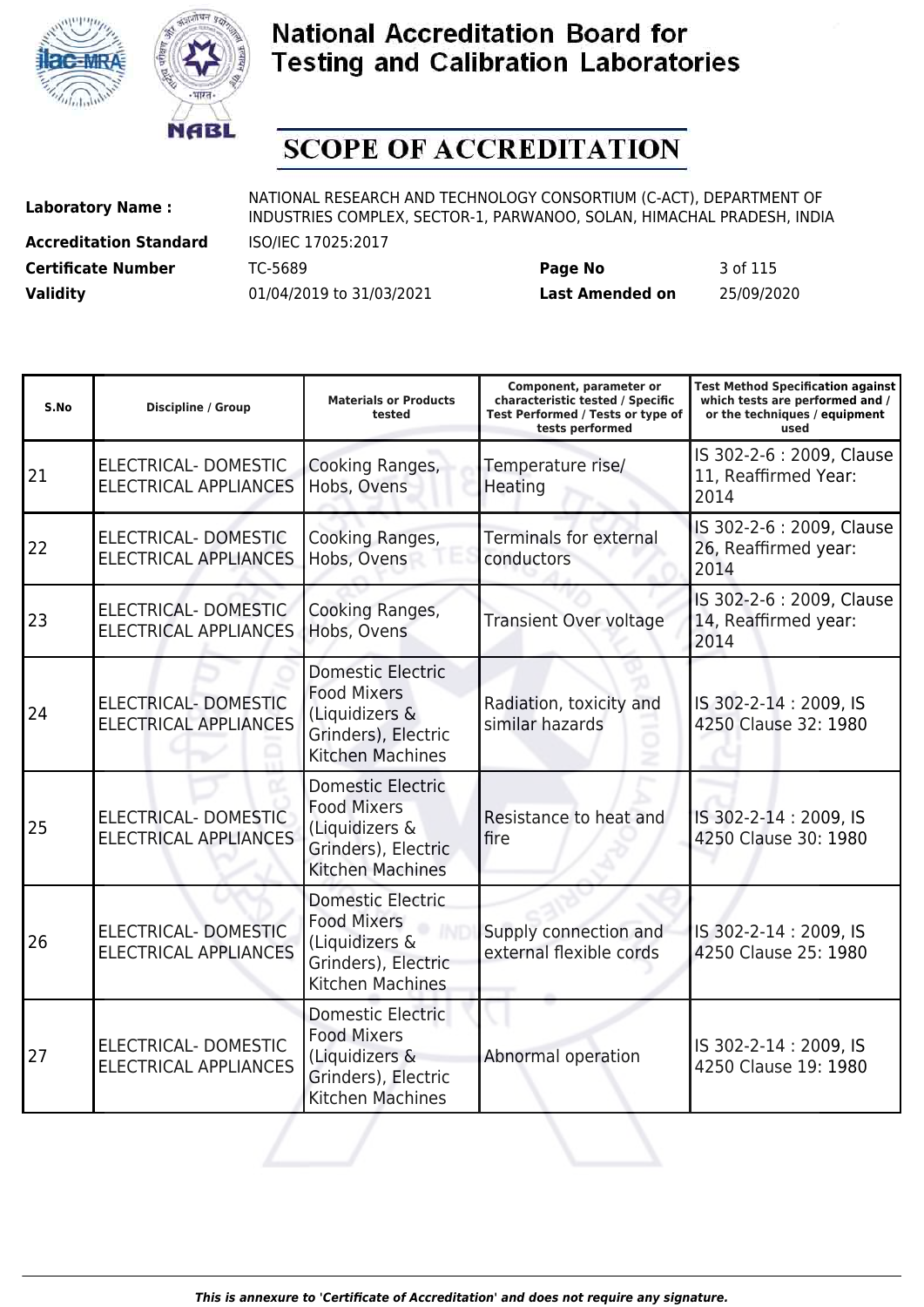



# **SCOPE OF ACCREDITATION**

**Accreditation Standard** ISO/IEC 17025:2017

| <b>Certificate Number</b> | TC-5689                  | Page No         | 4 of 115   |
|---------------------------|--------------------------|-----------------|------------|
| <b>Validity</b>           | 01/04/2019 to 31/03/2021 | Last Amended on | 25/09/2020 |

| S.No | <b>Discipline / Group</b>                                   | <b>Materials or Products</b><br>tested                                                                             | Component, parameter or<br>characteristic tested / Specific<br>Test Performed / Tests or type of<br>tests performed | <b>Test Method Specification against</b><br>which tests are performed and /<br>or the techniques / equipment<br>used |
|------|-------------------------------------------------------------|--------------------------------------------------------------------------------------------------------------------|---------------------------------------------------------------------------------------------------------------------|----------------------------------------------------------------------------------------------------------------------|
| 28   | ELECTRICAL- DOMESTIC<br><b>ELECTRICAL APPLIANCES</b>        | <b>Domestic Electric</b><br><b>Food Mixers</b><br>(Liquidizers &<br>Grinders), Electric<br><b>Kitchen Machines</b> | Classification                                                                                                      | IS 302-2-14 2009, IS<br>4250 Clause 6: 1980                                                                          |
| 29   | ELECTRICAL- DOMESTIC<br><b>ELECTRICAL APPLIANCES</b>        | <b>Domestic Electric</b><br><b>Food Mixers</b><br>(Liquidizers &<br>Grinders), Electric<br><b>Kitchen Machines</b> | Clearances, Creepage<br>distances and Solid<br>Insulation                                                           | IS 302-2-14: 2009, IS<br>4250 Clause 29: 1980                                                                        |
| 30   | <b>ELECTRICAL- DOMESTIC</b><br><b>ELECTRICAL APPLIANCES</b> | <b>Domestic Electric</b><br><b>Food Mixers</b><br>(Liquidizers &<br>Grinders), Electric<br>Kitchen Machines        | Components                                                                                                          | IS 302-2-14: 2009, IS<br>4250 Clause 24: 1980                                                                        |
| 31   | ELECTRICAL- DOMESTIC<br><b>ELECTRICAL APPLIANCES</b>        | Domestic Electric<br><b>Food Mixers</b><br>(Liquidizers &<br>Grinders), Electric<br><b>Kitchen Machines</b>        | Construction                                                                                                        | IS 302-2-14: 2009, IS<br>4250 Clause 22: 1980                                                                        |
| 32   | <b>ELECTRICAL- DOMESTIC</b><br><b>ELECTRICAL APPLIANCES</b> | <b>Domestic Electric</b><br><b>Food Mixers</b><br>(Liquidizers &<br>Grinders), Electric<br>Kitchen Machines        | Endurance                                                                                                           | IS 4250 Clause 18: 1980                                                                                              |
| 33   | ELECTRICAL- DOMESTIC<br><b>ELECTRICAL APPLIANCES</b>        | Domestic Electric<br><b>Food Mixers</b><br>(Liquidizers &<br>Grinders), Electric<br>Kitchen Machines               | Internal wiring                                                                                                     | IS 302-2-14: 2009, IS<br>4250 Clause 23: 1980                                                                        |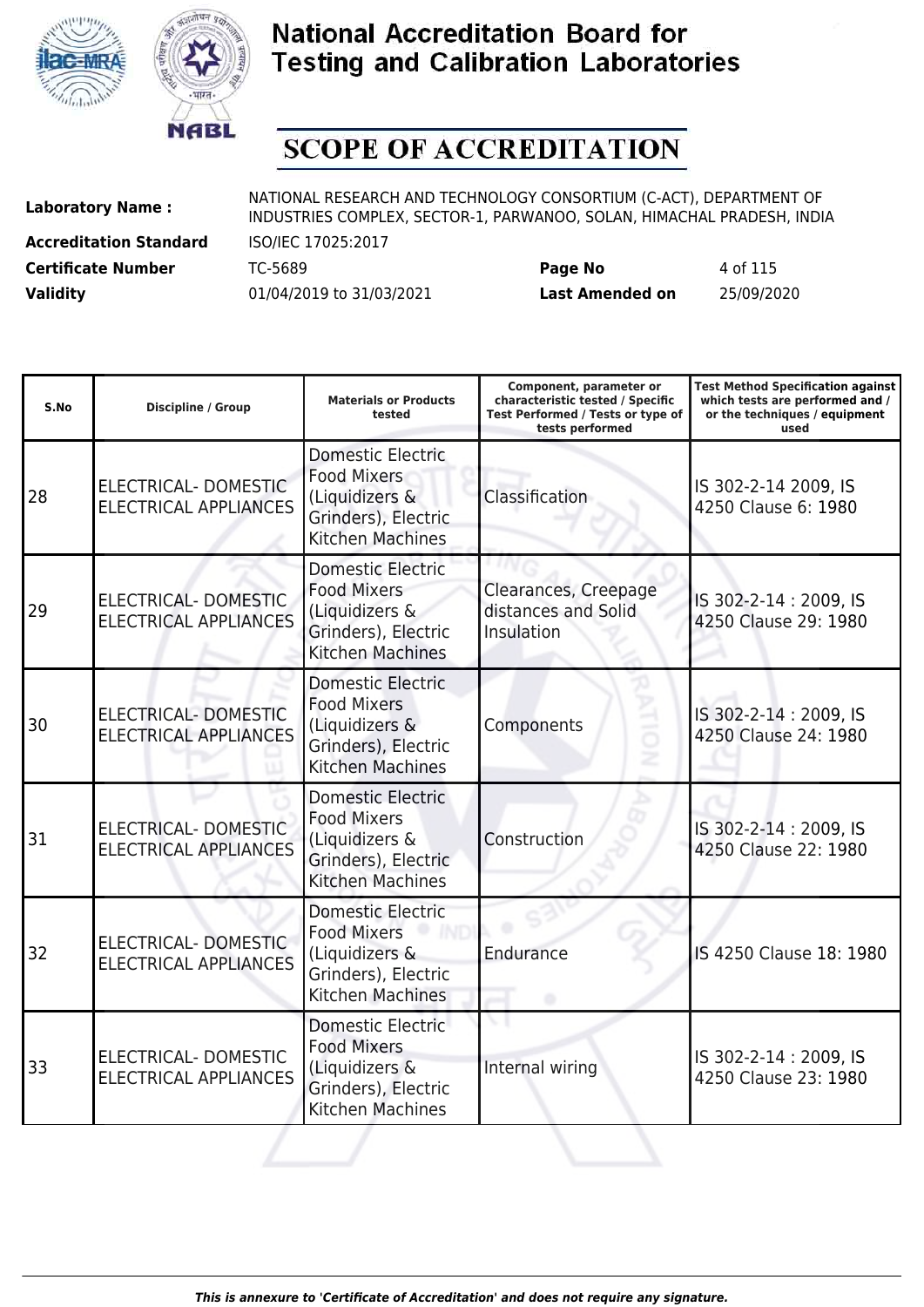



# **SCOPE OF ACCREDITATION**

**Accreditation Standard** ISO/IEC 17025:2017

| <b>Certificate Number</b> | TC-5689                  | Page No         | 5 of 115   |
|---------------------------|--------------------------|-----------------|------------|
| <b>Validity</b>           | 01/04/2019 to 31/03/2021 | Last Amended on | 25/09/2020 |

| S.No | <b>Discipline / Group</b>                                   | <b>Materials or Products</b><br>tested                                                                             | Component, parameter or<br>characteristic tested / Specific<br>Test Performed / Tests or type of<br>tests performed | <b>Test Method Specification against</b><br>which tests are performed and /<br>or the techniques / equipment<br>used |
|------|-------------------------------------------------------------|--------------------------------------------------------------------------------------------------------------------|---------------------------------------------------------------------------------------------------------------------|----------------------------------------------------------------------------------------------------------------------|
| 34   | ELECTRICAL- DOMESTIC<br><b>ELECTRICAL APPLIANCES</b>        | Domestic Electric<br><b>Food Mixers</b><br>(Liquidizers &<br>Grinders), Electric<br><b>Kitchen Machines</b>        | Leakage current &<br>electric strength at<br>operating temperature                                                  | IS 302-2-14: 2009, IS<br>4250 Clause 13: 1980                                                                        |
| 35   | <b>ELECTRICAL- DOMESTIC</b><br><b>ELECTRICAL APPLIANCES</b> | <b>Domestic Electric</b><br><b>Food Mixers</b><br>(Liquidizers &<br>Grinders), Electric<br><b>Kitchen Machines</b> | Leakage current and<br>Electric strength                                                                            | IS 4250: 1980, IS<br>302-2-14 Clause 16:<br>2009                                                                     |
| 36   | <b>ELECTRICAL- DOMESTIC</b><br><b>ELECTRICAL APPLIANCES</b> | <b>Domestic Electric</b><br><b>Food Mixers</b><br>(Liquidizers &<br>Grinders), Electric<br><b>Kitchen Machines</b> | Marking and Instructions                                                                                            | IS 302-2-14: 2009, IS<br>4250 Clause 7: 1980                                                                         |
| 37   | <b>ELECTRICAL- DOMESTIC</b><br><b>ELECTRICAL APPLIANCES</b> | <b>Domestic Electric</b><br><b>Food Mixers</b><br>(Liquidizers &<br>Grinders), Electric<br><b>Kitchen Machines</b> | <b>Mechanical Strength</b>                                                                                          | IS 302-2-14: 2009, IS<br>4250 Clause 21: 1980                                                                        |
| 38   | ELECTRICAL- DOMESTIC<br><b>ELECTRICAL APPLIANCES</b>        | <b>Domestic Electric</b><br><b>Food Mixers</b><br>(Liquidizers &<br>Grinders), Electric<br><b>Kitchen Machines</b> | Moisture resistance                                                                                                 | IS 4250: 1980, IS<br>302-2-14 Clause 15:<br>2009                                                                     |
| 39   | ELECTRICAL- DOMESTIC<br><b>ELECTRICAL APPLIANCES</b>        | Domestic Electric<br><b>Food Mixers</b><br>(Liquidizers &<br>Grinders), Electric<br>Kitchen Machines               | <b>Operational Tests</b>                                                                                            | IS 4250 Clause 34: 1980                                                                                              |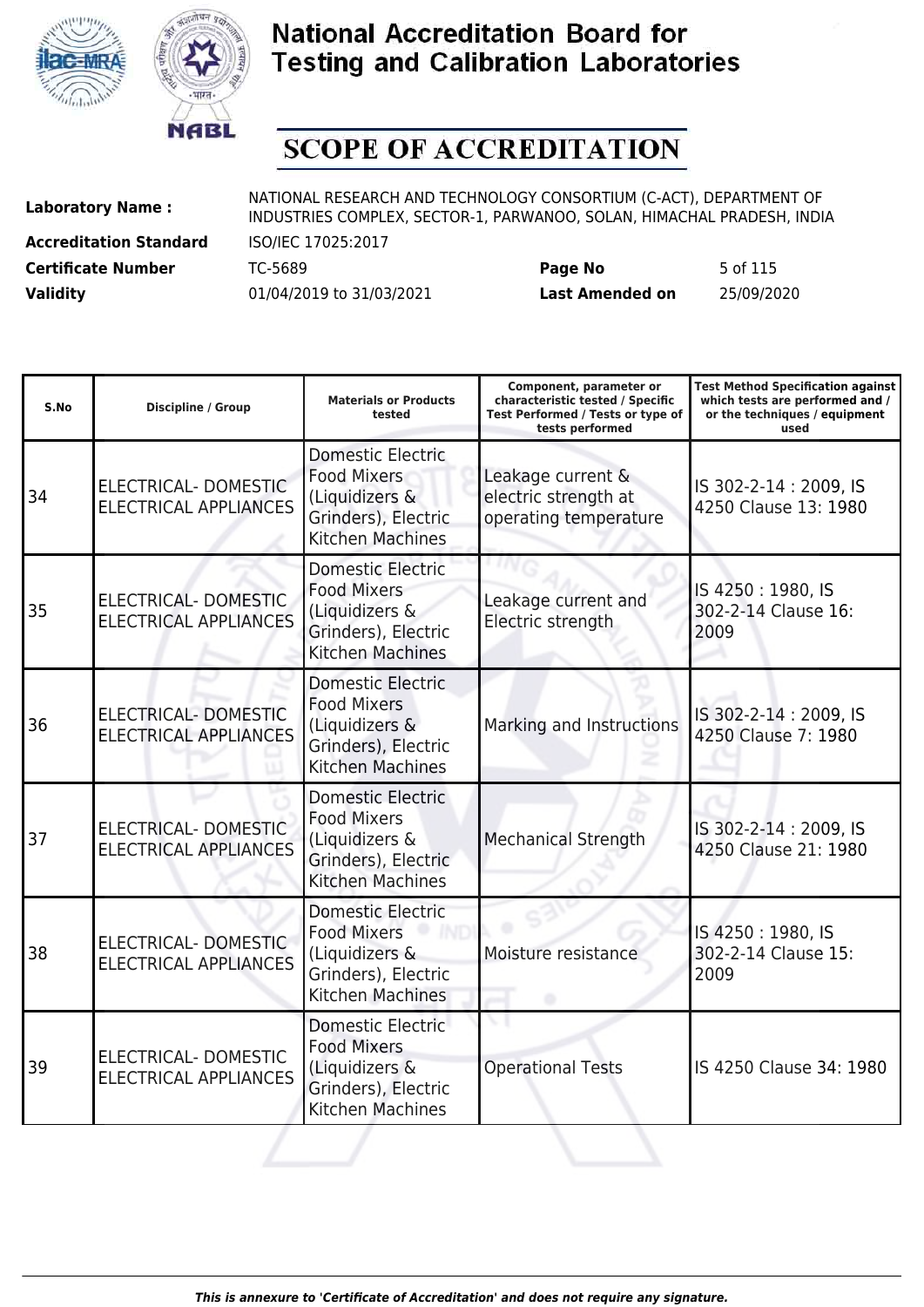



# **SCOPE OF ACCREDITATION**

**Accreditation Standard** ISO/IEC 17025:2017

| <b>Certificate Number</b> | TC-5689                  | Page No         | 6 of 115   |
|---------------------------|--------------------------|-----------------|------------|
| <b>Validity</b>           | 01/04/2019 to 31/03/2021 | Last Amended on | 25/09/2020 |

| S.No | <b>Discipline / Group</b>                                   | <b>Materials or Products</b><br>tested                                                                             | Component, parameter or<br>characteristic tested / Specific<br>Test Performed / Tests or type of<br>tests performed | <b>Test Method Specification against</b><br>which tests are performed and /<br>or the techniques / equipment<br>used |
|------|-------------------------------------------------------------|--------------------------------------------------------------------------------------------------------------------|---------------------------------------------------------------------------------------------------------------------|----------------------------------------------------------------------------------------------------------------------|
| 40   | ELECTRICAL- DOMESTIC<br><b>ELECTRICAL APPLIANCES</b>        | <b>Domestic Electric</b><br><b>Food Mixers</b><br>(Liquidizers &<br>Grinders), Electric<br><b>Kitchen Machines</b> | Power Input and Current                                                                                             | IS 302-2-14: 2009, IS<br>4250 Clause 10: 1980                                                                        |
| 41   | ELECTRICAL- DOMESTIC<br><b>ELECTRICAL APPLIANCES</b>        | <b>Domestic Electric</b><br><b>Food Mixers</b><br>(Liquidizers &<br>Grinders), Electric<br><b>Kitchen Machines</b> | Protection against access<br>to live parts/ Protection<br>against electric shock                                    | IS 302-2-14: 2009, IS<br>4250 Clause 8: 1980                                                                         |
| 42   | <b>ELECTRICAL- DOMESTIC</b><br><b>ELECTRICAL APPLIANCES</b> | <b>Domestic Electric</b><br><b>Food Mixers</b><br>(Liquidizers &<br>Grinders), Electric<br>Kitchen Machines        | Provision for earthing                                                                                              | IS 302-2-14: 2009, IS<br>4250 Clause 27: 1980                                                                        |
| 43   | <b>ELECTRICAL- DOMESTIC</b><br><b>ELECTRICAL APPLIANCES</b> | Domestic Electric<br><b>Food Mixers</b><br>(Liquidizers &<br>Grinders), Electric<br><b>Kitchen Machines</b>        | Resistance to rusting                                                                                               | IS 302-2-14 : 2009, IS<br>4250 Clause 31: 1980                                                                       |
| 44   | ELECTRICAL- DOMESTIC<br><b>ELECTRICAL APPLIANCES</b>        | <b>Domestic Electric</b><br><b>Food Mixers</b><br>(Liquidizers &<br>Grinders), Electric<br>Kitchen Machines        | <b>Screws and connections</b>                                                                                       | IS 302-2-14: 2009, IS<br>4250 Clause 28: 1980                                                                        |
| 45   | ELECTRICAL- DOMESTIC<br><b>ELECTRICAL APPLIANCES</b>        | Domestic Electric<br><b>Food Mixers</b><br>(Liquidizers &<br>Grinders), Electric<br>Kitchen Machines               | Stability and mechanical<br>hazards                                                                                 | IS 302-2-14: 2009, IS<br>4250 Clause 20: 1980                                                                        |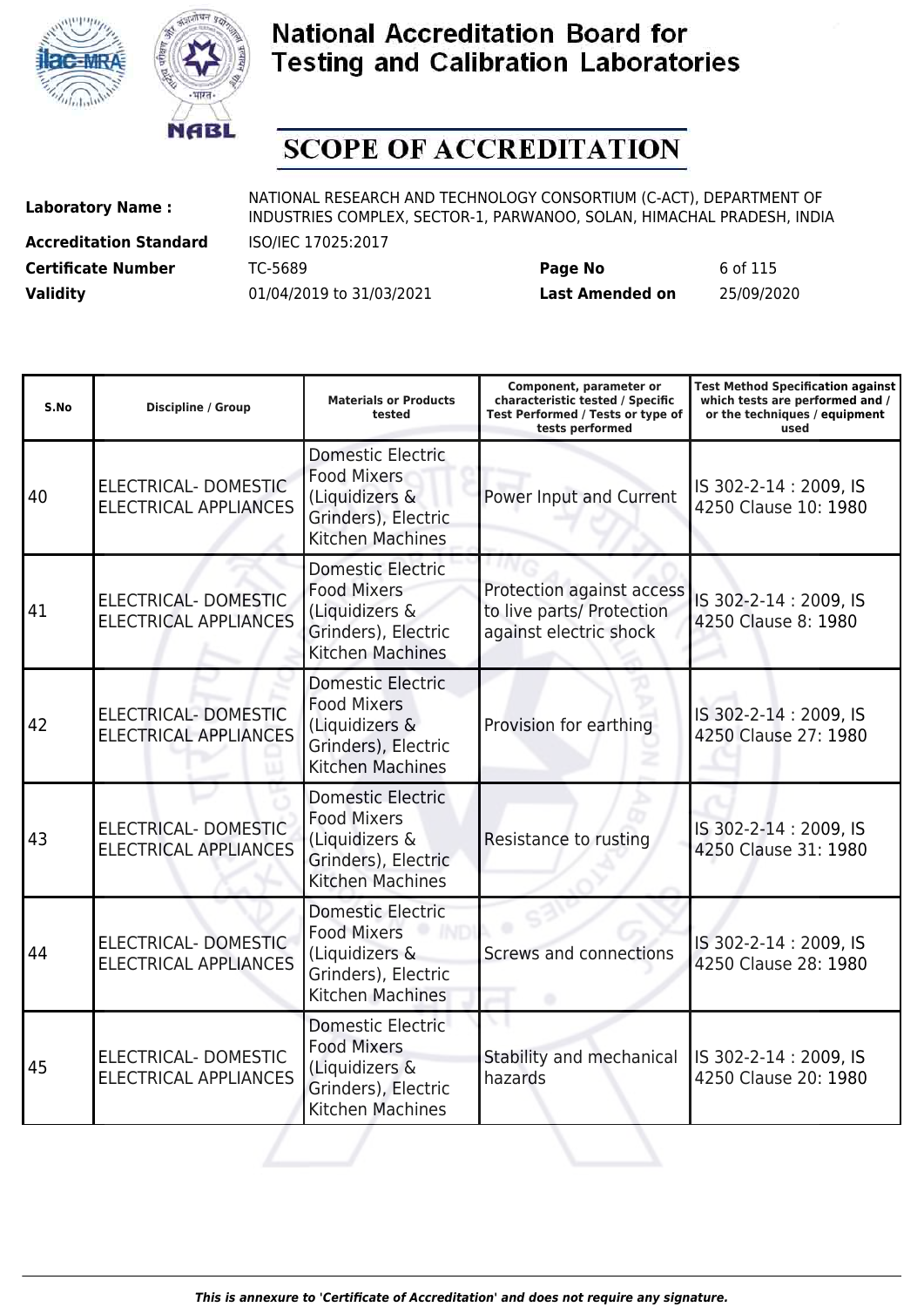



# **SCOPE OF ACCREDITATION**

**Accreditation Standard** ISO/IEC 17025:2017

| <b>Certificate Number</b> | TC-5689                  | Page No         | 7 of 115   |
|---------------------------|--------------------------|-----------------|------------|
| <b>Validity</b>           | 01/04/2019 to 31/03/2021 | Last Amended on | 25/09/2020 |

| S.No | <b>Discipline / Group</b>                                   | <b>Materials or Products</b><br>tested                                                                             | Component, parameter or<br>characteristic tested / Specific<br>Test Performed / Tests or type of<br>tests performed | <b>Test Method Specification against</b><br>which tests are performed and /<br>or the techniques / equipment<br>used |
|------|-------------------------------------------------------------|--------------------------------------------------------------------------------------------------------------------|---------------------------------------------------------------------------------------------------------------------|----------------------------------------------------------------------------------------------------------------------|
| 46   | ELECTRICAL- DOMESTIC<br><b>ELECTRICAL APPLIANCES</b>        | Domestic Electric<br><b>Food Mixers</b><br>(Liquidizers &<br>Grinders), Electric<br><b>Kitchen Machines</b>        | Strength of assembly                                                                                                | IS 4250 Clause 37: 1980                                                                                              |
| 47   | <b>ELECTRICAL- DOMESTIC</b><br><b>ELECTRICAL APPLIANCES</b> | <b>Domestic Electric</b><br><b>Food Mixers</b><br>(Liquidizers &<br>Grinders), Electric<br><b>Kitchen Machines</b> | Temperature rise/<br>Heating                                                                                        | IS 302-2-14: 2009, IS<br>4250 Clause 11: 1980                                                                        |
| 48   | <b>ELECTRICAL- DOMESTIC</b><br><b>ELECTRICAL APPLIANCES</b> | <b>Domestic Electric</b><br><b>Food Mixers</b><br>(Liquidizers &<br>Grinders), Electric<br>Kitchen Machines        | Temperature withstand<br>test for bowl                                                                              | IS 4250 Clause 35: 1980                                                                                              |
| 49   | <b>ELECTRICAL- DOMESTIC</b><br><b>ELECTRICAL APPLIANCES</b> | Domestic Electric<br><b>Food Mixers</b><br>(Liquidizers &<br>Grinders), Electric<br><b>Kitchen Machines</b>        | <b>Terminals for external</b><br>conductors                                                                         | IS 302-2-14 : 2009, IS<br>4250 Clause 26: 1980                                                                       |
| 50   | <b>ELECTRICAL- DOMESTIC</b><br><b>ELECTRICAL APPLIANCES</b> | <b>Domestic Electric</b><br><b>Food Mixers</b><br>(Liquidizers &<br>Grinders), Electric<br>Kitchen Machines        | Test for controls                                                                                                   | IS 4250 Clause 36: 1980                                                                                              |
| 51   | ELECTRICAL- DOMESTIC<br><b>ELECTRICAL APPLIANCES</b>        | <b>Domestic Electric</b><br><b>Food Mixers</b><br>(Liquidizers &<br>Grinders), Electric<br>Kitchen Machines        | <b>Transient Overvoltage</b>                                                                                        | IS 4250: 1980, IS<br>302-2-14 Clause 14:<br>2009                                                                     |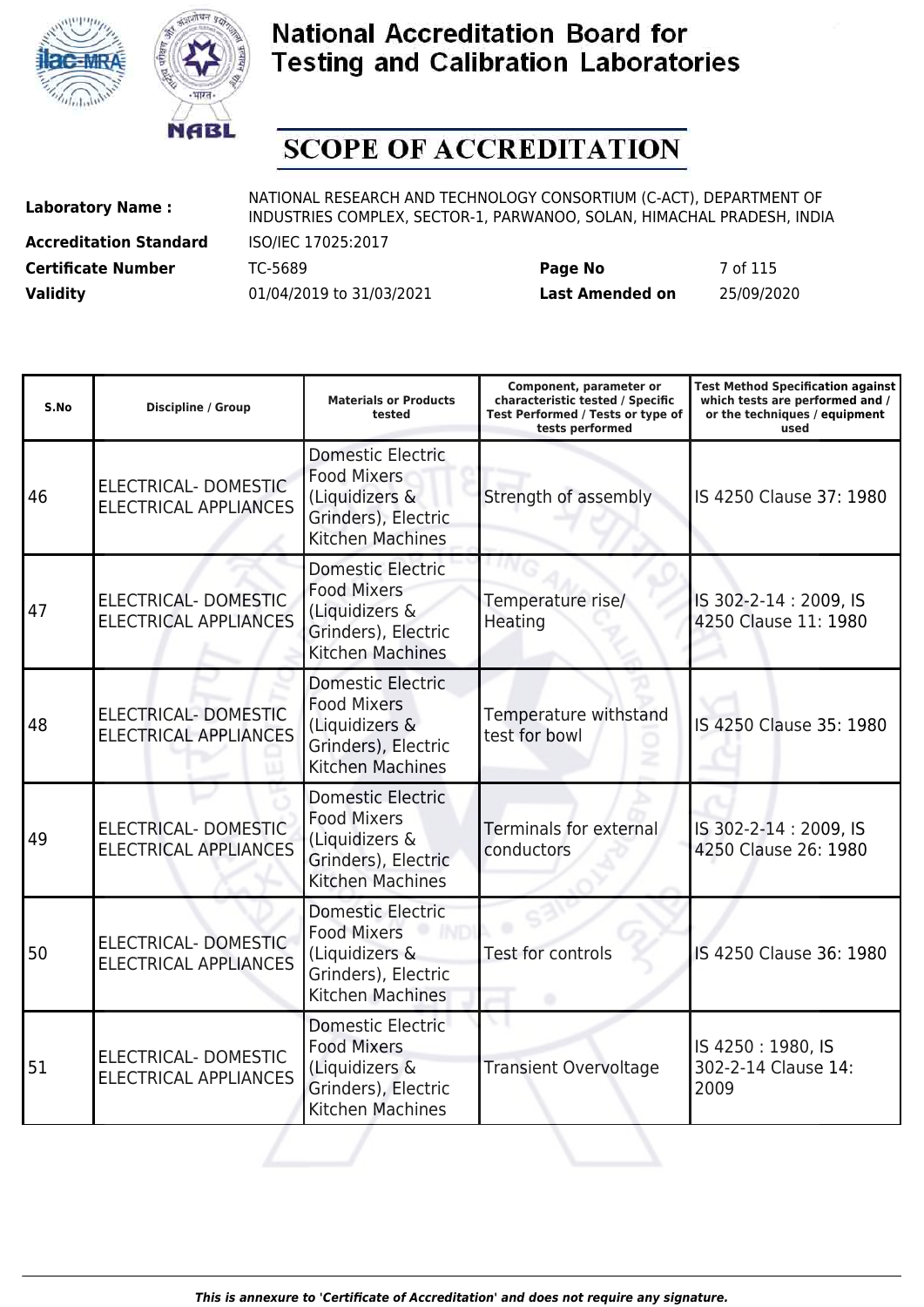



# **SCOPE OF ACCREDITATION**

**Accreditation Standard** ISO/IEC 17025:2017

**Laboratory Name :** NATIONAL RESEARCH AND TECHNOLOGY CONSORTIUM (C-ACT), DEPARTMENT OF INDUSTRIES COMPLEX, SECTOR-1, PARWANOO, SOLAN, HIMACHAL PRADESH, INDIA

**Certificate Number** TC-5689 **Page No** 8 of 115 **Validity** 01/04/2019 to 31/03/2021 **Last Amended on** 25/09/2020

| S.No | <b>Discipline / Group</b>                                   | <b>Materials or Products</b><br>tested            | Component, parameter or<br>characteristic tested / Specific<br>Test Performed / Tests or type of<br>tests performed | <b>Test Method Specification against</b><br>which tests are performed and /<br>or the techniques / equipment<br>used |
|------|-------------------------------------------------------------|---------------------------------------------------|---------------------------------------------------------------------------------------------------------------------|----------------------------------------------------------------------------------------------------------------------|
| 52   | <b>ELECTRICAL- DOMESTIC</b><br><b>ELECTRICAL APPLIANCES</b> | <b>Electric Immersion</b><br><b>Water Heaters</b> | Abnormal operation                                                                                                  | IS 302-2-201: 2008, IS<br>368 Clause 19: 2014                                                                        |
| 53   | ELECTRICAL-DOMESTIC<br><b>ELECTRICAL APPLIANCES</b>         | <b>Electric Immersion</b><br><b>Water Heaters</b> | Classification                                                                                                      | IS 302-2-201: 2008, IS<br>368 Clause 6: 2014                                                                         |
| 54   | <b>ELECTRICAL- DOMESTIC</b><br><b>ELECTRICAL APPLIANCES</b> | <b>Electric Immersion</b><br><b>Water Heaters</b> | Clearances, Creepage<br>distances and Solid<br>Insulation                                                           | IS 302-2-201: 2008, IS<br>368 Clause 29: 2014                                                                        |
| 55   | ELECTRICAL-DOMESTIC<br><b>ELECTRICAL APPLIANCES</b>         | <b>Electric Immersion</b><br><b>Water Heaters</b> | Components                                                                                                          | IS 302-2-201: 2008, IS<br>368 Clause 24: 2014                                                                        |
| 56   | ELECTRICAL- DOMESTIC<br><b>ELECTRICAL APPLIANCES</b>        | <b>Electric Immersion</b><br><b>Water Heaters</b> | Construction                                                                                                        | IS 302-2-201: 2008, IS<br>368 Clause 22: 2014                                                                        |
| 57   | ELECTRICAL- DOMESTIC<br><b>ELECTRICAL APPLIANCES</b>        | <b>Electric Immersion</b><br><b>Water Heaters</b> | Endurance                                                                                                           | IS 302-2-201: 2008, IS<br>368 Clause 18: 2014                                                                        |
| 58   | ELECTRICAL-DOMESTIC<br><b>ELECTRICAL APPLIANCES</b>         | <b>Electric Immersion</b><br><b>Water Heaters</b> | Internal wiring                                                                                                     | IS 302-2-201: 2008, IS<br>368 Clause 23: 2014                                                                        |
| 59   | ELECTRICAL-DOMESTIC<br><b>ELECTRICAL APPLIANCES</b>         | <b>Electric Immersion</b><br><b>Water Heaters</b> | Leakage current and<br>Electric strength                                                                            | IS 302-2-201: 2008, IS<br>368 Clause 16: 2014                                                                        |
| 60   | <b>ELECTRICAL- DOMESTIC</b><br><b>ELECTRICAL APPLIANCES</b> | <b>Electric Immersion</b><br><b>Water Heaters</b> | Leakage current and<br>Electric strength at<br>operating temperature                                                | IS 302-2-201: 2008, IS<br>368 Clause 13: 2014                                                                        |
| 61   | ELECTRICAL-DOMESTIC<br><b>ELECTRICAL APPLIANCES</b>         | <b>Electric Immersion</b><br><b>Water Heaters</b> | Marking and Instructions                                                                                            | IS 302-2-201: 2008, IS<br>368 Clause 7: 2014                                                                         |
| 62   | ELECTRICAL-DOMESTIC<br><b>ELECTRICAL APPLIANCES</b>         | <b>Electric Immersion</b><br><b>Water Heaters</b> | <b>Mechanical Strength</b>                                                                                          | IS 302-2-201: 2008, IS<br>368 Clause 21: 2014                                                                        |
| 63   | ELECTRICAL- DOMESTIC<br><b>ELECTRICAL APPLIANCES</b>        | <b>Electric Immersion</b><br><b>Water Heaters</b> | Moisture Resistance                                                                                                 | IS 302-2-201: 2008, IS<br>368 Clause 15: 2014                                                                        |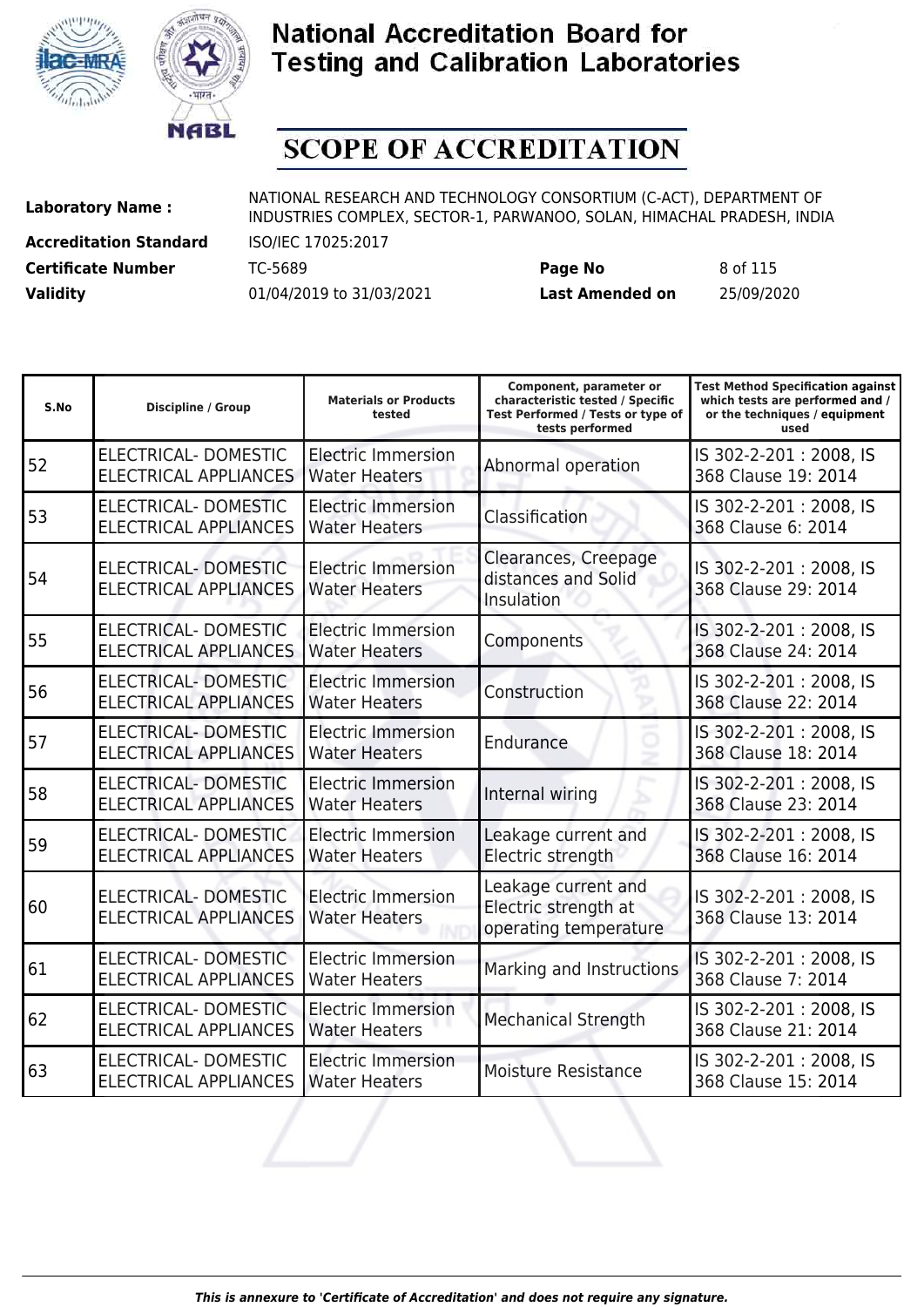



# **SCOPE OF ACCREDITATION**

**Accreditation Standard** ISO/IEC 17025:2017 **Certificate Number** TC-5689 **Page No** 9 of 115

**Laboratory Name :** NATIONAL RESEARCH AND TECHNOLOGY CONSORTIUM (C-ACT), DEPARTMENT OF INDUSTRIES COMPLEX, SECTOR-1, PARWANOO, SOLAN, HIMACHAL PRADESH, INDIA

| S.No | <b>Discipline / Group</b>                                   | <b>Materials or Products</b><br>tested            | Component, parameter or<br>characteristic tested / Specific<br>Test Performed / Tests or type of<br>tests performed | <b>Test Method Specification against</b><br>which tests are performed and /<br>or the techniques / equipment<br>used |
|------|-------------------------------------------------------------|---------------------------------------------------|---------------------------------------------------------------------------------------------------------------------|----------------------------------------------------------------------------------------------------------------------|
| 64   | ELECTRICAL-DOMESTIC<br><b>ELECTRICAL APPLIANCES</b>         | <b>Electric Immersion</b><br><b>Water Heaters</b> | Operation under<br>overload conditions of<br>Appliances with Heating<br>Elements                                    | IS 302-2-201: 2008, IS<br>368 2014 clause 12:<br>2014                                                                |
| 65   | <b>ELECTRICAL- DOMESTIC</b><br><b>ELECTRICAL APPLIANCES</b> | Electric Immersion<br><b>Water Heaters</b>        | Power Input and Current                                                                                             | IS 302-2-201: 2008, IS<br>368 Clause 10: 2014                                                                        |
| 66   | ELECTRICAL-DOMESTIC<br><b>ELECTRICAL APPLIANCES</b>         | <b>Electric Immersion</b><br><b>Water Heaters</b> | Protection against access<br>to live parts/ Protection<br>against electric shock                                    | IS 302-2-201: 2008, IS<br>368 Clause 8: 2014                                                                         |
| 67   | <b>ELECTRICAL- DOMESTIC</b><br><b>ELECTRICAL APPLIANCES</b> | <b>Electric Immersion</b><br><b>Water Heaters</b> | Provision for earthing                                                                                              | IS 302-2-201: 2008, IS<br>368 Clause 27: 2014                                                                        |
| 68   | ELECTRICAL- DOMESTIC<br><b>ELECTRICAL APPLIANCES</b>        | <b>Electric Immersion</b><br><b>Water Heaters</b> | Radiation, toxicity and<br>similar hazards                                                                          | IS 302-2-201: 2008, IS<br>368 Clause 32: 2014                                                                        |
| 69   | <b>ELECTRICAL- DOMESTIC</b><br><b>ELECTRICAL APPLIANCES</b> | <b>Electric Immersion</b><br><b>Water Heaters</b> | Resistance to heat and<br>fire                                                                                      | IS 302-2-201: 2008, IS<br>368 Clause 30: 2014                                                                        |
| 70   | ELECTRICAL-DOMESTIC<br><b>ELECTRICAL APPLIANCES</b>         | <b>Electric Immersion</b><br><b>Water Heaters</b> | Resistance to rusting                                                                                               | IS 302-2-201: 2008, IS<br>368 Clause 31: 2014                                                                        |
| 71   | ELECTRICAL- DOMESTIC<br><b>ELECTRICAL APPLIANCES</b>        | <b>Electric Immersion</b><br><b>Water Heaters</b> | Screws and connections                                                                                              | IS 302-2-201: 2008, IS<br>368 Clause 28: 2014                                                                        |
| 72   | <b>ELECTRICAL- DOMESTIC</b><br><b>ELECTRICAL APPLIANCES</b> | <b>Electric Immersion</b><br><b>Water Heaters</b> | Stability and mechanical<br>hazards                                                                                 | IS 302-2-201: 2008, IS<br>368 clause 20: 2014                                                                        |
| 73   | ELECTRICAL- DOMESTIC<br><b>ELECTRICAL APPLIANCES</b>        | <b>Electric Immersion</b><br><b>Water Heaters</b> | Supply connection and<br>external flexible cords                                                                    | IS 302-2-201: 2008, IS<br>368 Clause 25: 2014                                                                        |
| 74   | ELECTRICAL- DOMESTIC<br><b>ELECTRICAL APPLIANCES</b>        | Electric Immersion<br><b>Water Heaters</b>        | Temperature rise/<br>Heating                                                                                        | IS 302-2-201: 2008, IS<br>368 Clause 11: 2014                                                                        |
| 75   | <b>ELECTRICAL- DOMESTIC</b><br><b>ELECTRICAL APPLIANCES</b> | Electric Immersion<br><b>Water Heaters</b>        | <b>Terminals for external</b><br>conductors                                                                         | IS 302-2-201: 2008, IS<br>368 Clause 26: 2014                                                                        |
| 76   | ELECTRICAL-DOMESTIC<br><b>ELECTRICAL APPLIANCES</b>         | <b>Electric Immersion</b><br><b>Water Heaters</b> | <b>Transient Overvoltage</b>                                                                                        | IS 302-2-201: 2008, IS<br>368 Clause 14: 2014                                                                        |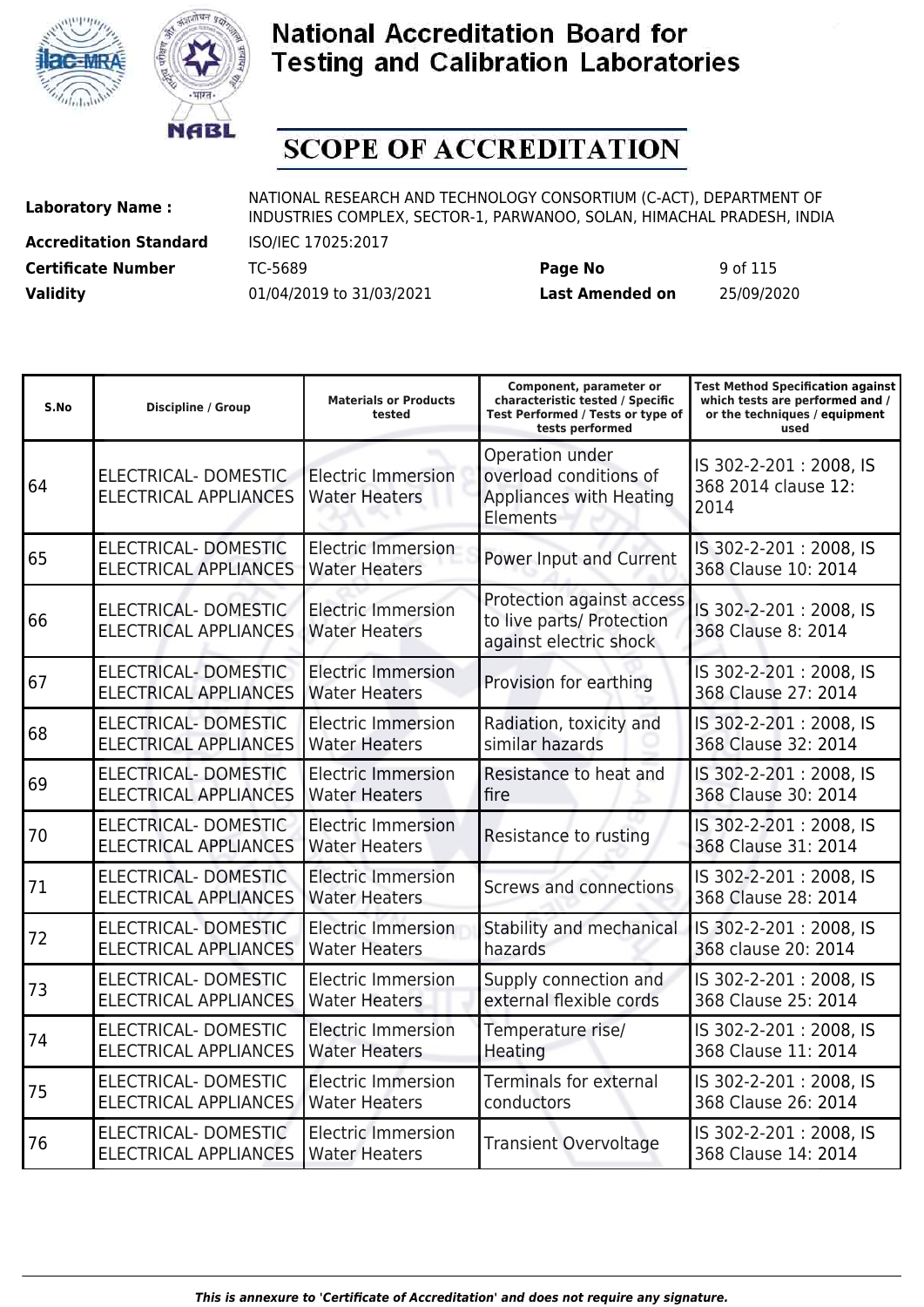



# **SCOPE OF ACCREDITATION**

**Accreditation Standard** ISO/IEC 17025:2017 **Certificate Number** TC-5689 **Page No** 10 of 115

| <b>Certificate Number</b> | TC-5689                  | Page No                | 10 of 115  |
|---------------------------|--------------------------|------------------------|------------|
| <b>Validity</b>           | 01/04/2019 to 31/03/2021 | <b>Last Amended on</b> | 25/09/2020 |

| S.No | <b>Discipline / Group</b>                                   | <b>Materials or Products</b><br>tested                     | Component, parameter or<br>characteristic tested / Specific<br>Test Performed / Tests or type of<br>tests performed | <b>Test Method Specification against</b><br>which tests are performed and /<br>or the techniques / equipment<br>used |
|------|-------------------------------------------------------------|------------------------------------------------------------|---------------------------------------------------------------------------------------------------------------------|----------------------------------------------------------------------------------------------------------------------|
| 77   | ELECTRICAL- DOMESTIC<br><b>ELECTRICAL APPLIANCES</b>        | Electric<br>Instantaneous Water<br>Heater                  | <b>Terminals for external</b><br>conductors                                                                         | IS 8978: 1992, IS<br>302-2-35 Clause 26:<br>2011                                                                     |
| 78   | ELECTRICAL-DOMESTIC<br><b>ELECTRICAL APPLIANCES</b>         | Electric<br>Instantaneous Water<br>Heater                  | Abnormal operation                                                                                                  | IS 8978: 1992, IS<br>302-2-35 Clause 19:<br>2011                                                                     |
| 79   | ELECTRICAL-DOMESTIC<br><b>ELECTRICAL APPLIANCES</b>         | Electric<br>Instantaneous Water   Classification<br>Heater |                                                                                                                     | IS 302-2-35: 2011, IS<br>8978 Clause 7: 1992                                                                         |
| 80   | ELECTRICAL-DOMESTIC<br><b>ELECTRICAL APPLIANCES</b>         | Electric<br>Instantaneous Water<br>Heater                  | Clearances, Creepage<br>distances and Solid<br>Insulation                                                           | IS 8978: 1992, IS<br>302-2-35 Clause 29:<br>2011                                                                     |
| 81   | <b>ELECTRICAL- DOMESTIC</b><br><b>ELECTRICAL APPLIANCES</b> | Electric<br>Instantaneous Water<br>Heater                  | Components                                                                                                          | IS 8978: 1992, IS<br>302-2-35 Clause 24:<br>2011                                                                     |
| 82   | <b>ELECTRICAL- DOMESTIC</b><br><b>ELECTRICAL APPLIANCES</b> | Electric<br>Instantaneous Water Construction<br>Heater     |                                                                                                                     | IS 8978: 1992, IS<br>302-2-35 Clause 22:<br>2011                                                                     |
| 83   | <b>ELECTRICAL- DOMESTIC</b><br><b>ELECTRICAL APPLIANCES</b> | Electric<br>Instantaneous Water Endurance<br>Heater        |                                                                                                                     | IS 8978 Clause 12: 1992                                                                                              |
| 84   | ELECTRICAL- DOMESTIC<br><b>ELECTRICAL APPLIANCES</b>        | Electric<br>Instantaneous Water Finish<br>Heater           |                                                                                                                     | IS 8978 Clause 10: 1992                                                                                              |
| 85   | ELECTRICAL-DOMESTIC<br><b>ELECTRICAL APPLIANCES</b>         | Electric<br>Instantaneous Water Internal wiring<br>Heater  |                                                                                                                     | IS 8978: 1992, IS<br>302-2-35 Clause 23:<br>2011                                                                     |
| 86   | ELECTRICAL-DOMESTIC<br><b>ELECTRICAL APPLIANCES</b>         | Electric<br>Instantaneous Water<br>Heater                  | Leakage current and<br>Electric strength                                                                            | IS 8978: 1992, IS<br>302-2-35 Clause 16:<br>2011                                                                     |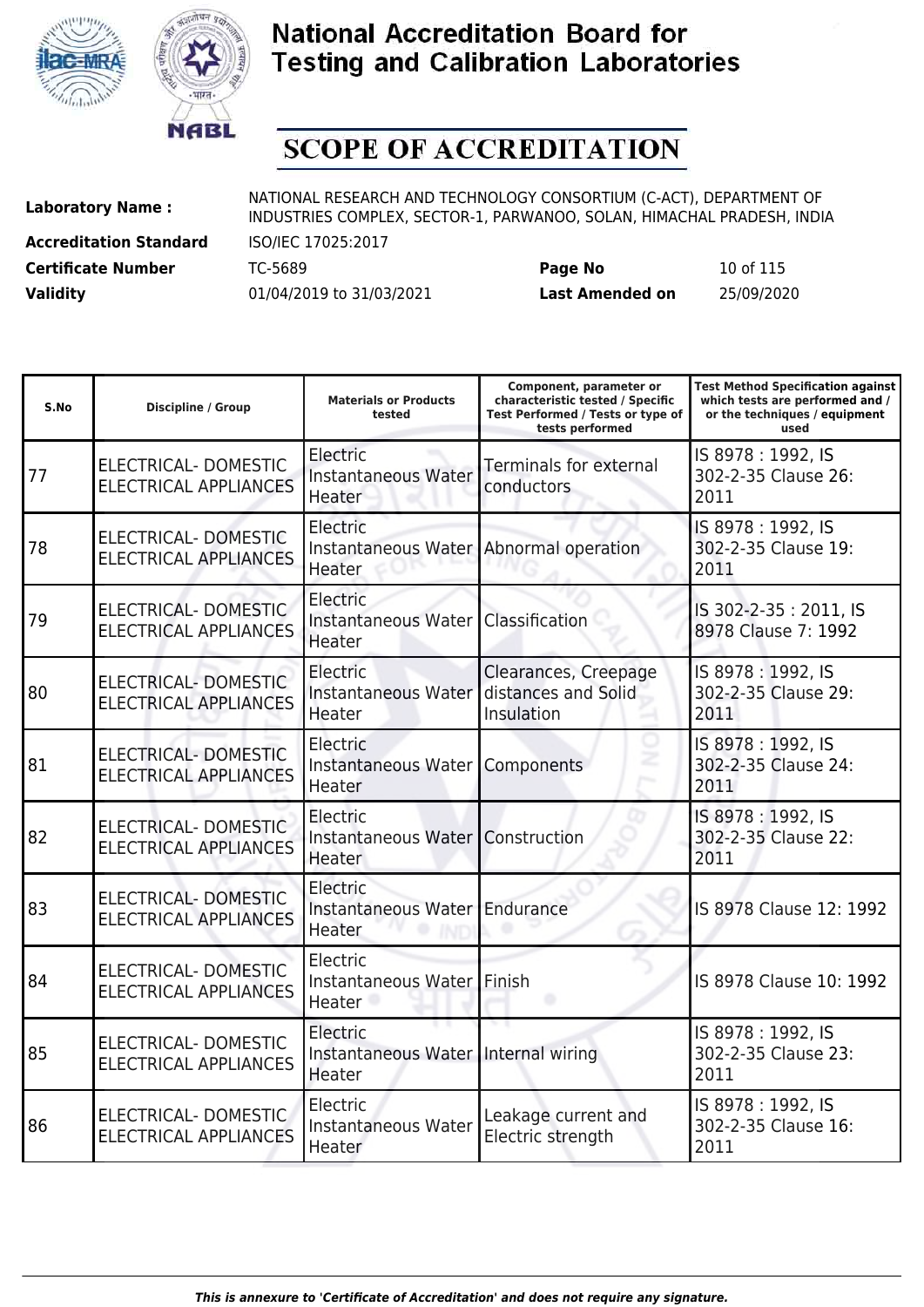



# **SCOPE OF ACCREDITATION**

**Accreditation Standard** ISO/IEC 17025:2017

**Laboratory Name :** NATIONAL RESEARCH AND TECHNOLOGY CONSORTIUM (C-ACT), DEPARTMENT OF **Laboratory Name :** NIDI INDUSTRIES COMPLEX, SECTOR-1, PARWANOO, SOLAN, HIMACHAL PRADESH, INDIA

**Certificate Number** TC-5689 **Page No** 11 of 115 **Validity** 01/04/2019 to 31/03/2021 **Last Amended on** 25/09/2020

| S.No | <b>Discipline / Group</b>                                   | <b>Materials or Products</b><br>tested                          | Component, parameter or<br>characteristic tested / Specific<br>Test Performed / Tests or type of<br>tests performed | <b>Test Method Specification against</b><br>which tests are performed and /<br>or the techniques / equipment<br>used |
|------|-------------------------------------------------------------|-----------------------------------------------------------------|---------------------------------------------------------------------------------------------------------------------|----------------------------------------------------------------------------------------------------------------------|
| 87   | ELECTRICAL- DOMESTIC<br><b>ELECTRICAL APPLIANCES</b>        | Electric<br>Instantaneous Water Electric strength at<br>Heater  | Leakage current and<br>operating temperature                                                                        | IS 8978: 1992, IS<br>302-2-35 Clause 13:<br>2011                                                                     |
| 88   | ELECTRICAL- DOMESTIC<br><b>ELECTRICAL APPLIANCES</b>        | Electric<br>Heater                                              | Instantaneous Water   Marking and Instructions                                                                      | IS 302-2-35: 2011, IS<br>8978 Clause 7: 1992                                                                         |
| 89   | ELECTRICAL- DOMESTIC<br><b>ELECTRICAL APPLIANCES</b>        | Electric<br>Instantaneous Water   Mechanical Strength<br>Heater |                                                                                                                     | IS 8978: 1992, IS<br>302-2-35 Clause 21:<br>2011                                                                     |
| 90   | ELECTRICAL- DOMESTIC<br><b>ELECTRICAL APPLIANCES</b>        | Electric<br>Instantaneous Water   Moisture resistance<br>Heater |                                                                                                                     | IS 8978: 1992, IS<br>302-2-35 Clause 15:<br>2011                                                                     |
| 91   | ELECTRICAL- DOMESTIC<br><b>ELECTRICAL APPLIANCES</b>        | Electric<br>Instantaneous Water<br>Heater                       | Operation of Flow Switch   IS 8978 Clause 11: 1992                                                                  |                                                                                                                      |
| 92   | ELECTRICAL- DOMESTIC<br><b>ELECTRICAL APPLIANCES</b>        | Electric<br>Heater                                              | Instantaneous Water   Power Input and Current                                                                       | IS 8978: 1992, IS<br>302-2-35 Clause 10:<br>2011                                                                     |
| 93   | <b>ELECTRICAL- DOMESTIC</b><br><b>ELECTRICAL APPLIANCES</b> | Electric<br>Heater                                              | Protection against access<br>Instantaneous Water to live parts/ Protection<br>against electric shock                | IS 8978: 1992, IS<br>302-2-35 Clause 8: 2011                                                                         |
| 94   | ELECTRICAL-DOMESTIC<br><b>ELECTRICAL APPLIANCES</b>         | Electric<br>Heater                                              | Instantaneous Water   Provision for earthing                                                                        | IS 8978: 1992, IS<br>302-2-35 Clause 27:<br>2011                                                                     |
| 95   | ELECTRICAL-DOMESTIC<br><b>ELECTRICAL APPLIANCES</b>         | Electric<br>Instantaneous Water<br>Heater                       | Radiation, toxicity and<br>similar hazards                                                                          | IS 8978: 1992, IS<br>302-2-35 Clause 32:<br>2011                                                                     |
| 96   | ELECTRICAL- DOMESTIC<br><b>ELECTRICAL APPLIANCES</b>        | Electric<br>Instantaneous Water<br>Heater                       | Resistance to heat and<br>fire                                                                                      | IS 8978: 1992, IS<br>302-2-35 Clause 30:<br>2011                                                                     |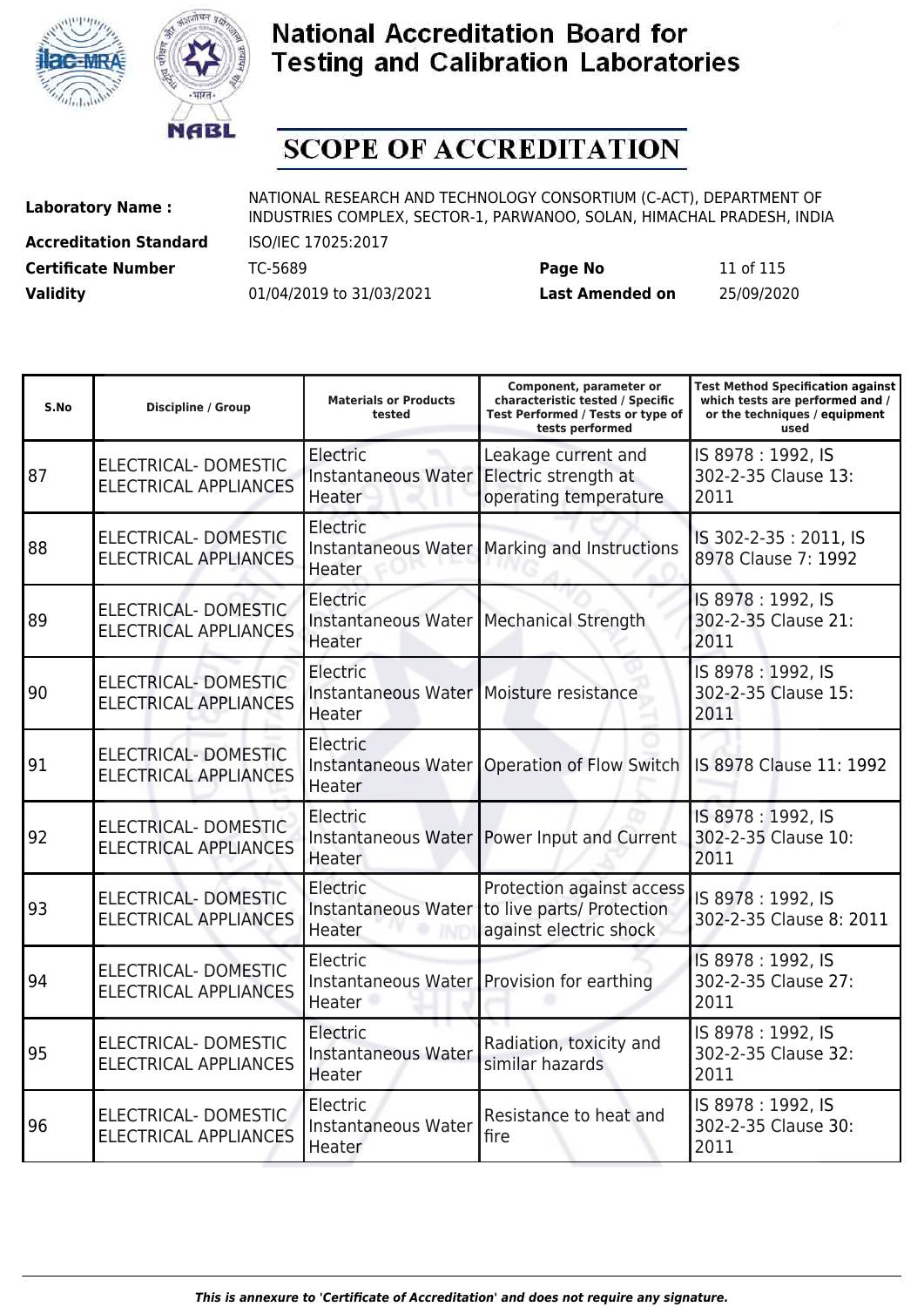



# **SCOPE OF ACCREDITATION**

**Accreditation Standard** ISO/IEC 17025:2017

**Laboratory Name :** NATIONAL RESEARCH AND TECHNOLOGY CONSORTIUM (C-ACT), DEPARTMENT OF INDUSTRIES COMPLEX, SECTOR-1, PARWANOO, SOLAN, HIMACHAL PRADESH, INDIA

**Certificate Number** TC-5689 **Page No** 12 of 115 **Validity** 01/04/2019 to 31/03/2021 **Last Amended on** 25/09/2020

| S.No | <b>Discipline / Group</b>                                   | <b>Materials or Products</b><br>tested    | Component, parameter or<br>characteristic tested / Specific<br>Test Performed / Tests or type of<br>tests performed | Test Method Specification against<br>which tests are performed and /<br>or the techniques / equipment<br>used |
|------|-------------------------------------------------------------|-------------------------------------------|---------------------------------------------------------------------------------------------------------------------|---------------------------------------------------------------------------------------------------------------|
| 97   | ELECTRICAL-DOMESTIC<br><b>ELECTRICAL APPLIANCES</b>         | Electric<br>Heater                        | Instantaneous Water Resistance to rusting                                                                           | IS 8978: 1992, IS<br>302-2-35 Clause 31:<br>2011                                                              |
| 98   | ELECTRICAL-DOMESTIC<br><b>ELECTRICAL APPLIANCES</b>         | Electric<br>Heater                        | Instantaneous Water Screws and connections                                                                          | IS 8978: 1992, IS<br>302-2-35 Clause 28:<br>2011                                                              |
| 99   | ELECTRICAL- DOMESTIC<br><b>ELECTRICAL APPLIANCES</b>        | Electric<br>Instantaneous Water<br>Heater | Stability and mechanical<br>hazards                                                                                 | IS 8978: 1992, IS<br>302-2-35 Clause 20:<br>2011                                                              |
| 100  | <b>ELECTRICAL- DOMESTIC</b><br><b>ELECTRICAL APPLIANCES</b> | Electric<br>Instantaneous Water<br>Heater | Supply connection and<br>external flexible cords                                                                    | IS 8978: 1992, IS<br>302-2-35 Clause 25:<br>2011                                                              |
| 101  | ELECTRICAL- DOMESTIC<br><b>ELECTRICAL APPLIANCES</b>        | Electric<br>Instantaneous Water<br>Heater | Temperature rise/<br>Heating                                                                                        | IS 8978: 1992, IS<br>302-2-35 Clause 11:<br>2011                                                              |
| 102  | ELECTRICAL- DOMESTIC<br><b>ELECTRICAL APPLIANCES</b>        | Electric<br>Heater                        | Instantaneous Water Transient Overvoltage                                                                           | IS 8978: 1992, IS<br>302-2-35 Clause 14:<br>2011                                                              |
| 103  | ELECTRICAL-DOMESTIC<br><b>ELECTRICAL APPLIANCES</b>         | Electric Iron / Steam<br>Iron             | Power Input and Current                                                                                             | IS 366: 1991, IS 302-2-3<br>Clause 10: 2007                                                                   |
| 104  | ELECTRICAL-DOMESTIC<br><b>ELECTRICAL APPLIANCES</b>         | Electric Iron / Steam<br>Iron             | Classification                                                                                                      | IS 302-2-3: 2007, IS 366<br>Clause 7: 1991                                                                    |
| 105  | ELECTRICAL- DOMESTIC<br><b>ELECTRICAL APPLIANCES</b>        | Electric Iron / Steam<br>Iron             | Leakage current and<br>Electric strength at<br>operating temperature                                                | IS 366: 1991, IS 302-2-3<br>Clause 13: 2007                                                                   |
| 106  | ELECTRICAL-DOMESTIC<br><b>ELECTRICAL APPLIANCES</b>         | Electric Iron / Steam<br>Iron             | Marking and Instructions                                                                                            | IS 302-2-3: 2007, IS 366<br>Clause 8: 1991                                                                    |
| 107  | ELECTRICAL-DOMESTIC<br><b>ELECTRICAL APPLIANCES</b>         | Electric Iron / Steam<br>Iron             | Protection against access<br>to live parts/ Protection<br>الملموام وإسامه الملامورا ويوا                            | IS 366: 1991, IS 302-2-3<br>Clause 8: 2007                                                                    |

against electric shock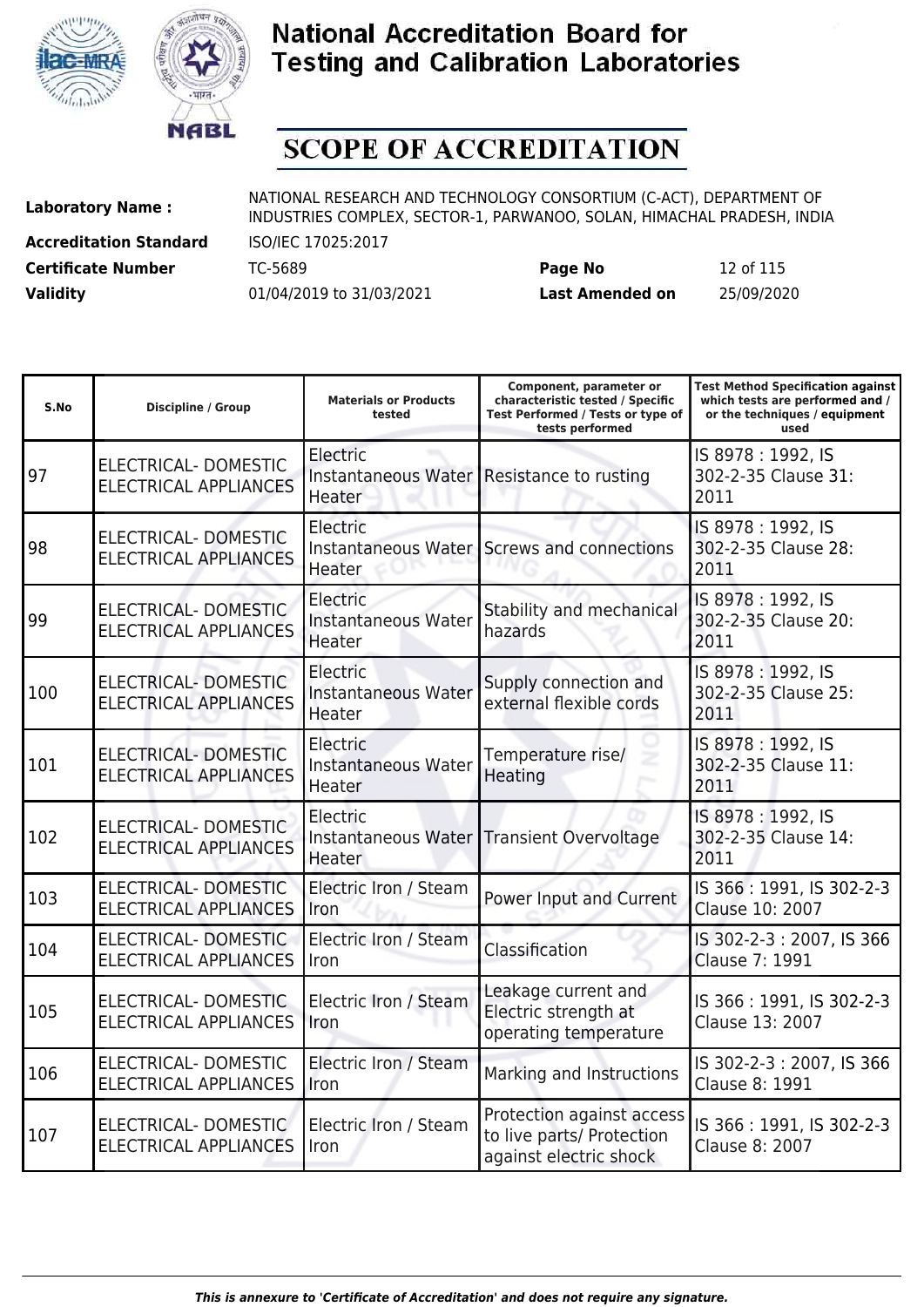



# **SCOPE OF ACCREDITATION**

**Accreditation Standard** ISO/IEC 17025:2017

**Laboratory Name :** NATIONAL RESEARCH AND TECHNOLOGY CONSORTIUM (C-ACT), DEPARTMENT OF **Laboratory Name :** NIDI INDUSTRIES COMPLEX, SECTOR-1, PARWANOO, SOLAN, HIMACHAL PRADESH, INDIA

**Certificate Number** TC-5689 **Page No** 13 of 115 **Validity** 01/04/2019 to 31/03/2021 **Last Amended on** 25/09/2020

| S.No | <b>Discipline / Group</b>                                   | <b>Materials or Products</b><br>tested | Component, parameter or<br>characteristic tested / Specific<br>Test Performed / Tests or type of<br>tests performed | <b>Test Method Specification against</b><br>which tests are performed and /<br>or the techniques / equipment<br>used |
|------|-------------------------------------------------------------|----------------------------------------|---------------------------------------------------------------------------------------------------------------------|----------------------------------------------------------------------------------------------------------------------|
| 108  | ELECTRICAL- DOMESTIC<br><b>ELECTRICAL APPLIANCES</b>        | Electric Iron / Steam<br>Iron          | <b>Transient Overvoltage</b>                                                                                        | IS 366: 1991, IS 302-2-3<br>Clause 14: 2007                                                                          |
| 109  | ELECTRICAL-DOMESTIC<br><b>ELECTRICAL APPLIANCES</b>         | Electric Iron/ Steam<br>Iron           | Radiation, toxicity and<br>similar hazards                                                                          | IS 366: 1991, IS 302-2-3<br>Clause 32: 2007                                                                          |
| 110  | ELECTRICAL-DOMESTIC<br><b>ELECTRICAL APPLIANCES</b>         | <b>Electric Iron/ Steam</b><br>Iron    | Resistance to rusting                                                                                               | IS 366: 1991, IS 302-2-3<br>Clause 31: 2007                                                                          |
| 111  | ELECTRICAL-DOMESTIC<br><b>ELECTRICAL APPLIANCES</b>         | <b>Electric Iron/ Steam</b><br>Iron    | Abnormal operation                                                                                                  | IS 366: 1991, IS 302-2-3<br>Clause 19: 2007                                                                          |
| 112  | <b>ELECTRICAL- DOMESTIC</b><br><b>ELECTRICAL APPLIANCES</b> | <b>Electric Iron/ Steam</b><br>Iron    | Clearances, Creepage<br>distances and Solid<br>Insulation                                                           | IS 366: 1991, IS 302-2-3<br>Clause 29: 2007                                                                          |
| 113  | <b>ELECTRICAL- DOMESTIC</b><br><b>ELECTRICAL APPLIANCES</b> | <b>Electric Iron/ Steam</b><br>Iron    | Components                                                                                                          | IS 366: 1991, IS 302-2-3<br>Clause 24: 2007                                                                          |
| 114  | ELECTRICAL-DOMESTIC<br><b>ELECTRICAL APPLIANCES</b>         | Electric Iron/ Steam<br>Iron           | Construction                                                                                                        | IS 366: 1991, IS 302-2-3<br>Clause 22: 2007                                                                          |
| 115  | ELECTRICAL-DOMESTIC<br><b>ELECTRICAL APPLIANCES</b>         | Electric Iron/ Steam<br>Iron           | Finish                                                                                                              | IS 366 Clause 17: 1991                                                                                               |
| 116  | ELECTRICAL-DOMESTIC<br><b>ELECTRICAL APPLIANCES</b>         | Electric Iron/ Steam<br>Iron           | Internal wiring                                                                                                     | IS 366: 1991, IS 302-2-3<br>Clause 23: 2007                                                                          |
| 117  | ELECTRICAL-DOMESTIC<br><b>ELECTRICAL APPLIANCES</b>         | Electric Iron/ Steam<br>Iron           | Leakage current and<br>Electric strength                                                                            | IS 366: 1991, IS 302-2-3<br>Clause 16: 2007                                                                          |
| 118  | <b>ELECTRICAL- DOMESTIC</b><br><b>ELECTRICAL APPLIANCES</b> | <b>Electric Iron/ Steam</b><br>Iron    | Measurement of cyclic<br>fluctuation of<br>temperature                                                              | IS 366 Clause 14: 1991                                                                                               |
| 119  | ELECTRICAL- DOMESTIC<br><b>ELECTRICAL APPLIANCES</b>        | <b>Electric Iron/ Steam</b><br>Iron    | Measurement of heating<br>up time                                                                                   | IS 366 Clause 10: 1991                                                                                               |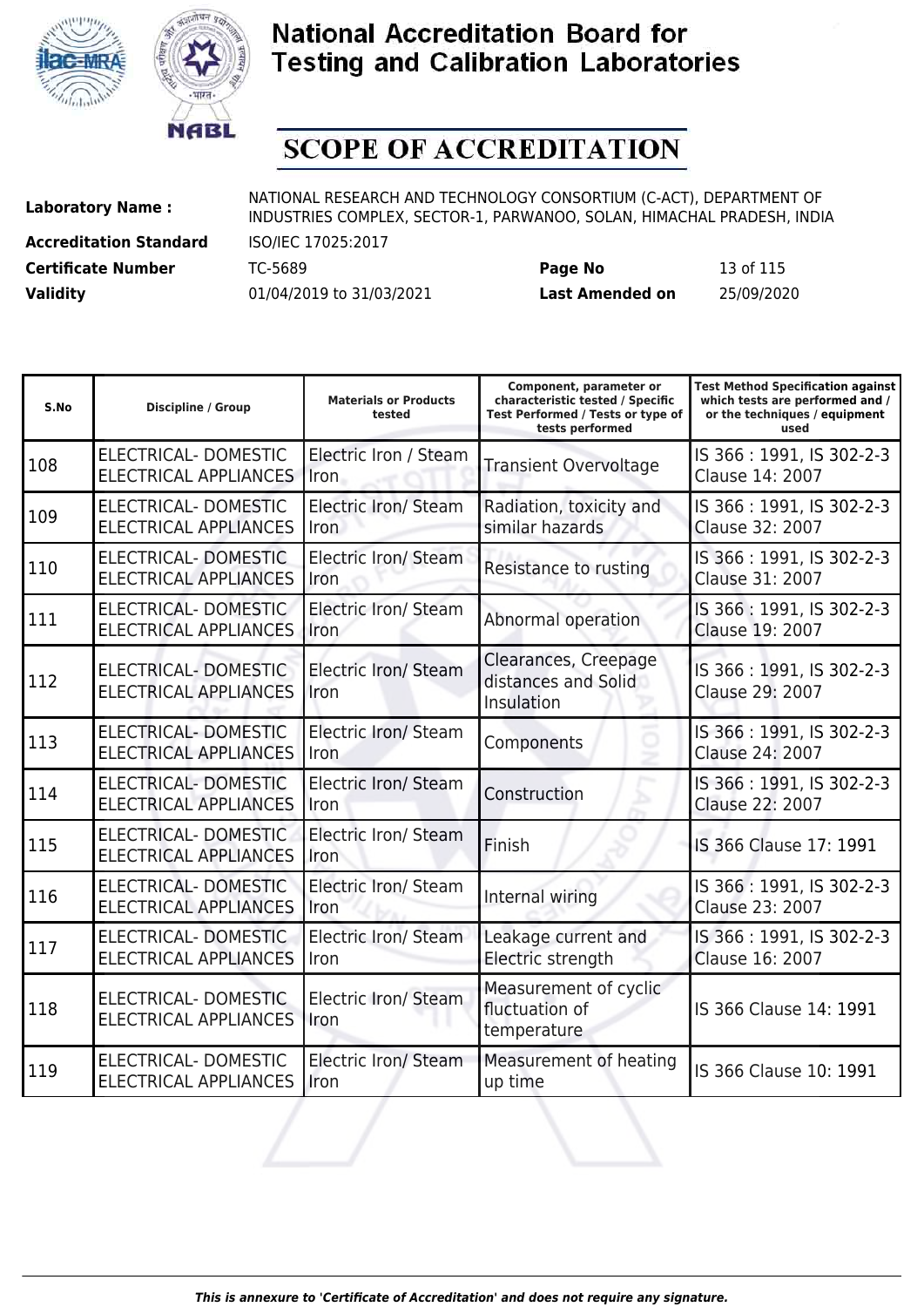



# **SCOPE OF ACCREDITATION**

**Accreditation Standard** ISO/IEC 17025:2017

**Laboratory Name :** NATIONAL RESEARCH AND TECHNOLOGY CONSORTIUM (C-ACT), DEPARTMENT OF INDUSTRIES COMPLEX, SECTOR-1, PARWANOO, SOLAN, HIMACHAL PRADESH, INDIA

**Certificate Number** TC-5689 **Page No** 14 of 115 **Validity** 01/04/2019 to 31/03/2021 **Last Amended on** 25/09/2020

| S.No | <b>Discipline / Group</b>                                   | <b>Materials or Products</b><br>tested | Component, parameter or<br>characteristic tested / Specific<br>Test Performed / Tests or type of<br>tests performed | <b>Test Method Specification against</b><br>which tests are performed and /<br>or the techniques / equipment<br>used |
|------|-------------------------------------------------------------|----------------------------------------|---------------------------------------------------------------------------------------------------------------------|----------------------------------------------------------------------------------------------------------------------|
| 120  | ELECTRICAL-DOMESTIC<br><b>ELECTRICAL APPLIANCES</b>         | Electric Iron/ Steam<br>Iron           | Measurement of initial<br>overswing temperature<br>and heating-up excess<br>temperature                             | IS 366 Clause 13: 1991                                                                                               |
| 121  | <b>ELECTRICAL- DOMESTIC</b><br><b>ELECTRICAL APPLIANCES</b> | <b>Electric Iron/ Steam</b><br>Iron    | Measurement of sole<br>plate temperature                                                                            | IS 366 Clause 11: 1991                                                                                               |
| 122  | ELECTRICAL-DOMESTIC<br><b>ELECTRICAL APPLIANCES</b>         | Electric Iron/ Steam<br>Iron           | Measurement of<br>temperature distribution                                                                          | IS 366 Clause 12: 1991                                                                                               |
| 123  | <b>ELECTRICAL- DOMESTIC</b><br><b>ELECTRICAL APPLIANCES</b> | <b>Electric Iron/ Steam</b><br>Iron    | Measurement of<br>temperature drop under<br>load                                                                    | IS 366 Clause 15: 1991                                                                                               |
| 124  | <b>ELECTRICAL- DOMESTIC</b><br><b>ELECTRICAL APPLIANCES</b> | Electric Iron/ Steam<br>Iron           | Measurement of<br>thermostatic stability                                                                            | IS 366 Clause 16: 1991                                                                                               |
| 125  | <b>ELECTRICAL- DOMESTIC</b><br><b>ELECTRICAL APPLIANCES</b> | Electric Iron/ Steam<br>Iron           | <b>Mechanical Strength</b>                                                                                          | IS 366: 1991, IS 302-2-3<br>Clause 21: 2007                                                                          |
| 126  | ELECTRICAL-DOMESTIC<br><b>ELECTRICAL APPLIANCES</b>         | Electric Iron/ Steam<br>Iron           | Moisture resistance                                                                                                 | IS 366: 1991, IS 302-2-3<br>Clause 15: 2007                                                                          |
| 127  | ELECTRICAL- DOMESTIC<br><b>ELECTRICAL APPLIANCES</b>        | <b>Electric Iron/ Steam</b><br>Iron    | Provision for earthing                                                                                              | IS 366: 1991, IS 302-2-3<br>Clause 27: 2007                                                                          |
| 128  | <b>ELECTRICAL- DOMESTIC</b><br><b>ELECTRICAL APPLIANCES</b> | Electric Iron/ Steam<br>Iron           | Resistance to heat and<br>fire                                                                                      | IS 366: 1991, IS 302-2-3<br>Clause 30: 2007                                                                          |
| 129  | ELECTRICAL- DOMESTIC<br><b>ELECTRICAL APPLIANCES</b>        | Electric Iron/ Steam<br>Iron           | Screws and connections                                                                                              | IS 366: 1991, IS 302-2-3<br>Clause 28: 2007                                                                          |
| 130  | <b>ELECTRICAL- DOMESTIC</b><br><b>ELECTRICAL APPLIANCES</b> | Electric Iron/ Steam<br>Iron           | Stability and mechanical<br>hazards                                                                                 | IS 366: 1991, IS 302-2-3<br>Clause 20: 2007                                                                          |
| 131  | ELECTRICAL- DOMESTIC<br><b>ELECTRICAL APPLIANCES</b>        | Electric Iron/ Steam<br>Iron           | Supply connection and<br>external flexible cords                                                                    | IS 366: 1991, IS 302-2-3<br>Clause 25: 2007                                                                          |
| 132  | ELECTRICAL- DOMESTIC<br><b>ELECTRICAL APPLIANCES</b>        | Electric Iron/ Steam<br>Iron           | Temperature rise /<br>Heating                                                                                       | IS 366: 1991, IS 302-2-3<br>Clause 11: 2007                                                                          |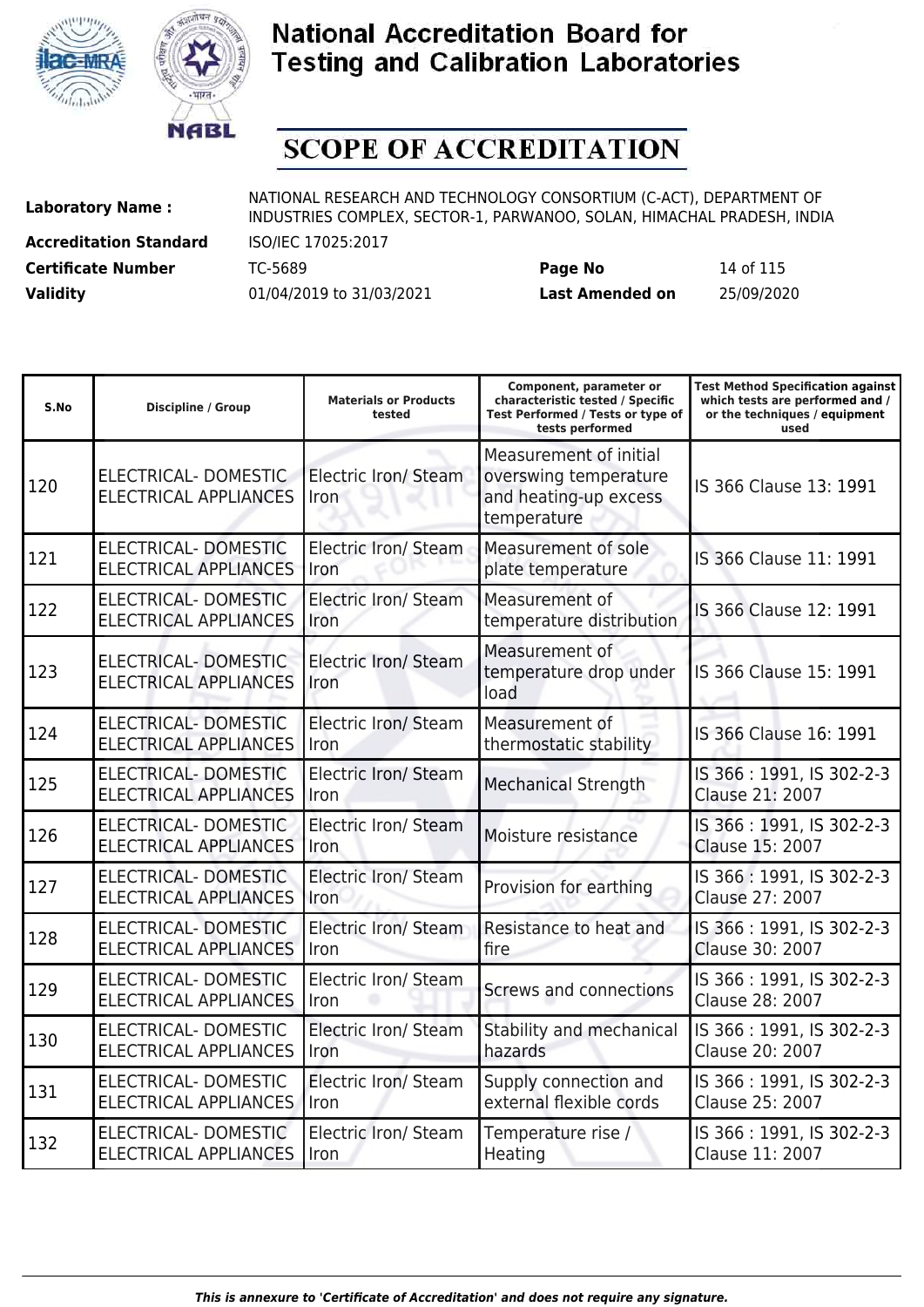



# **SCOPE OF ACCREDITATION**

**Accreditation Standard** ISO/IEC 17025:2017

**Laboratory Name :** NATIONAL RESEARCH AND TECHNOLOGY CONSORTIUM (C-ACT), DEPARTMENT OF **Laboratory Name :** NIDI INDUSTRIES COMPLEX, SECTOR-1, PARWANOO, SOLAN, HIMACHAL PRADESH, INDIA

**Certificate Number** TC-5689 **Page No** 15 of 115 **Validity** 01/04/2019 to 31/03/2021 **Last Amended on** 25/09/2020

| S.No | <b>Discipline / Group</b>                                   | <b>Materials or Products</b><br>tested                         | Component, parameter or<br>characteristic tested / Specific<br>Test Performed / Tests or type of<br>tests performed | <b>Test Method Specification against</b><br>which tests are performed and /<br>or the techniques / equipment<br>used |
|------|-------------------------------------------------------------|----------------------------------------------------------------|---------------------------------------------------------------------------------------------------------------------|----------------------------------------------------------------------------------------------------------------------|
| 133  | <b>ELECTRICAL- DOMESTIC</b><br><b>ELECTRICAL APPLIANCES</b> | Electric Iron/ Steam<br>Iron                                   | Terminals for external<br>conductors                                                                                | IS 366: 1991, IS 302-2-3<br>Clause 26: 2007                                                                          |
| 134  | ELECTRICAL- DOMESTIC<br><b>ELECTRICAL APPLIANCES</b>        | Electric Kettle, Jugs<br>and appliances for<br>heating liquids | Abnormal operation                                                                                                  | IS 367: 1993, IS<br>302-2-15 Clause 19:<br>2009                                                                      |
| 135  | <b>ELECTRICAL- DOMESTIC</b><br><b>ELECTRICAL APPLIANCES</b> | Electric Kettle, Jugs<br>and appliances for<br>heating liquids | Classification                                                                                                      | IS 302-2-15: 2009, IS<br>367 Clause 7: 1993                                                                          |
| 136  | <b>ELECTRICAL- DOMESTIC</b><br><b>ELECTRICAL APPLIANCES</b> | Electric Kettle, Jugs<br>and appliances for<br>heating liquids | Clearances, Creepage<br>distances and Solid<br>Insulation                                                           | IS 367: 1993, IS<br>302-2-15 Clause 29:<br>2009                                                                      |
| 137  | ELECTRICAL- DOMESTIC<br><b>ELECTRICAL APPLIANCES</b>        | Electric Kettle, Jugs<br>and appliances for<br>heating liquids | Components                                                                                                          | IS 367: 1993, IS<br>302-2-15 Clause 24:<br>2009                                                                      |
| 138  | <b>ELECTRICAL- DOMESTIC</b><br><b>ELECTRICAL APPLIANCES</b> | Electric Kettle, Jugs<br>and appliances for<br>heating liquids | Construction                                                                                                        | IS 367: 1993, IS<br>302-2-15 Clause 22:<br>2009                                                                      |
| 139  | ELECTRICAL-DOMESTIC<br><b>ELECTRICAL APPLIANCES</b>         | Electric Kettle, Jugs<br>and appliances for<br>heating liquids | Endurance                                                                                                           | IS 367 Clause 19: 1993                                                                                               |
| 140  | <b>ELECTRICAL- DOMESTIC</b><br><b>ELECTRICAL APPLIANCES</b> | Electric Kettle, Jugs<br>and appliances for<br>heating liquids | Finish                                                                                                              | IS 367 Cl;ause 20: 1993                                                                                              |
| 141  | <b>ELECTRICAL- DOMESTIC</b><br><b>ELECTRICAL APPLIANCES</b> | Electric Kettle, Jugs<br>and appliances for<br>heating liquids | Internal wiring                                                                                                     | IS 367: 1993, IS<br>302-2-15 Clause 23:<br>2009                                                                      |
| 142  | ELECTRICAL- DOMESTIC<br><b>ELECTRICAL APPLIANCES</b>        | Electric Kettle, Jugs<br>and appliances for<br>heating liquids | Leakage current and<br>Electric strength                                                                            | IS 367: 1993, IS<br>302-2-15 Clause 16:<br>2009                                                                      |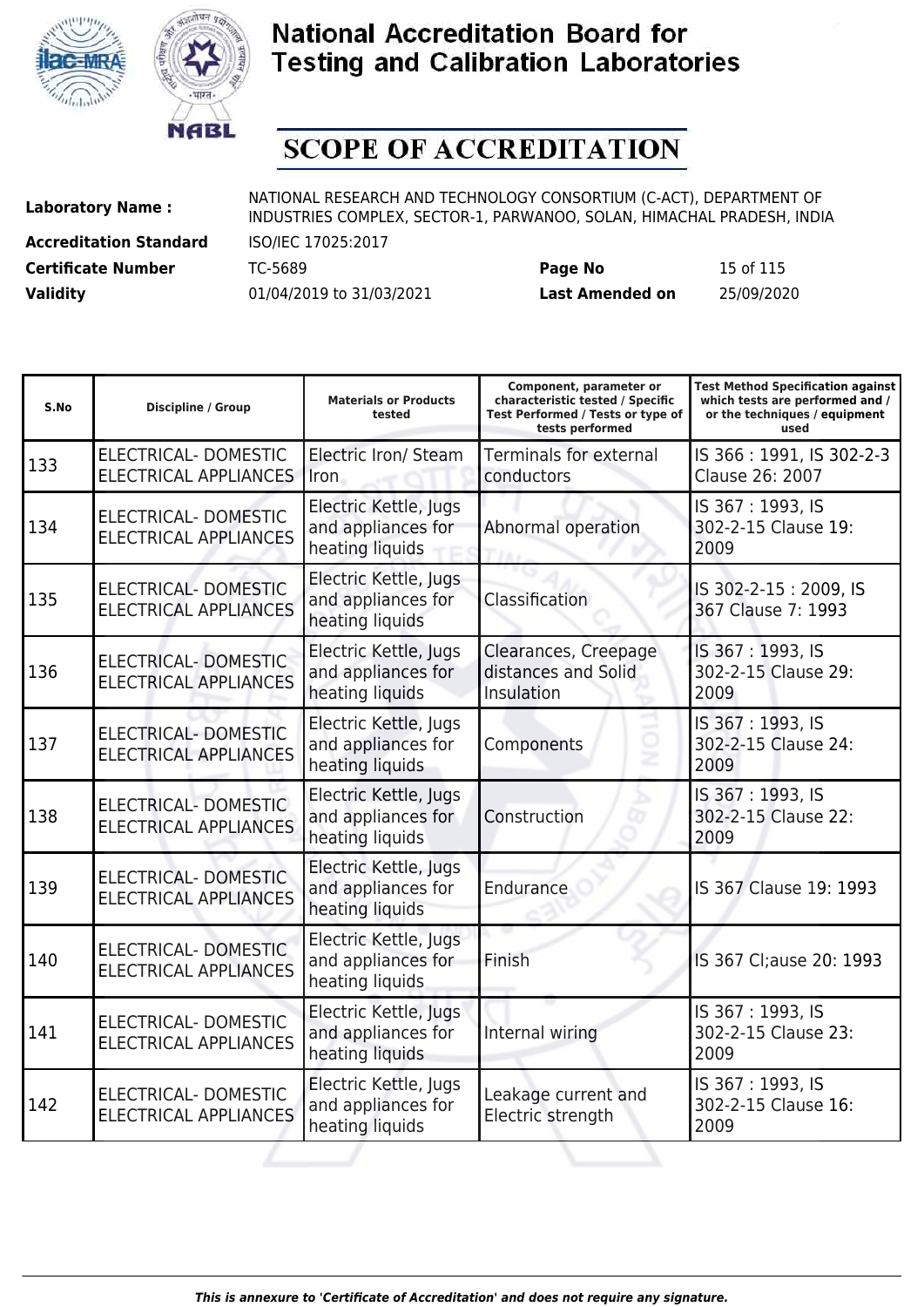



# **SCOPE OF ACCREDITATION**

**Accreditation Standard** ISO/IEC 17025:2017 **Certificate Number** TC-5689 **Page No** 16 of 115

| Certificate Number | TC-5689                  | Page No                | 16 of 115  |
|--------------------|--------------------------|------------------------|------------|
| <b>Validity</b>    | 01/04/2019 to 31/03/2021 | <b>Last Amended on</b> | 25/09/2020 |

| S.No | <b>Discipline / Group</b>                                   | <b>Materials or Products</b><br>tested                         | Component, parameter or<br>characteristic tested / Specific<br>Test Performed / Tests or type of<br>tests performed | <b>Test Method Specification against</b><br>which tests are performed and /<br>or the techniques / equipment<br>used |
|------|-------------------------------------------------------------|----------------------------------------------------------------|---------------------------------------------------------------------------------------------------------------------|----------------------------------------------------------------------------------------------------------------------|
| 143  | ELECTRICAL- DOMESTIC<br><b>ELECTRICAL APPLIANCES</b>        | Electric Kettle, Jugs<br>and appliances for<br>heating liquids | Leakage current and<br>Electric strength at<br>operating temperature                                                | IS 367: 1993, IS<br>302-2-15 Clause 13:<br>2009                                                                      |
| 144  | <b>ELECTRICAL- DOMESTIC</b><br><b>ELECTRICAL APPLIANCES</b> | Electric Kettle, Jugs<br>and appliances for<br>heating liquids | Marking and Instructions                                                                                            | IS 302-2-15: 2009, IS<br>367 Clause 8: 1993                                                                          |
| 145  | ELECTRICAL-DOMESTIC<br><b>ELECTRICAL APPLIANCES</b>         | Electric Kettle, Jugs<br>and appliances for<br>heating liquids | Mass                                                                                                                | IS 367 Clause 12: 1993                                                                                               |
| 146  | <b>ELECTRICAL- DOMESTIC</b><br><b>ELECTRICAL APPLIANCES</b> | Electric Kettle, Jugs<br>and appliances for<br>heating liquids | <b>Mechanical Strength</b>                                                                                          | IS 367: 1993, IS<br>302-2-15 Clause 21:<br>2009                                                                      |
| 147  | <b>ELECTRICAL- DOMESTIC</b><br><b>ELECTRICAL APPLIANCES</b> | Electric Kettle, Jugs<br>and appliances for<br>heating liquids | Minimum quantity of<br>water that can be boiled                                                                     | IS 302-2-15: 2009, IS<br>367 Clause 16: 1993                                                                         |
| 148  | <b>ELECTRICAL- DOMESTIC</b><br><b>ELECTRICAL APPLIANCES</b> | Electric Kettle, Jugs<br>and appliances for<br>heating liquids | Moisture resistance                                                                                                 | IS 367: 1993, IS<br>302-2-15 Clause 15:<br>2009                                                                      |
| 149  | <b>ELECTRICAL- DOMESTIC</b><br><b>ELECTRICAL APPLIANCES</b> | Electric Kettle, Jugs<br>and appliances for<br>heating liquids | <b>Overall Dimension</b>                                                                                            | IS 367 Clause 11: 1993                                                                                               |
| 150  | <b>ELECTRICAL- DOMESTIC</b><br><b>ELECTRICAL APPLIANCES</b> | Electric Kettle, Jugs<br>and appliances for<br>heating liquids | Power Input and Current                                                                                             | IS 367: 1993, IS<br>302-2-15 Clause 10:<br>2009                                                                      |
| 151  | ELECTRICAL- DOMESTIC<br><b>ELECTRICAL APPLIANCES</b>        | Electric Kettle, Jugs<br>and appliances for<br>heating liquids | Protection against access<br>to live parts/ Protection<br>against electric shock                                    | IS 367: 1993, IS<br>302-2-15 Clause 8: 2009                                                                          |
| 152  | ELECTRICAL- DOMESTIC<br><b>ELECTRICAL APPLIANCES</b>        | Electric Kettle, Jugs<br>and appliances for<br>heating liquids | Provision for earthing                                                                                              | IS 367: 1993, IS<br>302-2-15 Clause 27:<br>2009                                                                      |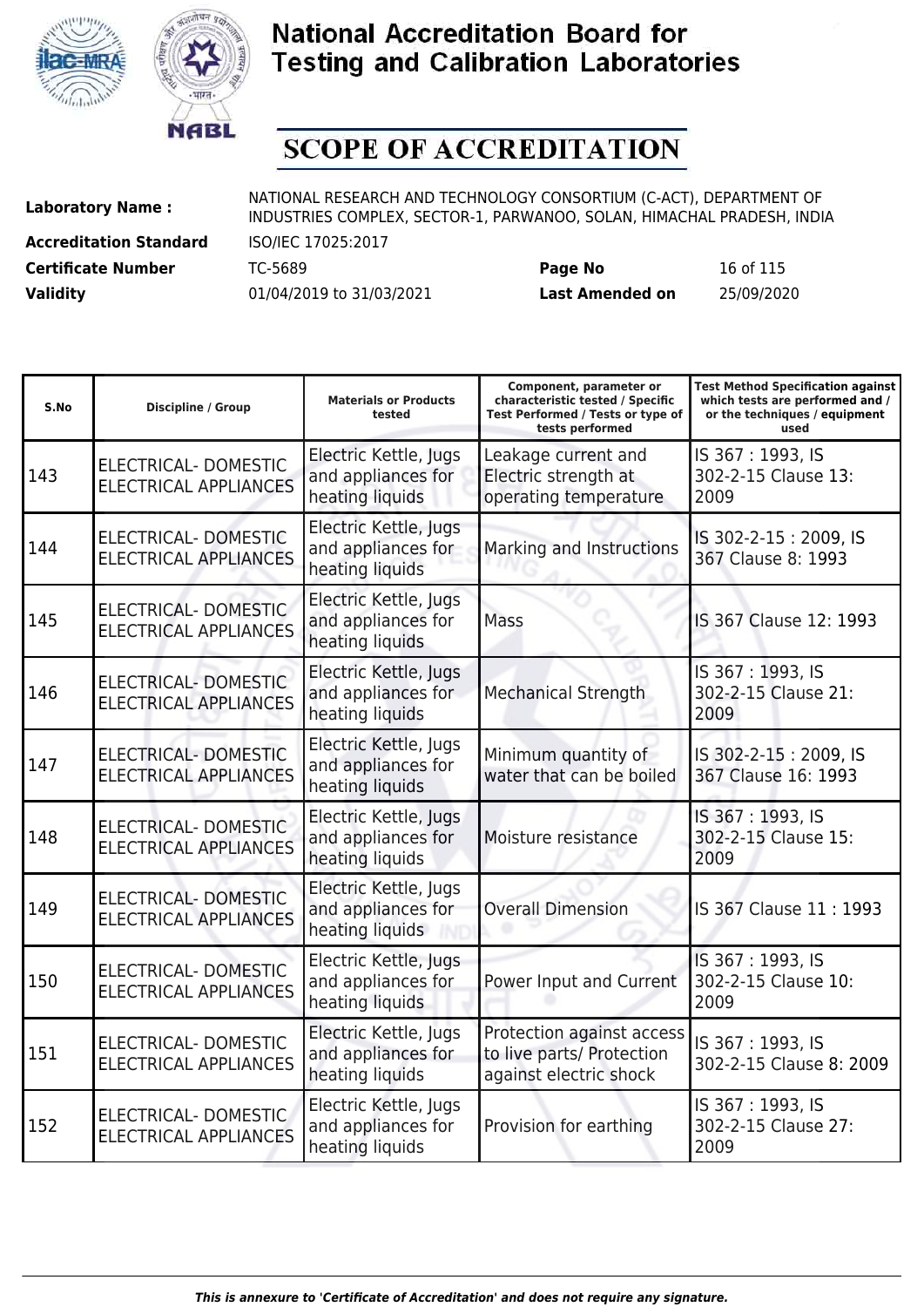



# **SCOPE OF ACCREDITATION**

**Accreditation Standard** ISO/IEC 17025:2017

| <b>Certificate Number</b> | TC-5689                  | Page No                | 17 of 115  |
|---------------------------|--------------------------|------------------------|------------|
| <b>Validity</b>           | 01/04/2019 to 31/03/2021 | <b>Last Amended on</b> | 25/09/2020 |

| S.No | <b>Discipline / Group</b>                                   | <b>Materials or Products</b><br>tested                         | Component, parameter or<br>characteristic tested / Specific<br>Test Performed / Tests or type of<br>tests performed | <b>Test Method Specification against</b><br>which tests are performed and /<br>or the techniques / equipment<br>used |
|------|-------------------------------------------------------------|----------------------------------------------------------------|---------------------------------------------------------------------------------------------------------------------|----------------------------------------------------------------------------------------------------------------------|
| 153  | <b>ELECTRICAL- DOMESTIC</b><br><b>ELECTRICAL APPLIANCES</b> | Electric Kettle, Jugs<br>and appliances for<br>heating liquids | Radiation, toxicity and<br>similar hazards                                                                          | IS 367: 1993, IS<br>302-2-15 Clause 32:<br>2009                                                                      |
| 154  | <b>ELECTRICAL- DOMESTIC</b><br><b>ELECTRICAL APPLIANCES</b> | Electric Kettle, Jugs<br>and appliances for<br>heating liquids | Resistance to heat and<br>fire                                                                                      | IS 367: 1993, IS<br>302-2-15 Clause 30:<br>2009                                                                      |
| 155  | ELECTRICAL-DOMESTIC<br><b>ELECTRICAL APPLIANCES</b>         | Electric Kettle, Jugs<br>and appliances for<br>heating liquids | Resistance to rusting                                                                                               | IS 367: 1993, IS<br>302-2-15 Clause 31:<br>2009                                                                      |
| 156  | ELECTRICAL-DOMESTIC<br><b>ELECTRICAL APPLIANCES</b>         | Electric Kettle, Jugs<br>and appliances for<br>heating liquids | Screws and connections                                                                                              | IS 367: 1993, IS<br>302-2-15 Clause 28:<br>2009                                                                      |
| 157  | <b>ELECTRICAL- DOMESTIC</b><br><b>ELECTRICAL APPLIANCES</b> | Electric Kettle, Jugs<br>and appliances for<br>heating liquids | Stability & Mechanical<br><b>Hazards</b>                                                                            | IS 367: 1993, IS<br>302-2-15 Clause 20:<br>2009                                                                      |
| 158  | <b>ELECTRICAL- DOMESTIC</b><br><b>ELECTRICAL APPLIANCES</b> | Electric Kettle, Jugs<br>and appliances for<br>heating liquids | Supply connection and<br>external flexible cords                                                                    | IS 367: 1993, IS<br>302-2-15 Clause 25:<br>2009                                                                      |
| 159  | <b>ELECTRICAL- DOMESTIC</b><br><b>ELECTRICAL APPLIANCES</b> | Electric Kettle, Jugs<br>and appliances for<br>heating liquids | Temp. of supporting<br>surface                                                                                      | IS 367 Clause 17: 1993                                                                                               |
| 160  | <b>ELECTRICAL- DOMESTIC</b><br><b>ELECTRICAL APPLIANCES</b> | Electric Kettle, Jugs<br>and appliances for<br>heating liquids | Temperature rise/<br>Heating                                                                                        | IS 367: 1993, IS<br>302-2-15 Clause 11:<br>2009                                                                      |
| 161  | ELECTRICAL- DOMESTIC<br><b>ELECTRICAL APPLIANCES</b>        | Electric Kettle, Jugs<br>and appliances for<br>heating liquids | <b>Terminals for external</b><br>conductors                                                                         | IS 367: 1993, IS<br>302-2-15 Clause 26:<br>2009                                                                      |
| 162  | ELECTRICAL- DOMESTIC<br><b>ELECTRICAL APPLIANCES</b>        | Electric Kettle, Jugs<br>and appliances for<br>heating liquids | <b>Thermal Efficiency</b>                                                                                           | IS 367 Clause 18: 1993                                                                                               |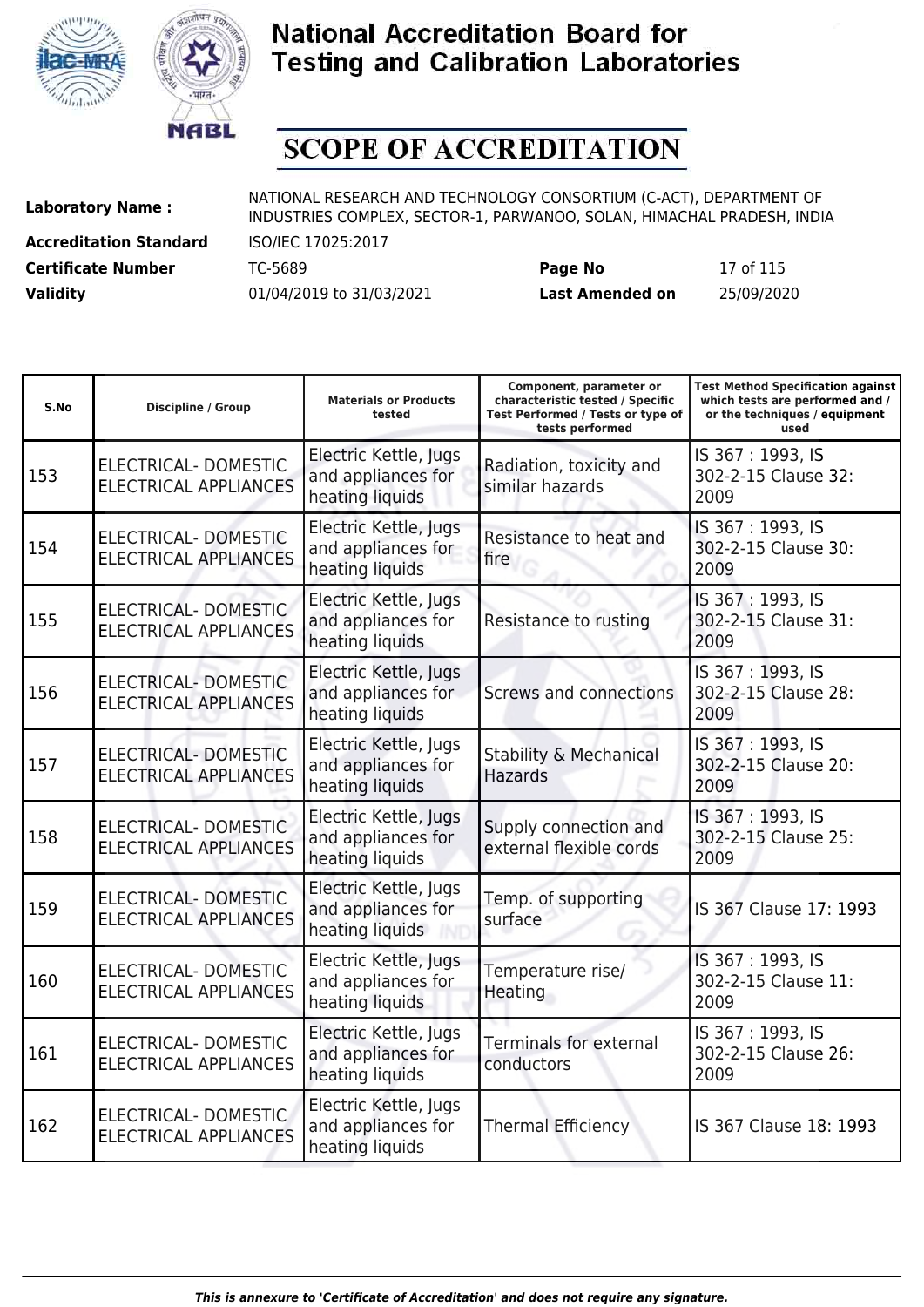



# **SCOPE OF ACCREDITATION**

**Accreditation Standard** ISO/IEC 17025:2017

**Laboratory Name :** NATIONAL RESEARCH AND TECHNOLOGY CONSORTIUM (C-ACT), DEPARTMENT OF INDUSTRIES COMPLEX, SECTOR-1, PARWANOO, SOLAN, HIMACHAL PRADESH, INDIA

**Certificate Number** TC-5689 **Page No** 18 of 115 **Validity** 01/04/2019 to 31/03/2021 **Last Amended on** 25/09/2020

| S.No | <b>Discipline / Group</b>                                   | <b>Materials or Products</b><br>tested                         | Component, parameter or<br>characteristic tested / Specific<br>Test Performed / Tests or type of<br>tests performed | <b>Test Method Specification against</b><br>which tests are performed and /<br>or the techniques / equipment<br>used |
|------|-------------------------------------------------------------|----------------------------------------------------------------|---------------------------------------------------------------------------------------------------------------------|----------------------------------------------------------------------------------------------------------------------|
| 163  | <b>ELECTRICAL- DOMESTIC</b><br><b>ELECTRICAL APPLIANCES</b> | Electric Kettle, Jugs<br>and appliances for<br>heating liquids | Time to boil one liter of<br>water                                                                                  | IS 367 Clause 14: 1993                                                                                               |
| 164  | ELECTRICAL- DOMESTIC<br><b>ELECTRICAL APPLIANCES</b>        | Electric Kettle, Jugs<br>and appliances for<br>heating liquids | Time to boil water<br>capacity                                                                                      | IS 367 Clause 15: 1993                                                                                               |
| 165  | ELECTRICAL- DOMESTIC<br><b>ELECTRICAL APPLIANCES</b>        | Electric Kettle, Jugs<br>and appliances for<br>heating liquids | <b>Transient Overvoltage</b>                                                                                        | IS 367: 1993, IS<br>302-2-15 Clause 14:<br>2009                                                                      |
| 166  | <b>ELECTRICAL- DOMESTIC</b><br><b>ELECTRICAL APPLIANCES</b> | Electric Kettle, Jugs<br>and appliances for<br>heating liquids | <b>Water Capacity</b>                                                                                               | IS 367 Clause 13: 1993                                                                                               |
| 167  | <b>ELECTRICAL- DOMESTIC</b><br><b>ELECTRICAL APPLIANCES</b> | Electric Radiator &<br>Room Heater                             | <b>Dimensions</b>                                                                                                   | IS 369 Clause 10: 1992                                                                                               |
| 168  | <b>ELECTRICAL-DOMESTIC</b><br><b>ELECTRICAL APPLIANCES</b>  | Electric Radiator &<br>Room Heater                             | <b>Endurance test</b>                                                                                               | IS 369 Clause 12: 1992                                                                                               |
| 169  | ELECTRICAL- DOMESTIC<br><b>ELECTRICAL APPLIANCES</b>        | Electric Radiator &<br><b>Room Heater</b>                      | Finish                                                                                                              | IS 369 Clause 13: 1992                                                                                               |
| 170  | ELECTRICAL- DOMESTIC<br><b>ELECTRICAL APPLIANCES</b>        | Electric Radiator &<br>Room Heater                             | Temperature rise of<br>surface on which<br>appliance is placed or<br>supported                                      | IS 369 Clause 11: 1992                                                                                               |
| 171  | <b>ELECTRICAL- DOMESTIC</b><br><b>ELECTRICAL APPLIANCES</b> | Electric Radiator &<br>Room Heater                             | <b>Transient Overvoltage</b>                                                                                        | IS 369: 1992, IS<br>302-2-30 Clause 14:<br>2007                                                                      |
| 172  | ELECTRICAL- DOMESTIC<br><b>ELECTRICAL APPLIANCES</b>        | Electric Radiator &<br>Room Heater                             | Abnormal operation                                                                                                  | IS 369: 1992, IS<br>302-2-30 Clause 19:<br>2007                                                                      |
| 173  | ELECTRICAL-DOMESTIC<br><b>ELECTRICAL APPLIANCES</b>         | Electric Radiator &<br>Room Heater                             | Classification                                                                                                      | IS 302-2-30 2007, IS 369<br>Clause 7: 1992                                                                           |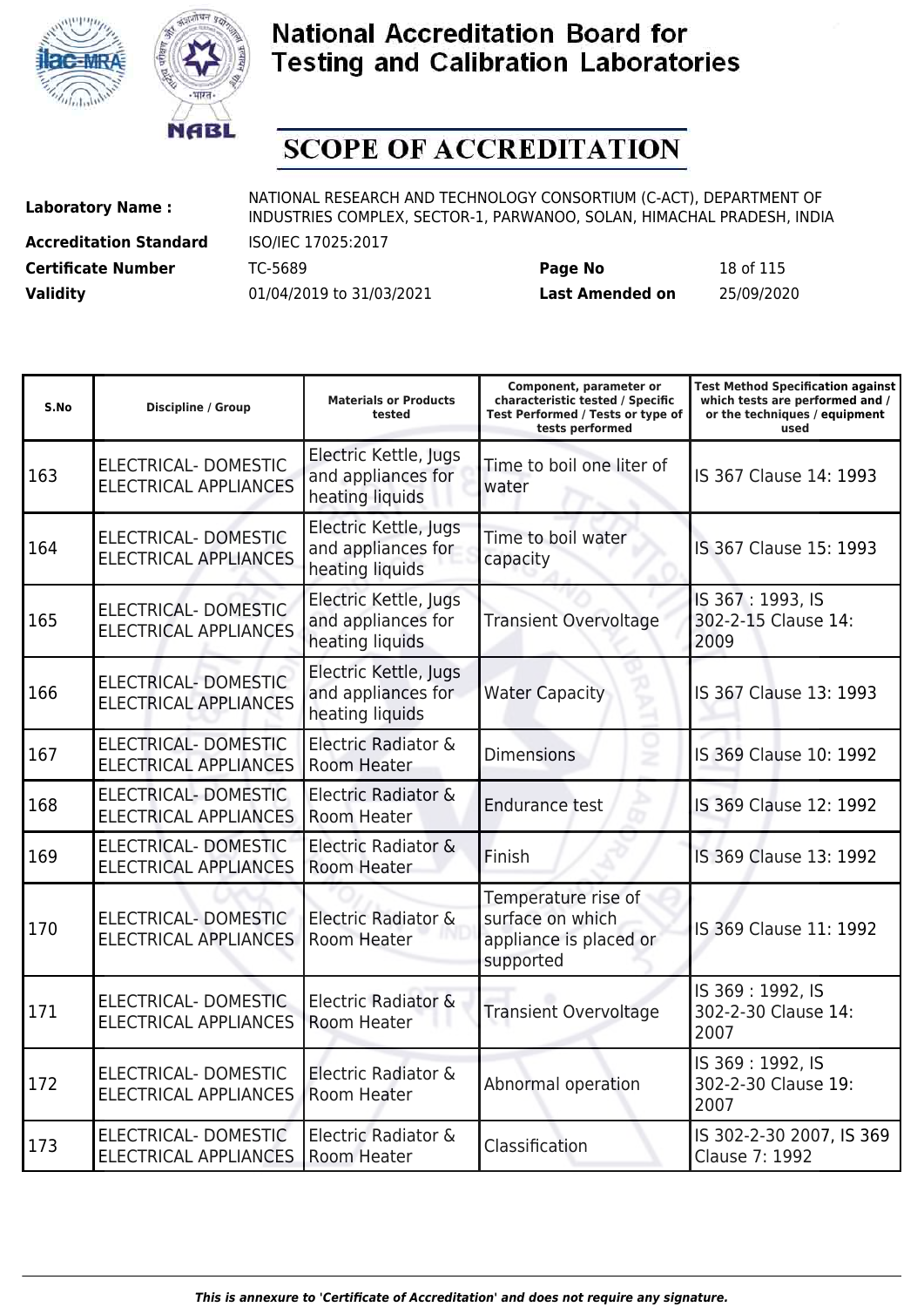



# **SCOPE OF ACCREDITATION**

**Accreditation Standard** ISO/IEC 17025:2017

**Laboratory Name :** NATIONAL RESEARCH AND TECHNOLOGY CONSORTIUM (C-ACT), DEPARTMENT OF INDUSTRIES COMPLEX, SECTOR-1, PARWANOO, SOLAN, HIMACHAL PRADESH, INDIA

**Certificate Number** TC-5689 **Page No** 19 of 115 **Validity** 01/04/2019 to 31/03/2021 **Last Amended on** 25/09/2020

| S.No | <b>Discipline / Group</b>                                   | <b>Materials or Products</b><br>tested | Component, parameter or<br>characteristic tested / Specific<br>Test Performed / Tests or type of<br>tests performed | <b>Test Method Specification against</b><br>which tests are performed and /<br>or the techniques / equipment<br>used |
|------|-------------------------------------------------------------|----------------------------------------|---------------------------------------------------------------------------------------------------------------------|----------------------------------------------------------------------------------------------------------------------|
| 174  | <b>ELECTRICAL- DOMESTIC</b><br><b>ELECTRICAL APPLIANCES</b> | Electric Radiator &<br>Room Heater     | Clearances, Creepage<br>distances and Solid<br><b>Insulation</b>                                                    | IS 369: 1992, IS<br>302-2-30 Clause 29:<br>2007                                                                      |
| 175  | <b>ELECTRICAL- DOMESTIC</b><br><b>ELECTRICAL APPLIANCES</b> | Electric Radiator &<br>Room Heater     | Components                                                                                                          | IS 369: 1992, IS<br>302-2-30 Clause 24:<br>2007                                                                      |
| 176  | ELECTRICAL-DOMESTIC<br><b>ELECTRICAL APPLIANCES</b>         | Electric Radiator &<br>Room Heater     | Construction                                                                                                        | IS 369: 1992, IS<br>302-2-30 Clause 22:<br>2007                                                                      |
| 177  | <b>ELECTRICAL- DOMESTIC</b><br><b>ELECTRICAL APPLIANCES</b> | Electric Radiator &<br>Room Heater     | Internal wiring                                                                                                     | IS 369: 1992, IS<br>302-2-30 Clause 23:<br>2007                                                                      |
| 178  | ELECTRICAL- DOMESTIC<br><b>ELECTRICAL APPLIANCES</b>        | Electric Radiator &<br>Room Heater     | Leakage current and<br>Electric strength                                                                            | S 369: 1992, IS 302-2-30<br>Clause 16: 2007                                                                          |
| 179  | ELECTRICAL-DOMESTIC<br><b>ELECTRICAL APPLIANCES</b>         | Electric Radiator &<br>Room Heater     | Leakage current and<br>Electric strength at<br>operating temperature                                                | IS 369: 1992, IS<br>302-2-30 Clause 13:<br>2007                                                                      |
| 180  | ELECTRICAL- DOMESTIC<br><b>ELECTRICAL APPLIANCES</b>        | Electric Radiator &<br>Room Heater     | Marking and Instructions                                                                                            | IS 302-2-30 2007, IS 369<br>Clause 8: 1992                                                                           |
| 181  | <b>ELECTRICAL- DOMESTIC</b><br><b>ELECTRICAL APPLIANCES</b> | Electric Radiator &<br>Room Heater     | <b>Mechanical Strength</b>                                                                                          | IS 369: 1992, IS<br>302-2-30 Clause 21:<br>2007                                                                      |
| 182  | ELECTRICAL- DOMESTIC<br><b>ELECTRICAL APPLIANCES</b>        | Electric Radiator &<br>Room Heater     | Moisture resistance                                                                                                 | S 369: 1992, IS 302-2-30<br>Clause 15: 2007                                                                          |
| 183  | ELECTRICAL- DOMESTIC<br><b>ELECTRICAL APPLIANCES</b>        | Electric Radiator &<br>Room Heater     | Power Input and Current                                                                                             | IS 369: 1992, IS<br>302-2-30 Clause 10:<br>2007                                                                      |
| 184  | <b>ELECTRICAL- DOMESTIC</b><br><b>ELECTRICAL APPLIANCES</b> | Electric Radiator &<br>Room Heater     | Protection against access<br>to live parts/ Protection<br>against electric shock                                    | IS 369: 1992, IS<br>302-2-30 Clause 8: 2007                                                                          |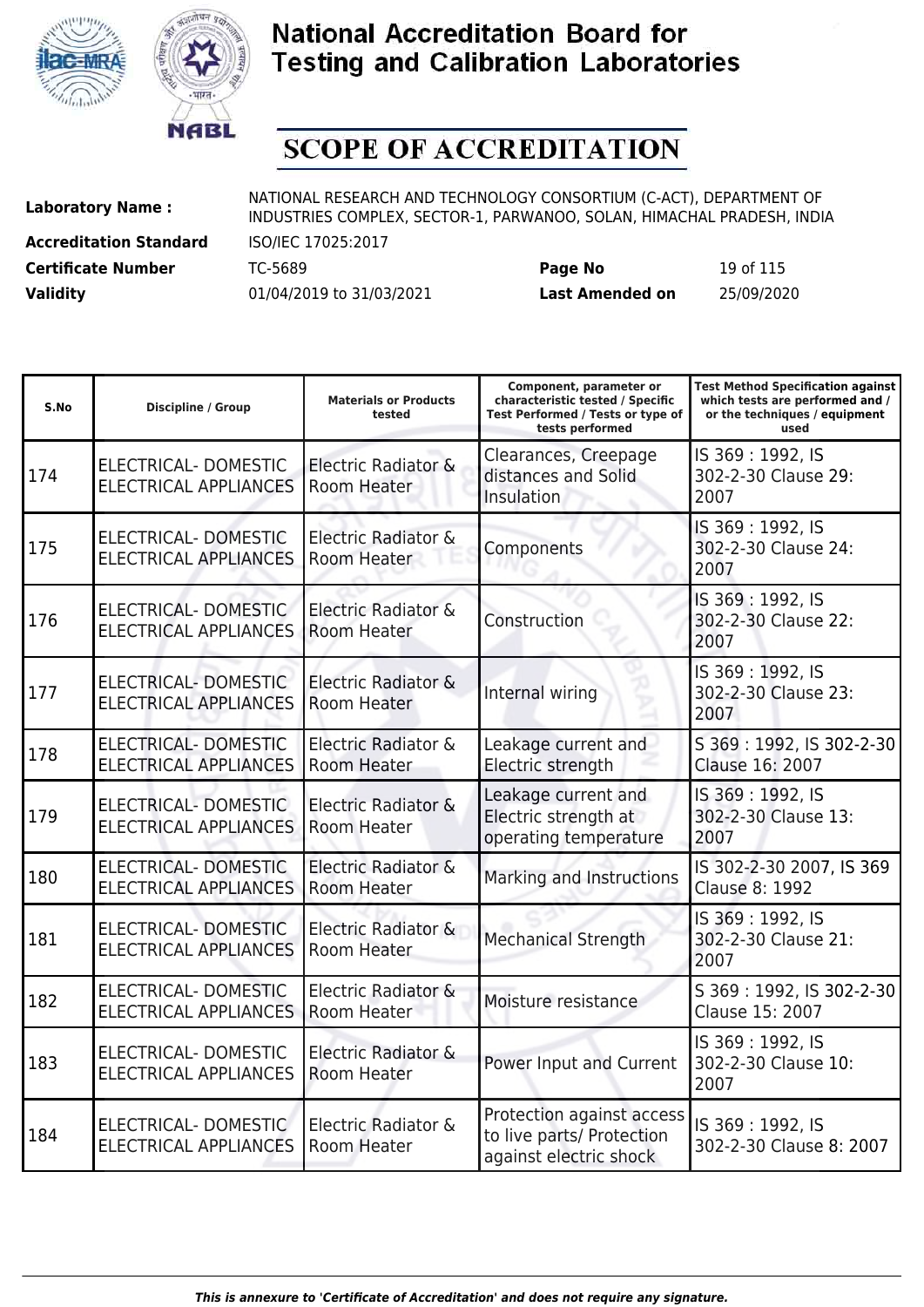



# **SCOPE OF ACCREDITATION**

**Accreditation Standard** ISO/IEC 17025:2017

**Laboratory Name :** NATIONAL RESEARCH AND TECHNOLOGY CONSORTIUM (C-ACT), DEPARTMENT OF **Laboratory Name :** NIDI INDUSTRIES COMPLEX, SECTOR-1, PARWANOO, SOLAN, HIMACHAL PRADESH, INDIA

**Certificate Number** TC-5689 **Page No** 20 of 115 **Validity** 01/04/2019 to 31/03/2021 **Last Amended on** 25/09/2020

| S.No | <b>Discipline / Group</b>                            | <b>Materials or Products</b><br>tested    | Component, parameter or<br>characteristic tested / Specific<br>Test Performed / Tests or type of<br>tests performed | <b>Test Method Specification against</b><br>which tests are performed and /<br>or the techniques / equipment<br>used |
|------|------------------------------------------------------|-------------------------------------------|---------------------------------------------------------------------------------------------------------------------|----------------------------------------------------------------------------------------------------------------------|
| 185  | ELECTRICAL-DOMESTIC<br><b>ELECTRICAL APPLIANCES</b>  | Electric Radiator &<br><b>Room Heater</b> | Provision for earthing                                                                                              | IS 369: 1992, IS<br>302-2-30 Clause 27:<br>2007                                                                      |
| 186  | ELECTRICAL-DOMESTIC<br><b>ELECTRICAL APPLIANCES</b>  | Electric Radiator &<br>Room Heater        | Radiation, toxicity and<br>similar hazards                                                                          | IS 369: 1992, IS<br>302-2-30 Clause 32:<br>2007                                                                      |
| 187  | ELECTRICAL-DOMESTIC<br><b>ELECTRICAL APPLIANCES</b>  | Electric Radiator &<br>Room Heater        | Resistance to heat and<br>fire                                                                                      | IS 369: 1992, IS<br>302-2-30 Clause 30:<br>2007                                                                      |
| 188  | ELECTRICAL-DOMESTIC<br><b>ELECTRICAL APPLIANCES</b>  | Electric Radiator &<br>Room Heater        | Resistance to rusting                                                                                               | IS 369: 1992, IS<br>302-2-30 Clause 31:<br>2007                                                                      |
| 189  | ELECTRICAL-DOMESTIC<br><b>ELECTRICAL APPLIANCES</b>  | Electric Radiator &<br>Room Heater        | <b>Screws and connections</b>                                                                                       | IS 369: 1992, IS<br>302-2-30 Clause 28:<br>2007                                                                      |
| 190  | ELECTRICAL- DOMESTIC<br><b>ELECTRICAL APPLIANCES</b> | Electric Radiator &<br>Room Heater        | Stability and mechanical<br>hazards                                                                                 | IS 369: 1992, IS<br>302-2-30 Clause 20:<br>2007                                                                      |
| 191  | ELECTRICAL- DOMESTIC<br><b>ELECTRICAL APPLIANCES</b> | Electric Radiator &<br>Room Heater        | Supply connection and<br>external flexible cords                                                                    | IS 369: 1992, IS<br>302-2-30 Clause 25:<br>2007                                                                      |
| 192  | ELECTRICAL-DOMESTIC<br><b>ELECTRICAL APPLIANCES</b>  | Electric Radiator &<br>Room Heater        | Temperature rise/<br>Heating                                                                                        | IS 369: 1992, IS<br>302-2-30 Clause 11:<br>2007                                                                      |
| 193  | ELECTRICAL-DOMESTIC<br><b>ELECTRICAL APPLIANCES</b>  | Electric Radiator &<br>Room Heater        | <b>Terminals for external</b><br>conductors                                                                         | IS 369: 1992, IS<br>302-2-30 Clause 26:<br>2007                                                                      |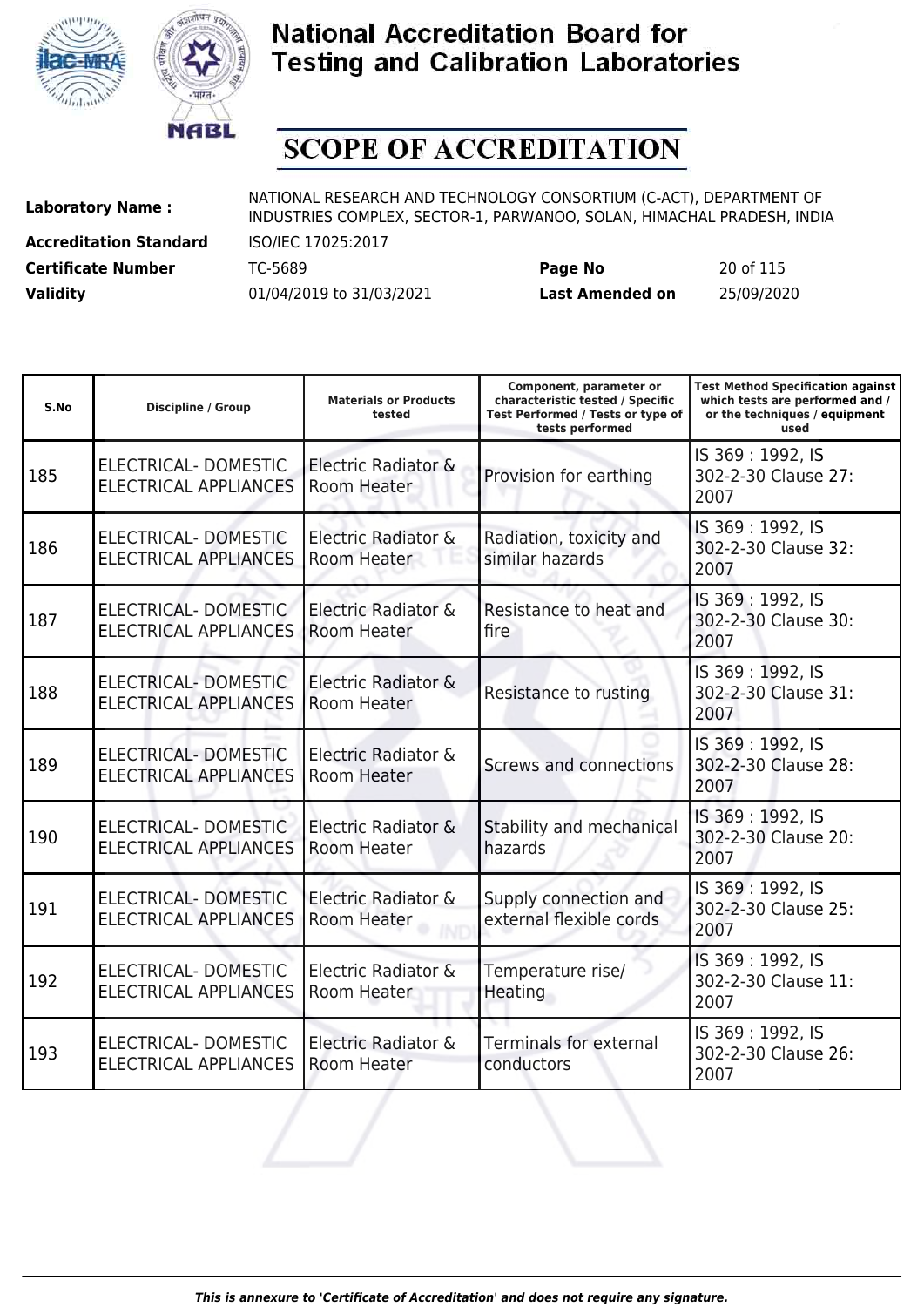



# **SCOPE OF ACCREDITATION**

**Accreditation Standard** ISO/IEC 17025:2017

| <b>Certificate Number</b> | TC-5689                  | Page No         | 21 of 115  |
|---------------------------|--------------------------|-----------------|------------|
| <b>Validity</b>           | 01/04/2019 to 31/03/2021 | Last Amended on | 25/09/2020 |

| S.No | <b>Discipline / Group</b>                            | <b>Materials or Products</b><br>tested                                                      | Component, parameter or<br>characteristic tested / Specific<br>Test Performed / Tests or type of<br>tests performed | <b>Test Method Specification against</b><br>which tests are performed and /<br>or the techniques / equipment<br>used |
|------|------------------------------------------------------|---------------------------------------------------------------------------------------------|---------------------------------------------------------------------------------------------------------------------|----------------------------------------------------------------------------------------------------------------------|
| 194  | ELECTRICAL- DOMESTIC<br><b>ELECTRICAL APPLIANCES</b> | Electric Toasters,<br><b>Electric Grills and</b><br>Roasters & similar<br>Appliances        | Construction                                                                                                        | IS 1287: 1993, IS<br>302-2-9 Clause 22: 2009                                                                         |
| 195  | ELECTRICAL-DOMESTIC<br><b>ELECTRICAL APPLIANCES</b>  | Electric Toasters,<br><b>Electric Grills and</b><br>Roasters & similar<br>Appliances        | Abnormal operation                                                                                                  | IS 1287: 1993, IS<br>302-2-9 Clause 19: 2009                                                                         |
| 196  | ELECTRICAL- DOMESTIC<br><b>ELECTRICAL APPLIANCES</b> | Electric Toasters,<br><b>Electric Grills and</b><br>Roasters & similar<br>Appliances        | Classification                                                                                                      | IS 302-2-9: 2009, IS<br>1287 Clause 7: 1993                                                                          |
| 197  | ELECTRICAL- DOMESTIC<br><b>ELECTRICAL APPLIANCES</b> | Electric Toasters,<br><b>Electric Grills and</b><br>Roasters & similar<br>Appliances        | Clearances, Creepage<br>distances and Solid<br>Insulation                                                           | IS 1287: 1993, IS<br>302-2-9 Clause 29: 2009                                                                         |
| 198  | ELECTRICAL- DOMESTIC<br><b>ELECTRICAL APPLIANCES</b> | Electric Toasters,<br><b>Electric Grills and</b><br>Roasters & similar<br>Appliances        | Components                                                                                                          | IS 1287: 1993, IS<br>302-2-9 Clause 24: 2009                                                                         |
| 199  | ELECTRICAL- DOMESTIC<br><b>ELECTRICAL APPLIANCES</b> | Electric Toasters,<br><b>Electric Grills and</b><br>Roasters & similar<br>Appliances        | Finish                                                                                                              | IS 1287 Clause 23: 1993                                                                                              |
| 200  | ELECTRICAL- DOMESTIC<br><b>ELECTRICAL APPLIANCES</b> | Electric Toasters,<br><b>Electric Grills and</b><br>Roasters & similar<br><b>Appliances</b> | Force necessary to<br>operate the bread<br>carriage                                                                 | IS 1287 Clause 15: 1993                                                                                              |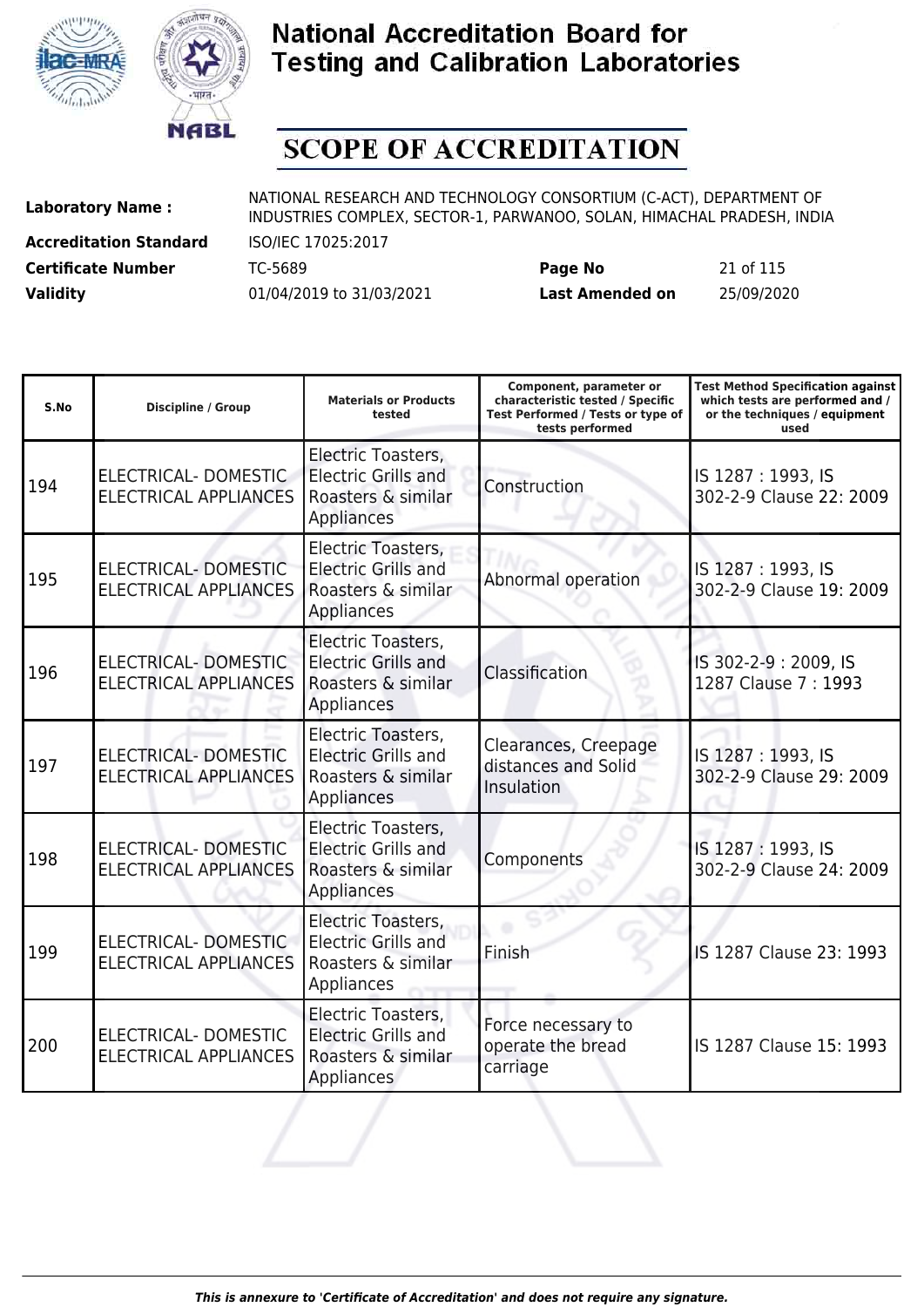



# **SCOPE OF ACCREDITATION**

**Accreditation Standard** ISO/IEC 17025:2017

| <b>Certificate Number</b> | TC-5689                  | Page No         | 22 of 115  |
|---------------------------|--------------------------|-----------------|------------|
| <b>Validity</b>           | 01/04/2019 to 31/03/2021 | Last Amended on | 25/09/2020 |

| S.No | <b>Discipline / Group</b>                            | <b>Materials or Products</b><br>tested                                                      | Component, parameter or<br>characteristic tested / Specific<br>Test Performed / Tests or type of<br>tests performed | <b>Test Method Specification against</b><br>which tests are performed and /<br>or the techniques / equipment<br>used |
|------|------------------------------------------------------|---------------------------------------------------------------------------------------------|---------------------------------------------------------------------------------------------------------------------|----------------------------------------------------------------------------------------------------------------------|
| 201  | ELECTRICAL- DOMESTIC<br>ELECTRICAL APPLIANCES        | Electric Toasters,<br><b>Electric Grills and</b><br>Roasters & similar<br>Appliances        | <b>Functional Provisions</b>                                                                                        | IS 1287 Clause 24: 1993                                                                                              |
| 202  | ELECTRICAL-DOMESTIC<br><b>ELECTRICAL APPLIANCES</b>  | Electric Toasters,<br><b>Electric Grills and</b><br>Roasters & similar<br>Appliances        | Internal wiring                                                                                                     | IS 1287: 1993, IS<br>302-2-9 Clause 23: 2009                                                                         |
| 203  | ELECTRICAL- DOMESTIC<br><b>ELECTRICAL APPLIANCES</b> | Electric Toasters,<br><b>Electric Grills and</b><br>Roasters & similar<br>Appliances        | Leakage current and<br>Electric strength                                                                            | IS 1287: 1993, IS<br>302-2-9 Clause 16: 2009                                                                         |
| 204  | ELECTRICAL- DOMESTIC<br><b>ELECTRICAL APPLIANCES</b> | Electric Toasters,<br><b>Electric Grills and</b><br>Roasters & similar<br>Appliances        | Leakage current and<br>Electric strength at<br>operating temperature                                                | IS 1287: 1993, IS<br>302-2-9 Clause 13: 2009                                                                         |
| 205  | ELECTRICAL- DOMESTIC<br><b>ELECTRICAL APPLIANCES</b> | Electric Toasters,<br><b>Electric Grills and</b><br>Roasters & similar<br>Appliances        | Length of flexible cord                                                                                             | IS 1287 Clause 12: 1993                                                                                              |
| 206  | ELECTRICAL-DOMESTIC<br><b>ELECTRICAL APPLIANCES</b>  | Electric Toasters,<br><b>Electric Grills and</b><br>Roasters & similar<br>Appliances        | Marking and Instructions                                                                                            | IS 302-2-9: 2009, IS<br>1287 Clause 8: 1993                                                                          |
| 207  | ELECTRICAL- DOMESTIC<br><b>ELECTRICAL APPLIANCES</b> | Electric Toasters,<br><b>Electric Grills and</b><br>Roasters & similar<br><b>Appliances</b> | Mass of the appliances                                                                                              | Is 1287 Clause 13: 1993                                                                                              |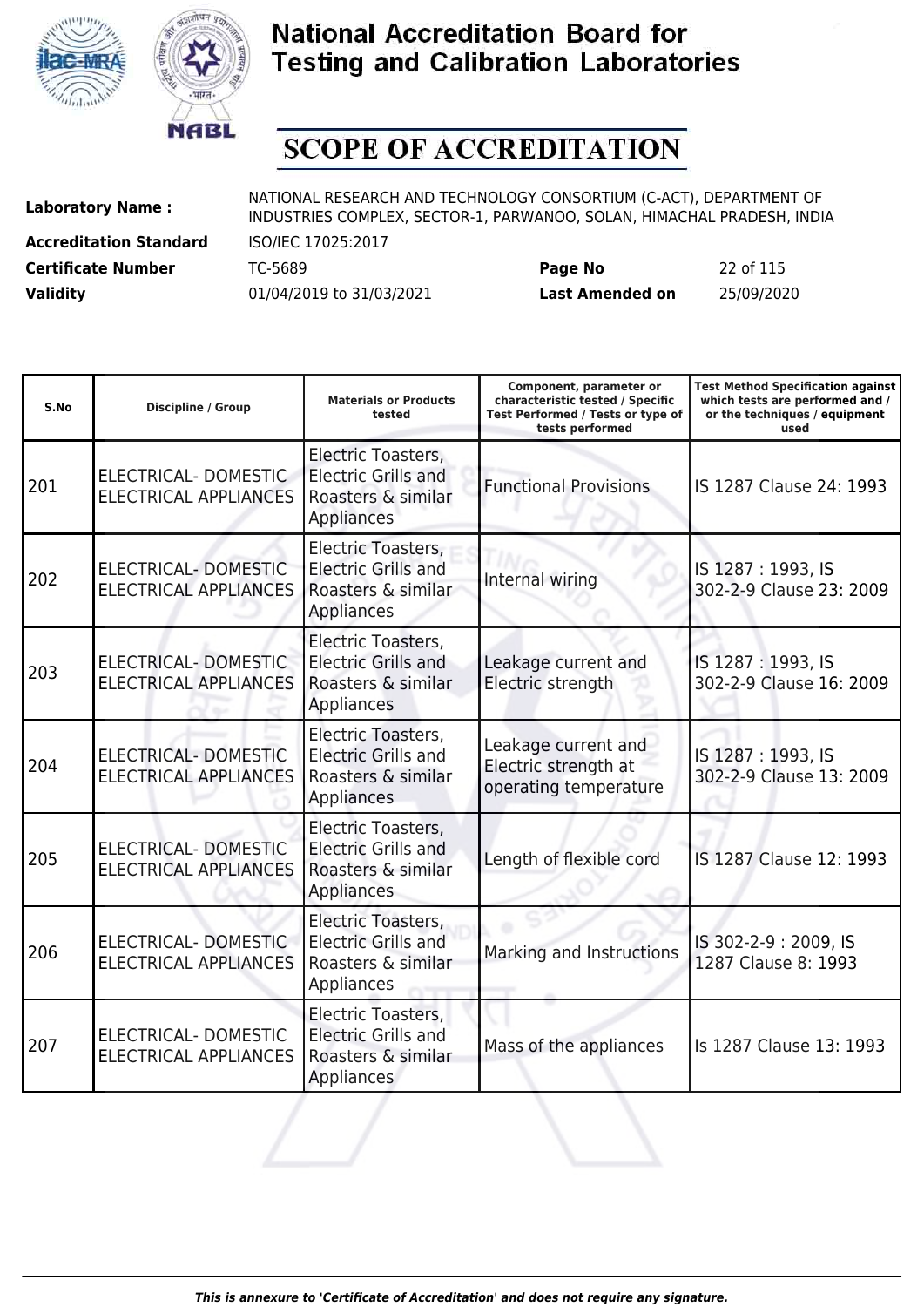



# **SCOPE OF ACCREDITATION**

**Accreditation Standard** ISO/IEC 17025:2017

| <b>Certificate Number</b> | TC-5689                  | Page No         | 23 of 115  |
|---------------------------|--------------------------|-----------------|------------|
| <b>Validity</b>           | 01/04/2019 to 31/03/2021 | Last Amended on | 25/09/2020 |

| S.No | <b>Discipline / Group</b>                            | <b>Materials or Products</b><br>tested                                                      | Component, parameter or<br>characteristic tested / Specific<br>Test Performed / Tests or type of<br>tests performed | <b>Test Method Specification against</b><br>which tests are performed and /<br>or the techniques / equipment<br>used |
|------|------------------------------------------------------|---------------------------------------------------------------------------------------------|---------------------------------------------------------------------------------------------------------------------|----------------------------------------------------------------------------------------------------------------------|
| 208  | ELECTRICAL- DOMESTIC<br><b>ELECTRICAL APPLIANCES</b> | Electric Toasters,<br><b>Electric Grills and</b><br>Roasters & similar<br>Appliances        | <b>Mechanical Strength</b>                                                                                          | IS 1287: 1993, IS<br>302-2-9 Clause 21: 2009                                                                         |
| 209  | ELECTRICAL- DOMESTIC<br><b>ELECTRICAL APPLIANCES</b> | Electric Toasters,<br><b>Electric Grills and</b><br>Roasters & similar<br>Appliances        | Moisture resistance                                                                                                 | IS 1287: 1993, IS<br>302-2-9 Clause 15: 2009                                                                         |
| 210  | ELECTRICAL- DOMESTIC<br><b>ELECTRICAL APPLIANCES</b> | Electric Toasters,<br><b>Electric Grills and</b><br>Roasters & similar<br><b>Appliances</b> | No. and Dimension of the<br>toasting chambers,<br>toasting surfaces and<br>heating elements                         | IS 1287 Clause 14: 1993                                                                                              |
| 211  | ELECTRICAL- DOMESTIC<br><b>ELECTRICAL APPLIANCES</b> | Electric Toasters,<br><b>Electric Grills and</b><br>Roasters & similar<br>Appliances        | <b>Overall Dimension</b>                                                                                            | IS 1287 Clause 11: 1993                                                                                              |
| 212  | ELECTRICAL- DOMESTIC<br><b>ELECTRICAL APPLIANCES</b> | Electric Toasters,<br><b>Electric Grills and</b><br>Roasters & similar<br>Appliances        | Power Input and Current                                                                                             | IS 1287: 1993, IS<br>302-2-9 Clause 10: 2009                                                                         |
| 213  | ELECTRICAL- DOMESTIC<br><b>ELECTRICAL APPLIANCES</b> | Electric Toasters,<br><b>Electric Grills and</b><br>Roasters & similar<br>Appliances        | Preparation of bread for<br>toaster                                                                                 | IS 1287 Clause 16: 1993                                                                                              |
| 214  | ELECTRICAL-DOMESTIC<br><b>ELECTRICAL APPLIANCES</b>  | Electric Toasters,<br><b>Electric Grills and</b><br>Roasters & similar<br><b>Appliances</b> | Protection against access<br>to live parts/ Protection<br>against electric shock                                    | IS 1287: 1993, IS<br>302-2-9 Clause 8: 2009                                                                          |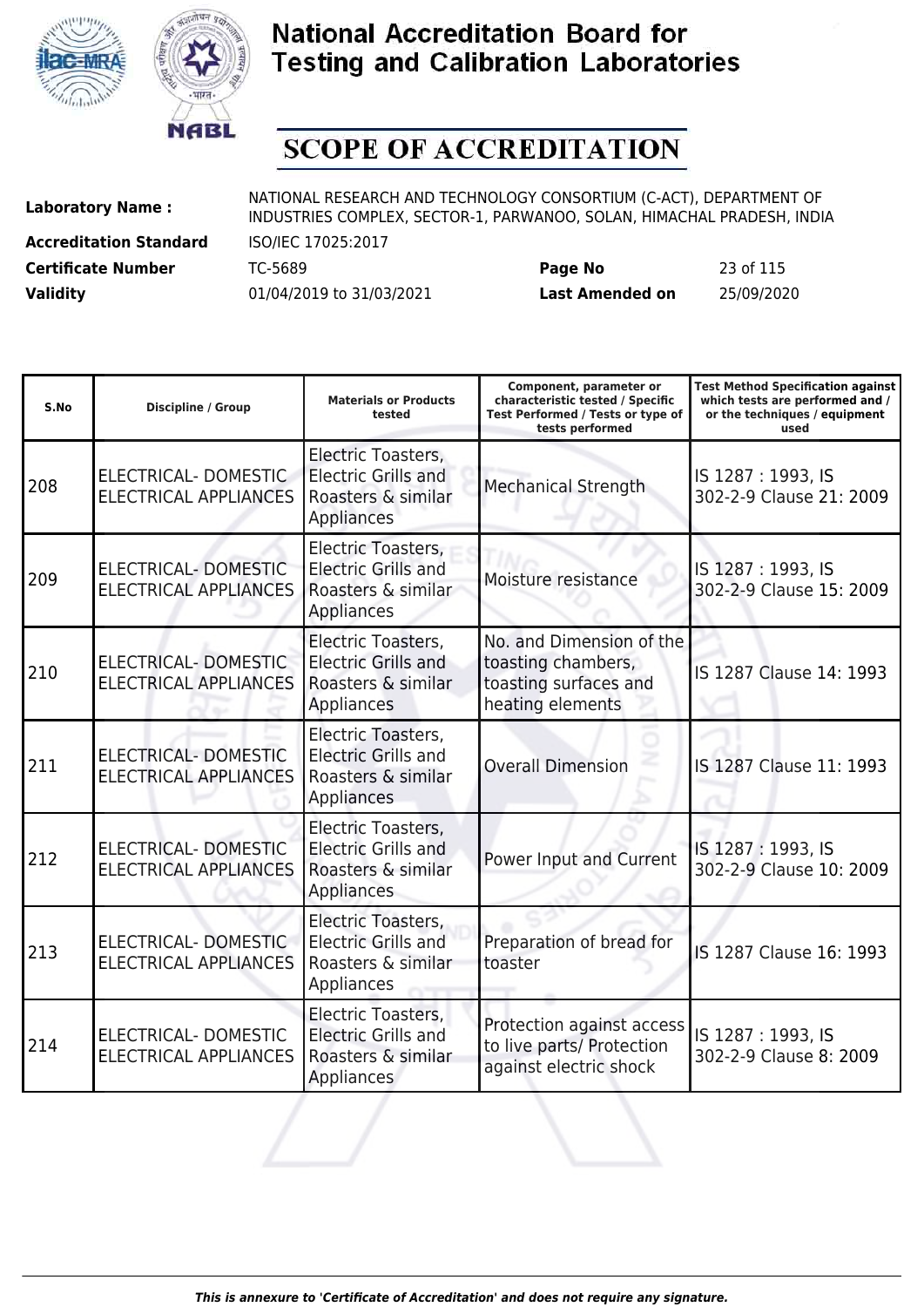



# **SCOPE OF ACCREDITATION**

**Accreditation Standard** ISO/IEC 17025:2017

**Laboratory Name :** NATIONAL RESEARCH AND TECHNOLOGY CONSORTIUM (C-ACT), DEPARTMENT OF **Laboratory Name :** NIDI INDUSTRIES COMPLEX, SECTOR-1, PARWANOO, SOLAN, HIMACHAL PRADESH, INDIA

**Certificate Number** TC-5689 **Page No** 24 of 115 **Validity** 01/04/2019 to 31/03/2021 **Last Amended on** 25/09/2020

| S.No | <b>Discipline / Group</b>                            | <b>Materials or Products</b><br>tested                                                      | Component, parameter or<br>characteristic tested / Specific<br>Test Performed / Tests or type of<br>tests performed | <b>Test Method Specification against</b><br>which tests are performed and /<br>or the techniques / equipment<br>used |
|------|------------------------------------------------------|---------------------------------------------------------------------------------------------|---------------------------------------------------------------------------------------------------------------------|----------------------------------------------------------------------------------------------------------------------|
| 215  | ELECTRICAL- DOMESTIC<br><b>ELECTRICAL APPLIANCES</b> | Electric Toasters,<br><b>Electric Grills and</b><br>Roasters & similar<br>Appliances        | Provision for earthing                                                                                              | IS 1287: 1993, IS<br>302-2-9 Clause 27: 2009                                                                         |
| 216  | ELECTRICAL- DOMESTIC<br><b>ELECTRICAL APPLIANCES</b> | Electric Toasters,<br><b>Electric Grills and</b><br>Roasters & similar<br>Appliances        | Radiation, toxicity and<br>similar hazards                                                                          | IS 1287: 1993, IS<br>302-2-9 Clause 32: 2009                                                                         |
| 217  | ELECTRICAL- DOMESTIC<br><b>ELECTRICAL APPLIANCES</b> | Electric Toasters,<br><b>Electric Grills and</b><br>Roasters & similar<br>Appliances        | Resistance to heat and<br>fire                                                                                      | IS 1287: 1993, IS<br>302-2-9 Clause 30: 2009                                                                         |
| 218  | ELECTRICAL- DOMESTIC<br><b>ELECTRICAL APPLIANCES</b> | Electric Toasters,<br><b>Electric Grills and</b><br>Roasters & similar<br>Appliances        | Resistance to rusting                                                                                               | IS 1287: 1993, IS<br>302-2-9 Clause 31: 2009                                                                         |
| 219  | ELECTRICAL- DOMESTIC<br><b>ELECTRICAL APPLIANCES</b> | Electric Toasters,<br><b>Electric Grills and</b><br>Roasters & similar<br>Appliances        | Screws and connections                                                                                              | IS 1287: 1993, IS<br>302-2-9 Clause 28: 2009                                                                         |
| 220  | ELECTRICAL- DOMESTIC<br><b>ELECTRICAL APPLIANCES</b> | Electric Toasters,<br><b>Electric Grills and</b><br>Roasters & similar<br>Appliances        | Stability and mechanical<br>hazards                                                                                 | IS 1287: 1993, IS<br>302-2-9 Clause 20: 2009                                                                         |
| 221  | ELECTRICAL- DOMESTIC<br><b>ELECTRICAL APPLIANCES</b> | Electric Toasters,<br><b>Electric Grills and</b><br>Roasters & similar<br><b>Appliances</b> | Supply connection and<br>external flexible cords                                                                    | IS 1287: 1993, IS<br>302-2-9 Clause 25: 2009                                                                         |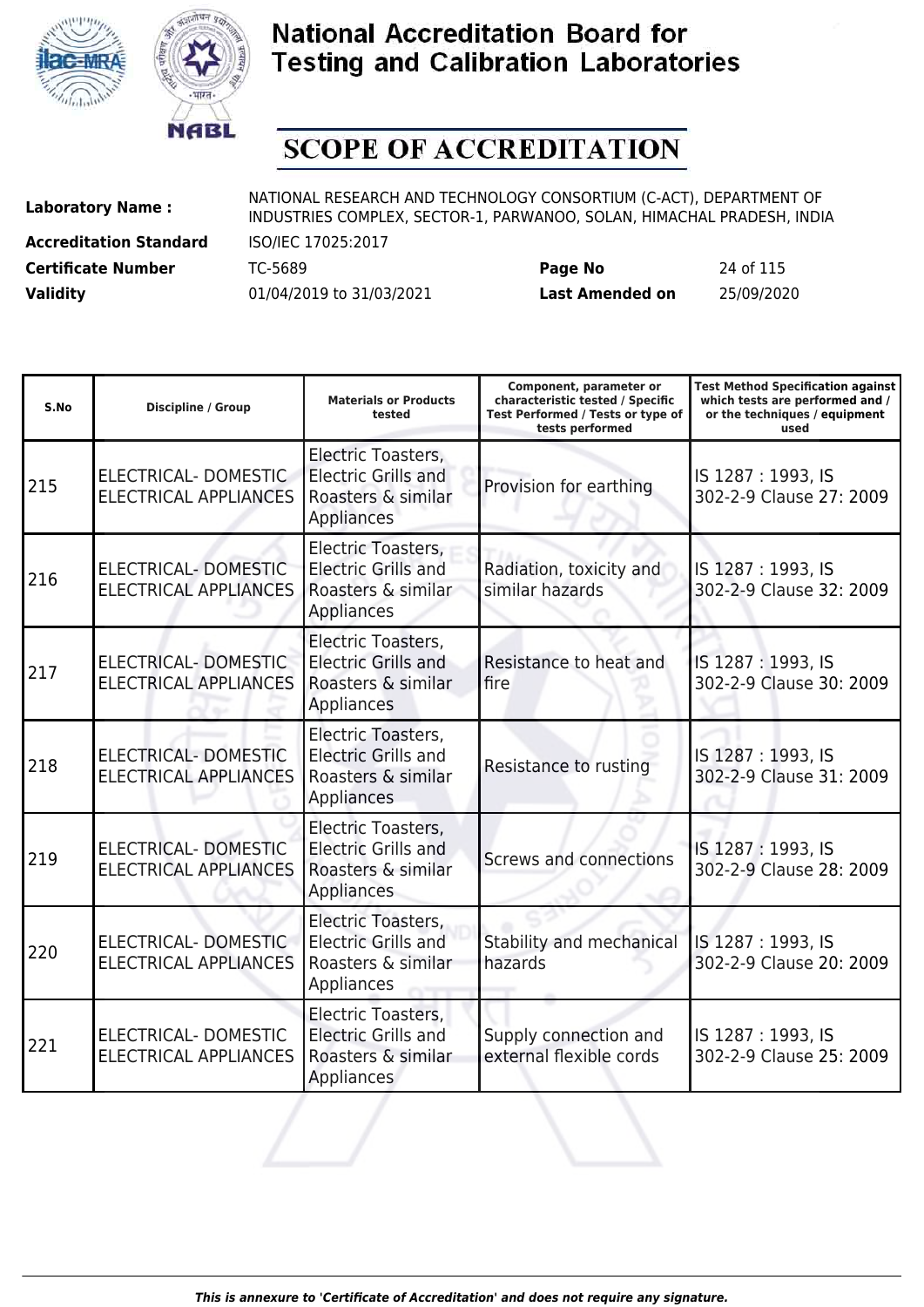



# **SCOPE OF ACCREDITATION**

**Accreditation Standard** ISO/IEC 17025:2017

| <b>Certificate Number</b> | TC-5689                  | Page No                | 25 of 115  |
|---------------------------|--------------------------|------------------------|------------|
| <b>Validity</b>           | 01/04/2019 to 31/03/2021 | <b>Last Amended on</b> | 25/09/2020 |

| S.No | <b>Discipline / Group</b>                                                                          | <b>Materials or Products</b><br>tested                                               | Component, parameter or<br>characteristic tested / Specific<br>Test Performed / Tests or type of<br>tests performed | <b>Test Method Specification against</b><br>which tests are performed and /<br>or the techniques / equipment<br>used |
|------|----------------------------------------------------------------------------------------------------|--------------------------------------------------------------------------------------|---------------------------------------------------------------------------------------------------------------------|----------------------------------------------------------------------------------------------------------------------|
| 222  | ELECTRICAL-DOMESTIC<br><b>ELECTRICAL APPLIANCES</b>                                                | Electric Toasters,<br><b>Electric Grills and</b><br>Roasters & similar<br>Appliances | Temperature rise/<br>Heating                                                                                        | IS 1287: 1993, IS<br>302-2-9 Clause 11: 2009                                                                         |
| 223  | ELECTRICAL- DOMESTIC<br><b>ELECTRICAL APPLIANCES</b>                                               | Electric Toasters,<br><b>Electric Grills and</b><br>Roasters & similar<br>Appliances | <b>Terminals for external</b><br>conductors                                                                         | IS 1287: 1993, IS<br>302-2-9 Clause 26: 2009                                                                         |
| 224  | <b>ELECTRICAL- DOMESTIC</b><br><b>ELECTRICAL APPLIANCES</b>                                        | Electric Toasters,<br><b>Electric Grills and</b><br>Roasters & similar<br>Appliances | <b>Toasting Time</b>                                                                                                | IS 1287 Clause 19: 1993                                                                                              |
| 225  | <b>ELECTRICAL- DOMESTIC</b><br><b>ELECTRICAL APPLIANCES</b>                                        | Electric Toasters,<br><b>Electric Grills and</b><br>Roasters & similar<br>Appliances | <b>Transient Overvoltage</b>                                                                                        | IS 1287: 1993, IS<br>302-2-9 Clause 14: 2009                                                                         |
| 226  | <b>ELECTRICAL- ELECTRICAL</b><br><b>INDICATING &amp;</b><br><b>RECORDING</b><br><b>INSTRUMENTS</b> | <b>Electrical Load Cells</b>                                                         | Overload safe                                                                                                       | IS 9281 (part III) Clause<br>3:1981                                                                                  |
| 227  | <b>ELECTRICAL- ELECTRICAL</b><br><b>INDICATING &amp;</b><br><b>RECORDING</b><br><b>INSTRUMENTS</b> | <b>Electrical Load Cells</b>                                                         | Accuracy                                                                                                            | IS 9281 (part III) Clause<br>3:1981                                                                                  |
| 228  | <b>ELECTRICAL- ELECTRICAL</b><br><b>INDICATING &amp;</b><br><b>RECORDING</b><br><b>INSTRUMENTS</b> | <b>Electrical Load Cells</b>                                                         | <b>Casting Material</b>                                                                                             | IS 9281 (part III) Clause<br>3:1981                                                                                  |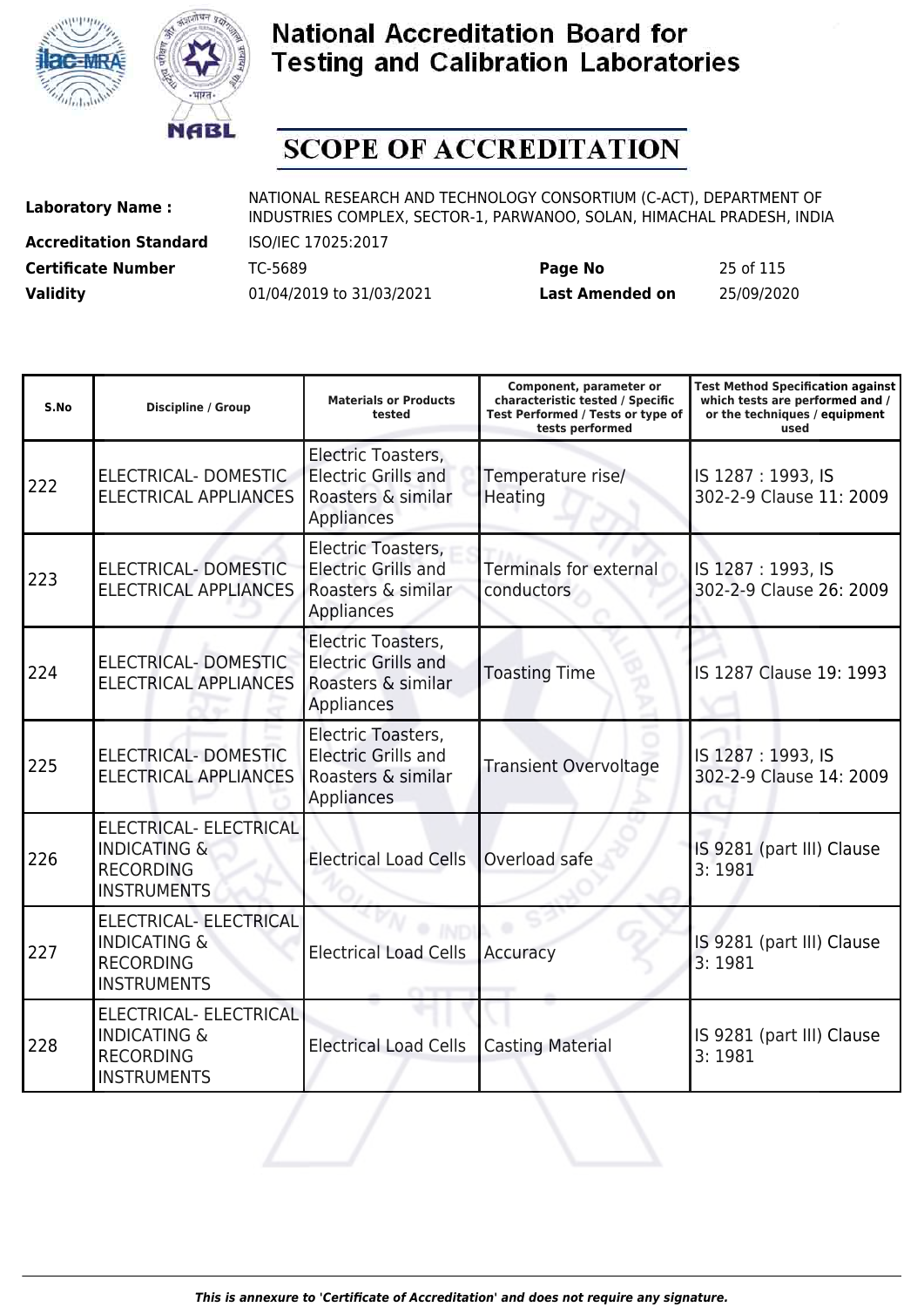



# **SCOPE OF ACCREDITATION**

**Accreditation Standard** ISO/IEC 17025:2017 **Certificate Number** TC-5689 **Page No** 26 of 115

| <b>Certificate Number</b> | TC-5689                  | Page No                | 26 of 115  |
|---------------------------|--------------------------|------------------------|------------|
| <b>Validity</b>           | 01/04/2019 to 31/03/2021 | <b>Last Amended on</b> | 25/09/2020 |

| S.No | <b>Discipline / Group</b>                                                                          | <b>Materials or Products</b><br>tested | Component, parameter or<br>characteristic tested / Specific<br>Test Performed / Tests or type of<br>tests performed | <b>Test Method Specification against</b><br>which tests are performed and /<br>or the techniques / equipment<br>used |
|------|----------------------------------------------------------------------------------------------------|----------------------------------------|---------------------------------------------------------------------------------------------------------------------|----------------------------------------------------------------------------------------------------------------------|
| 229  | ELECTRICAL- ELECTRICAL<br><b>INDICATING &amp;</b><br><b>RECORDING</b><br><b>INSTRUMENTS</b>        | <b>Electrical Load Cells</b>           | Concentric angular<br>loading error at 1°<br>inclination                                                            | IS 9281 (part III) Clause<br>3:1981                                                                                  |
| 230  | <b>ELECTRICAL- ELECTRICAL</b><br><b>INDICATING &amp;</b><br><b>RECORDING</b><br><b>INSTRUMENTS</b> | <b>Electrical Load Cells</b>           | Concentric angular<br>loading error at 3°<br>inclination                                                            | IS 9281 (part III) Clause<br>3:1981                                                                                  |
| 231  | ELECTRICAL- ELECTRICAL<br><b>INDICATING &amp;</b><br><b>RECORDING</b><br><b>INSTRUMENTS</b>        | <b>Electrical Load Cells</b>           | Creep at rated load after<br>30 minutes                                                                             | IS 9281 (part III) Clause<br>3:1981                                                                                  |
| 232  | ELECTRICAL- ELECTRICAL<br><b>INDICATING &amp;</b><br><b>RECORDING</b><br><b>INSTRUMENTS</b>        | <b>Electrical Load Cells</b>           | Creep recovery after 10<br>minutes                                                                                  | IS 9281 (part III) Clause<br>3:1981                                                                                  |
| 233  | ELECTRICAL- ELECTRICAL<br><b>INDICATING &amp;</b><br><b>RECORDING</b><br><b>INSTRUMENTS</b>        | <b>Electrical Load Cells</b>           | Dimension, weight                                                                                                   | IS 9281 (part III) Clause<br>3:1981                                                                                  |
| 234  | ELECTRICAL- ELECTRICAL<br><b>INDICATING &amp;</b><br><b>RECORDING</b><br><b>INSTRUMENTS</b>        | <b>Electrical Load Cells</b>           | Drift in no load output<br>(zero drift) after 1 hr. of<br>warm-up                                                   | IS 9281 (part III) Clause<br>3:1981                                                                                  |
| 235  | ELECTRICAL- ELECTRICAL<br><b>INDICATING &amp;</b><br><b>RECORDING</b><br><b>INSTRUMENTS</b>        | <b>Electrical Load Cells</b>           | Eccentric loading error at IS 9281 (part III) Clause<br>1 mm of eccentricity                                        | 3:1981                                                                                                               |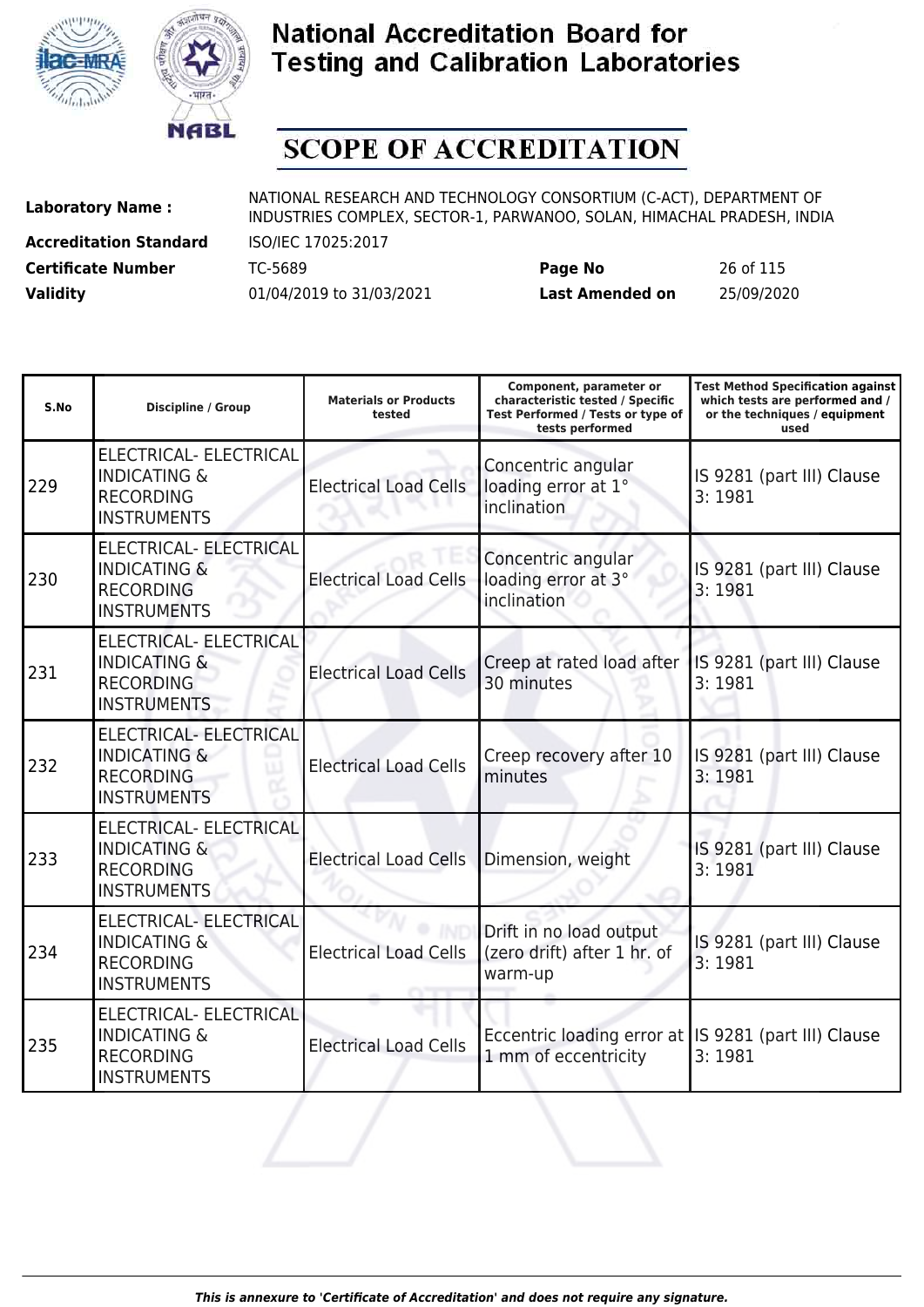



# **SCOPE OF ACCREDITATION**

**Accreditation Standard** ISO/IEC 17025:2017

| <b>Certificate Number</b> | TC-5689                  | Page No         | 27 of 115  |
|---------------------------|--------------------------|-----------------|------------|
| <b>Validity</b>           | 01/04/2019 to 31/03/2021 | Last Amended on | 25/09/2020 |

| S.No | <b>Discipline / Group</b>                                                                          | <b>Materials or Products</b><br>tested | Component, parameter or<br>characteristic tested / Specific<br>Test Performed / Tests or type of<br>tests performed | <b>Test Method Specification against</b><br>which tests are performed and /<br>or the techniques / equipment<br>used |
|------|----------------------------------------------------------------------------------------------------|----------------------------------------|---------------------------------------------------------------------------------------------------------------------|----------------------------------------------------------------------------------------------------------------------|
| 236  | ELECTRICAL- ELECTRICAL<br><b>INDICATING &amp;</b><br><b>RECORDING</b><br><b>INSTRUMENTS</b>        | <b>Electrical Load Cells</b>           | Eccentric loading error at<br>1 mm of eccentricity and<br>$1°$ inclination                                          | IS 9281 (part III) Clause<br>3:1981                                                                                  |
| 237  | <b>ELECTRICAL- ELECTRICAL</b><br><b>INDICATING &amp;</b><br><b>RECORDING</b><br><b>INSTRUMENTS</b> | <b>Electrical Load Cells</b>           | Eccentric loading error at<br>1 mm of eccentricity and<br>3° inclination                                            | IS 9281 (part III) Clause<br>3:1981                                                                                  |
| 238  | ELECTRICAL- ELECTRICAL<br><b>INDICATING &amp;</b><br><b>RECORDING</b><br><b>INSTRUMENTS</b>        | <b>Electrical Load Cells</b>           | <b>Hysteresis</b>                                                                                                   | IS 9281 (part III) Clause<br>3:1981                                                                                  |
| 239  | ELECTRICAL- ELECTRICAL<br><b>INDICATING &amp;</b><br><b>RECORDING</b><br><b>INSTRUMENTS</b>        | <b>Electrical Load Cells</b>           | Input<br>resistance/impedance                                                                                       | IS 9281 (part III) Clause<br>3:1981                                                                                  |
| 240  | ELECTRICAL- ELECTRICAL<br><b>INDICATING &amp;</b><br><b>RECORDING</b><br><b>INSTRUMENTS</b>        | <b>Electrical Load Cells</b>           | Input voltage/ current<br>(max)                                                                                     | IS 9281 (part III) Clause<br>3:1981                                                                                  |
| 241  | <b>ELECTRICAL- ELECTRICAL</b><br><b>INDICATING &amp;</b><br><b>RECORDING</b><br><b>INSTRUMENTS</b> | <b>Electrical Load Cells</b>           | Instability of RO after<br>warm-up period of 1 hr.                                                                  | IS 9281 (part III) Clause<br>3:1981                                                                                  |
| 242  | ELECTRICAL- ELECTRICAL<br><b>INDICATING &amp;</b><br><b>RECORDING</b><br><b>INSTRUMENTS</b>        | <b>Electrical Load Cells</b>           | Insulation resistance                                                                                               | IS 9281 (part III) Clause<br>3:1981                                                                                  |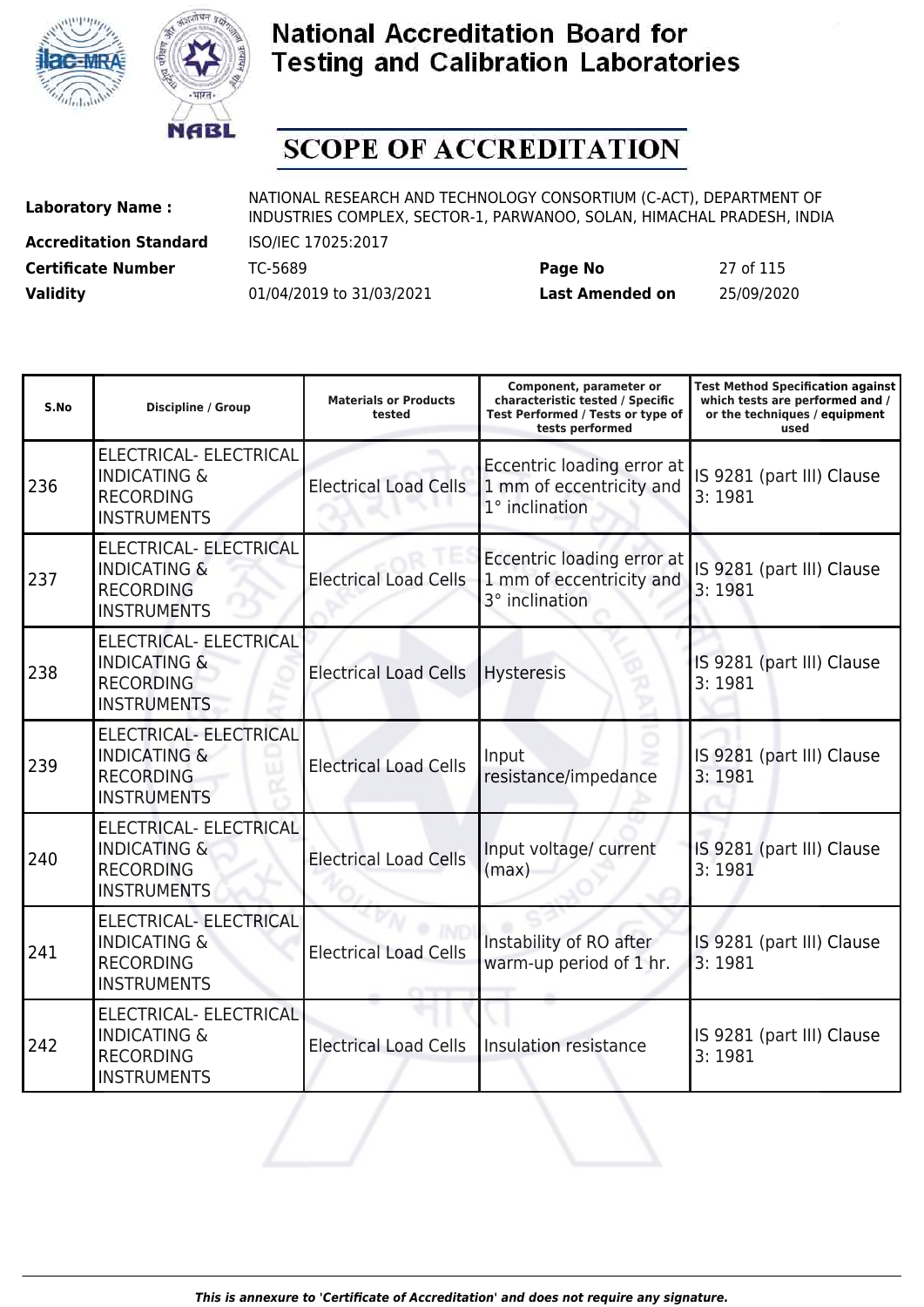



# **SCOPE OF ACCREDITATION**

**Accreditation Standard** ISO/IEC 17025:2017 **Certificate Number** TC-5689 **Page No** 28 of 115

**Laboratory Name :** NATIONAL RESEARCH AND TECHNOLOGY CONSORTIUM (C-ACT), DEPARTMENT OF **Laboratory Name :** NIDI INDUSTRIES COMPLEX, SECTOR-1, PARWANOO, SOLAN, HIMACHAL PRADESH, INDIA

| S.No | <b>Discipline / Group</b>                                                                          | <b>Materials or Products</b><br>tested | Component, parameter or<br>characteristic tested / Specific<br>Test Performed / Tests or type of<br>tests performed | <b>Test Method Specification against</b><br>which tests are performed and /<br>or the techniques / equipment<br>used |
|------|----------------------------------------------------------------------------------------------------|----------------------------------------|---------------------------------------------------------------------------------------------------------------------|----------------------------------------------------------------------------------------------------------------------|
| 243  | ELECTRICAL- ELECTRICAL<br><b>INDICATING &amp;</b><br><b>RECORDING</b><br><b>INSTRUMENTS</b>        | <b>Electrical Load Cells</b>           | Manufacturer name &<br>address                                                                                      | IS 9281 (part III) Clause<br>3:1981                                                                                  |
| 244  | <b>ELECTRICAL- ELECTRICAL</b><br><b>INDICATING &amp;</b><br><b>RECORDING</b><br><b>INSTRUMENTS</b> | <b>Electrical Load Cells</b>           | Mode of Operation                                                                                                   | IS 9281 (part III) Clause<br>3:1981                                                                                  |
| 245  | <b>ELECTRICAL- ELECTRICAL</b><br><b>INDICATING &amp;</b><br><b>RECORDING</b><br><b>INSTRUMENTS</b> | <b>Electrical Load Cells</b>           | Mounting Details &<br>outline drawing                                                                               | IS 9281 (part III) Clause<br>3:1981                                                                                  |
| 246  | ELECTRICAL- ELECTRICAL<br><b>INDICATING &amp;</b><br><b>RECORDING</b><br><b>INSTRUMENTS</b>        | <b>Electrical Load Cells</b>           | No load output                                                                                                      | IS 9281 (part III) Clause<br>3:1981                                                                                  |
| 247  | <b>ELECTRICAL- ELECTRICAL</b><br><b>INDICATING &amp;</b><br><b>RECORDING</b><br><b>INSTRUMENTS</b> | <b>Electrical Load Cells</b>           | Non-linearity                                                                                                       | IS 9281 (part III) Clause<br>3:1981                                                                                  |
| 248  | <b>ELECTRICAL- ELECTRICAL</b><br><b>INDICATING &amp;</b><br><b>RECORDING</b><br><b>INSTRUMENTS</b> | <b>Electrical Load Cells</b>           | Non-repeatability of<br>rated output                                                                                | IS 9281 (part III) Clause<br>3:1981                                                                                  |
| 249  | ELECTRICAL- ELECTRICAL<br><b>INDICATING &amp;</b><br><b>RECORDING</b><br><b>INSTRUMENTS</b>        | <b>Electrical Load Cells</b>           | Non-repeatability of zero<br>output                                                                                 | IS 9281 (part III) Clause<br>3:1981                                                                                  |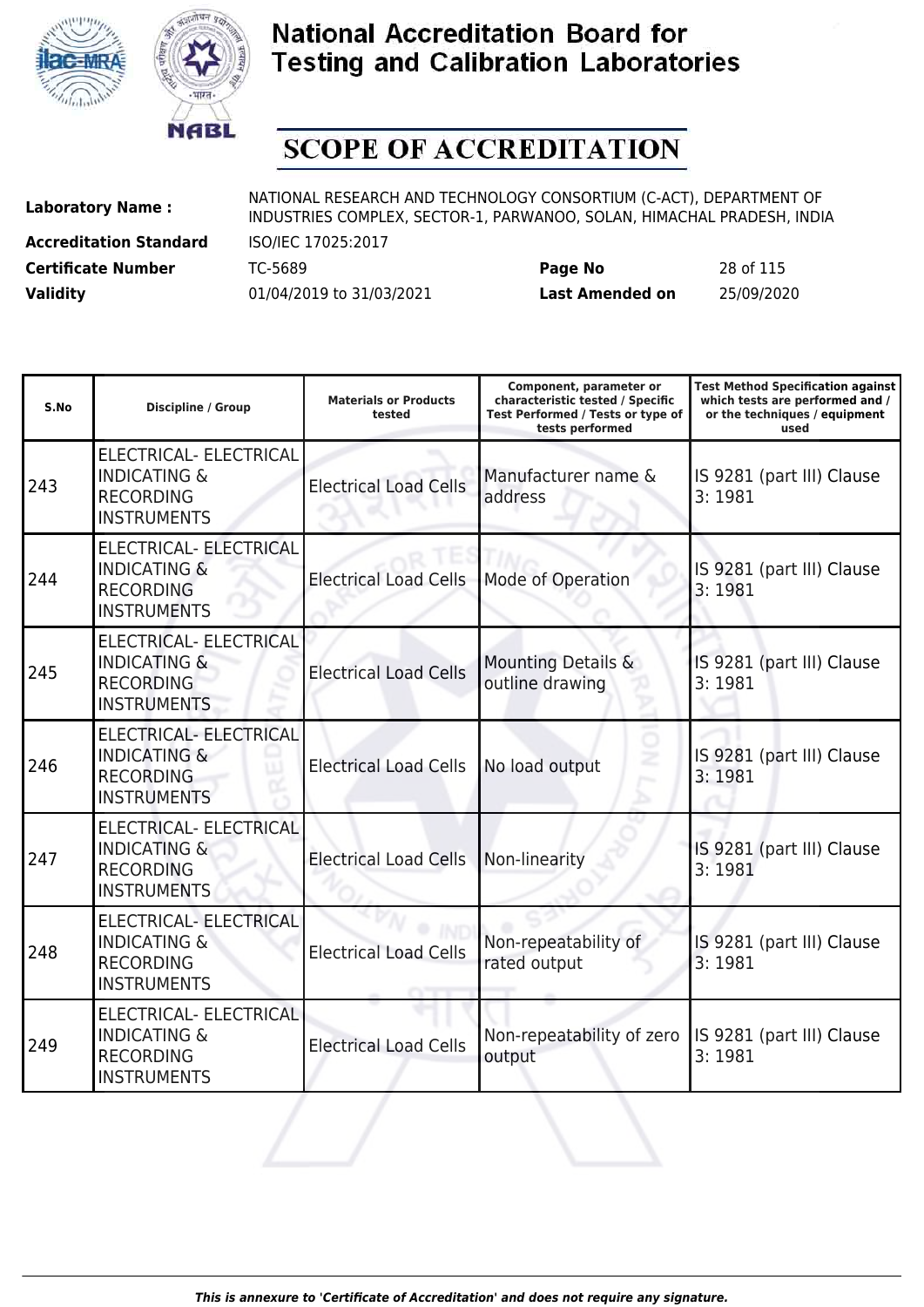



# **SCOPE OF ACCREDITATION**

**Accreditation Standard** ISO/IEC 17025:2017 **Certificate Number** TC-5689 **Page No** 29 of 115 **Validity** 01/04/2019 to 31/03/2021

| Last Amended on | 25/09/2020 |  |
|-----------------|------------|--|
|                 |            |  |

| S.No | <b>Discipline / Group</b>                                                                          | <b>Materials or Products</b><br>tested | Component, parameter or<br>characteristic tested / Specific<br>Test Performed / Tests or type of<br>tests performed | <b>Test Method Specification against</b><br>which tests are performed and /<br>or the techniques / equipment<br>used |
|------|----------------------------------------------------------------------------------------------------|----------------------------------------|---------------------------------------------------------------------------------------------------------------------|----------------------------------------------------------------------------------------------------------------------|
| 250  | ELECTRICAL- ELECTRICAL<br><b>INDICATING &amp;</b><br><b>RECORDING</b><br><b>INSTRUMENTS</b>        | <b>Electrical Load Cells</b>           | Output resistance/<br>impedance                                                                                     | IS 9281 (part III) Clause<br>3:1981                                                                                  |
| 251  | ELECTRICAL- ELECTRICAL<br><b>INDICATING &amp;</b><br><b>RECORDING</b><br><b>INSTRUMENTS</b>        | <b>Electrical Load Cells</b>           | Overload ultimate                                                                                                   | IS 9281 (part III) clause<br>3:1981                                                                                  |
| 252  | ELECTRICAL- ELECTRICAL<br><b>INDICATING &amp;</b><br><b>RECORDING</b><br><b>INSTRUMENTS</b>        | <b>Electrical Load Cells</b>           | Performance<br>Requirements                                                                                         | IS 9281 (part III) Clause<br>3:1981                                                                                  |
| 253  | ELECTRICAL- ELECTRICAL<br><b>INDICATING &amp;</b><br><b>RECORDING</b><br><b>INSTRUMENTS</b>        | <b>Electrical Load Cells</b>           | Rated output voltage<br>and Tolerance                                                                               | IS 9281 (part III) Clause<br>3:1981                                                                                  |
| 254  | ELECTRICAL- ELECTRICAL<br><b>INDICATING &amp;</b><br><b>RECORDING</b><br><b>INSTRUMENTS</b>        | <b>Electrical Load Cells</b>           | Surface<br>finish/protection/type<br>sealing                                                                        | IS 9281 (part III) Clause<br>3:1981                                                                                  |
| 255  | <b>ELECTRICAL- ELECTRICAL</b><br><b>INDICATING &amp;</b><br><b>RECORDING</b><br><b>INSTRUMENTS</b> | <b>Electrical Load Cells</b>           | Temperature effect on<br>no load output                                                                             | IS 9281 (part III) Clause<br>3:1981                                                                                  |
| 256  | <b>ELECTRICAL- ELECTRICAL</b><br><b>INDICATING &amp;</b><br><b>RECORDING</b><br><b>INSTRUMENTS</b> | <b>Electrical Load Cells</b>           | Temperature effect on<br>rated output                                                                               | IS 9281 (part III) Clause<br>3:1981                                                                                  |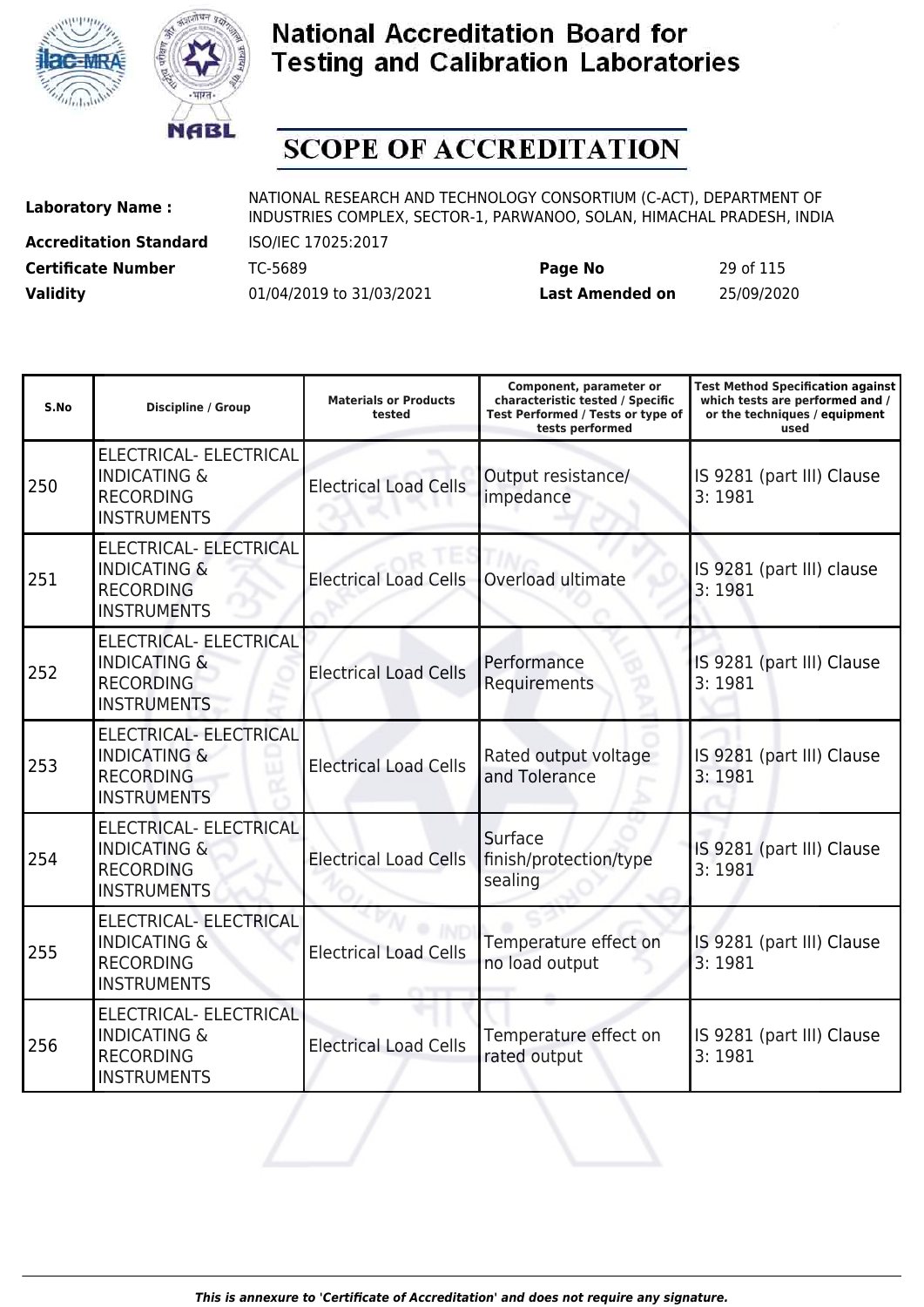



# **SCOPE OF ACCREDITATION**

**Accreditation Standard** ISO/IEC 17025:2017 **Certificate Number** TC-5689 **Page No** 30 of 115 **Validity** 01/04/2019 to 31/03/2021 **Last Amended on** 

|    | 50 OF 115  |
|----|------------|
| on | 25/09/2020 |

| S.No | <b>Discipline / Group</b>                                                                          | <b>Materials or Products</b><br>tested       | Component, parameter or<br>characteristic tested / Specific<br>Test Performed / Tests or type of<br>tests performed | <b>Test Method Specification against</b><br>which tests are performed and /<br>or the techniques / equipment<br>used |
|------|----------------------------------------------------------------------------------------------------|----------------------------------------------|---------------------------------------------------------------------------------------------------------------------|----------------------------------------------------------------------------------------------------------------------|
| 257  | ELECTRICAL- ELECTRICAL<br><b>INDICATING &amp;</b><br><b>RECORDING</b><br><b>INSTRUMENTS</b>        | <b>Electronic Weighing</b><br>Systems        | Drift of full scale output<br>with time after 1h                                                                    | IS 9281 (part III) Clause<br>3:1981                                                                                  |
| 258  | <b>ELECTRICAL- ELECTRICAL</b><br><b>INDICATING &amp;</b><br><b>RECORDING</b><br><b>INSTRUMENTS</b> | <b>Electronic Weighing</b><br>Systems        | Drift of no load output<br>with time after 1h                                                                       | IS 9281 (part III) Clause<br>3:1981                                                                                  |
| 259  | ELECTRICAL- ELECTRICAL<br><b>INDICATING &amp;</b><br><b>RECORDING</b><br><b>INSTRUMENTS</b>        | <b>Electronic Weighing</b><br><b>Systems</b> | <b>Internal calibration</b>                                                                                         | IS 9281 (part III) Clause<br>3:1981                                                                                  |
| 260  | ELECTRICAL- ELECTRICAL<br><b>INDICATING &amp;</b><br><b>RECORDING</b><br><b>INSTRUMENTS</b>        | <b>Electronic Weighing</b><br>Systems        | ż<br>Non linearity                                                                                                  | IS 9281 (part III) Clause<br>3:1981                                                                                  |
| 261  | ELECTRICAL- ELECTRICAL<br><b>INDICATING &amp;</b><br><b>RECORDING</b><br><b>INSTRUMENTS</b>        | <b>Electronic Weighing</b><br>Systems        | Rated load                                                                                                          | IS 9281 (part III) Clause<br>3:1981                                                                                  |
| 262  | <b>ELECTRICAL- ELECTRICAL</b><br><b>INDICATING &amp;</b><br><b>RECORDING</b><br><b>INSTRUMENTS</b> | <b>Electronic Weighing</b><br>Systems        | Response to full scale                                                                                              | IS 9281 (part III) Clause<br>3:1981                                                                                  |
| 263  | ELECTRICAL- ELECTRICAL<br><b>INDICATING &amp;</b><br><b>RECORDING</b><br><b>INSTRUMENTS</b>        | <b>Electronic Weighing</b><br>Systems        | Tolerance on operating<br>voltage                                                                                   | IS 9281 (part III) Clause<br>3:1981                                                                                  |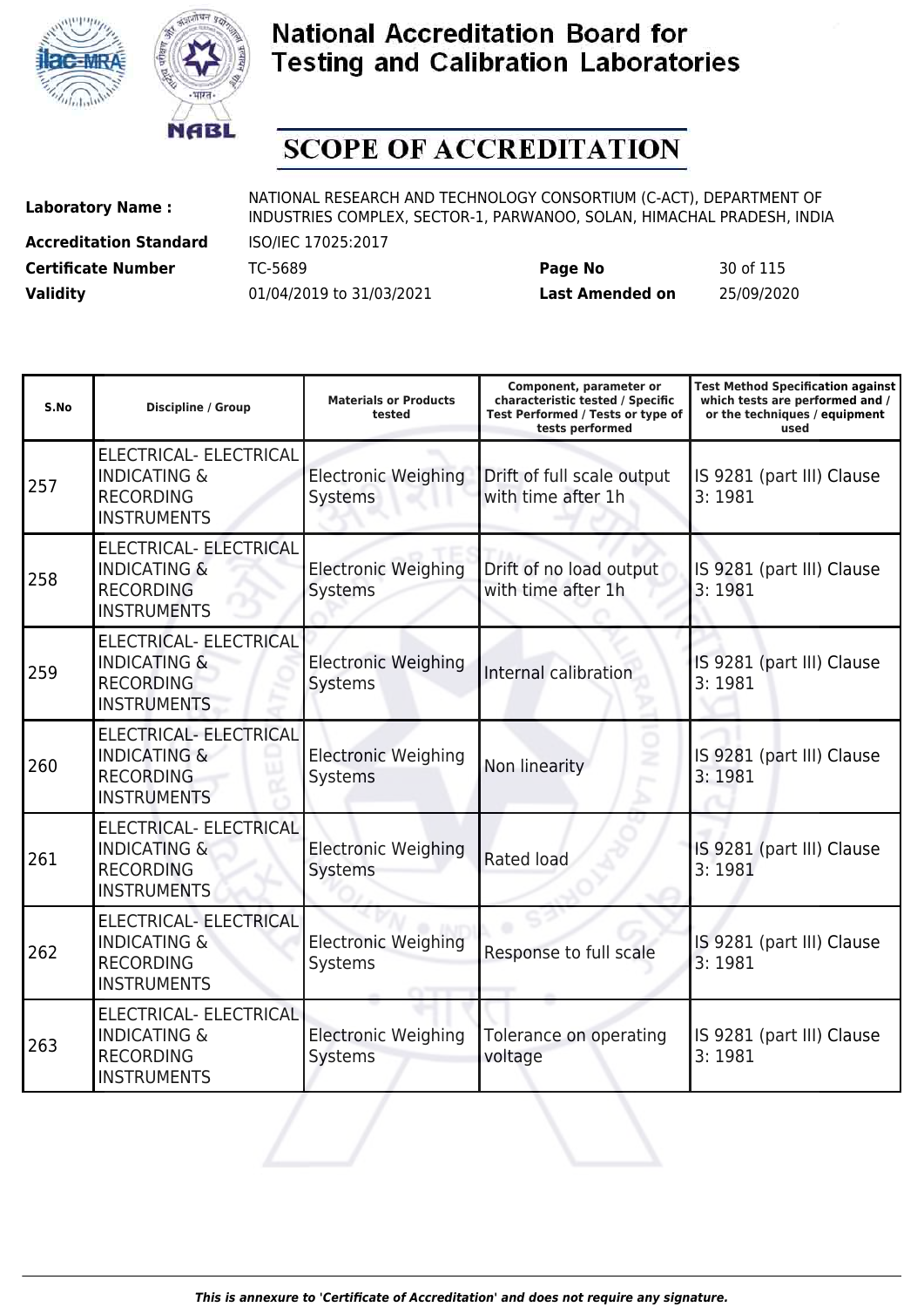



# **SCOPE OF ACCREDITATION**

**Accreditation Standard** ISO/IEC 17025:2017

| <b>Certificate Number</b> | TC-5689                  | Page No         | 31 of 115  |
|---------------------------|--------------------------|-----------------|------------|
| <b>Validity</b>           | 01/04/2019 to 31/03/2021 | Last Amended on | 25/09/2020 |

| S.No | <b>Discipline / Group</b>                                                                          | <b>Materials or Products</b><br>tested       | Component, parameter or<br>characteristic tested / Specific<br>Test Performed / Tests or type of<br>tests performed | <b>Test Method Specification against</b><br>which tests are performed and /<br>or the techniques / equipment<br>used |
|------|----------------------------------------------------------------------------------------------------|----------------------------------------------|---------------------------------------------------------------------------------------------------------------------|----------------------------------------------------------------------------------------------------------------------|
| 264  | ELECTRICAL- ELECTRICAL<br><b>INDICATING &amp;</b><br><b>RECORDING</b><br><b>INSTRUMENTS</b>        | <b>Electronic Weighing</b><br>Systems        | Accuracy                                                                                                            | IS 9281 (part III) Clause<br>3:1981                                                                                  |
| 265  | <b>ELECTRICAL- ELECTRICAL</b><br><b>INDICATING &amp;</b><br><b>RECORDING</b><br><b>INSTRUMENTS</b> | <b>Electronic Weighing</b><br>Systems        | <b>Dimensions</b>                                                                                                   | IS 9281 (part III) Clause<br>3:1981                                                                                  |
| 266  | ELECTRICAL- ELECTRICAL<br><b>INDICATING &amp;</b><br><b>RECORDING</b><br><b>INSTRUMENTS</b>        | <b>Electronic Weighing</b><br><b>Systems</b> | <b>Display</b>                                                                                                      | IS 9281 (part III) Clause<br>3:1981                                                                                  |
| 267  | ELECTRICAL- ELECTRICAL<br><b>INDICATING &amp;</b><br><b>RECORDING</b><br><b>INSTRUMENTS</b>        | <b>Electronic Weighing</b><br>Systems        | Drift of no load output<br>with temperature                                                                         | IS 9281 (part III) Clause<br>3:1981                                                                                  |
| 268  | ELECTRICAL- ELECTRICAL<br><b>INDICATING &amp;</b><br><b>RECORDING</b><br><b>INSTRUMENTS</b>        | <b>Electronic Weighing</b><br><b>Systems</b> | <b>Environmental Condition</b>                                                                                      | IS 9281 (part III) Clause<br>3:1981                                                                                  |
| 269  | ELECTRICAL- ELECTRICAL<br><b>INDICATING &amp;</b><br><b>RECORDING</b><br><b>INSTRUMENTS</b>        | <b>Electronic Weighing</b><br>Systems        | Number of scale division                                                                                            | IS 9281 (part III) Clause<br>3:1981                                                                                  |
| 270  | ELECTRICAL- ELECTRICAL<br><b>INDICATING &amp;</b><br><b>RECORDING</b><br><b>INSTRUMENTS</b>        | <b>Electronic Weighing</b><br>Systems        | <b>Operating Temperature</b>                                                                                        | IS 9281 (part III) Clause<br>3:1981                                                                                  |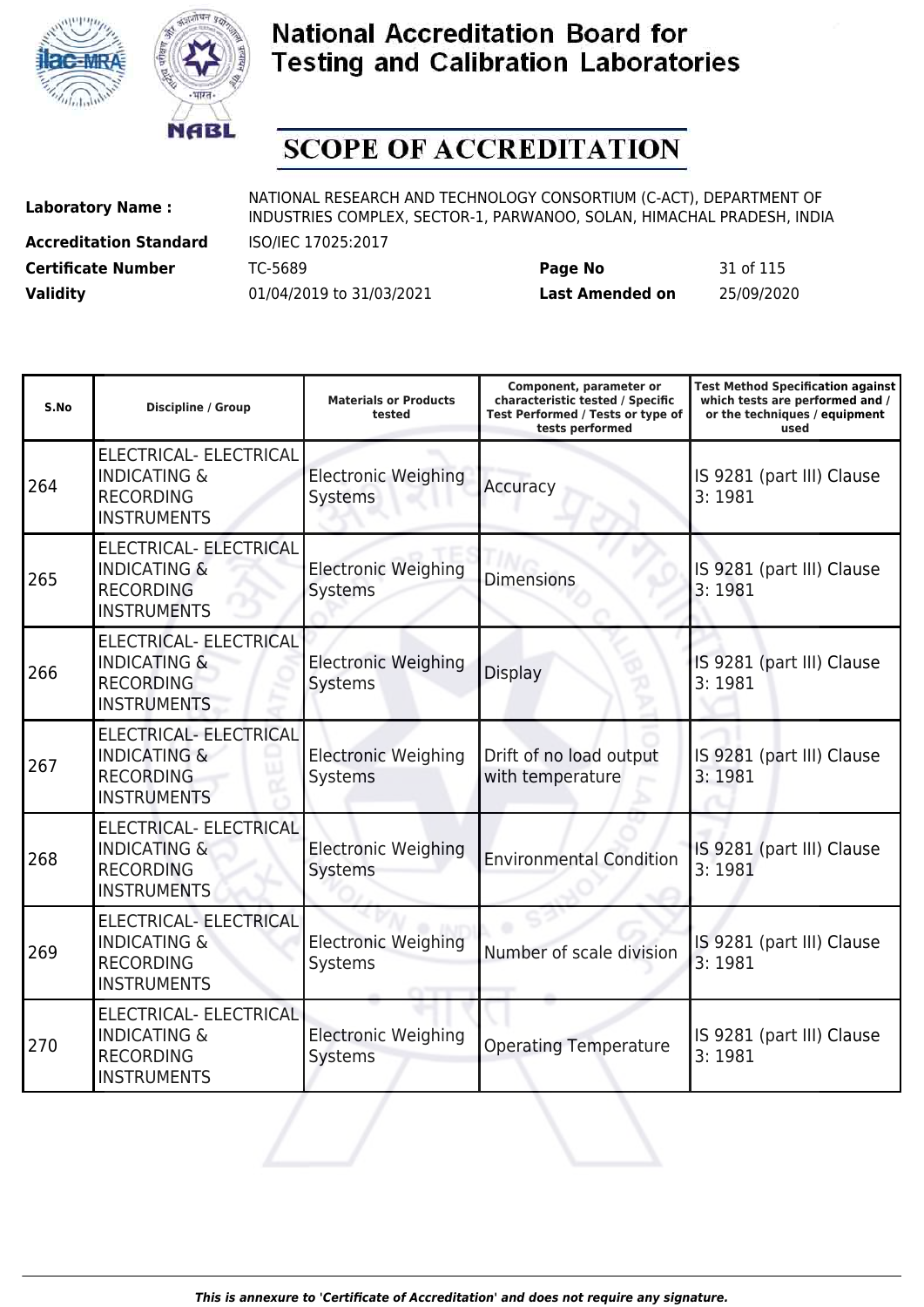



# **SCOPE OF ACCREDITATION**

**Accreditation Standard** ISO/IEC 17025:2017 **Certificate Number** TC-5689 **Page No** 32 of 115

**Laboratory Name :** NATIONAL RESEARCH AND TECHNOLOGY CONSORTIUM (C-ACT), DEPARTMENT OF INDUSTRIES COMPLEX, SECTOR-1, PARWANOO, SOLAN, HIMACHAL PRADESH, INDIA

| S.No | <b>Discipline / Group</b>                                                                          | <b>Materials or Products</b><br>tested                                  | Component, parameter or<br>characteristic tested / Specific<br>Test Performed / Tests or type of<br>tests performed | <b>Test Method Specification against</b><br>which tests are performed and /<br>or the techniques / equipment<br>used |
|------|----------------------------------------------------------------------------------------------------|-------------------------------------------------------------------------|---------------------------------------------------------------------------------------------------------------------|----------------------------------------------------------------------------------------------------------------------|
| 271  | ELECTRICAL- ELECTRICAL<br><b>INDICATING &amp;</b><br><b>RECORDING</b><br><b>INSTRUMENTS</b>        | <b>Electronic Weighing</b><br>Systems                                   | Operating Voltage &<br>frequency                                                                                    | IS 9281 (part III) Clause<br>3:1981                                                                                  |
| 272  | <b>ELECTRICAL- ELECTRICAL</b><br><b>INDICATING &amp;</b><br><b>RECORDING</b><br><b>INSTRUMENTS</b> | <b>Electronic Weighing</b><br>Systems                                   | Overload indication                                                                                                 | IS 9281 (part III) Clause<br>3:1981                                                                                  |
| 273  | ELECTRICAL- ELECTRICAL<br><b>INDICATING &amp;</b><br><b>RECORDING</b><br><b>INSTRUMENTS</b>        | <b>Electronic Weighing</b><br>Systems                                   | Recording                                                                                                           | IS 9281 (part III) Clause<br>3:1981                                                                                  |
| 274  | <b>ELECTRICAL- ELECTRICAL</b><br><b>INDICATING &amp;</b><br><b>RECORDING</b><br><b>INSTRUMENTS</b> | <b>Electronic Weighing</b><br>Systems                                   | ż<br>Resolution                                                                                                     | IS 9281 (part III) Clause<br>3:1981                                                                                  |
| 275  | ELECTRICAL- ELECTRICAL<br><b>INDICATING &amp;</b><br><b>RECORDING</b><br><b>INSTRUMENTS</b>        | <b>Electronic Weighing</b><br>Systems                                   | Tare provision                                                                                                      | IS 9281 (part III) Clause<br>3:1981                                                                                  |
| 276  | <b>ELECTRICAL- ELECTRICAL</b><br><b>INDICATING &amp;</b><br><b>RECORDING</b><br><b>INSTRUMENTS</b> | <b>Electronic Weighing</b><br>Systems                                   | Warm up periods                                                                                                     | IS 9281 (part III) Clause<br>3:1981                                                                                  |
| 277  | ELECTRICAL- ELECTRICAL<br><b>INDICATING &amp;</b><br><b>RECORDING</b><br><b>INSTRUMENTS</b>        | <b>Electronic Weighing</b><br><b>Systems</b>                            | Weight                                                                                                              | IS 9281 (part III) Clause<br>3:1981                                                                                  |
| 278  | <b>ELECTRICAL-</b><br><b>ENVIRONMENTAL TEST</b><br><b>FACILITY</b>                                 | <b>All Electrical Product</b><br><b>Equipment and Sub</b><br>assemblies | Cold Test                                                                                                           | IS 9000 (Part 2) Sec 1 to<br>4:1977                                                                                  |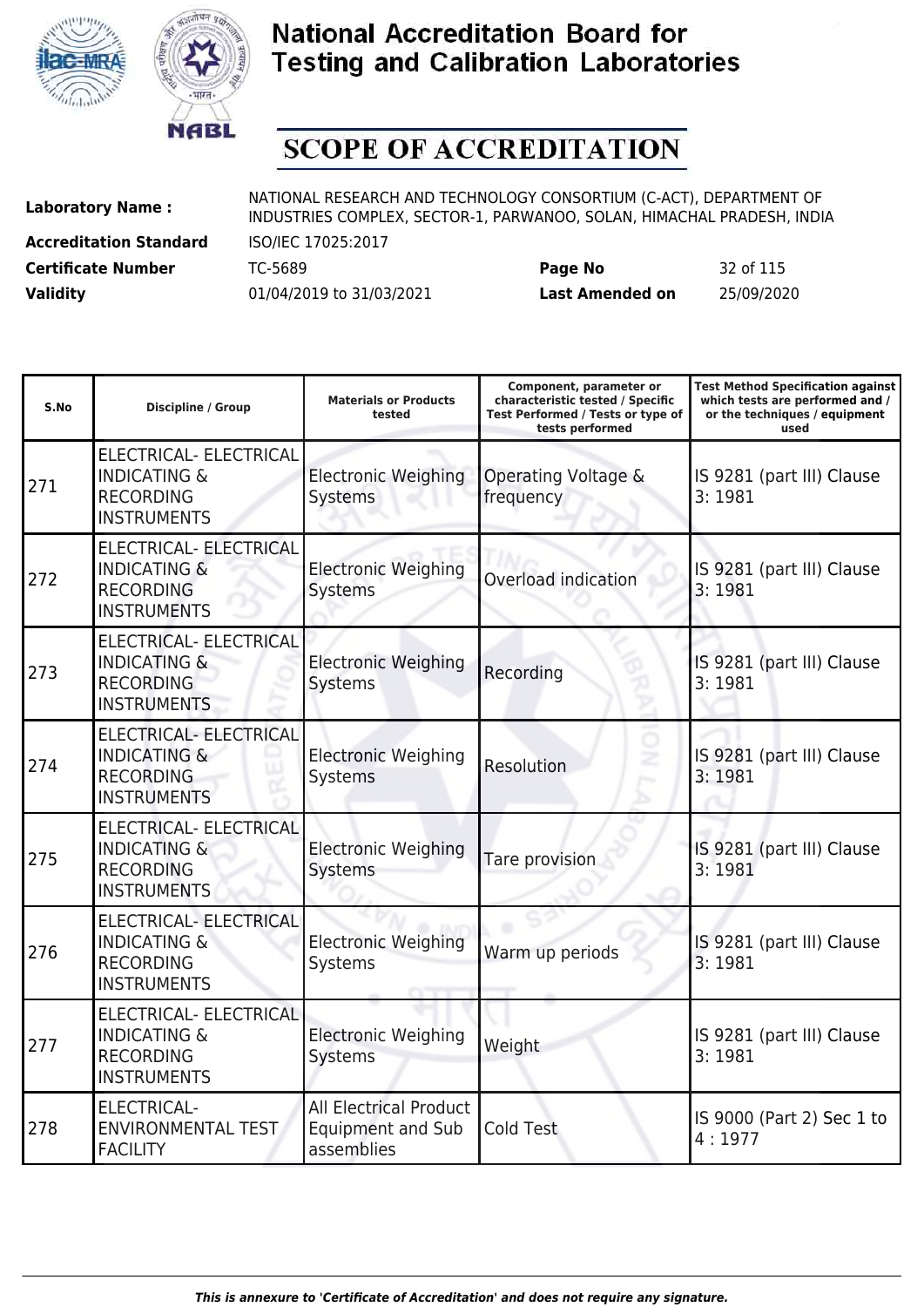



# **SCOPE OF ACCREDITATION**

**Accreditation Standard** ISO/IEC 17025:2017 **Certificate Number** TC-5689 **Page No** 33 of 115

**Laboratory Name :** NATIONAL RESEARCH AND TECHNOLOGY CONSORTIUM (C-ACT), DEPARTMENT OF INDUSTRIES COMPLEX, SECTOR-1, PARWANOO, SOLAN, HIMACHAL PRADESH, INDIA

| S.No | <b>Discipline / Group</b>                                           | <b>Materials or Products</b><br>tested                                  | Component, parameter or<br>characteristic tested / Specific<br>Test Performed / Tests or type of<br>tests performed | <b>Test Method Specification against</b><br>which tests are performed and /<br>or the techniques / equipment<br>used |
|------|---------------------------------------------------------------------|-------------------------------------------------------------------------|---------------------------------------------------------------------------------------------------------------------|----------------------------------------------------------------------------------------------------------------------|
| 279  | ELECTRICAL-<br><b>ENVIRONMENTAL TEST</b><br><b>FACILITY</b>         | <b>All Electrical Product</b><br><b>Equipment and Sub</b><br>assemblies | Damp Heat (Cyclic) Test                                                                                             | IS 9000 (Part 5) Sec 1 &<br>2:1981                                                                                   |
| 280  | <b>ELECTRICAL-</b><br><b>ENVIRONMENTAL TEST</b><br><b>FACILITY</b>  | <b>All Electrical Product</b><br><b>Equipment and Sub</b><br>assemblies | Damp Heat (Steady<br>State) Test                                                                                    | IS 9000 (Part 4): 2008                                                                                               |
| 281  | <b>ELECTRICAL-</b><br><b>ENVIRONMENTAL TEST</b><br><b>FACILITY</b>  | <b>All Electrical Product</b><br><b>Equipment and Sub</b><br>assemblies | Degree of Protection<br>Provided by Enclosures<br>(IP Code)                                                         | IS / IEC 60529: 2001                                                                                                 |
| 282  | <b>ELECTRICAL-</b><br><b>ENVIRONMENTAL TEST</b><br><b>FACILITY</b>  | <b>All Electrical Product</b><br><b>Equipment and Sub</b><br>assemblies | Degree of Protection<br>Provided by Enclosures<br>(IP Code)                                                         | IS / IEC 60529: 2001                                                                                                 |
| 283  | <b>ELECTRICAL-</b><br><b>ENVIRONMENTAL TEST</b><br><b>FACILITY</b>  | <b>All Electrical Product</b><br><b>Equipment and Sub</b><br>assemblies | Dry Heat Test                                                                                                       | IS 9000 (Part 3) Sec 1 to<br>5:1977                                                                                  |
| 284  | <b>ELECTRICAL-</b><br><b>ENVIRONMENTAL TEST</b><br><b>FACILITY</b>  | <b>All Electrical Product</b><br><b>Equipment and Sub</b><br>assemblies | <b>Shock Test</b>                                                                                                   | IS 9000 (Part 7) Sec 1:<br>2006                                                                                      |
| 285  | <b>ELECTRICAL-</b><br><b>ENVIRONMENTAL TEST</b><br><b>FACILITY</b>  | <b>All Electrical Product</b><br><b>Equipment and Sub</b><br>assemblies | <b>Vibration Test</b>                                                                                               | IS 9000 (Part 8): 1981                                                                                               |
| 286  | <b>ELECTRONICS-</b><br><b>ENVIRONMENTAL TEST</b><br><b>FACILITY</b> | All Electronic<br>Products/<br>Components                               | <b>Cold Test</b>                                                                                                    | IS 9000 (Part 2) Sec 1 to<br>4:1977                                                                                  |
| 287  | <b>ELECTRONICS-</b><br><b>ENVIRONMENTAL TEST</b><br><b>FACILITY</b> | <b>All Electronic</b><br>Products/<br>Components                        | Damp Heat (Cyclic) Test                                                                                             | IS 9000 (Part 5) Sec 1 &<br>2:1981                                                                                   |
| 288  | <b>ELECTRONICS-</b><br><b>ENVIRONMENTAL TEST</b><br><b>FACILITY</b> | <b>All Electronic</b><br>Products/<br>Components                        | Damp Heat (Steady<br>State) Test                                                                                    | IS 9000 (Part 4): 2008                                                                                               |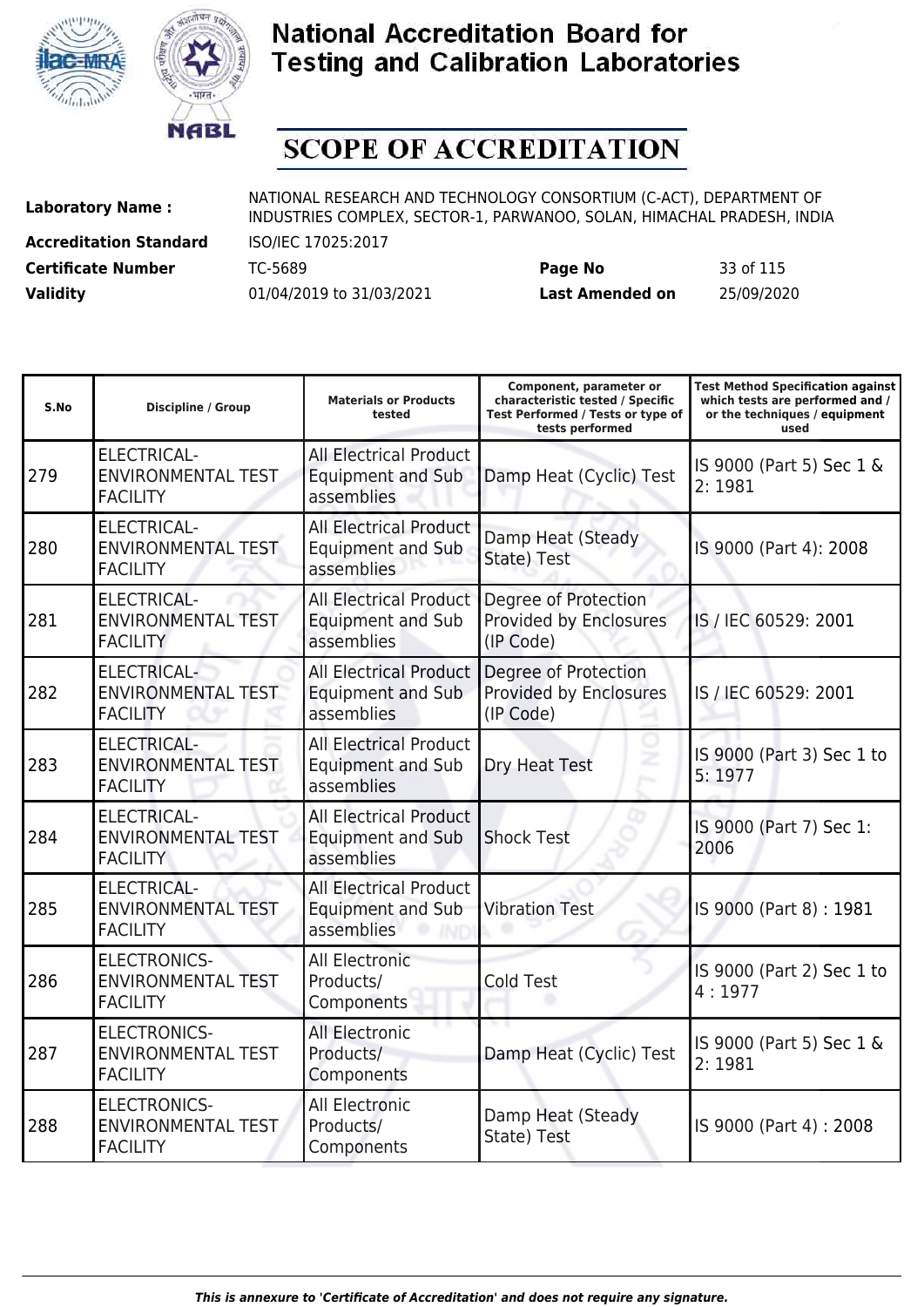



# **SCOPE OF ACCREDITATION**

**Accreditation Standard** ISO/IEC 17025:2017 **Certificate Number** TC-5689 **Page No** 34 of 115

**Laboratory Name :** NATIONAL RESEARCH AND TECHNOLOGY CONSORTIUM (C-ACT), DEPARTMENT OF INDUSTRIES COMPLEX, SECTOR-1, PARWANOO, SOLAN, HIMACHAL PRADESH, INDIA

| S.No | <b>Discipline / Group</b>                                           | <b>Materials or Products</b><br>tested                      | Component, parameter or<br>characteristic tested / Specific<br>Test Performed / Tests or type of<br>tests performed | <b>Test Method Specification against</b><br>which tests are performed and /<br>or the techniques / equipment<br>used                                       |
|------|---------------------------------------------------------------------|-------------------------------------------------------------|---------------------------------------------------------------------------------------------------------------------|------------------------------------------------------------------------------------------------------------------------------------------------------------|
| 289  | <b>ELECTRONICS-</b><br><b>ENVIRONMENTAL TEST</b><br><b>FACILITY</b> | All Electronic<br>Products/<br>Components                   | Degree of Protection<br>Provided by Enclosures<br>(IP Code)                                                         | IS / IEC 60529: 2001                                                                                                                                       |
| 290  | <b>ELECTRONICS-</b><br><b>ENVIRONMENTAL TEST</b><br><b>FACILITY</b> | <b>All Electronic</b><br>Products/<br>Components            | Degree of Protection<br>Provided by Enclosures<br>(IP Code)                                                         | IS / IEC 60529: 2001                                                                                                                                       |
| 291  | <b>ELECTRONICS-</b><br><b>ENVIRONMENTAL TEST</b><br><b>FACILITY</b> | <b>All Electronic</b><br>Products/<br>Components            | Dry Heat Test                                                                                                       | IS 9000 (Part 3) Sec 1 to<br>5:1977                                                                                                                        |
| 292  | <b>ELECTRONICS-</b><br>ENVIRONMENTAL TEST<br><b>FACILITY</b>        | <b>All Electronic</b><br>Products/<br>Components            | <b>Shock Test</b>                                                                                                   | IS 9000 (Part 7) Sec 1:<br>2006                                                                                                                            |
| 293  | <b>ELECTRONICS-</b><br><b>ENVIRONMENTAL TEST</b><br><b>FACILITY</b> | <b>All Electronic</b><br>Products/<br>Components            | <b>Vibration Test</b>                                                                                               | IS 9000 (Part 8): 1981                                                                                                                                     |
| 294  | <b>ELECTRONICS- POWER</b><br><b>SUPPLIES &amp; STABILIZERS</b>      | UPS/ Inverters of<br>Rating $=$ 5 kVA (with<br>Linear Load) | <b>Marking And</b><br>Instructions- Durability of<br>Marking                                                        | IEC 62040-1: 2008, IS<br>16242 (Part 1) Clause<br>4.7.16: 2014                                                                                             |
| 295  | <b>ELECTRONICS- POWER</b><br><b>SUPPLIES &amp; STABILIZERS</b>      | UPS/ Inverters of<br>Rating $=$ 5 kVA (with<br>Linear Load) | Abnormal Operation and<br><b>Fault Conditions</b>                                                                   | IEC 62040-1: 2008, IS<br>16242 (Part 1) Clause<br>8.3.1/8.3.2:2014                                                                                         |
| 296  | <b>ELECTRONICS- POWER</b><br><b>SUPPLIES &amp; STABILIZERS</b>      | UPS/ Inverters of<br>Rating $=$ 5 kVA (with<br>Linear Load) | <b>AC And DC Power</b><br>Isolation                                                                                 | IEC 62040-1:2008, IS<br>16242 (Part 1) Clause<br>5.4:2014                                                                                                  |
| 297  | <b>ELECTRONICS- POWER</b><br><b>SUPPLIES &amp; STABILIZERS</b>      | UPS/ Inverters of<br>Rating $=$ 5 kVA (with<br>Linear Load) | Clearance, Creepage<br><b>Distances and Distance</b><br>Through Insulation                                          | IEC 62040-1:2008, IS<br>16242 (Part 1) Clause<br>5.7 (RD IEC 60950-1 Cl<br>2.10.2<br>2.10.3, 2.10.4, 2.10.3.9,<br>2.10.4.2, 2.10.5.8,<br>$2.10.8.4$ : 2014 |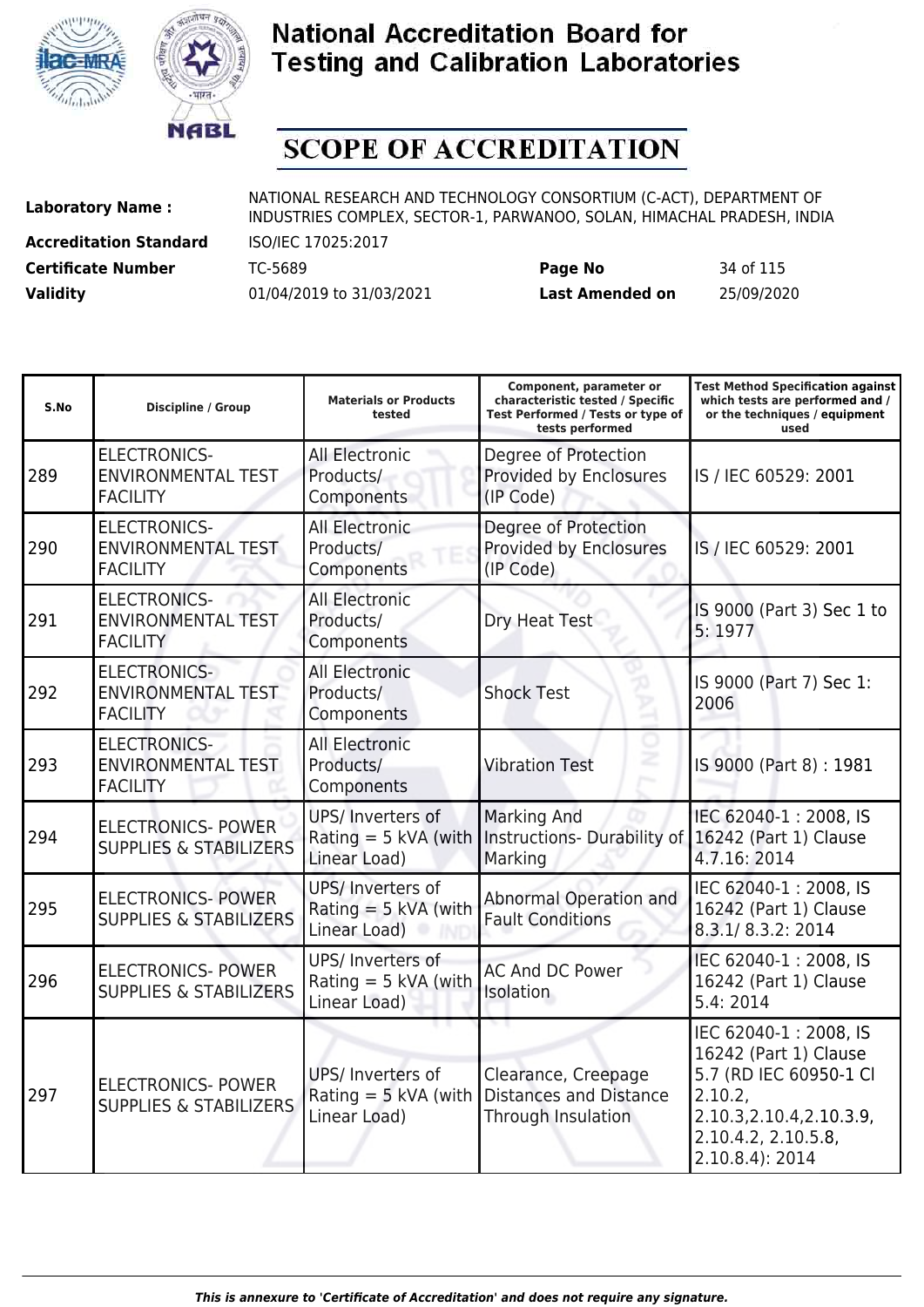



# **SCOPE OF ACCREDITATION**

**Accreditation Standard** ISO/IEC 17025:2017

**Laboratory Name :** NATIONAL RESEARCH AND TECHNOLOGY CONSORTIUM (C-ACT), DEPARTMENT OF **Laboratory Name :** NIDI INDUSTRIES COMPLEX, SECTOR-1, PARWANOO, SOLAN, HIMACHAL PRADESH, INDIA

**Certificate Number** TC-5689 **Page No** 35 of 115 **Validity** 01/04/2019 to 31/03/2021 **Last Amended on** 25/09/2020

| S.No | <b>Discipline / Group</b>                                      | <b>Materials or Products</b><br>tested                                        | Component, parameter or<br>characteristic tested / Specific<br>Test Performed / Tests or type of<br>tests performed | <b>Test Method Specification against</b><br>which tests are performed and /<br>or the techniques / equipment<br>used |
|------|----------------------------------------------------------------|-------------------------------------------------------------------------------|---------------------------------------------------------------------------------------------------------------------|----------------------------------------------------------------------------------------------------------------------|
| 298  | <b>ELECTRONICS- POWER</b><br><b>SUPPLIES &amp; STABILIZERS</b> | UPS/ Inverters of<br>Rating = $5$ kVA (with Electric Strength<br>Linear Load) |                                                                                                                     | IEC 62040-1:2008, IS<br>16242 (Part 1) Clause<br>8.2:2014                                                            |
| 299  | <b>ELECTRONICS- POWER</b><br><b>SUPPLIES &amp; STABILIZERS</b> | UPS/ Inverters of<br>Rating $=$ 5 kVA (with<br>Linear Load)                   | <b>Over Current And Earth</b><br><b>Fault Protection</b>                                                            | IEC 62040-1: 2008, IS<br>16242 (Part 1) Clause<br>5.5:2014                                                           |
| 300  | <b>ELECTRONICS- POWER</b><br><b>SUPPLIES &amp; STABILIZERS</b> | UPS/ Inverters of<br>Rating = $5$ kVA (with  <br>Linear Load)                 | <b>Protection Against</b><br><b>Electric Shock And</b><br><b>Energy Hazards</b>                                     | IEC 62040-1:2008, IS<br>16242 (Part 1) Clause<br>5.1.1, 5.1.2, 5.1.3, 5.1.4:<br>2014                                 |
| 301  | <b>ELECTRONICS- POWER</b><br><b>SUPPLIES &amp; STABILIZERS</b> | UPS/ Inverters of<br>Rating $=$ 5 kVA (with<br>Linear Load)                   | Protection of Personnel -<br>Safety Interlocks                                                                      | IEC 62040-1: 2008, IS<br>16242 (Part 1) Clause<br>5.6: 2014                                                          |
| 302  | <b>ELECTRONICS-POWER</b><br><b>SUPPLIES &amp; STABILIZERS</b>  | UPS/ Inverters of<br>Rating $=$ 5 kVA (with<br>Linear Load)                   | Protective Earthing and<br><b>Bonding</b>                                                                           | IEC 62040-1:2008, IS<br>16242 (Part 1) Clause<br>5.3:2014                                                            |
| 303  | <b>ELECTRONICS- POWER</b><br><b>SUPPLIES &amp; STABILIZERS</b> | UPS/ Inverters of<br>Rating $=$ 5 kVA (with<br>Linear Load)                   | <b>Requirement of Auxiliary</b><br><b>Circuits</b>                                                                  | IEC 62040-1:2008, IS<br>16242 (Part 1) Clause<br>5.2.1, 5.2.2, 5.2.3, 5.2.4,<br>5.2.5: 2014                          |
| 304  | <b>ELECTRONICS- POWER</b><br><b>SUPPLIES &amp; STABILIZERS</b> | UPS/ Inverters of<br>Rating $=$ 5 kVA with<br>Linear Load)                    | Power Interface                                                                                                     | IEC 62040-1:2008, IS<br>16242 (Part 1) Clause<br>4.6: 2014                                                           |
| 305  | <b>ELECTRONICS- POWER</b><br><b>SUPPLIES &amp; STABILIZERS</b> | UPS/ Invertors of<br>Rating = 5 kVA (with Battery Location<br>Linear Load)    |                                                                                                                     | IEC 62040-1:2008, IS<br>16242 (Part 1) Clause<br>7.6.4, 7.6.7: 2014                                                  |
| 306  | <b>ELECTRONICS- POWER</b><br><b>SUPPLIES &amp; STABILIZERS</b> | UPS/ Invertors of<br>Rating = $5$ kVA (with<br>Linear Load)                   | <b>Connection To Power</b>                                                                                          | IEC 62040-1: 2008, IS<br>16242 (Part 1) Clause<br>6.2:2014                                                           |
|      |                                                                |                                                                               |                                                                                                                     |                                                                                                                      |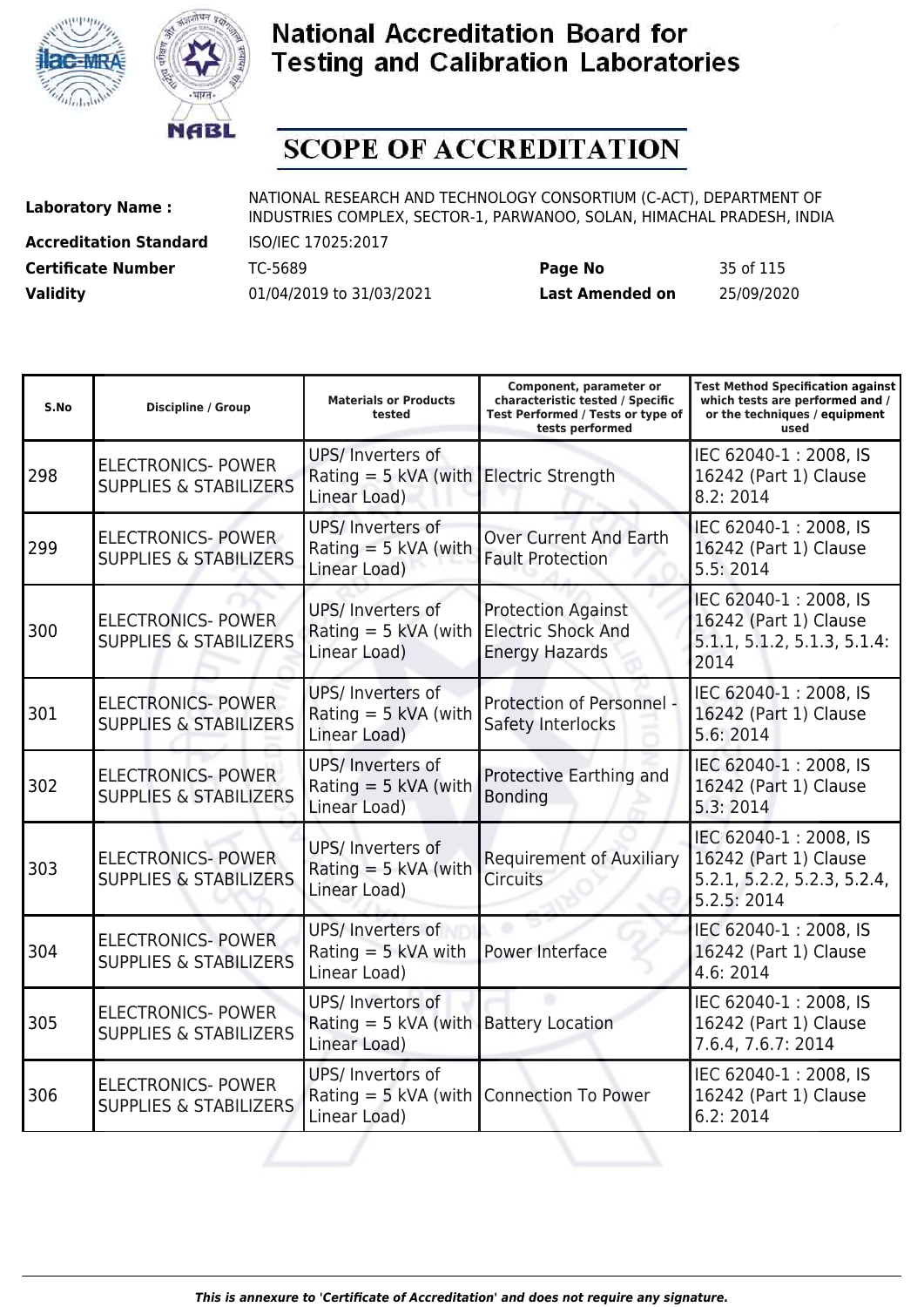



# **SCOPE OF ACCREDITATION**

**Accreditation Standard** ISO/IEC 17025:2017 **Certificate Number** TC-5689 **Page No** 36 of 115

**Laboratory Name :** NATIONAL RESEARCH AND TECHNOLOGY CONSORTIUM (C-ACT), DEPARTMENT OF INDUSTRIES COMPLEX, SECTOR-1, PARWANOO, SOLAN, HIMACHAL PRADESH, INDIA

| S.No | <b>Discipline / Group</b>                                      | <b>Materials or Products</b><br>tested                                        | Component, parameter or<br>characteristic tested / Specific<br>Test Performed / Tests or type of<br>tests performed | <b>Test Method Specification against</b><br>which tests are performed and /<br>or the techniques / equipment<br>used |
|------|----------------------------------------------------------------|-------------------------------------------------------------------------------|---------------------------------------------------------------------------------------------------------------------|----------------------------------------------------------------------------------------------------------------------|
| 307  | <b>ELECTRONICS- POWER</b><br><b>SUPPLIES &amp; STABILIZERS</b> | UPS/ Invertors of<br>Rating $=$ 5 kVA (with Telecommunication<br>Linear Load) | <b>Connection To</b><br><b>Networks</b>                                                                             | IEC 62040-1:2008, IS<br>16242 (Part 1) Clause 9:<br>2014                                                             |
| 308  | <b>ELECTRONICS- POWER</b><br><b>SUPPLIES &amp; STABILIZERS</b> | UPS/ Invertors of<br>Rating $=$ 5 kVA (with<br>Linear Load)                   | <b>Constructions Details</b>                                                                                        | IEC 62040-1:2008, IS<br>16242 (Part 1) Clause<br>7.4:2014                                                            |
| 309  | <b>ELECTRONICS- POWER</b><br><b>SUPPLIES &amp; STABILIZERS</b> | UPS/ Invertors of<br>Rating $=$ 5 kVA (with<br>Linear Load)                   | Enclosure                                                                                                           | IEC 62040-1:2008, IS<br>16242 (Part 1) Clause<br>7.1:2014                                                            |
| 310  | <b>ELECTRONICS- POWER</b><br><b>SUPPLIES &amp; STABILIZERS</b> | UPS/ Invertors of<br>Rating $=$ 5 kVA (with<br>Linear Load)                   | <b>General Provision For</b><br>Earth Leakage                                                                       | IEC 62040-1:2008, IS<br>16242 (Part 1) Clause<br>8.1:2014                                                            |
| 311  | <b>ELECTRONICS- POWER</b><br><b>SUPPLIES &amp; STABILIZERS</b> | UPS/ Invertors of<br>Rating $=$ 5 kVA (with<br>Linear Load)                   | <b>Mechanical Strength</b>                                                                                          | IEC 62040-1: 2008, IS<br>16242 (Part 1) Clause<br>7.3:2014                                                           |
| 312  | <b>ELECTRONICS- POWER</b><br><b>SUPPLIES &amp; STABILIZERS</b> | UPS/ Invertors of<br>Rating = 5 kVA (with Resistance To Fire<br>Linear Load)  |                                                                                                                     | IEC 62040-1:2008, IS<br>16242 (Part 1) Clause<br>7.5:2014                                                            |
| 313  | <b>ELECTRONICS- POWER</b><br><b>SUPPLIES &amp; STABILIZERS</b> | UPS/ Invertors of<br>Rating $=$ 5 kVA (with<br>Linear Load)                   | Stability                                                                                                           | IEC 62040-1:2008, IS<br>16242 (Part 1) Clause<br>7.2:2014                                                            |
| 314  | <b>ELECTRONICS- POWER</b><br><b>SUPPLIES &amp; STABILIZERS</b> | UPS/ Invertors of<br>Rating $=$ 5 kVA (with<br>Linear Load)                   | <b>Temperature Rise</b>                                                                                             | IEC 62040-1:2008, IS<br>16242 (Part 1) Clause<br>7.7:2014                                                            |
| 315  | <b>ELECTRONICS- POWER</b><br><b>SUPPLIES &amp; STABILIZERS</b> | UPS/ Invertors of<br>Rating $=$ 5 kVA (with<br>Linear Load)                   | <b>Wiring Terminal For</b><br><b>External Power</b><br>Conductor                                                    | IEC 62040-1: 2008, IS<br>16242 (Part 1) Clause<br>6.3:2014                                                           |
| 316  | <b>ELECTRONICS- POWER</b><br><b>SUPPLIES &amp; STABILIZERS</b> | UPS/ Invertors of<br>Rating $=$ 5 kVA (with<br>Linear Load)                   | Wiring, Connections and<br>Supply                                                                                   | IEC 62040-1:2008, IS<br>16242 (Part 1) Clause<br>6.1:2014                                                            |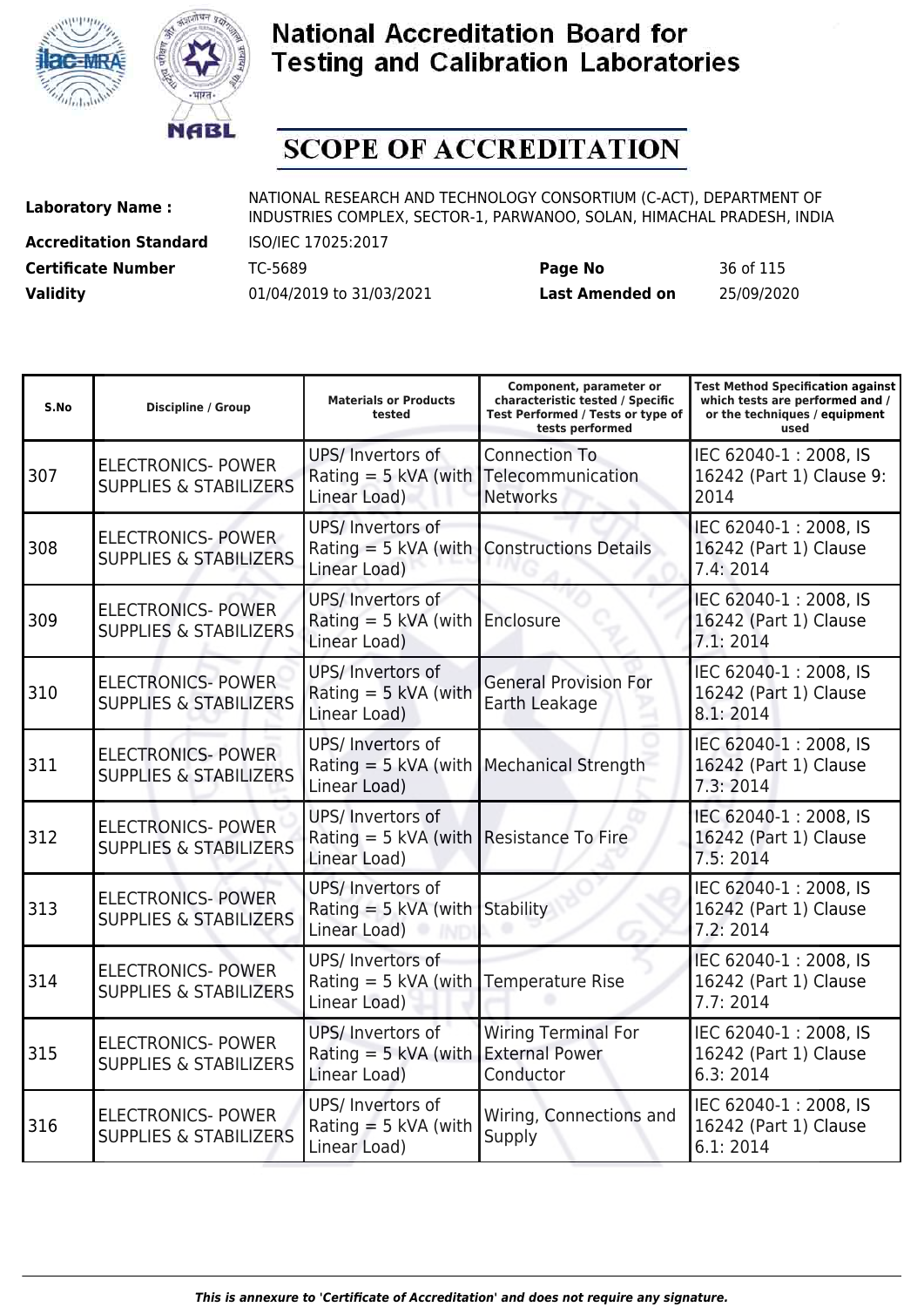



# **SCOPE OF ACCREDITATION**

**Accreditation Standard** ISO/IEC 17025:2017

| <b>Certificate Number</b> | TC-5689                  | Page No                | 37 of 115  |
|---------------------------|--------------------------|------------------------|------------|
| <b>Validity</b>           | 01/04/2019 to 31/03/2021 | <b>Last Amended on</b> | 25/09/2020 |

| S.No | <b>Discipline / Group</b>                             | <b>Materials or Products</b><br>tested                                                                                                                                                                                                                                                                                                                                           | Component, parameter or<br>characteristic tested / Specific<br>Test Performed / Tests or type of<br>tests performed | <b>Test Method Specification against</b><br>which tests are performed and /<br>or the techniques / equipment<br>used |
|------|-------------------------------------------------------|----------------------------------------------------------------------------------------------------------------------------------------------------------------------------------------------------------------------------------------------------------------------------------------------------------------------------------------------------------------------------------|---------------------------------------------------------------------------------------------------------------------|----------------------------------------------------------------------------------------------------------------------|
| 317  | <b>ELECTRONICS- SAFETY</b><br><b>TESTING FACILITY</b> | Electronics Audio,<br>Video and Similar<br>Electronic<br>Appliances &<br>Components<br>(Electronic Games<br>(Video); Plasma/<br>LCD/ LED Television;<br><b>Optical Disc Players</b><br>with built in<br>amplifier; Amplifiers;<br><b>Electronic Musical</b><br>Systems; Set Top<br><b>Box; Power Adaptors</b><br>for Audio, Video and<br><b>Similar Electronic</b><br>Apparatus) | Heat resistance of<br>insulating material                                                                           | IEC 60065: 2014, IS 616<br>Clause 7.2: 2017                                                                          |
| 318  | <b>ELECTRONICS- SAFETY</b><br><b>TESTING FACILITY</b> | Electronics Audio,<br>Video and Similar<br>Electronic<br>Appliances &<br>Components<br>(Electronic Games<br>(Video); Plasma/<br>LCD/ LED Television;<br><b>Optical Disc Players</b><br>with built in<br>amplifier; Amplifiers;<br><b>Electronic Musical</b><br>Systems; Set Top<br>Box; Power Adaptors<br>for Audio, Video and<br><b>Similar Electronic</b><br>Apparatus)        | Protection against<br>splashing water                                                                               | IEC 60065: 2014, IS/IEC<br>60529:2001, IS 616<br>Annexure A: 2017                                                    |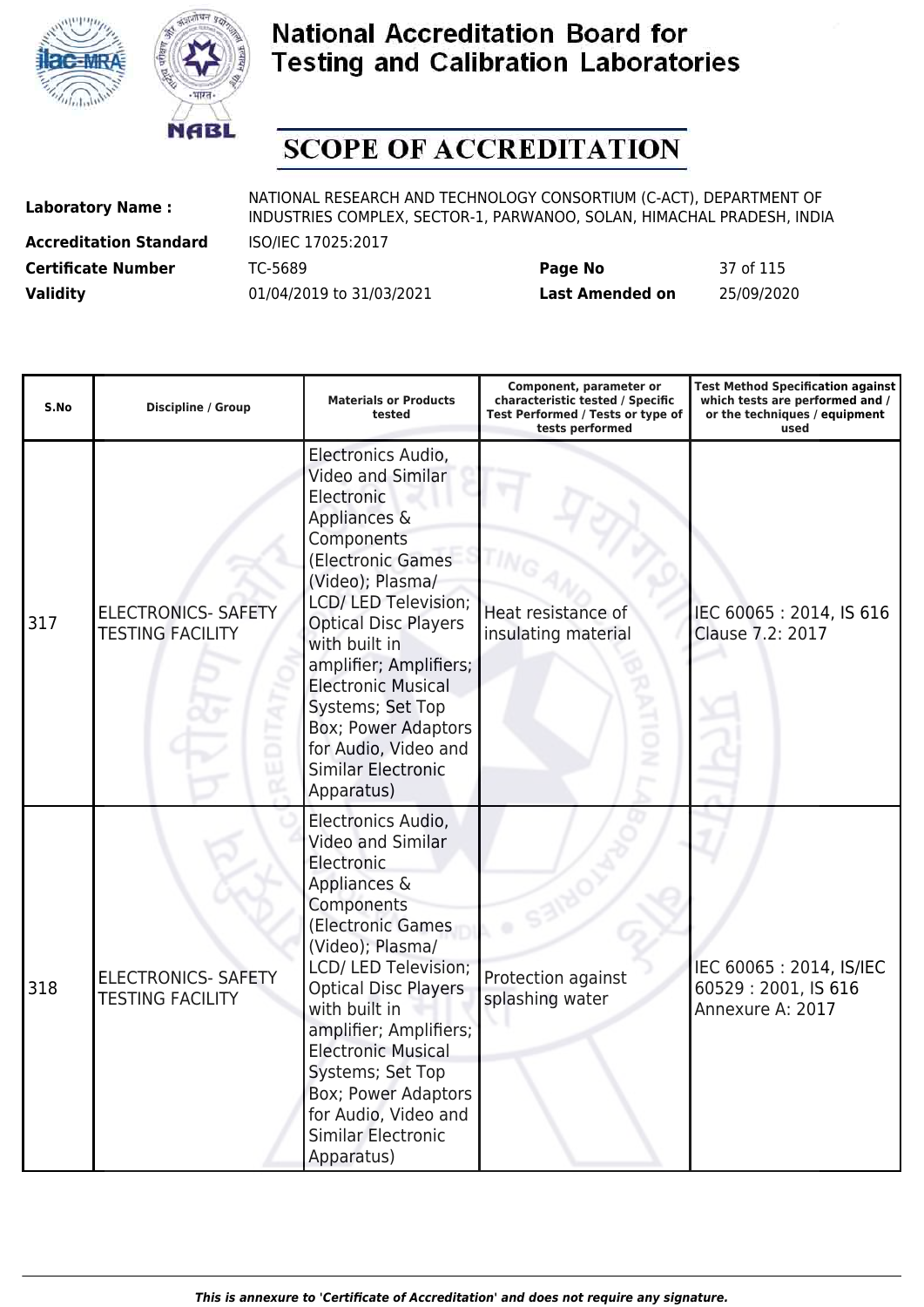



# **SCOPE OF ACCREDITATION**

**Accreditation Standard** ISO/IEC 17025:2017

| <b>Certificate Number</b> | TC-5689                  | Page No                | 38 of 115  |
|---------------------------|--------------------------|------------------------|------------|
| <b>Validity</b>           | 01/04/2019 to 31/03/2021 | <b>Last Amended on</b> | 25/09/2020 |

| S.No | <b>Discipline / Group</b>                             | <b>Materials or Products</b><br>tested                                                                                                                                                                                                                                                                                                                                           | Component, parameter or<br>characteristic tested / Specific<br>Test Performed / Tests or type of<br>tests performed | <b>Test Method Specification against</b><br>which tests are performed and /<br>or the techniques / equipment<br>used |
|------|-------------------------------------------------------|----------------------------------------------------------------------------------------------------------------------------------------------------------------------------------------------------------------------------------------------------------------------------------------------------------------------------------------------------------------------------------|---------------------------------------------------------------------------------------------------------------------|----------------------------------------------------------------------------------------------------------------------|
| 319  | <b>ELECTRONICS- SAFETY</b><br><b>TESTING FACILITY</b> | Electronics Audio,<br>Video and Similar<br>Electronic<br>Appliances &<br>Components<br>(Electronic Games<br>(Video); Plasma/<br>LCD/ LED Television;<br><b>Optical Disc Players</b><br>with built in<br>amplifier; Amplifiers;<br><b>Electronic Musical</b><br>Systems; Set Top<br><b>Box; Power Adaptors</b><br>for Audio, Video and<br><b>Similar Electronic</b><br>Apparatus) | Antenna coaxial sockets<br>mounted on the<br>apparatus                                                              | IEC 60065: 2014, IS 616<br>Clause 12.5: 2017                                                                         |
| 320  | <b>ELECTRONICS- SAFETY</b><br><b>TESTING FACILITY</b> | Electronics Audio,<br><b>Video and Similar</b><br>Electronic<br>Appliances &<br>Components<br>(Electronic Games<br>(Video); Plasma/<br>LCD/ LED Television;<br><b>Optical Disc Players</b><br>with built in<br>amplifier; Amplifiers;<br><b>Electronic Musical</b><br>Systems; Set Top<br>Box; Power Adaptors<br>for Audio, Video and<br><b>Similar Electronic</b><br>Apparatus) | <b>Apparatus Containing</b><br>Coin / Button cell<br><b>Batteries - Stress Relief</b><br>Test                       | IEC 60065: 2014, IS 616<br>Clause 12.7.3.2: 2017                                                                     |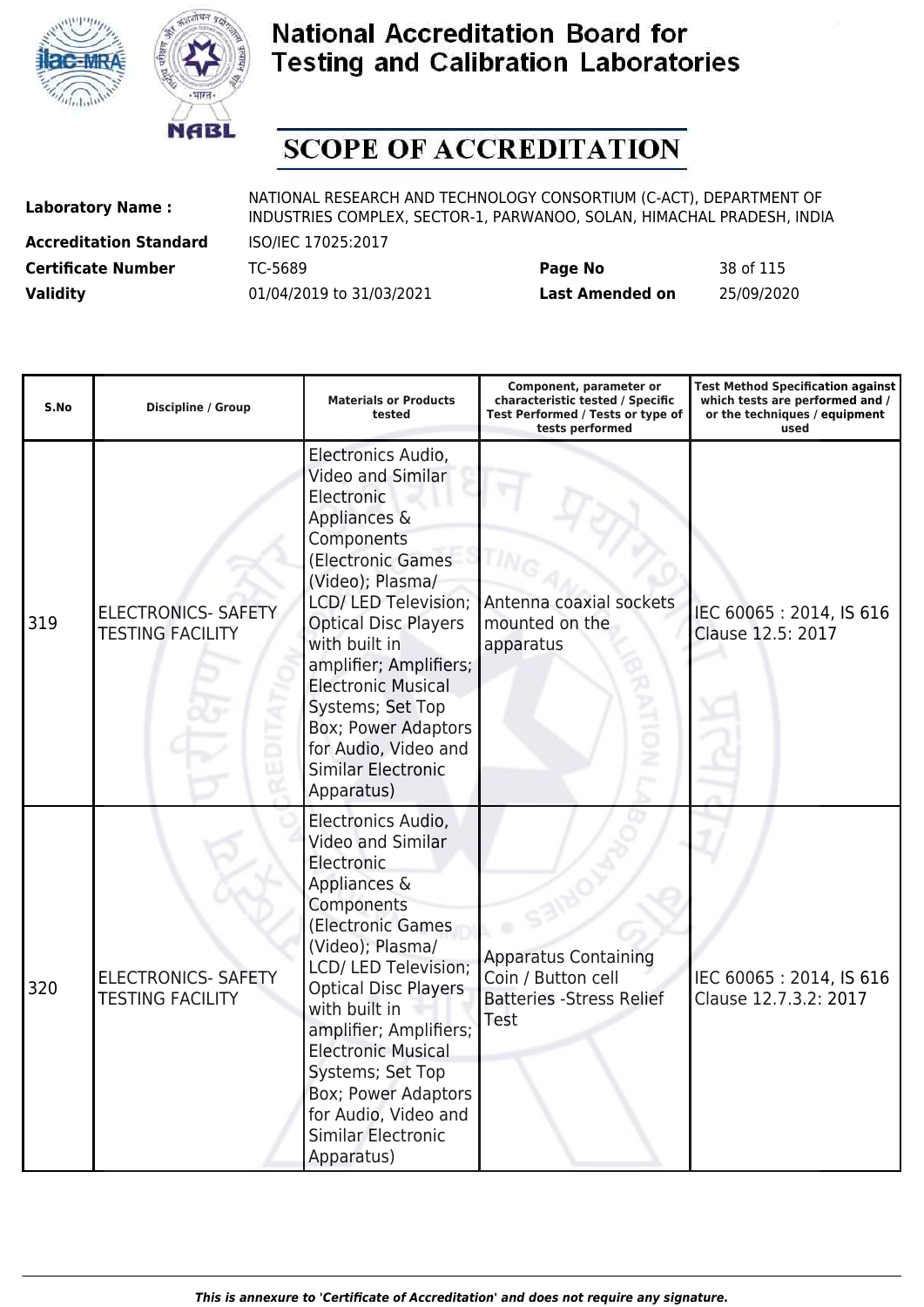



# **SCOPE OF ACCREDITATION**

**Accreditation Standard** ISO/IEC 17025:2017

| <b>Certificate Number</b> | TC-5689                  | Page No         | 39 of 115  |
|---------------------------|--------------------------|-----------------|------------|
| <b>Validity</b>           | 01/04/2019 to 31/03/2021 | Last Amended on | 25/09/2020 |

| S.No | <b>Discipline / Group</b>                             | <b>Materials or Products</b><br>tested                                                                                                                                                                                                                                                                                                                                    | Component, parameter or<br>characteristic tested / Specific<br>Test Performed / Tests or type of<br>tests performed | <b>Test Method Specification against</b><br>which tests are performed and /<br>or the techniques / equipment<br>used |
|------|-------------------------------------------------------|---------------------------------------------------------------------------------------------------------------------------------------------------------------------------------------------------------------------------------------------------------------------------------------------------------------------------------------------------------------------------|---------------------------------------------------------------------------------------------------------------------|----------------------------------------------------------------------------------------------------------------------|
| 321  | <b>ELECTRONICS- SAFETY</b><br><b>TESTING FACILITY</b> | Electronics Audio,<br>Video and Similar<br>Electronic<br>Appliances &<br>Components<br>(Electronic Games<br>(Video); Plasma/<br>LCD/ LED Television;<br><b>Optical Disc Players</b><br>with built in<br>amplifier; Amplifiers;<br><b>Electronic Musical</b><br>Systems; Set Top<br>Box; Power Adaptors<br>for Audio, Video and<br><b>Similar Electronic</b><br>Apparatus) | <b>Batteries</b>                                                                                                    | IEC 60065: 2014, IS 616<br>Clause 14.11: 2017                                                                        |
| 322  | <b>ELECTRONICS- SAFETY</b><br><b>TESTING FACILITY</b> | Electronics Audio,<br>Video and Similar<br>Electronic<br>Appliances &<br>Components<br>(Electronic Games<br>(Video); Plasma/<br>LCD/ LED Television;<br><b>Optical Disc Players</b><br>with built in<br>amplifier; Amplifiers;<br><b>Electronic Musical</b><br>Systems; Set Top<br>Box; Power Adaptors<br>for Audio, Video and<br><b>Similar Electronic</b><br>Apparatus) | <b>Battery Replacement</b><br><b>Tests</b>                                                                          | IEC 60065: 2014, IS 616<br>Clause 12.7.3.3: 2017                                                                     |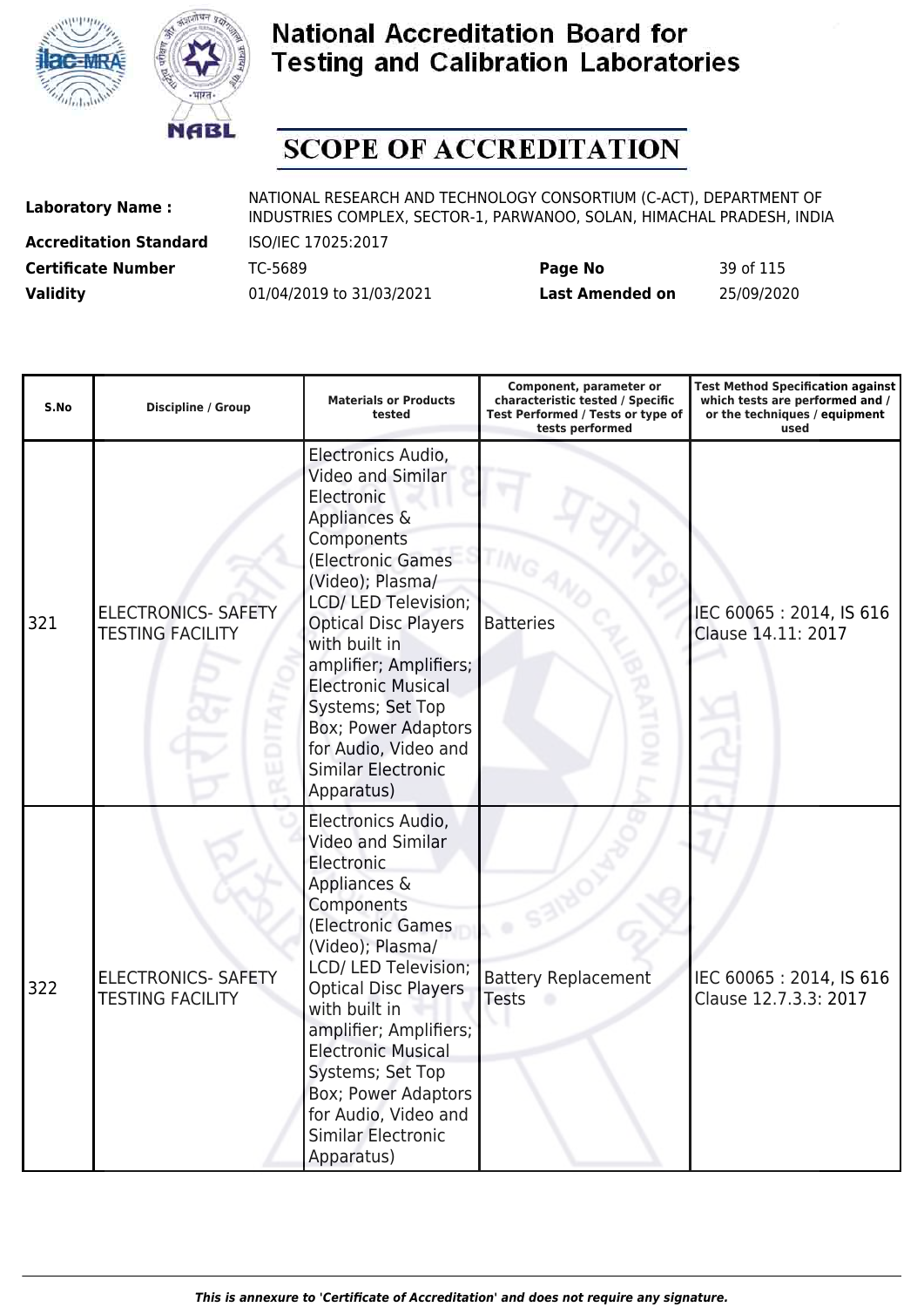



# **SCOPE OF ACCREDITATION**

**Accreditation Standard** ISO/IEC 17025:2017

| <b>Certificate Number</b> | TC-5689                  | Page No         | 40 of 115  |
|---------------------------|--------------------------|-----------------|------------|
| <b>Validity</b>           | 01/04/2019 to 31/03/2021 | Last Amended on | 25/09/2020 |

| S.No | <b>Discipline / Group</b>                             | <b>Materials or Products</b><br>tested                                                                                                                                                                                                                                                                                                                                           | Component, parameter or<br>characteristic tested / Specific<br>Test Performed / Tests or type of<br>tests performed | <b>Test Method Specification against</b><br>which tests are performed and /<br>or the techniques / equipment<br>used |
|------|-------------------------------------------------------|----------------------------------------------------------------------------------------------------------------------------------------------------------------------------------------------------------------------------------------------------------------------------------------------------------------------------------------------------------------------------------|---------------------------------------------------------------------------------------------------------------------|----------------------------------------------------------------------------------------------------------------------|
| 323  | <b>ELECTRONICS- SAFETY</b><br><b>TESTING FACILITY</b> | Electronics Audio,<br>Video and Similar<br>Electronic<br>Appliances &<br>Components<br>(Electronic Games<br>(Video); Plasma/<br>LCD/ LED Television;<br><b>Optical Disc Players</b><br>with built in<br>amplifier; Amplifiers;<br><b>Electronic Musical</b><br>Systems; Set Top<br><b>Box; Power Adaptors</b><br>for Audio, Video and<br><b>Similar Electronic</b><br>Apparatus) | Clearances and<br>Creepage distances                                                                                | IEC 60065: 2014, IS 616<br>Clause 13: 2017                                                                           |
| 324  | <b>ELECTRONICS- SAFETY</b><br><b>TESTING FACILITY</b> | Electronics Audio,<br><b>Video and Similar</b><br>Electronic<br>Appliances &<br>Components<br>(Electronic Games<br>(Video); Plasma/<br>LCD/ LED Television;<br><b>Optical Disc Players</b><br>with built in<br>amplifier; Amplifiers;<br><b>Electronic Musical</b><br>Systems; Set Top<br>Box; Power Adaptors<br>for Audio, Video and<br><b>Similar Electronic</b><br>Apparatus) | Compliance                                                                                                          | IEC 60065: 2014, IS 616<br>Clause 12.7.4: 2017                                                                       |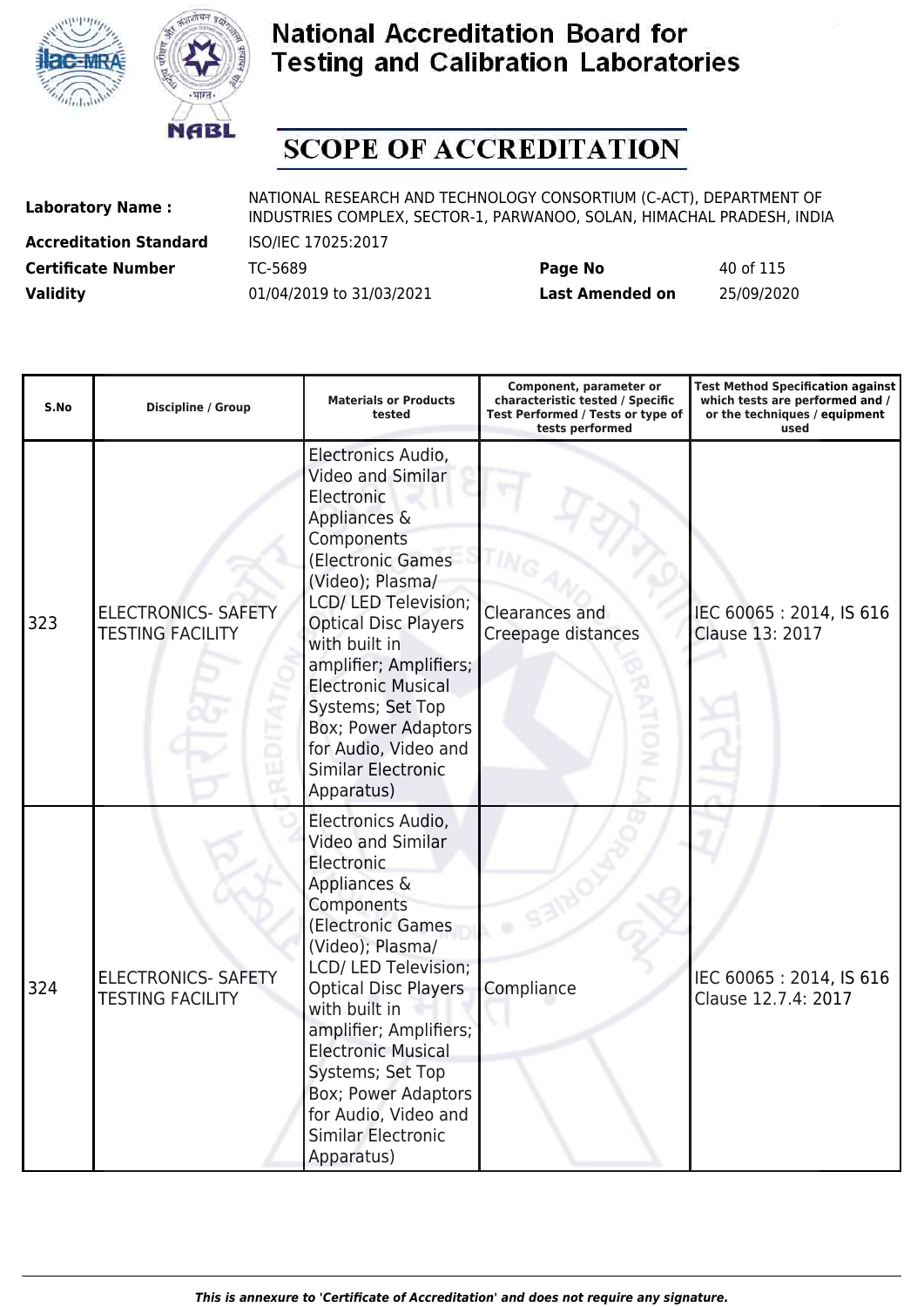



# **SCOPE OF ACCREDITATION**

**Accreditation Standard** ISO/IEC 17025:2017

| <b>Certificate Number</b> | TC-5689                  | Page No         | 41 of 115  |
|---------------------------|--------------------------|-----------------|------------|
| <b>Validity</b>           | 01/04/2019 to 31/03/2021 | Last Amended on | 25/09/2020 |

| S.No | <b>Discipline / Group</b>                             | <b>Materials or Products</b><br>tested                                                                                                                                                                                                                                                                                                                                    | Component, parameter or<br>characteristic tested / Specific<br>Test Performed / Tests or type of<br>tests performed | <b>Test Method Specification against</b><br>which tests are performed and /<br>or the techniques / equipment<br>used |
|------|-------------------------------------------------------|---------------------------------------------------------------------------------------------------------------------------------------------------------------------------------------------------------------------------------------------------------------------------------------------------------------------------------------------------------------------------|---------------------------------------------------------------------------------------------------------------------|----------------------------------------------------------------------------------------------------------------------|
| 325  | <b>ELECTRONICS- SAFETY</b><br><b>TESTING FACILITY</b> | Electronics Audio,<br>Video and Similar<br>Electronic<br>Appliances &<br>Components<br>(Electronic Games<br>(Video); Plasma/<br>LCD/ LED Television;<br><b>Optical Disc Players</b><br>with built in<br>amplifier; Amplifiers;<br><b>Electronic Musical</b><br>Systems; Set Top<br>Box; Power Adaptors<br>for Audio, Video and<br><b>Similar Electronic</b><br>Apparatus) | Constructural<br>requirements -<br>Hygroscopic materials                                                            | IEC 60065: 2014, IS 616<br>Clause 8.3: 2017                                                                          |
| 326  | <b>ELECTRONICS- SAFETY</b><br><b>TESTING FACILITY</b> | Electronics Audio,<br>Video and Similar<br>Electronic<br>Appliances &<br>Components<br>(Electronic Games<br>(Video); Plasma/<br>LCD/ LED Television;<br><b>Optical Disc Players</b><br>with built in<br>amplifier; Amplifiers;<br><b>Electronic Musical</b><br>Systems; Set Top<br>Box; Power Adaptors<br>for Audio, Video and<br><b>Similar Electronic</b><br>Apparatus) | Crush Test                                                                                                          | IEC 60065: 2014, IS 616<br>Clause 12.7.3.6: 2017                                                                     |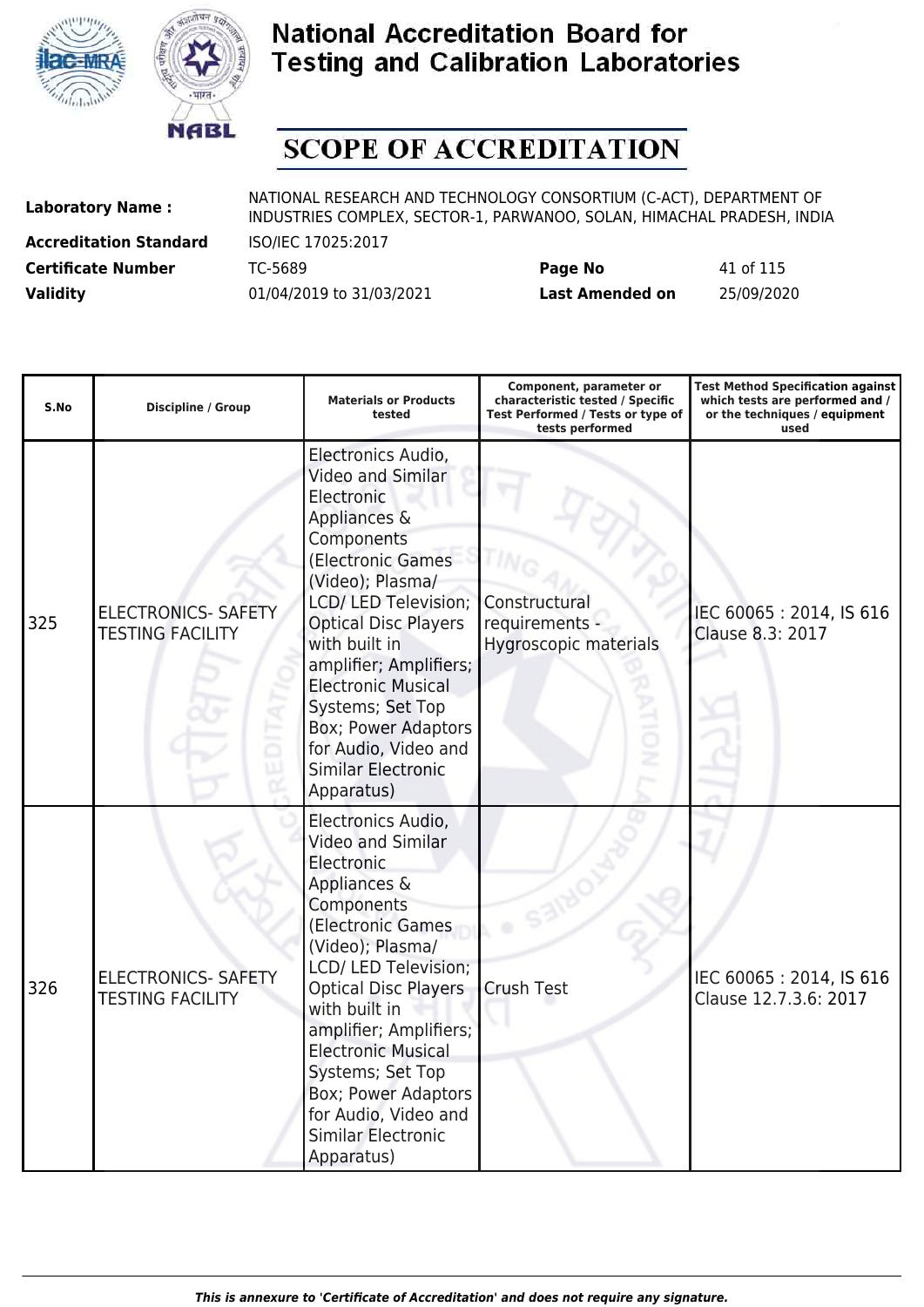



# **SCOPE OF ACCREDITATION**

**Accreditation Standard** ISO/IEC 17025:2017

| <b>Certificate Number</b> | TC-5689                  | Page No         | 42 of 115  |
|---------------------------|--------------------------|-----------------|------------|
| <b>Validity</b>           | 01/04/2019 to 31/03/2021 | Last Amended on | 25/09/2020 |

| S.No | <b>Discipline / Group</b>                             | <b>Materials or Products</b><br>tested                                                                                                                                                                                                                                                                                                                                    | Component, parameter or<br>characteristic tested / Specific<br>Test Performed / Tests or type of<br>tests performed | <b>Test Method Specification against</b><br>which tests are performed and /<br>or the techniques / equipment<br>used |
|------|-------------------------------------------------------|---------------------------------------------------------------------------------------------------------------------------------------------------------------------------------------------------------------------------------------------------------------------------------------------------------------------------------------------------------------------------|---------------------------------------------------------------------------------------------------------------------|----------------------------------------------------------------------------------------------------------------------|
| 327  | <b>ELECTRONICS- SAFETY</b><br><b>TESTING FACILITY</b> | Electronics Audio,<br>Video and Similar<br>Electronic<br>Appliances &<br>Components<br>(Electronic Games<br>(Video); Plasma/<br>LCD/ LED Television;<br><b>Optical Disc Players</b><br>with built in<br>amplifier; Amplifiers;<br><b>Electronic Musical</b><br>Systems; Set Top<br>Box; Power Adaptors<br>for Audio, Video and<br><b>Similar Electronic</b><br>Apparatus) | Determination of<br><b>Hazardous Live Parts and</b><br>Accessible parts                                             | IEC 60065: 2014, IS 616<br>Clause 9.1.1.2: 2017                                                                      |
| 328  | <b>ELECTRONICS- SAFETY</b><br><b>TESTING FACILITY</b> | Electronics Audio,<br>Video and Similar<br>Electronic<br>Appliances &<br>Components<br>(Electronic Games<br>(Video); Plasma/<br>LCD/ LED Television;<br><b>Optical Disc Players</b><br>with built in<br>amplifier; Amplifiers;<br><b>Electronic Musical</b><br>Systems; Set Top<br>Box; Power Adaptors<br>for Audio, Video and<br><b>Similar Electronic</b><br>Apparatus) | Devices forming a part of IEC 60065 : 2014, IS 616<br>the mains plug                                                | Clause 15.4: 2017                                                                                                    |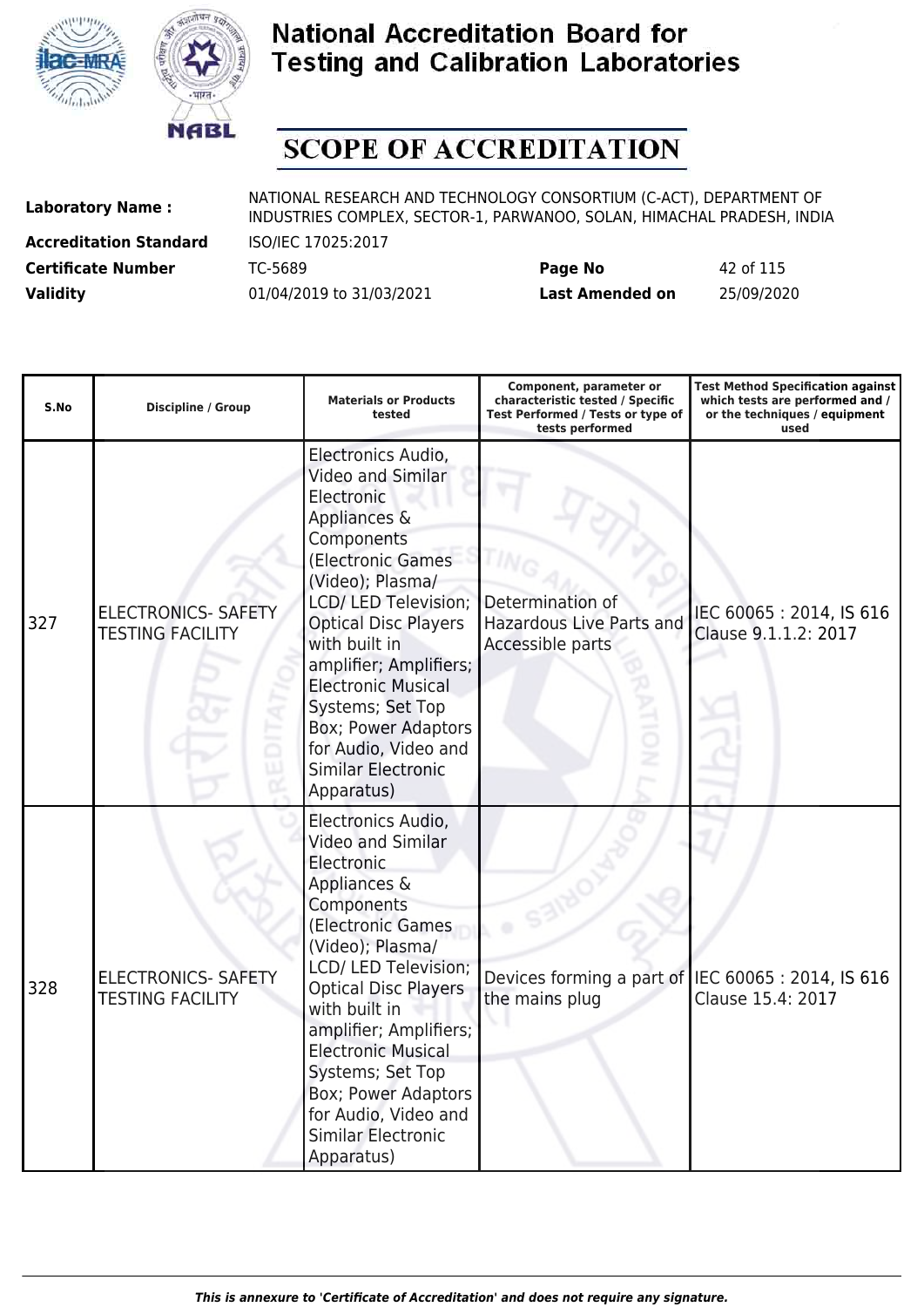



# **SCOPE OF ACCREDITATION**

**Accreditation Standard** ISO/IEC 17025:2017

| <b>Certificate Number</b> | TC-5689                  | Page No         | 43 of 115  |
|---------------------------|--------------------------|-----------------|------------|
| <b>Validity</b>           | 01/04/2019 to 31/03/2021 | Last Amended on | 25/09/2020 |

| S.No | <b>Discipline / Group</b>                             | <b>Materials or Products</b><br>tested                                                                                                                                                                                                                                                                                                                                    | Component, parameter or<br>characteristic tested / Specific<br>Test Performed / Tests or type of<br>tests performed | <b>Test Method Specification against</b><br>which tests are performed and /<br>or the techniques / equipment<br>used |
|------|-------------------------------------------------------|---------------------------------------------------------------------------------------------------------------------------------------------------------------------------------------------------------------------------------------------------------------------------------------------------------------------------------------------------------------------------|---------------------------------------------------------------------------------------------------------------------|----------------------------------------------------------------------------------------------------------------------|
| 329  | <b>ELECTRONICS- SAFETY</b><br><b>TESTING FACILITY</b> | Electronics Audio,<br>Video and Similar<br>Electronic<br>Appliances &<br>Components<br>(Electronic Games<br>(Video); Plasma/<br>LCD/ LED Television;<br><b>Optical Disc Players</b><br>with built in<br>amplifier; Amplifiers;<br><b>Electronic Musical</b><br>Systems; Set Top<br>Box; Power Adaptors<br>for Audio, Video and<br><b>Similar Electronic</b><br>Apparatus) | Dielectric strength                                                                                                 | IEC 60065: 2014, IS 616<br>Clause 10.4: 2017                                                                         |
| 330  | <b>ELECTRONICS- SAFETY</b><br><b>TESTING FACILITY</b> | Electronics Audio,<br>Video and Similar<br>Electronic<br>Appliances &<br>Components<br>(Electronic Games<br>(Video); Plasma/<br>LCD/ LED Television;<br><b>Optical Disc Players</b><br>with built in<br>amplifier; Amplifiers;<br><b>Electronic Musical</b><br>Systems; Set Top<br>Box; Power Adaptors<br>for Audio, Video and<br><b>Similar Electronic</b><br>Apparatus) | Disconnection from the<br>Mains and withdrawal of<br>main plug                                                      | IEC 60065: 2014, IS 616<br>Clause 8.18, 9.1.6: 2017                                                                  |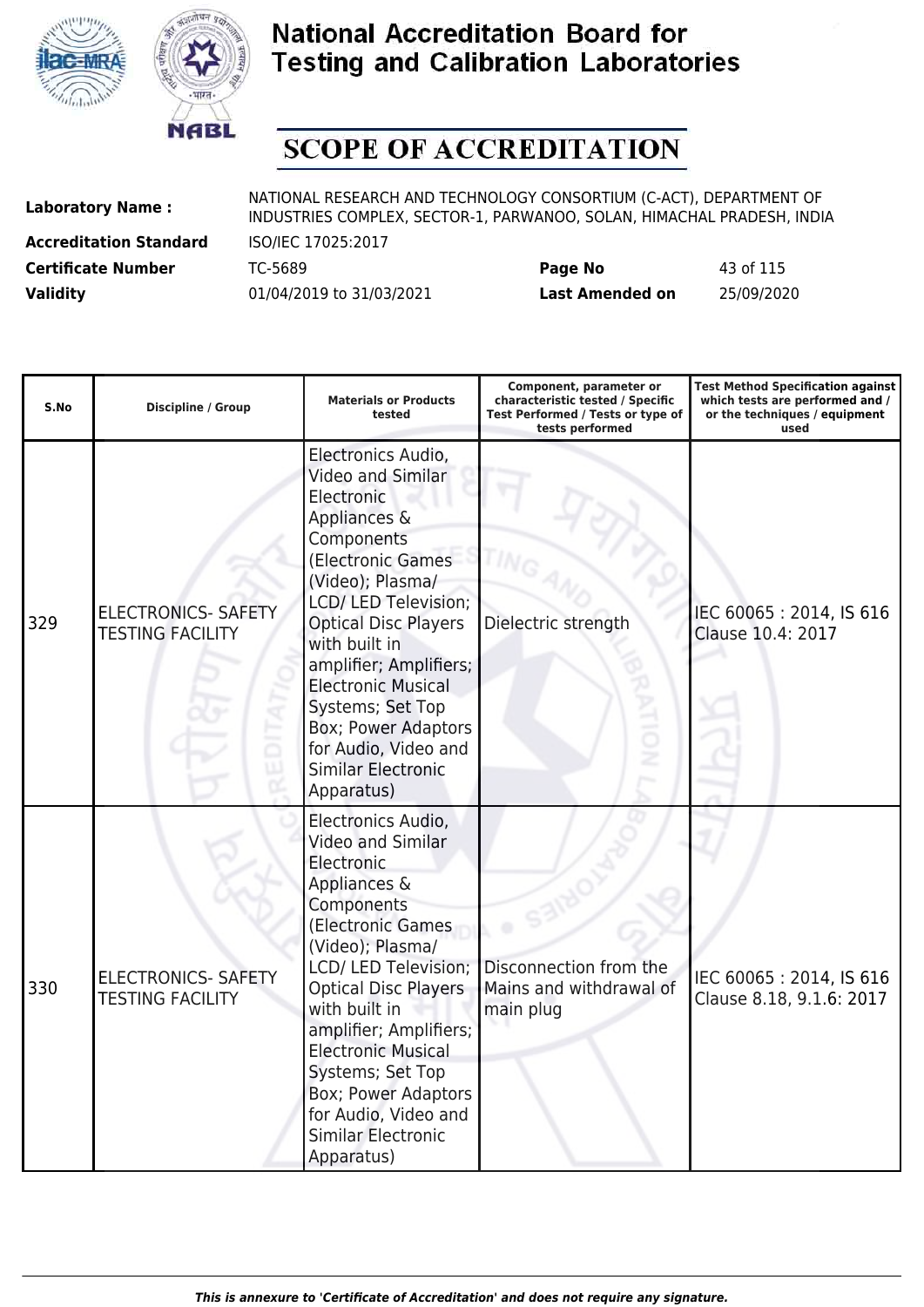



# **SCOPE OF ACCREDITATION**

**Accreditation Standard** ISO/IEC 17025:2017

| <b>Certificate Number</b> | TC-5689                  | Page No         | 44 of 115  |
|---------------------------|--------------------------|-----------------|------------|
| <b>Validity</b>           | 01/04/2019 to 31/03/2021 | Last Amended on | 25/09/2020 |

| S.No | <b>Discipline / Group</b>                             | <b>Materials or Products</b><br>tested                                                                                                                                                                                                                                                                                                                                           | Component, parameter or<br>characteristic tested / Specific<br>Test Performed / Tests or type of<br>tests performed | <b>Test Method Specification against</b><br>which tests are performed and /<br>or the techniques / equipment<br>used |
|------|-------------------------------------------------------|----------------------------------------------------------------------------------------------------------------------------------------------------------------------------------------------------------------------------------------------------------------------------------------------------------------------------------------------------------------------------------|---------------------------------------------------------------------------------------------------------------------|----------------------------------------------------------------------------------------------------------------------|
| 331  | <b>ELECTRONICS- SAFETY</b><br><b>TESTING FACILITY</b> | Electronics Audio,<br>Video and Similar<br>Electronic<br>Appliances &<br>Components<br>(Electronic Games<br>(Video); Plasma/<br>LCD/ LED Television;<br><b>Optical Disc Players</b><br>with built in<br>amplifier; Amplifiers;<br><b>Electronic Musical</b><br>Systems; Set Top<br><b>Box; Power Adaptors</b><br>for Audio, Video and<br><b>Similar Electronic</b><br>Apparatus) | <b>Drawers</b>                                                                                                      | IEC 60065: 2014, IS 616<br>Clause 12.4: 2017                                                                         |
| 332  | <b>ELECTRONICS- SAFETY</b><br><b>TESTING FACILITY</b> | Electronics Audio,<br>Video and Similar<br>Electronic<br>Appliances &<br>Components<br>(Electronic Games<br>(Video); Plasma/<br>LCD/ LED Television;<br><b>Optical Disc Players</b><br>with built in<br>amplifier; Amplifiers;<br><b>Electronic Musical</b><br>Systems; Set Top<br>Box; Power Adaptors<br>for Audio, Video and<br><b>Similar Electronic</b><br>Apparatus)        | Drop Test                                                                                                           | IEC 60065: 2014, IS 616<br>Clause 12.7.3.4: 2017                                                                     |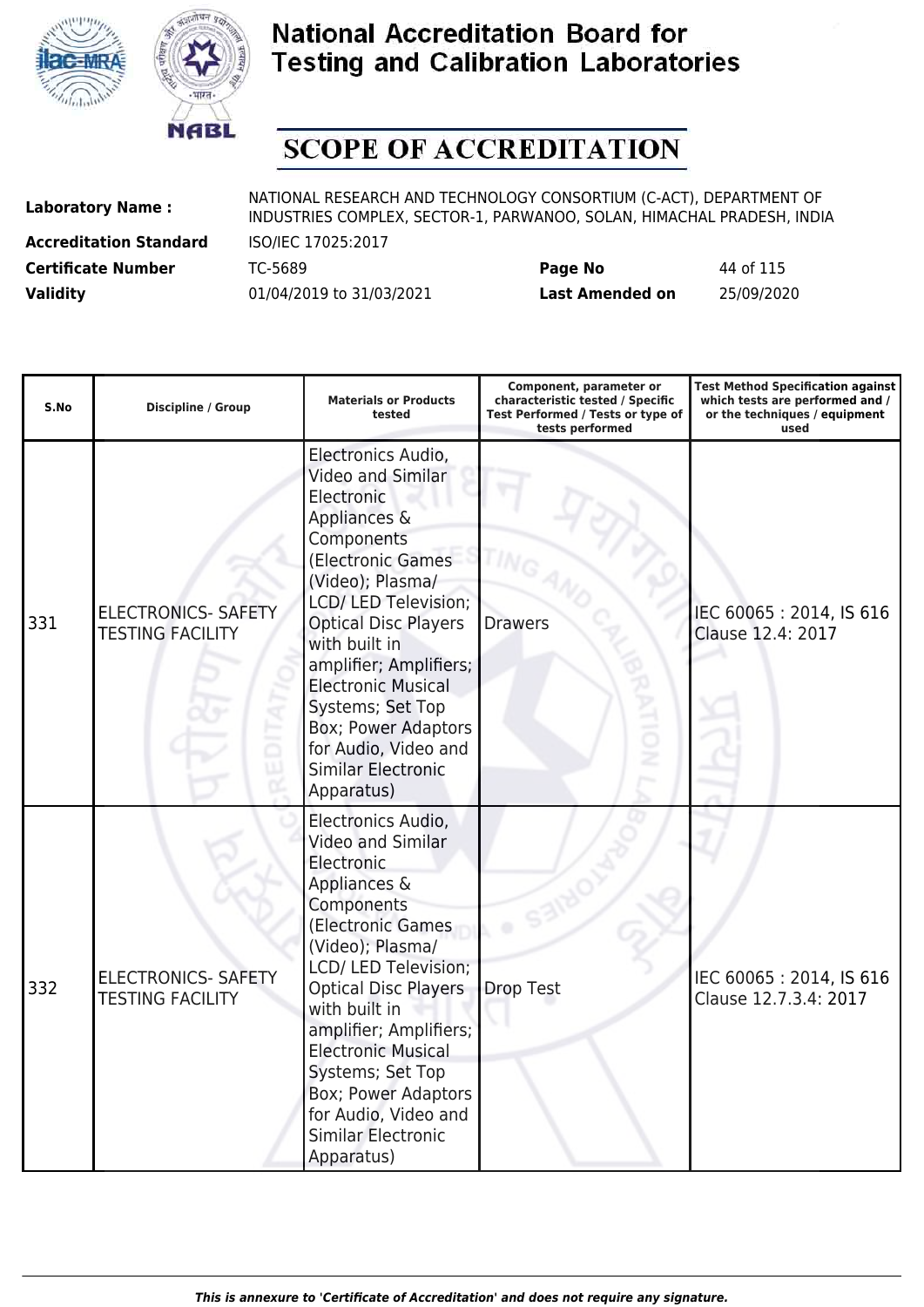



# **SCOPE OF ACCREDITATION**

**Accreditation Standard** ISO/IEC 17025:2017

| <b>Certificate Number</b> | TC-5689                  | Page No         | 45 of 115  |
|---------------------------|--------------------------|-----------------|------------|
| <b>Validity</b>           | 01/04/2019 to 31/03/2021 | Last Amended on | 25/09/2020 |

| S.No | <b>Discipline / Group</b>                             | <b>Materials or Products</b><br>tested                                                                                                                                                                                                                                                                                                                                           | Component, parameter or<br>characteristic tested / Specific<br>Test Performed / Tests or type of<br>tests performed | <b>Test Method Specification against</b><br>which tests are performed and /<br>or the techniques / equipment<br>used |
|------|-------------------------------------------------------|----------------------------------------------------------------------------------------------------------------------------------------------------------------------------------------------------------------------------------------------------------------------------------------------------------------------------------------------------------------------------------|---------------------------------------------------------------------------------------------------------------------|----------------------------------------------------------------------------------------------------------------------|
| 333  | <b>ELECTRONICS- SAFETY</b><br><b>TESTING FACILITY</b> | Electronics Audio,<br>Video and Similar<br>Electronic<br>Appliances &<br>Components<br>(Electronic Games<br>(Video); Plasma/<br>LCD/ LED Television;<br><b>Optical Disc Players</b><br>with built in<br>amplifier; Amplifiers;<br><b>Electronic Musical</b><br>Systems; Set Top<br><b>Box; Power Adaptors</b><br>for Audio, Video and<br><b>Similar Electronic</b><br>Apparatus) | External forces, windows<br>covers, Internal forces                                                                 | IEC 60065: 2014, IS 616<br>Clause 8.13, 8.15: 2017                                                                   |
| 334  | <b>ELECTRONICS- SAFETY</b><br><b>TESTING FACILITY</b> | Electronics Audio,<br>Video and Similar<br>Electronic<br>Appliances &<br>Components<br>(Electronic Games<br>(Video); Plasma/<br>LCD/ LED Television;<br><b>Optical Disc Players</b><br>with built in<br>amplifier; Amplifiers;<br><b>Electronic Musical</b><br>Systems; Set Top<br>Box; Power Adaptors<br>for Audio, Video and<br><b>Similar Electronic</b><br>Apparatus)        | Fault conditions tests-<br><b>Electric Shock Hazard</b>                                                             | IEC 60065: 2014, IS 616<br>Clause 11.1: 2017                                                                         |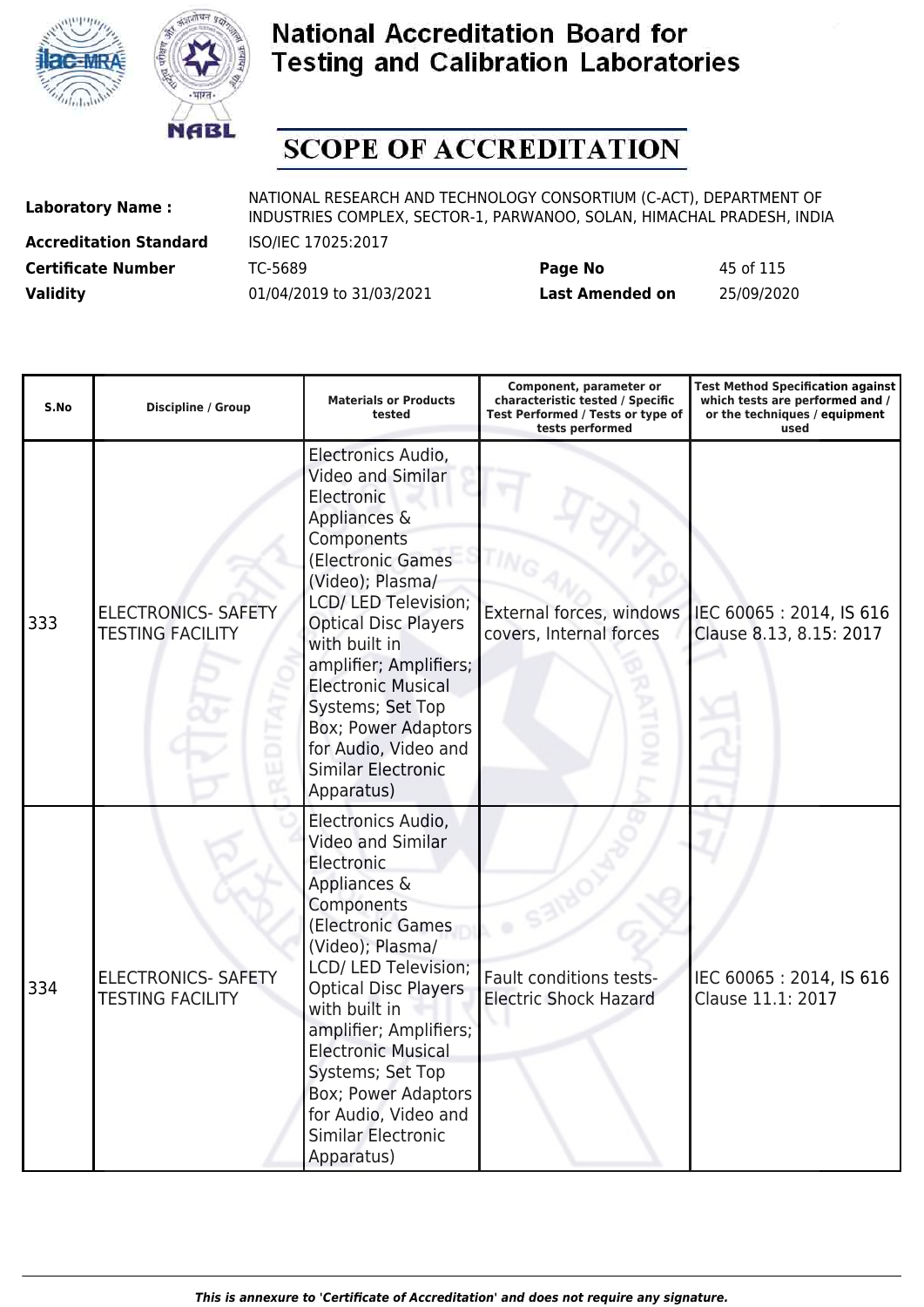



# **SCOPE OF ACCREDITATION**

**Accreditation Standard** ISO/IEC 17025:2017

| <b>Certificate Number</b> | TC-5689                  | Page No         | 46 of 115  |
|---------------------------|--------------------------|-----------------|------------|
| <b>Validity</b>           | 01/04/2019 to 31/03/2021 | Last Amended on | 25/09/2020 |

| S.No | <b>Discipline / Group</b>                             | <b>Materials or Products</b><br>tested                                                                                                                                                                                                                                                                                                                                    | Component, parameter or<br>characteristic tested / Specific<br>Test Performed / Tests or type of<br>tests performed | <b>Test Method Specification against</b><br>which tests are performed and /<br>or the techniques / equipment<br>used |
|------|-------------------------------------------------------|---------------------------------------------------------------------------------------------------------------------------------------------------------------------------------------------------------------------------------------------------------------------------------------------------------------------------------------------------------------------------|---------------------------------------------------------------------------------------------------------------------|----------------------------------------------------------------------------------------------------------------------|
| 335  | <b>ELECTRONICS- SAFETY</b><br><b>TESTING FACILITY</b> | Electronics Audio,<br>Video and Similar<br>Electronic<br>Appliances &<br>Components<br>(Electronic Games<br>(Video); Plasma/<br>LCD/ LED Television;<br><b>Optical Disc Players</b><br>with built in<br>amplifier; Amplifiers;<br><b>Electronic Musical</b><br>Systems; Set Top<br>Box; Power Adaptors<br>for Audio, Video and<br><b>Similar Electronic</b><br>Apparatus) | Fixing of actuating<br>elements                                                                                     | IEC 60065: 2014, IS 616<br>Clause 12.2: 2017                                                                         |
| 336  | <b>ELECTRONICS- SAFETY</b><br><b>TESTING FACILITY</b> | Electronics Audio,<br>Video and Similar<br>Electronic<br>Appliances &<br>Components<br>(Electronic Games<br>(Video); Plasma/<br>LCD/ LED Television;<br><b>Optical Disc Players</b><br>with built in<br>amplifier; Amplifiers;<br><b>Electronic Musical</b><br>Systems; Set Top<br>Box; Power Adaptors<br>for Audio, Video and<br><b>Similar Electronic</b><br>Apparatus) | Heating                                                                                                             | IEC 60065: 2014, IS 616<br>Clause 11.2: 2017                                                                         |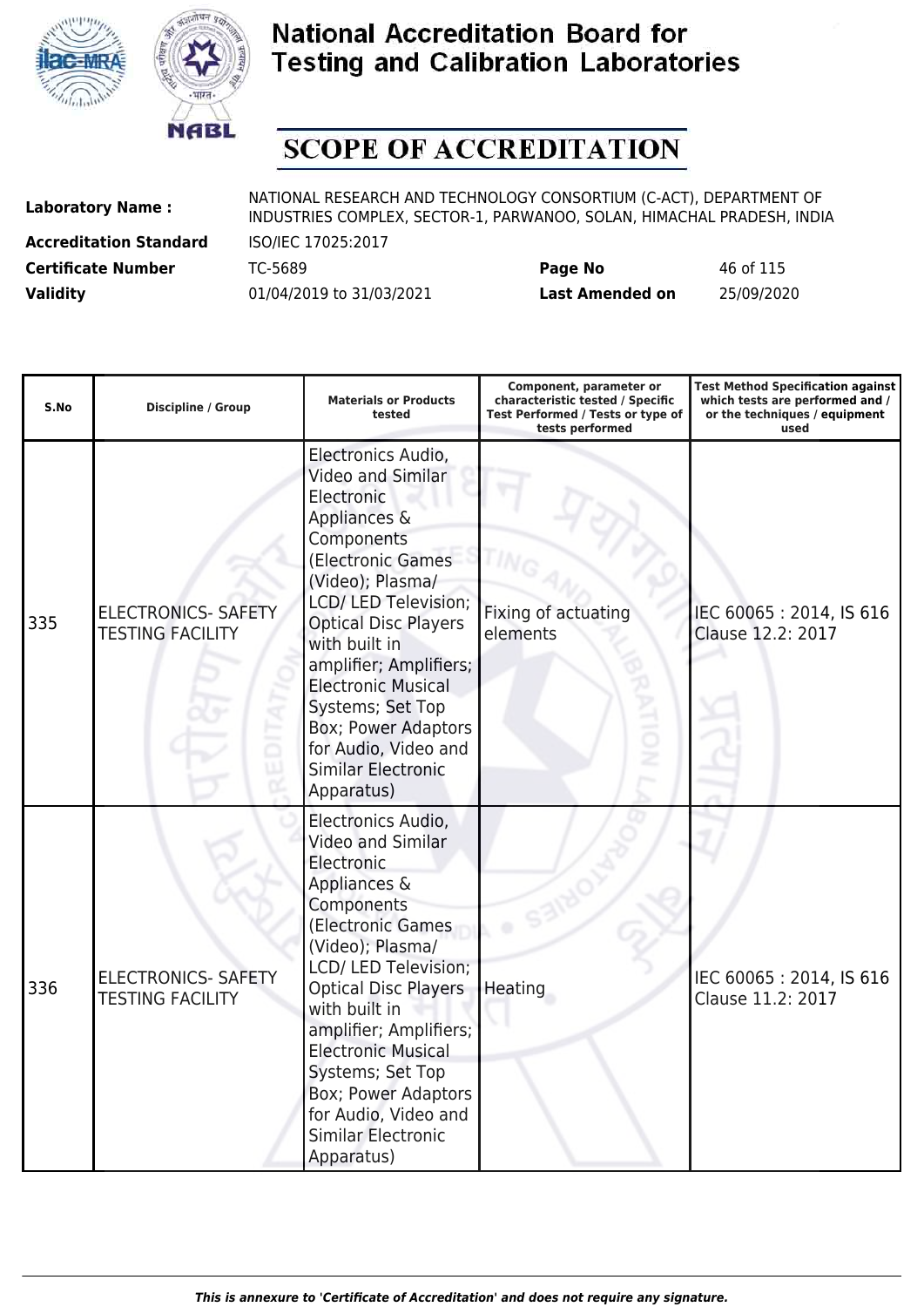



# **SCOPE OF ACCREDITATION**

**Accreditation Standard** ISO/IEC 17025:2017

| <b>Certificate Number</b> | TC-5689                  | Page No                | 47 of 115  |
|---------------------------|--------------------------|------------------------|------------|
| <b>Validity</b>           | 01/04/2019 to 31/03/2021 | <b>Last Amended on</b> | 25/09/2020 |

| S.No | <b>Discipline / Group</b>                             | <b>Materials or Products</b><br>tested                                                                                                                                                                                                                                                                                                                                           | Component, parameter or<br>characteristic tested / Specific<br>Test Performed / Tests or type of<br>tests performed | <b>Test Method Specification against</b><br>which tests are performed and /<br>or the techniques / equipment<br>used |
|------|-------------------------------------------------------|----------------------------------------------------------------------------------------------------------------------------------------------------------------------------------------------------------------------------------------------------------------------------------------------------------------------------------------------------------------------------------|---------------------------------------------------------------------------------------------------------------------|----------------------------------------------------------------------------------------------------------------------|
| 337  | <b>ELECTRONICS- SAFETY</b><br><b>TESTING FACILITY</b> | Electronics Audio,<br>Video and Similar<br>Electronic<br>Appliances &<br>Components<br>(Electronic Games<br>(Video); Plasma/<br>LCD/ LED Television;<br><b>Optical Disc Players</b><br>with built in<br>amplifier; Amplifiers;<br><b>Electronic Musical</b><br>Systems; Set Top<br><b>Box; Power Adaptors</b><br>for Audio, Video and<br><b>Similar Electronic</b><br>Apparatus) | <b>Heating under Normal</b><br><b>Operating Conditions</b><br>ż                                                     | IEC 60065: 2014, IS 616<br>Clause 7.1: 2017                                                                          |
| 338  | <b>ELECTRONICS- SAFETY</b><br><b>TESTING FACILITY</b> | Electronics Audio,<br><b>Video and Similar</b><br>Electronic<br>Appliances &<br>Components<br>(Electronic Games<br>(Video); Plasma/<br>LCD/ LED Television;<br><b>Optical Disc Players</b><br>with built in<br>amplifier; Amplifiers;<br><b>Electronic Musical</b><br>Systems; Set Top<br>Box; Power Adaptors<br>for Audio, Video and<br><b>Similar Electronic</b><br>Apparatus) | <b>Humidity treatment</b>                                                                                           | IEC 60065: 2014, IS 616<br>Clause 10.3: 2017                                                                         |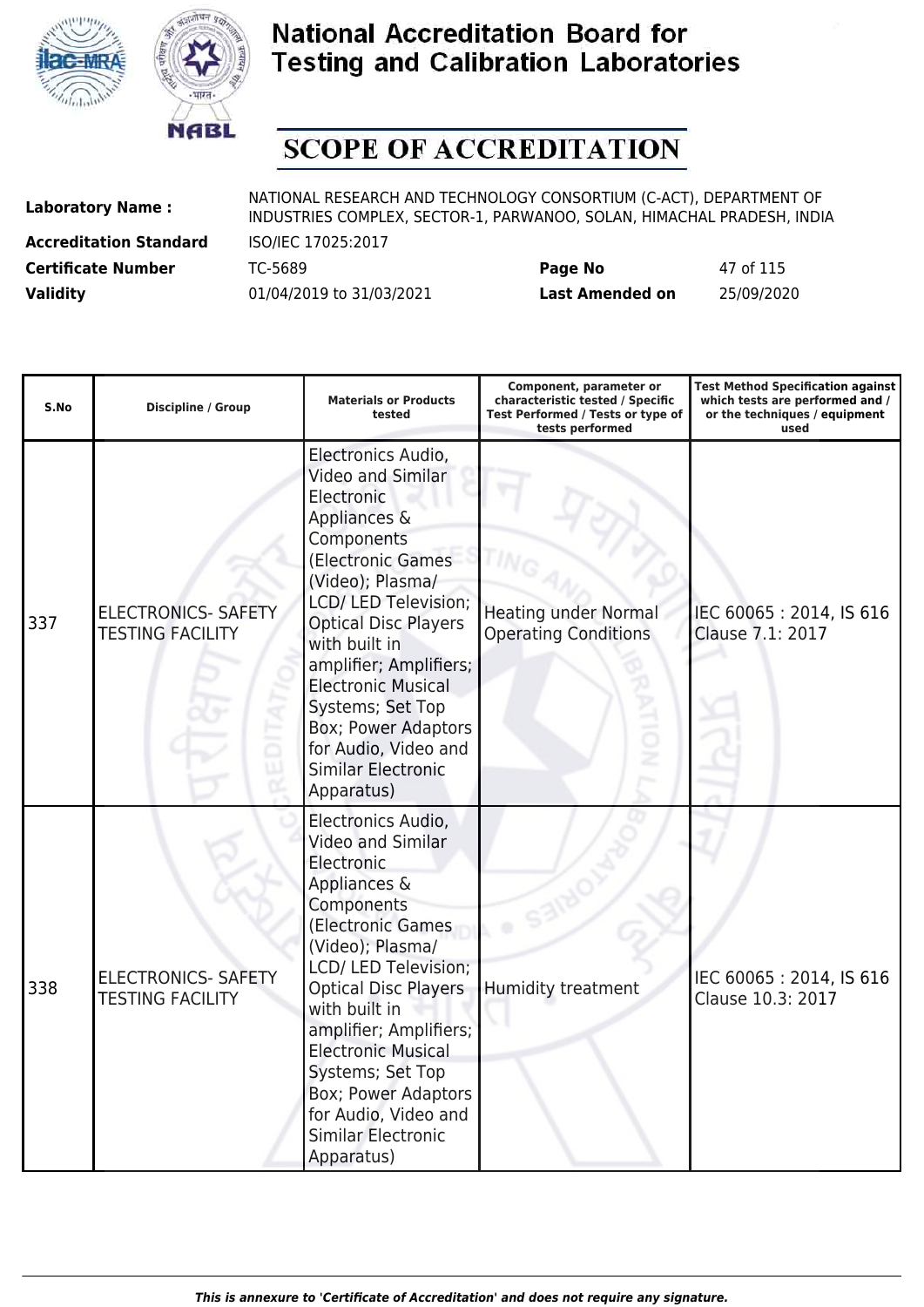



# **SCOPE OF ACCREDITATION**

**Accreditation Standard** ISO/IEC 17025:2017

| <b>Certificate Number</b> | TC-5689                  | Page No         | 48 of 115  |
|---------------------------|--------------------------|-----------------|------------|
| <b>Validity</b>           | 01/04/2019 to 31/03/2021 | Last Amended on | 25/09/2020 |

| S.No | <b>Discipline / Group</b>                             | <b>Materials or Products</b><br>tested                                                                                                                                                                                                                                                                                                                                           | Component, parameter or<br>characteristic tested / Specific<br>Test Performed / Tests or type of<br>tests performed | <b>Test Method Specification against</b><br>which tests are performed and /<br>or the techniques / equipment<br>used |
|------|-------------------------------------------------------|----------------------------------------------------------------------------------------------------------------------------------------------------------------------------------------------------------------------------------------------------------------------------------------------------------------------------------------------------------------------------------|---------------------------------------------------------------------------------------------------------------------|----------------------------------------------------------------------------------------------------------------------|
| 339  | <b>ELECTRONICS- SAFETY</b><br><b>TESTING FACILITY</b> | Electronics Audio,<br>Video and Similar<br>Electronic<br>Appliances &<br>Components<br>(Electronic Games<br>(Video); Plasma/<br>LCD/ LED Television;<br><b>Optical Disc Players</b><br>with built in<br>amplifier; Amplifiers;<br><b>Electronic Musical</b><br>Systems; Set Top<br><b>Box; Power Adaptors</b><br>for Audio, Video and<br><b>Similar Electronic</b><br>Apparatus) | <b>Impact Test</b>                                                                                                  | IEC 60065: 2014, IS 616<br>Clause 12.7.3.5: 2017                                                                     |
| 340  | <b>ELECTRONICS- SAFETY</b><br><b>TESTING FACILITY</b> | Electronics Audio,<br>Video and Similar<br>Electronic<br>Appliances &<br>Components<br>(Electronic Games<br>(Video); Plasma/<br>LCD/ LED Television;<br><b>Optical Disc Players</b><br>with built in<br>amplifier; Amplifiers;<br><b>Electronic Musical</b><br>Systems; Set Top<br>Box; Power Adaptors<br>for Audio, Video and<br><b>Similar Electronic</b><br>Apparatus)        | Insulation resistance                                                                                               | IEC 60065: 2014, IS 616<br>Clause 10.4: 2017                                                                         |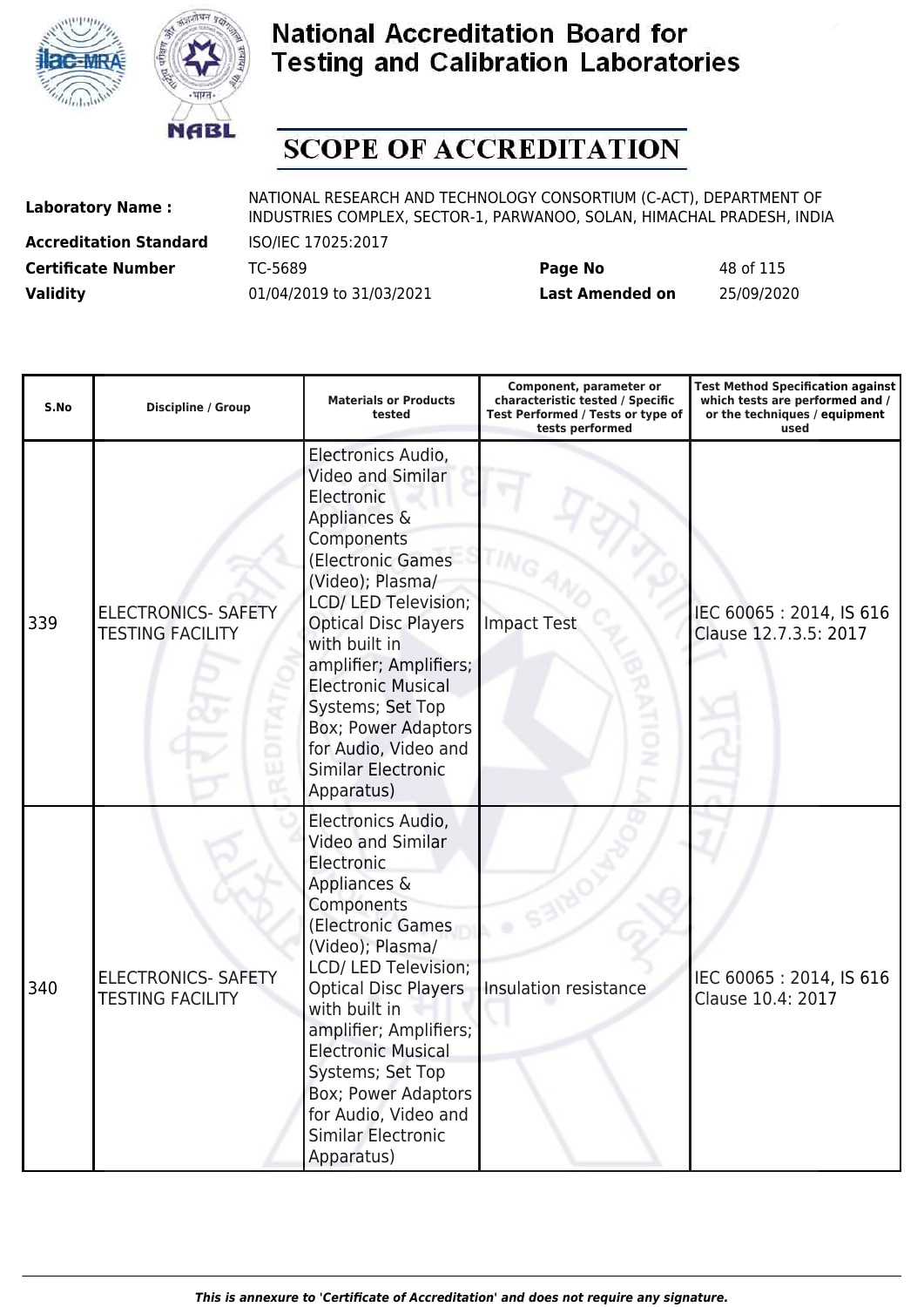



# **SCOPE OF ACCREDITATION**

**Accreditation Standard** ISO/IEC 17025:2017

| <b>Certificate Number</b> | TC-5689                  | Page No         | 49 of 115  |
|---------------------------|--------------------------|-----------------|------------|
| <b>Validity</b>           | 01/04/2019 to 31/03/2021 | Last Amended on | 25/09/2020 |

| S.No | <b>Discipline / Group</b>                             | <b>Materials or Products</b><br>tested                                                                                                                                                                                                                                                                                                                                            | Component, parameter or<br>characteristic tested / Specific<br>Test Performed / Tests or type of<br>tests performed | <b>Test Method Specification against</b><br>which tests are performed and /<br>or the techniques / equipment<br>used |
|------|-------------------------------------------------------|-----------------------------------------------------------------------------------------------------------------------------------------------------------------------------------------------------------------------------------------------------------------------------------------------------------------------------------------------------------------------------------|---------------------------------------------------------------------------------------------------------------------|----------------------------------------------------------------------------------------------------------------------|
| 341  | <b>ELECTRONICS- SAFETY</b><br><b>TESTING FACILITY</b> | Electronics Audio,<br>Video and Similar<br>Electronic<br>Appliances &<br>Components<br>(Electronic Games)<br>(Video); Plasma/<br>LCD/ LED Television;<br><b>Optical Disc Players</b><br>with built in<br>amplifier; Amplifiers;<br><b>Electronic Musical</b><br>Systems; Set Top<br><b>Box; Power Adaptors</b><br>for Audio, Video and<br><b>Similar Electronic</b><br>Apparatus) | Ionizing Radiation                                                                                                  | IEC 60065: 2014, IS 616<br>Clause 6.1: 2017                                                                          |
| 342  | <b>ELECTRONICS- SAFETY</b><br><b>TESTING FACILITY</b> | Electronics Audio,<br>Video and Similar<br>Electronic<br>Appliances &<br>Components<br>(Electronic Games<br>(Video); Plasma/<br>LCD/ LED Television;<br><b>Optical Disc Players</b><br>with built in<br>amplifier; Amplifiers;<br><b>Electronic Musical</b><br>Systems; Set Top<br>Box; Power Adaptors<br>for Audio, Video and<br><b>Similar Electronic</b><br>Apparatus)         | Marking and instructions                                                                                            | IEC 60065: 2014, IS 616<br>Clause 5.0: 2017                                                                          |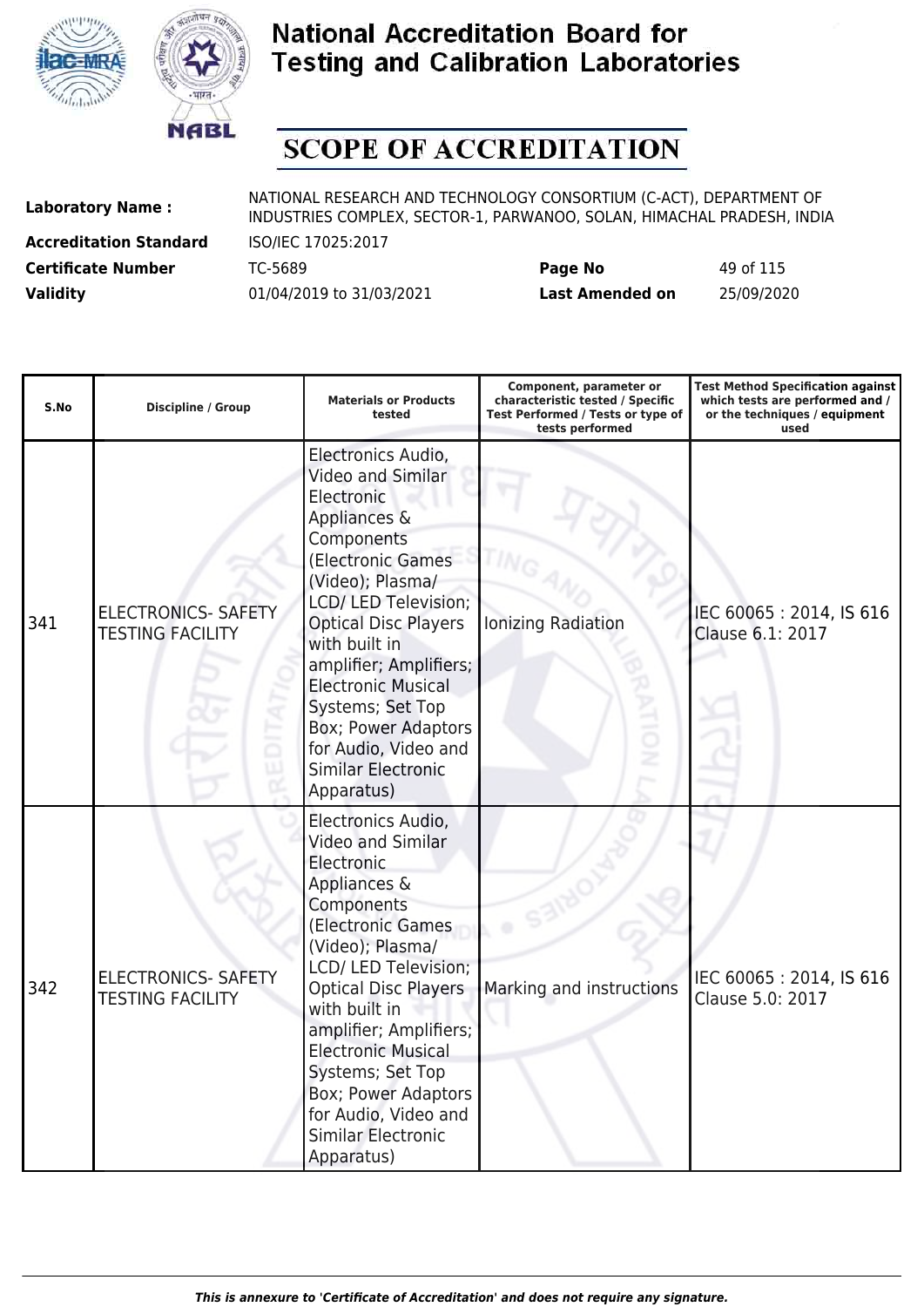



# **SCOPE OF ACCREDITATION**

**Accreditation Standard** ISO/IEC 17025:2017

| <b>Certificate Number</b> | TC-5689                  | Page No         | 50 of 115  |
|---------------------------|--------------------------|-----------------|------------|
| <b>Validity</b>           | 01/04/2019 to 31/03/2021 | Last Amended on | 25/09/2020 |

| S.No | <b>Discipline / Group</b>                             | <b>Materials or Products</b><br>tested                                                                                                                                                                                                                                                                                                                                    | Component, parameter or<br>characteristic tested / Specific<br>Test Performed / Tests or type of<br>tests performed | <b>Test Method Specification against</b><br>which tests are performed and /<br>or the techniques / equipment<br>used |
|------|-------------------------------------------------------|---------------------------------------------------------------------------------------------------------------------------------------------------------------------------------------------------------------------------------------------------------------------------------------------------------------------------------------------------------------------------|---------------------------------------------------------------------------------------------------------------------|----------------------------------------------------------------------------------------------------------------------|
| 343  | <b>ELECTRONICS- SAFETY</b><br><b>TESTING FACILITY</b> | Electronics Audio,<br>Video and Similar<br>Electronic<br>Appliances &<br>Components<br>(Electronic Games<br>(Video); Plasma/<br>LCD/ LED Television;<br><b>Optical Disc Players</b><br>with built in<br>amplifier; Amplifiers;<br><b>Electronic Musical</b><br>Systems; Set Top<br>Box; Power Adaptors<br>for Audio, Video and<br><b>Similar Electronic</b><br>Apparatus) | <b>Mechanical Strength</b><br>Drop test                                                                             | IEC 60065: 2014, IS 616<br>Clause 12.1.5: 2017                                                                       |
| 344  | <b>ELECTRONICS- SAFETY</b><br><b>TESTING FACILITY</b> | Electronics Audio,<br>Video and Similar<br>Electronic<br>Appliances &<br>Components<br>(Electronic Games<br>(Video); Plasma/<br>LCD/ LED Television;<br><b>Optical Disc Players</b><br>with built in<br>amplifier; Amplifiers;<br><b>Electronic Musical</b><br>Systems; Set Top<br>Box; Power Adaptors<br>for Audio, Video and<br><b>Similar Electronic</b><br>Apparatus) | Mechanical Strength<br>-Impact test                                                                                 | IEC 60065: 2014, IS 616<br>Clause 12.1.4: 2017                                                                       |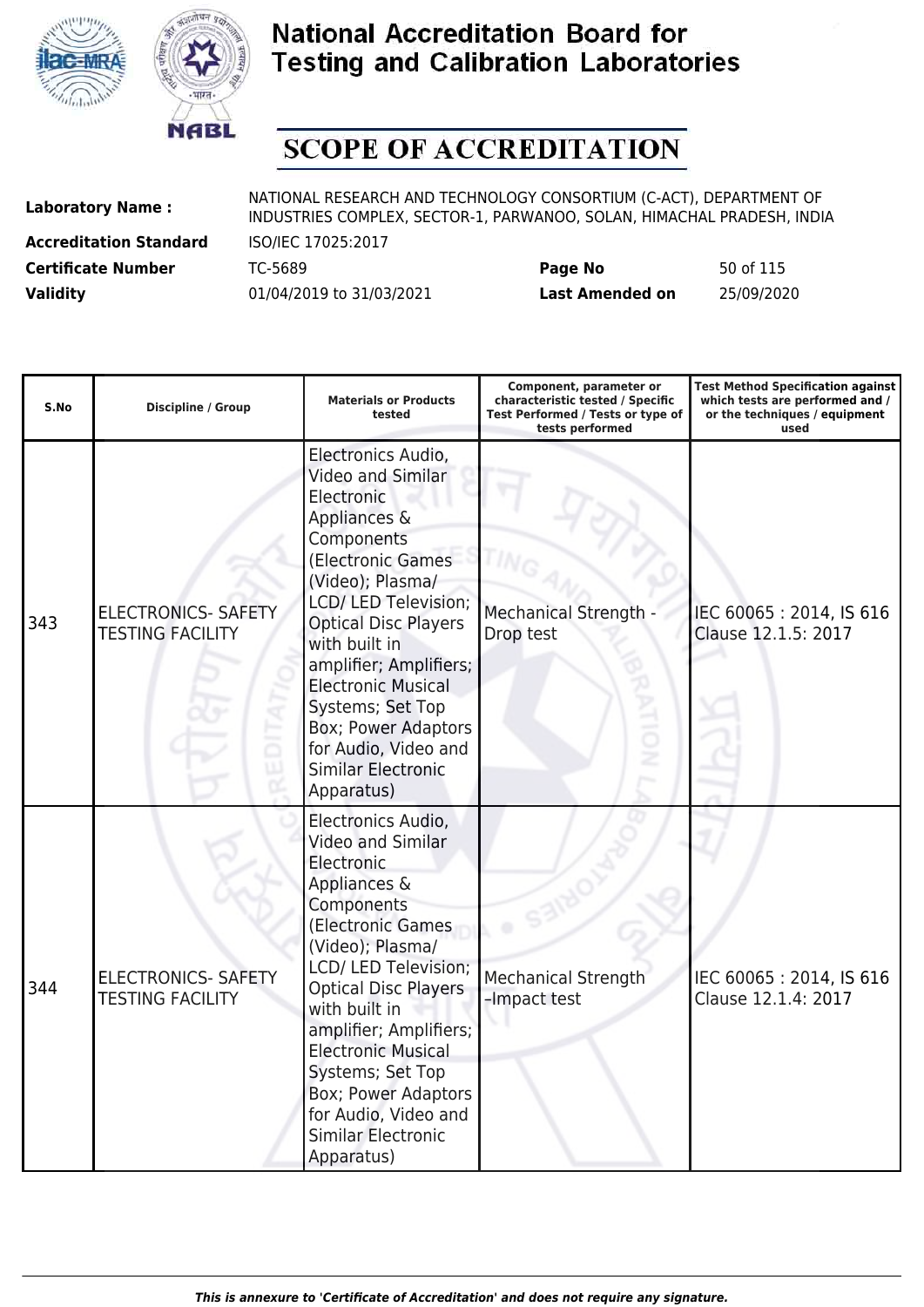



# **SCOPE OF ACCREDITATION**

**Accreditation Standard** ISO/IEC 17025:2017

| <b>Certificate Number</b> | TC-5689                  | Page No         | 51 of 115  |
|---------------------------|--------------------------|-----------------|------------|
| <b>Validity</b>           | 01/04/2019 to 31/03/2021 | Last Amended on | 25/09/2020 |

| S.No | <b>Discipline / Group</b>                             | <b>Materials or Products</b><br>tested                                                                                                                                                                                                                                                                                                                                           | Component, parameter or<br>characteristic tested / Specific<br>Test Performed / Tests or type of<br>tests performed | <b>Test Method Specification against</b><br>which tests are performed and /<br>or the techniques / equipment<br>used |
|------|-------------------------------------------------------|----------------------------------------------------------------------------------------------------------------------------------------------------------------------------------------------------------------------------------------------------------------------------------------------------------------------------------------------------------------------------------|---------------------------------------------------------------------------------------------------------------------|----------------------------------------------------------------------------------------------------------------------|
| 345  | <b>ELECTRONICS- SAFETY</b><br><b>TESTING FACILITY</b> | Electronics Audio,<br>Video and Similar<br>Electronic<br>Appliances &<br>Components<br>(Electronic Games<br>(Video); Plasma/<br>LCD/ LED Television;<br><b>Optical Disc Players</b><br>with built in<br>amplifier; Amplifiers;<br><b>Electronic Musical</b><br>Systems; Set Top<br><b>Box; Power Adaptors</b><br>for Audio, Video and<br><b>Similar Electronic</b><br>Apparatus) | Mechanical strength of<br>glass-Fragmentation Test                                                                  | IEC 60065: 2014, IS 616<br>Clause 19.6.2: 2017                                                                       |
| 346  | <b>ELECTRONICS- SAFETY</b><br><b>TESTING FACILITY</b> | Electronics Audio,<br>Video and Similar<br>Electronic<br>Appliances &<br>Components<br>(Electronic Games<br>(Video); Plasma/<br>LCD/ LED Television;<br><b>Optical Disc Players</b><br>with built in<br>amplifier; Amplifiers;<br><b>Electronic Musical</b><br>Systems; Set Top<br>Box; Power Adaptors<br>for Audio, Video and<br><b>Similar Electronic</b><br>Apparatus)        | Mechanical Strength<br>-Stress Relief                                                                               | IEC 60065: 2014, IS 616<br>Clause 12.1.6: 2017                                                                       |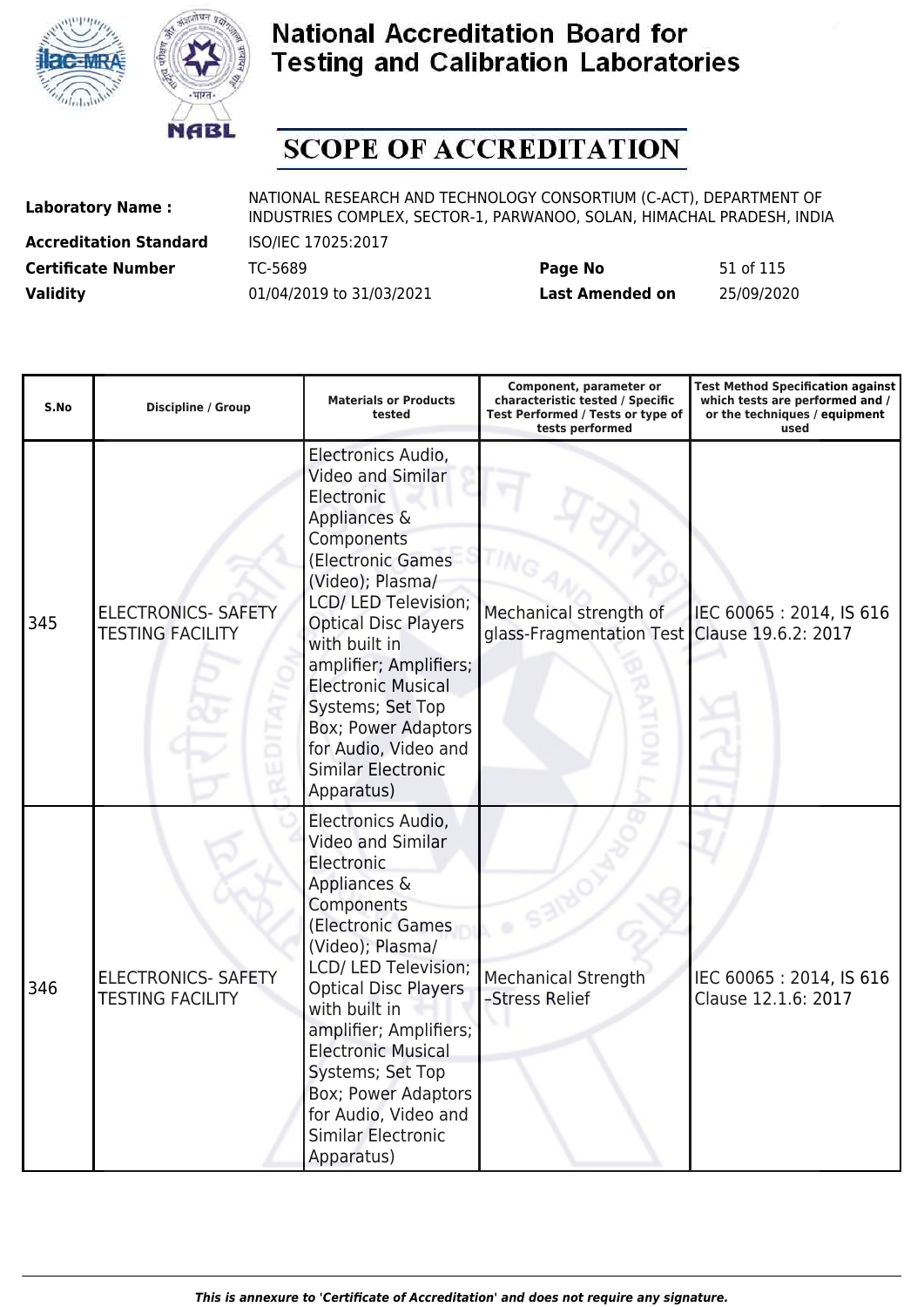



# **SCOPE OF ACCREDITATION**

**Accreditation Standard** ISO/IEC 17025:2017

| <b>Certificate Number</b> | TC-5689                  | Page No         | 52 of 115  |
|---------------------------|--------------------------|-----------------|------------|
| <b>Validity</b>           | 01/04/2019 to 31/03/2021 | Last Amended on | 25/09/2020 |

| S.No | <b>Discipline / Group</b>                             | <b>Materials or Products</b><br>tested                                                                                                                                                                                                                                                                                                                                           | Component, parameter or<br>characteristic tested / Specific<br>Test Performed / Tests or type of<br>tests performed | <b>Test Method Specification against</b><br>which tests are performed and /<br>or the techniques / equipment<br>used |
|------|-------------------------------------------------------|----------------------------------------------------------------------------------------------------------------------------------------------------------------------------------------------------------------------------------------------------------------------------------------------------------------------------------------------------------------------------------|---------------------------------------------------------------------------------------------------------------------|----------------------------------------------------------------------------------------------------------------------|
| 347  | <b>ELECTRONICS- SAFETY</b><br><b>TESTING FACILITY</b> | Electronics Audio,<br>Video and Similar<br>Electronic<br>Appliances &<br>Components<br>(Electronic Games<br>(Video); Plasma/<br>LCD/ LED Television;<br><b>Optical Disc Players</b><br>with built in<br>amplifier; Amplifiers;<br><b>Electronic Musical</b><br>Systems; Set Top<br><b>Box; Power Adaptors</b><br>for Audio, Video and<br><b>Similar Electronic</b><br>Apparatus) | Mechanical strength-<br><b>Bump Test</b>                                                                            | IEC 60065: 2014, IS 616<br>Clause 12.1.2: 2017                                                                       |
| 348  | <b>ELECTRONICS- SAFETY</b><br><b>TESTING FACILITY</b> | Electronics Audio,<br>Video and Similar<br>Electronic<br>Appliances &<br>Components<br>(Electronic Games<br>(Video); Plasma/<br>LCD/ LED Television;<br><b>Optical Disc Players</b><br>with built in<br>amplifier; Amplifiers;<br><b>Electronic Musical</b><br>Systems; Set Top<br>Box; Power Adaptors<br>for Audio, Video and<br><b>Similar Electronic</b><br>Apparatus)        | <b>Mechanical Strength-</b><br><b>Vibration Test</b>                                                                | IEC 60065: 2014, IS 616<br>Clause 12.1.3, 8.17 (b):<br>2017                                                          |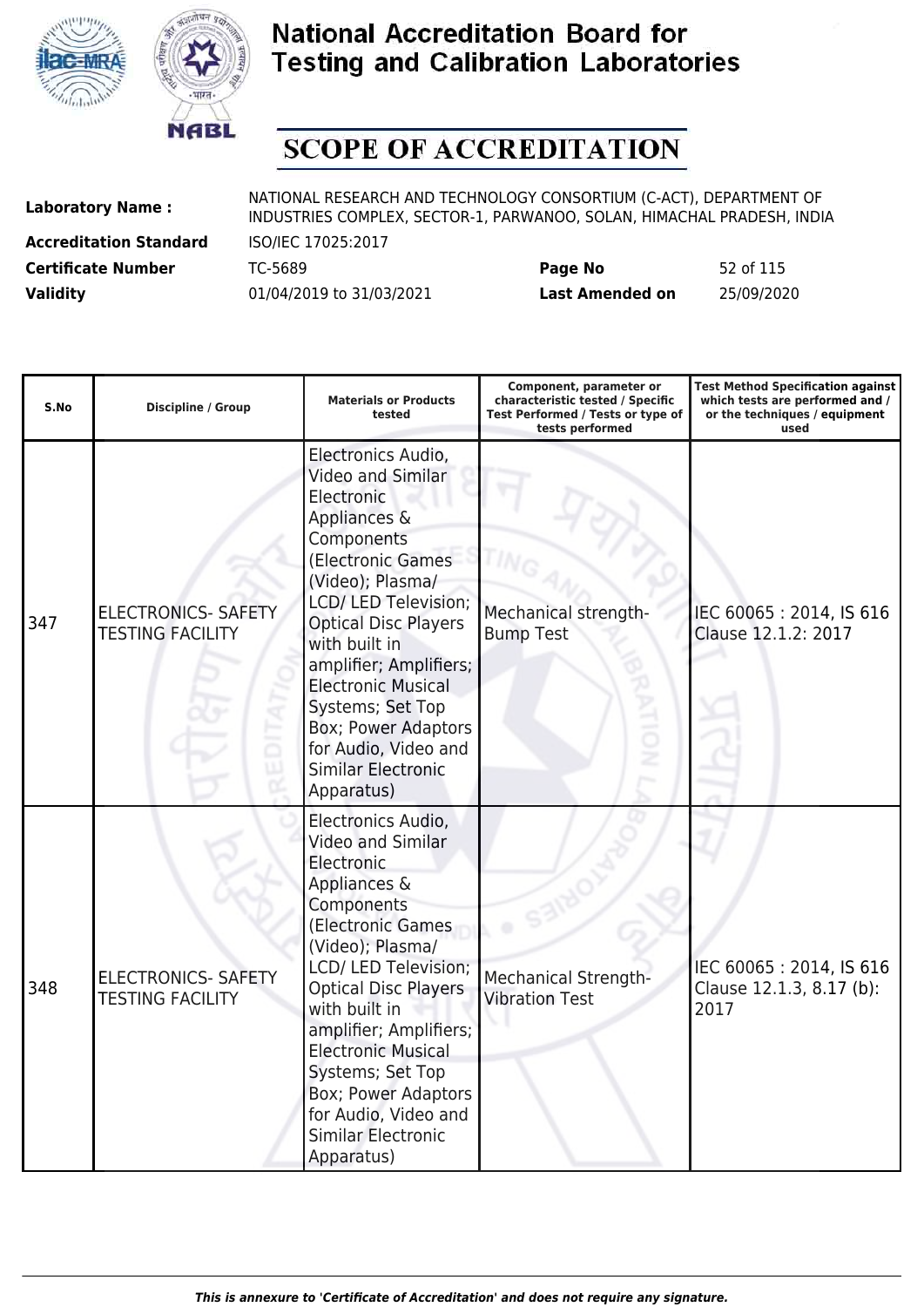



# **SCOPE OF ACCREDITATION**

**Accreditation Standard** ISO/IEC 17025:2017

| <b>Certificate Number</b> | TC-5689                  | Page No                | 53 of 115  |
|---------------------------|--------------------------|------------------------|------------|
| <b>Validity</b>           | 01/04/2019 to 31/03/2021 | <b>Last Amended on</b> | 25/09/2020 |

| S.No | <b>Discipline / Group</b>                             | <b>Materials or Products</b><br>tested                                                                                                                                                                                                                                                                                                                                           | Component, parameter or<br>characteristic tested / Specific<br>Test Performed / Tests or type of<br>tests performed | <b>Test Method Specification against</b><br>which tests are performed and /<br>or the techniques / equipment<br>used |
|------|-------------------------------------------------------|----------------------------------------------------------------------------------------------------------------------------------------------------------------------------------------------------------------------------------------------------------------------------------------------------------------------------------------------------------------------------------|---------------------------------------------------------------------------------------------------------------------|----------------------------------------------------------------------------------------------------------------------|
| 349  | <b>ELECTRONICS- SAFETY</b><br><b>TESTING FACILITY</b> | Electronics Audio,<br>Video and Similar<br>Electronic<br>Appliances &<br>Components<br>(Electronic Games<br>(Video); Plasma/<br>LCD/ LED Television;<br><b>Optical Disc Players</b><br>with built in<br>amplifier; Amplifiers;<br><b>Electronic Musical</b><br>Systems; Set Top<br><b>Box; Power Adaptors</b><br>for Audio, Video and<br><b>Similar Electronic</b><br>Apparatus) | Non separable thin sheet<br>material                                                                                | IEC 60065: 2014, IS 616<br>Clause 8.21: 2017                                                                         |
| 350  | <b>ELECTRONICS- SAFETY</b><br><b>TESTING FACILITY</b> | Electronics Audio,<br>Video and Similar<br>Electronic<br>Appliances &<br>Components<br>(Electronic Games<br>(Video); Plasma/<br>LCD/ LED Television;<br><b>Optical Disc Players</b><br>with built in<br>amplifier; Amplifiers;<br><b>Electronic Musical</b><br>Systems; Set Top<br>Box; Power Adaptors<br>for Audio, Video and<br><b>Similar Electronic</b><br>Apparatus)        | <b>Normal Operating</b><br>Conditions                                                                               | IEC 60065: 2014, IS 616<br>Clause 4.2: 2017                                                                          |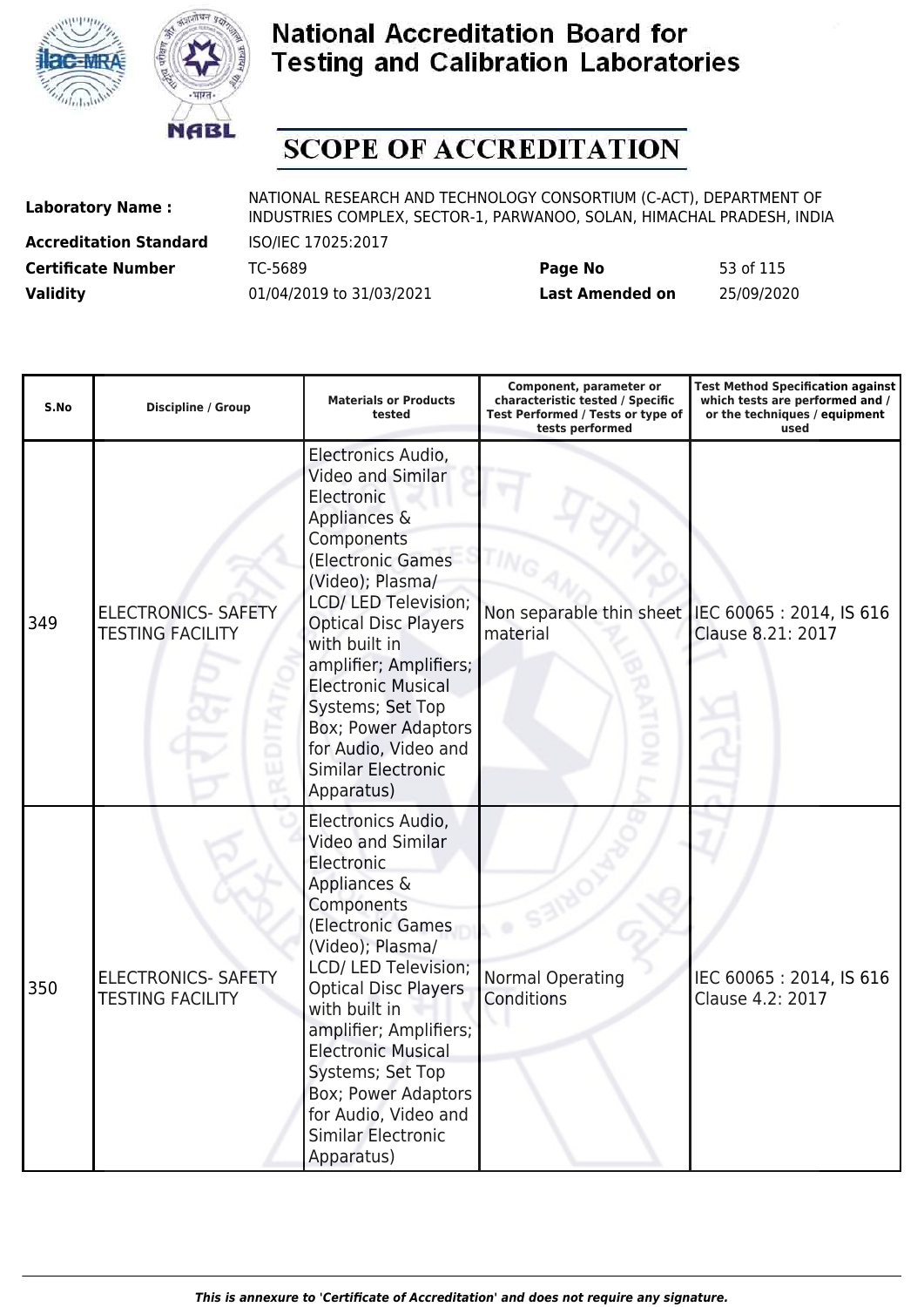



# **SCOPE OF ACCREDITATION**

**Accreditation Standard** ISO/IEC 17025:2017

| <b>Certificate Number</b> | TC-5689                  | Page No         | 54 of 115  |
|---------------------------|--------------------------|-----------------|------------|
| <b>Validity</b>           | 01/04/2019 to 31/03/2021 | Last Amended on | 25/09/2020 |

| S.No | <b>Discipline / Group</b>                             | <b>Materials or Products</b><br>tested                                                                                                                                                                                                                                                                                                                                           | Component, parameter or<br>characteristic tested / Specific<br>Test Performed / Tests or type of<br>tests performed | <b>Test Method Specification against</b><br>which tests are performed and /<br>or the techniques / equipment<br>used |
|------|-------------------------------------------------------|----------------------------------------------------------------------------------------------------------------------------------------------------------------------------------------------------------------------------------------------------------------------------------------------------------------------------------------------------------------------------------|---------------------------------------------------------------------------------------------------------------------|----------------------------------------------------------------------------------------------------------------------|
| 351  | <b>ELECTRONICS- SAFETY</b><br><b>TESTING FACILITY</b> | Electronics Audio,<br>Video and Similar<br>Electronic<br>Appliances &<br>Components<br>(Electronic Games<br>(Video); Plasma/<br>LCD/ LED Television;<br><b>Optical Disc Players</b><br>with built in<br>amplifier; Amplifiers;<br><b>Electronic Musical</b><br>Systems; Set Top<br><b>Box; Power Adaptors</b><br>for Audio, Video and<br><b>Similar Electronic</b><br>Apparatus) | Physical securement of<br>Telescoping or rod<br>antennas<br>ż                                                       | IEC 60065: 2014, IS 616<br>Clause 12.6.2: 2017                                                                       |
| 352  | <b>ELECTRONICS- SAFETY</b><br><b>TESTING FACILITY</b> | Electronics Audio,<br>Video and Similar<br>Electronic<br>Appliances &<br>Components<br>(Electronic Games<br>(Video); Plasma/<br>LCD/ LED Television;<br><b>Optical Disc Players</b><br>with built in<br>amplifier; Amplifiers;<br><b>Electronic Musical</b><br>Systems; Set Top<br>Box; Power Adaptors<br>for Audio, Video and<br><b>Similar Electronic</b><br>Apparatus)        | <b>Pink Noise</b>                                                                                                   | IEC 60065: 2014, IS 616<br>Clause 4.1.6: 2017                                                                        |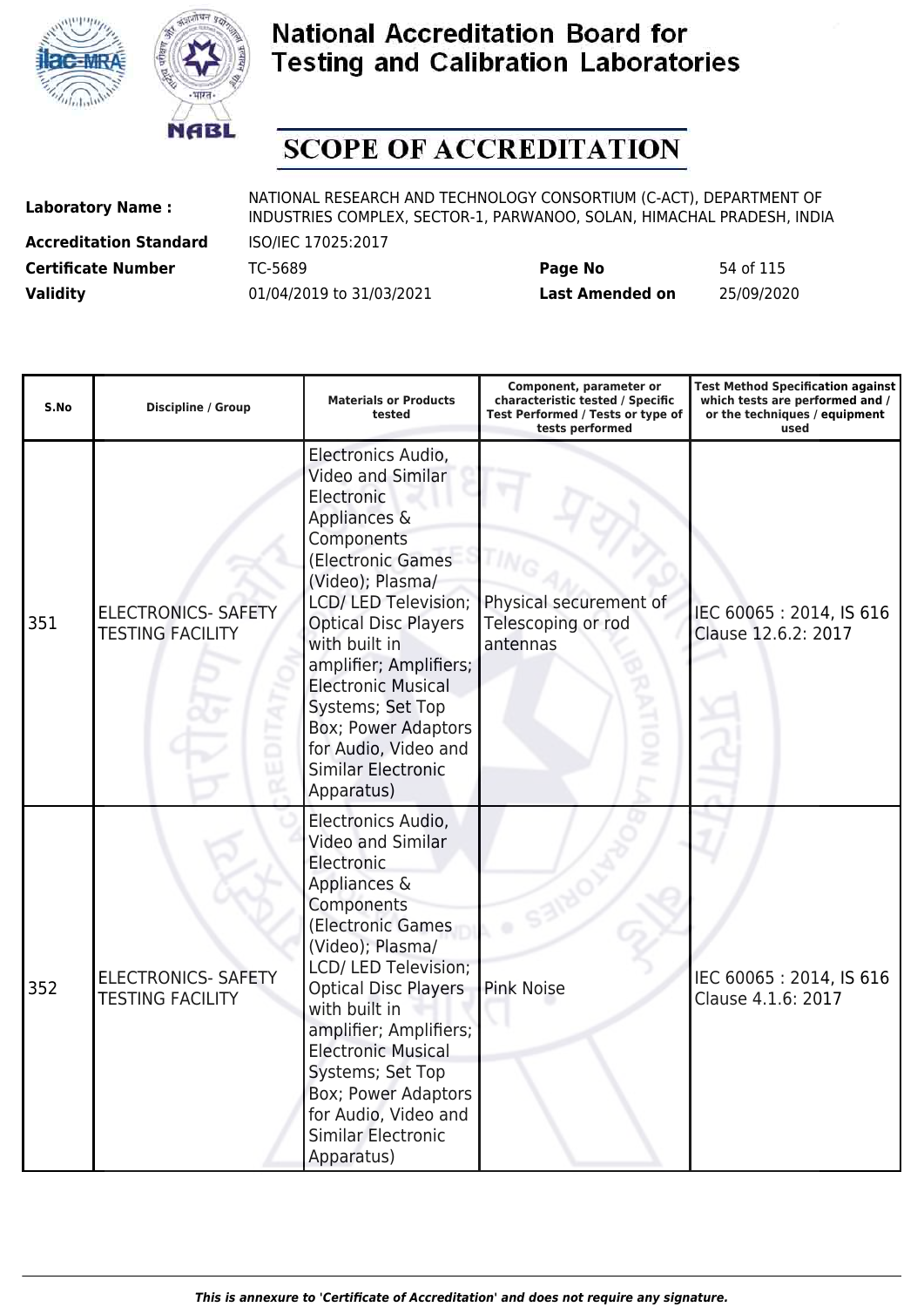



# **SCOPE OF ACCREDITATION**

**Accreditation Standard** ISO/IEC 17025:2017

| <b>Certificate Number</b> | TC-5689                  | Page No         | 55 of 115  |
|---------------------------|--------------------------|-----------------|------------|
| <b>Validity</b>           | 01/04/2019 to 31/03/2021 | Last Amended on | 25/09/2020 |

| S.No | <b>Discipline / Group</b>                             | <b>Materials or Products</b><br>tested                                                                                                                                                                                                                                                                                                                                           | Component, parameter or<br>characteristic tested / Specific<br>Test Performed / Tests or type of<br>tests performed | <b>Test Method Specification against</b><br>which tests are performed and /<br>or the techniques / equipment<br>used |
|------|-------------------------------------------------------|----------------------------------------------------------------------------------------------------------------------------------------------------------------------------------------------------------------------------------------------------------------------------------------------------------------------------------------------------------------------------------|---------------------------------------------------------------------------------------------------------------------|----------------------------------------------------------------------------------------------------------------------|
| 353  | <b>ELECTRONICS- SAFETY</b><br><b>TESTING FACILITY</b> | Electronics Audio,<br>Video and Similar<br>Electronic<br>Appliances &<br>Components<br>(Electronic Games<br>(Video); Plasma/<br>LCD/ LED Television;<br><b>Optical Disc Players</b><br>with built in<br>amplifier; Amplifiers;<br><b>Electronic Musical</b><br>Systems; Set Top<br><b>Box; Power Adaptors</b><br>for Audio, Video and<br><b>Similar Electronic</b><br>Apparatus) | Protection against<br>Electric shock-<br>Accessibility                                                              | IEC 60065: 2014, IS 616<br>Clause 9.1.1.3, 9.2:<br>2017                                                              |
| 354  | <b>ELECTRONICS- SAFETY</b><br><b>TESTING FACILITY</b> | Electronics Audio,<br><b>Video and Similar</b><br>Electronic<br>Appliances &<br>Components<br>(Electronic Games<br>(Video); Plasma/<br>LCD/ LED Television;<br><b>Optical Disc Players</b><br>with built in<br>amplifier; Amplifiers;<br><b>Electronic Musical</b><br>Systems; Set Top<br>Box; Power Adaptors<br>for Audio, Video and<br><b>Similar Electronic</b><br>Apparatus) | Protection against<br>Electric shock-Opening in<br><b>Enclosures</b>                                                | IEC 60065: 2014, IS 616<br>Clause 9.1.3: 2017                                                                        |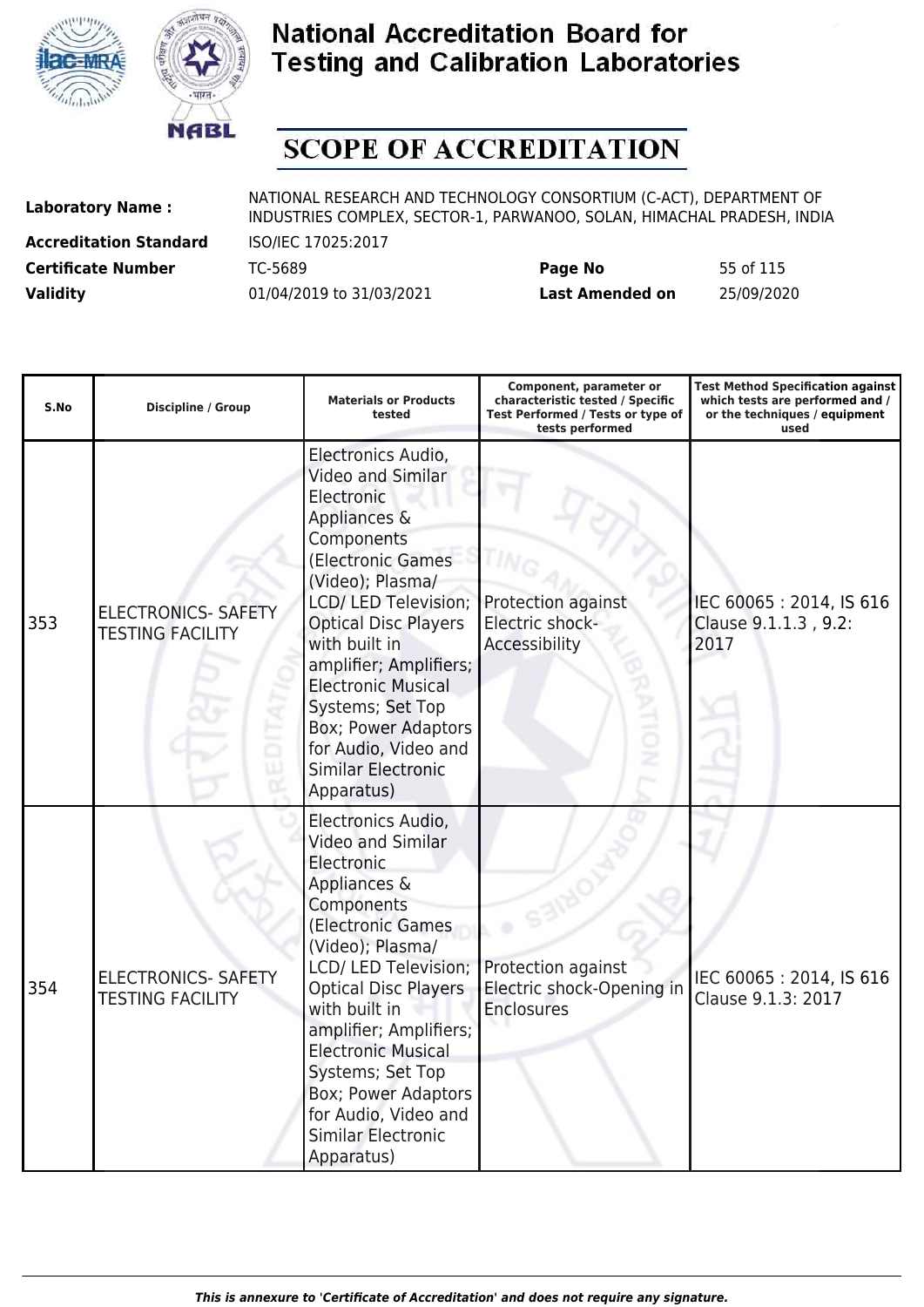



# **SCOPE OF ACCREDITATION**

**Accreditation Standard** ISO/IEC 17025:2017

| <b>Certificate Number</b> | TC-5689                  | Page No         | 56 of 115  |
|---------------------------|--------------------------|-----------------|------------|
| <b>Validity</b>           | 01/04/2019 to 31/03/2021 | Last Amended on | 25/09/2020 |

| S.No | <b>Discipline / Group</b>                             | <b>Materials or Products</b><br>tested                                                                                                                                                                                                                                                                                                                                           | Component, parameter or<br>characteristic tested / Specific<br>Test Performed / Tests or type of<br>tests performed | <b>Test Method Specification against</b><br>which tests are performed and /<br>or the techniques / equipment<br>used |
|------|-------------------------------------------------------|----------------------------------------------------------------------------------------------------------------------------------------------------------------------------------------------------------------------------------------------------------------------------------------------------------------------------------------------------------------------------------|---------------------------------------------------------------------------------------------------------------------|----------------------------------------------------------------------------------------------------------------------|
| 355  | <b>ELECTRONICS- SAFETY</b><br><b>TESTING FACILITY</b> | Electronics Audio,<br>Video and Similar<br>Electronic<br>Appliances &<br>Components<br>(Electronic Games<br>(Video); Plasma/<br>LCD/ LED Television;<br><b>Optical Disc Players</b><br>with built in<br>amplifier; Amplifiers;<br><b>Electronic Musical</b><br>Systems; Set Top<br><b>Box; Power Adaptors</b><br>for Audio, Video and<br><b>Similar Electronic</b><br>Apparatus) | Remote control devices<br>held in hand - Drop Test<br>ż                                                             | IEC 60065: 2014, IS 616<br>Clause 12.3: 2017                                                                         |
| 356  | <b>ELECTRONICS- SAFETY</b><br><b>TESTING FACILITY</b> | Electronics Audio,<br>Video and Similar<br>Electronic<br>Appliances &<br>Components<br>(Electronic Games<br>(Video); Plasma/<br>LCD/ LED Television;<br><b>Optical Disc Players</b><br>with built in<br>amplifier; Amplifiers;<br><b>Electronic Musical</b><br>Systems; Set Top<br>Box; Power Adaptors<br>for Audio, Video and<br><b>Similar Electronic</b><br>Apparatus)        | Resistance to external<br>forces                                                                                    | IEC 60065: 2014, IS 616<br>Clause 9.1.7: 2017                                                                        |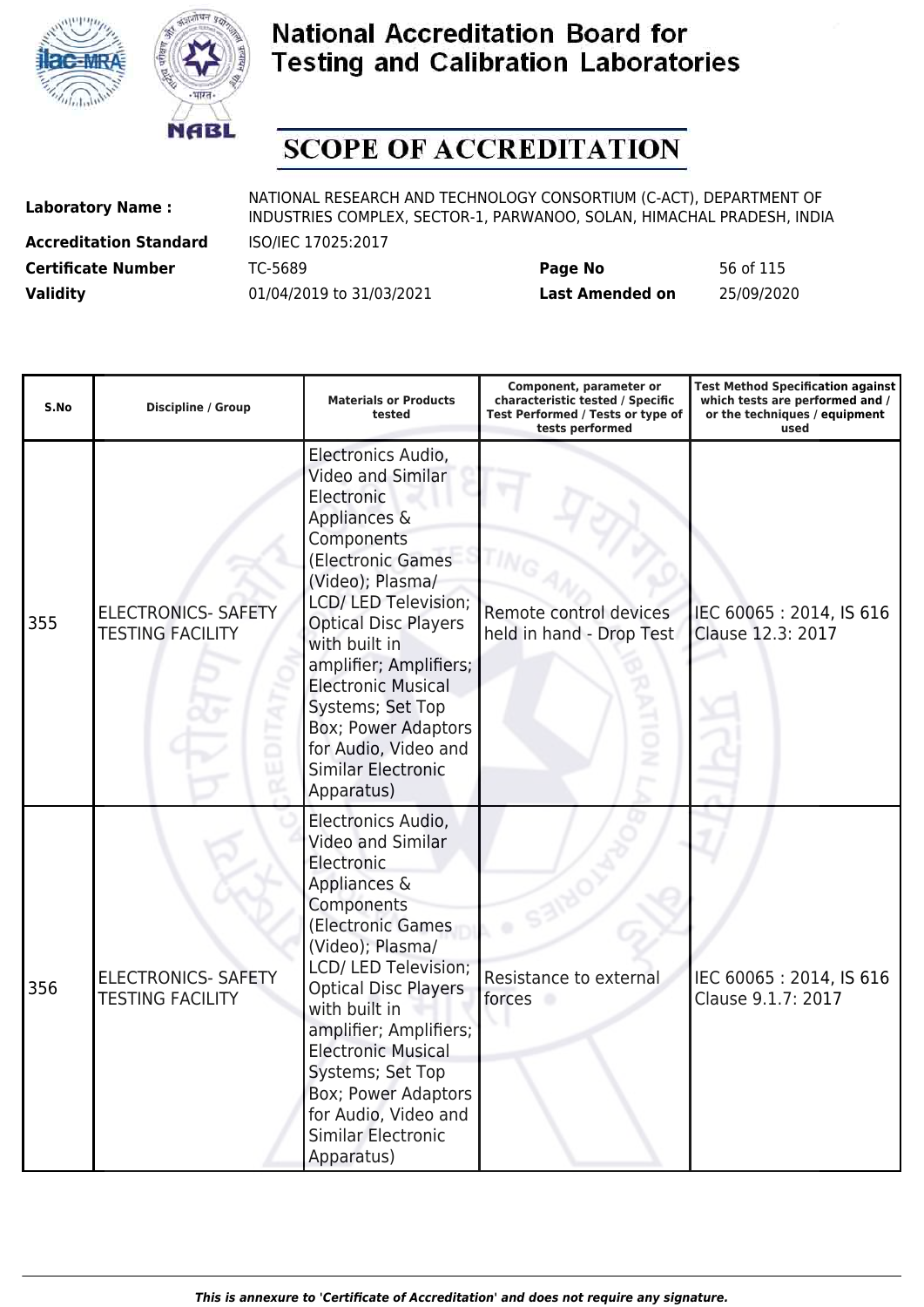



# **SCOPE OF ACCREDITATION**

**Accreditation Standard** ISO/IEC 17025:2017

| <b>Certificate Number</b> | TC-5689                  | Page No                | 57 of 115  |
|---------------------------|--------------------------|------------------------|------------|
| <b>Validity</b>           | 01/04/2019 to 31/03/2021 | <b>Last Amended on</b> | 25/09/2020 |

| S.No | <b>Discipline / Group</b>                             | <b>Materials or Products</b><br>tested                                                                                                                                                                                                                                                                                                                                           | Component, parameter or<br>characteristic tested / Specific<br>Test Performed / Tests or type of<br>tests performed | <b>Test Method Specification against</b><br>which tests are performed and /<br>or the techniques / equipment<br>used |
|------|-------------------------------------------------------|----------------------------------------------------------------------------------------------------------------------------------------------------------------------------------------------------------------------------------------------------------------------------------------------------------------------------------------------------------------------------------|---------------------------------------------------------------------------------------------------------------------|----------------------------------------------------------------------------------------------------------------------|
| 357  | <b>ELECTRONICS- SAFETY</b><br><b>TESTING FACILITY</b> | Electronics Audio,<br>Video and Similar<br>Electronic<br>Appliances &<br>Components<br>(Electronic Games<br>(Video); Plasma/<br>LCD/ LED Television;<br><b>Optical Disc Players</b><br>with built in<br>amplifier; Amplifiers;<br><b>Electronic Musical</b><br>Systems; Set Top<br><b>Box; Power Adaptors</b><br>for Audio, Video and<br><b>Similar Electronic</b><br>Apparatus) | <b>Resistance to fire (Glow</b><br>wire Test)<br>ż                                                                  | IEC 60065: 2014, IS 616<br>Clause 20 Annex G: 2017                                                                   |
| 358  | <b>ELECTRONICS- SAFETY</b><br><b>TESTING FACILITY</b> | Electronics Audio,<br>Video and Similar<br>Electronic<br>Appliances &<br>Components<br>(Electronic Games<br>(Video); Plasma/<br>LCD/ LED Television;<br><b>Optical Disc Players</b><br>with built in<br>amplifier; Amplifiers;<br><b>Electronic Musical</b><br>Systems; Set Top<br>Box; Power Adaptors<br>for Audio, Video and<br><b>Similar Electronic</b><br>Apparatus)        | Resistance to fire<br>(Needle Flame Test)                                                                           | IEC 60065: 2014, IS 616<br>Clause 20 Annex G: 2017                                                                   |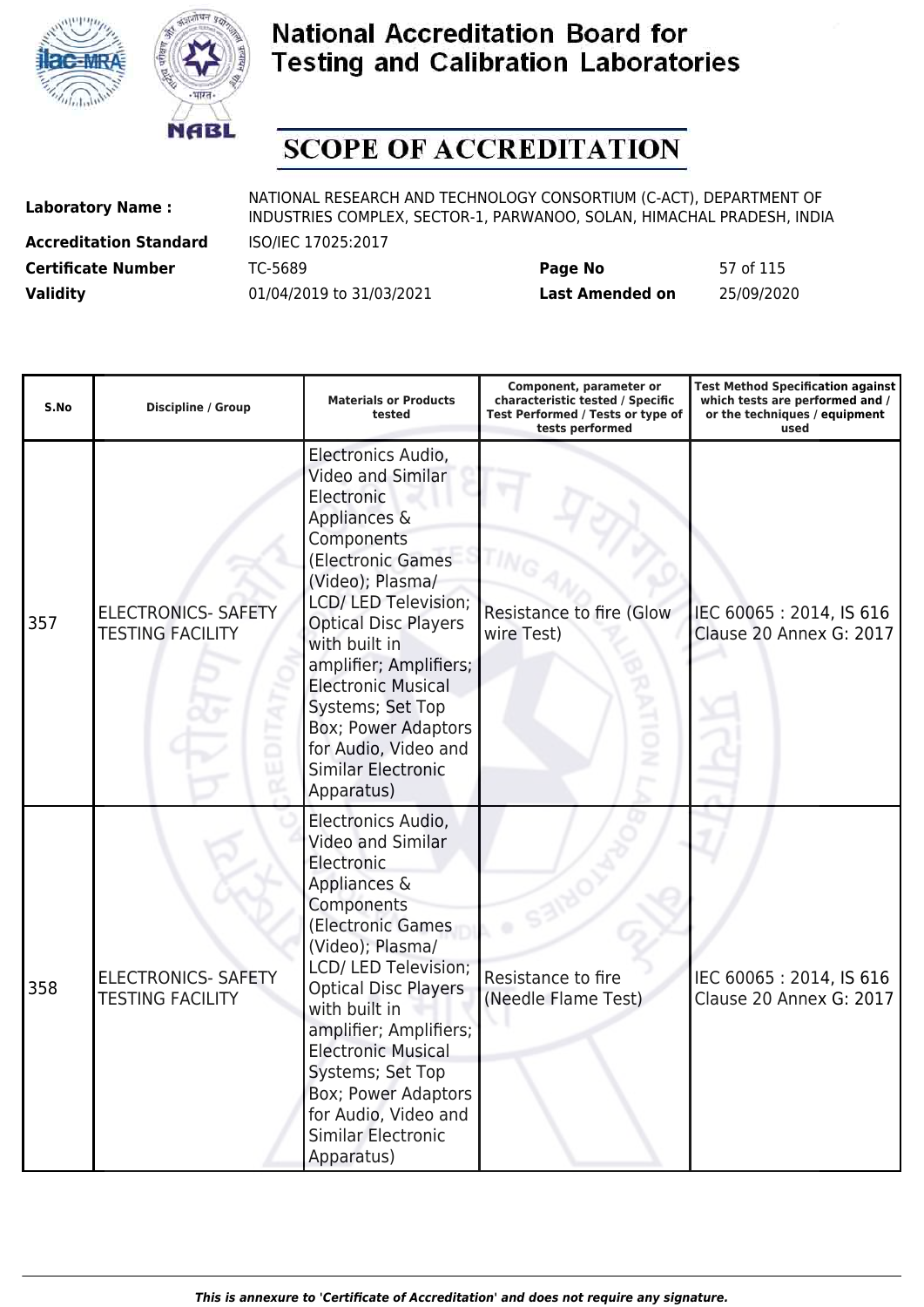



# **SCOPE OF ACCREDITATION**

**Accreditation Standard** ISO/IEC 17025:2017

| <b>Certificate Number</b> | TC-5689                  | Page No         | 58 of 115  |
|---------------------------|--------------------------|-----------------|------------|
| <b>Validity</b>           | 01/04/2019 to 31/03/2021 | Last Amended on | 25/09/2020 |

| S.No | <b>Discipline / Group</b>                             | <b>Materials or Products</b><br>tested                                                                                                                                                                                                                                                                                                                                                 | Component, parameter or<br>characteristic tested / Specific<br>Test Performed / Tests or type of<br>tests performed | <b>Test Method Specification against</b><br>which tests are performed and /<br>or the techniques / equipment<br>used |
|------|-------------------------------------------------------|----------------------------------------------------------------------------------------------------------------------------------------------------------------------------------------------------------------------------------------------------------------------------------------------------------------------------------------------------------------------------------------|---------------------------------------------------------------------------------------------------------------------|----------------------------------------------------------------------------------------------------------------------|
| 359  | <b>ELECTRONICS- SAFETY</b><br><b>TESTING FACILITY</b> | Electronics Audio,<br>Video and Similar<br>Electronic<br>Appliances &<br>Components<br>(Electronic Games<br>(Video); Plasma/<br><b>LCD/LED Television;</b><br><b>Optical Disc Players</b><br>with built in<br>amplifier; Amplifiers;<br><b>Electronic Musical</b><br>Systems; Set Top<br><b>Box; Power Adaptors</b><br>for Audio, Video and<br><b>Similar Electronic</b><br>Apparatus) | Stability and mechanical<br>hazards                                                                                 | IEC 60065: 2014, IS 616<br>Clause 19.1, 19.2: 2017                                                                   |
| 360  | <b>ELECTRONICS- SAFETY</b><br><b>TESTING FACILITY</b> | Electronics Audio,<br>Video and Similar<br>Electronic<br>Appliances &<br>Components<br>(Electronic Games<br>(Video); Plasma/<br>LCD/ LED Television;<br><b>Optical Disc Players</b><br>with built in<br>amplifier; Amplifiers;<br><b>Electronic Musical</b><br>Systems; Set Top<br>Box; Power Adaptors<br>for Audio, Video and<br><b>Similar Electronic</b><br>Apparatus)              | <b>Strain Relief</b>                                                                                                | IEC 60065: 2014, IS 616<br>Clause 16.5: 2017                                                                         |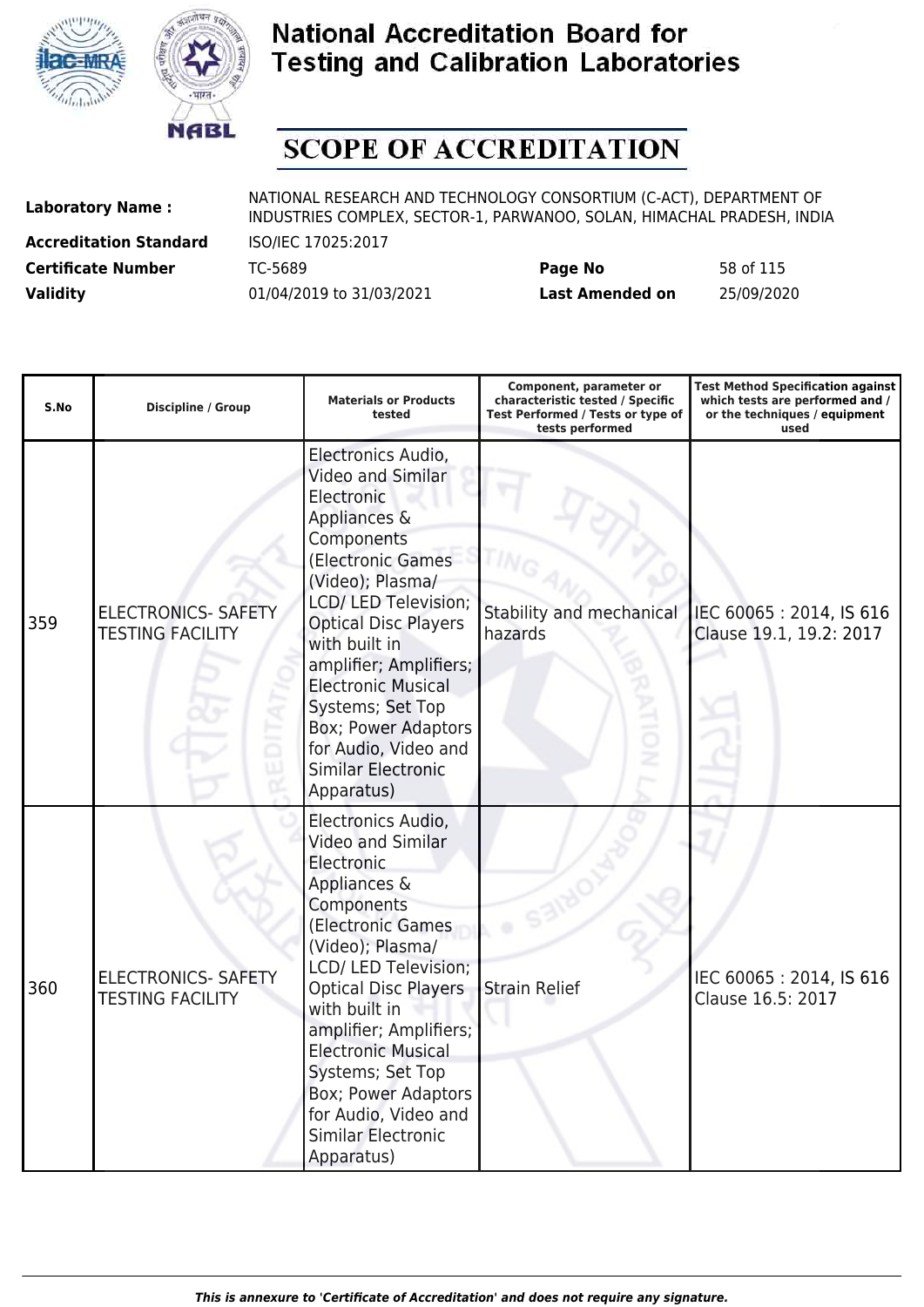



# **SCOPE OF ACCREDITATION**

**Accreditation Standard** ISO/IEC 17025:2017

| <b>Certificate Number</b> | TC-5689                  | Page No         | 59 of 115  |
|---------------------------|--------------------------|-----------------|------------|
| <b>Validity</b>           | 01/04/2019 to 31/03/2021 | Last Amended on | 25/09/2020 |

| S.No | <b>Discipline / Group</b>                             | <b>Materials or Products</b><br>tested                                                                                                                                                                                                                                                                                                                                    | Component, parameter or<br>characteristic tested / Specific<br>Test Performed / Tests or type of<br>tests performed | <b>Test Method Specification against</b><br>which tests are performed and /<br>or the techniques / equipment<br>used |
|------|-------------------------------------------------------|---------------------------------------------------------------------------------------------------------------------------------------------------------------------------------------------------------------------------------------------------------------------------------------------------------------------------------------------------------------------------|---------------------------------------------------------------------------------------------------------------------|----------------------------------------------------------------------------------------------------------------------|
| 361  | <b>ELECTRONICS- SAFETY</b><br><b>TESTING FACILITY</b> | Electronics Audio,<br>Video and Similar<br>Electronic<br>Appliances &<br>Components<br>(Electronic Games<br>(Video); Plasma/<br>LCD/ LED Television;<br><b>Optical Disc Players</b><br>with built in<br>amplifier; Amplifiers;<br><b>Electronic Musical</b><br>Systems; Set Top<br>Box; Power Adaptors<br>for Audio, Video and<br><b>Similar Electronic</b><br>Apparatus) | <b>Surge Test</b>                                                                                                   | IEC 60065: 2014, IS 616<br>Clause 10.2: 2017                                                                         |
| 362  | <b>ELECTRONICS- SAFETY</b><br><b>TESTING FACILITY</b> | Electronics Audio,<br>Video and Similar<br>Electronic<br>Appliances &<br>Components<br>(Electronic Games<br>(Video); Plasma/<br>LCD/ LED Television;<br><b>Optical Disc Players</b><br>with built in<br>amplifier; Amplifiers;<br><b>Electronic Musical</b><br>Systems; Set Top<br>Box; Power Adaptors<br>for Audio, Video and<br><b>Similar Electronic</b><br>Apparatus) | Temperature<br>Measurements                                                                                         | IEC 60065: 2014, IS 616<br>Clause 4.1.4: 2017                                                                        |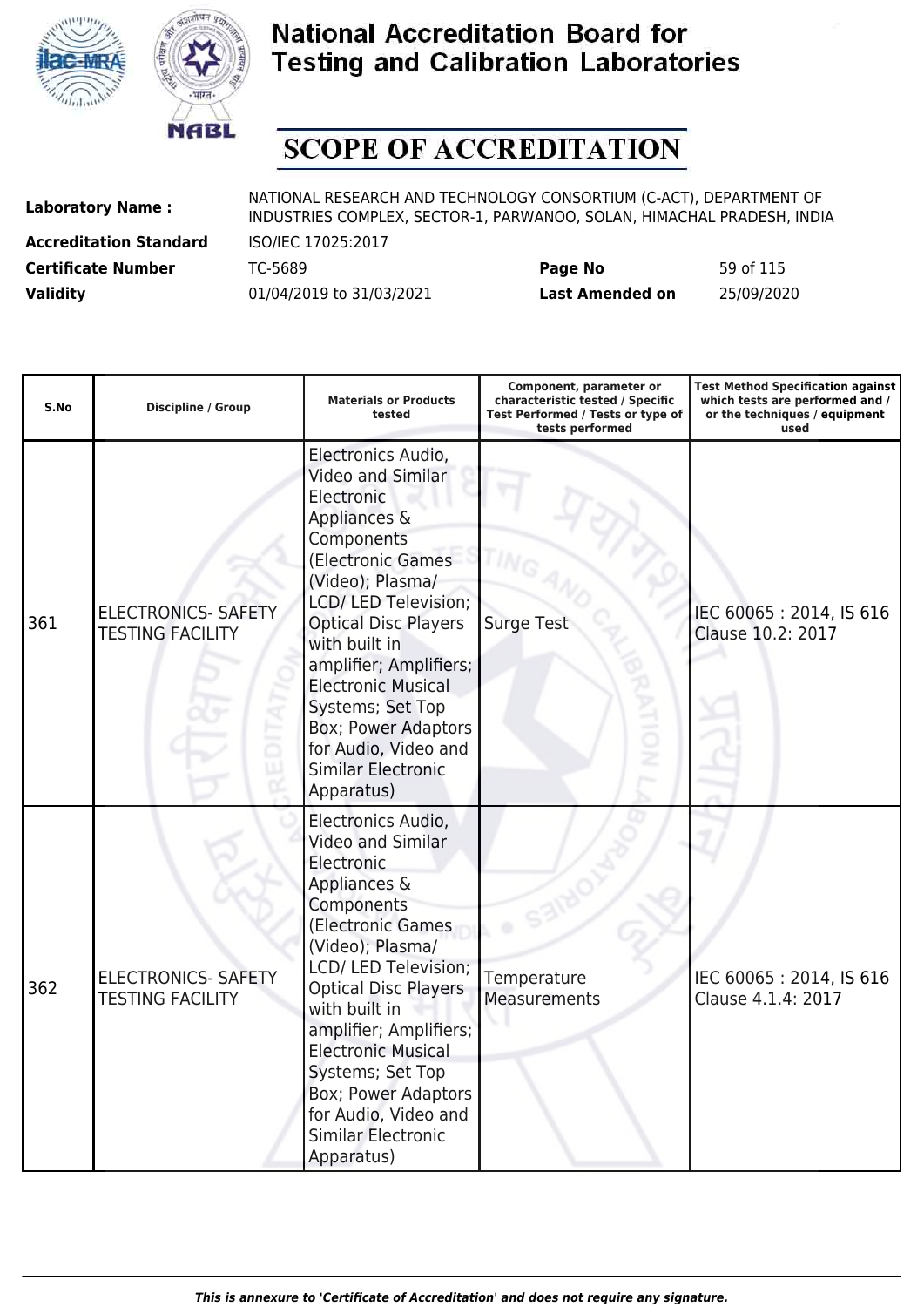



# **SCOPE OF ACCREDITATION**

**Accreditation Standard** ISO/IEC 17025:2017

| <b>Certificate Number</b> | TC-5689                  | Page No         | 60 of 115  |
|---------------------------|--------------------------|-----------------|------------|
| <b>Validity</b>           | 01/04/2019 to 31/03/2021 | Last Amended on | 25/09/2020 |

| S.No | <b>Discipline / Group</b>                             | <b>Materials or Products</b><br>tested                                                                                                                                                                                                                                                                                                                                                 | Component, parameter or<br>characteristic tested / Specific<br>Test Performed / Tests or type of<br>tests performed | <b>Test Method Specification against</b><br>which tests are performed and /<br>or the techniques / equipment<br>used |
|------|-------------------------------------------------------|----------------------------------------------------------------------------------------------------------------------------------------------------------------------------------------------------------------------------------------------------------------------------------------------------------------------------------------------------------------------------------------|---------------------------------------------------------------------------------------------------------------------|----------------------------------------------------------------------------------------------------------------------|
| 363  | <b>ELECTRONICS- SAFETY</b><br><b>TESTING FACILITY</b> | Electronics Audio,<br>Video and Similar<br>Electronic<br>Appliances &<br>Components<br>(Electronic Games<br>(Video); Plasma/<br><b>LCD/LED Television;</b><br><b>Optical Disc Players</b><br>with built in<br>amplifier; Amplifiers;<br><b>Electronic Musical</b><br>Systems; Set Top<br><b>Box; Power Adaptors</b><br>for Audio, Video and<br><b>Similar Electronic</b><br>Apparatus) | <b>Terminals - Provision for</b><br><b>Protective Earthing</b>                                                      | IEC 60065: 2014, IS 616<br>Clause 15.2: 2017                                                                         |
| 364  | <b>ELECTRONICS- SAFETY</b><br><b>TESTING FACILITY</b> | Electronics Audio,<br>Video and Similar<br>Electronic<br>Appliances &<br>Components<br>(Electronic Games<br>(Video); Plasma/<br>LCD/ LED Television;<br><b>Optical Disc Players</b><br>with built in<br>amplifier; Amplifiers;<br><b>Electronic Musical</b><br>Systems; Set Top<br>Box; Power Adaptors<br>for Audio, Video and<br><b>Similar Electronic</b><br>Apparatus)              | Torque on Screw<br><b>Terminals</b>                                                                                 | IEC 60065: 2014, IS 616<br>Clause 17.1: 2017                                                                         |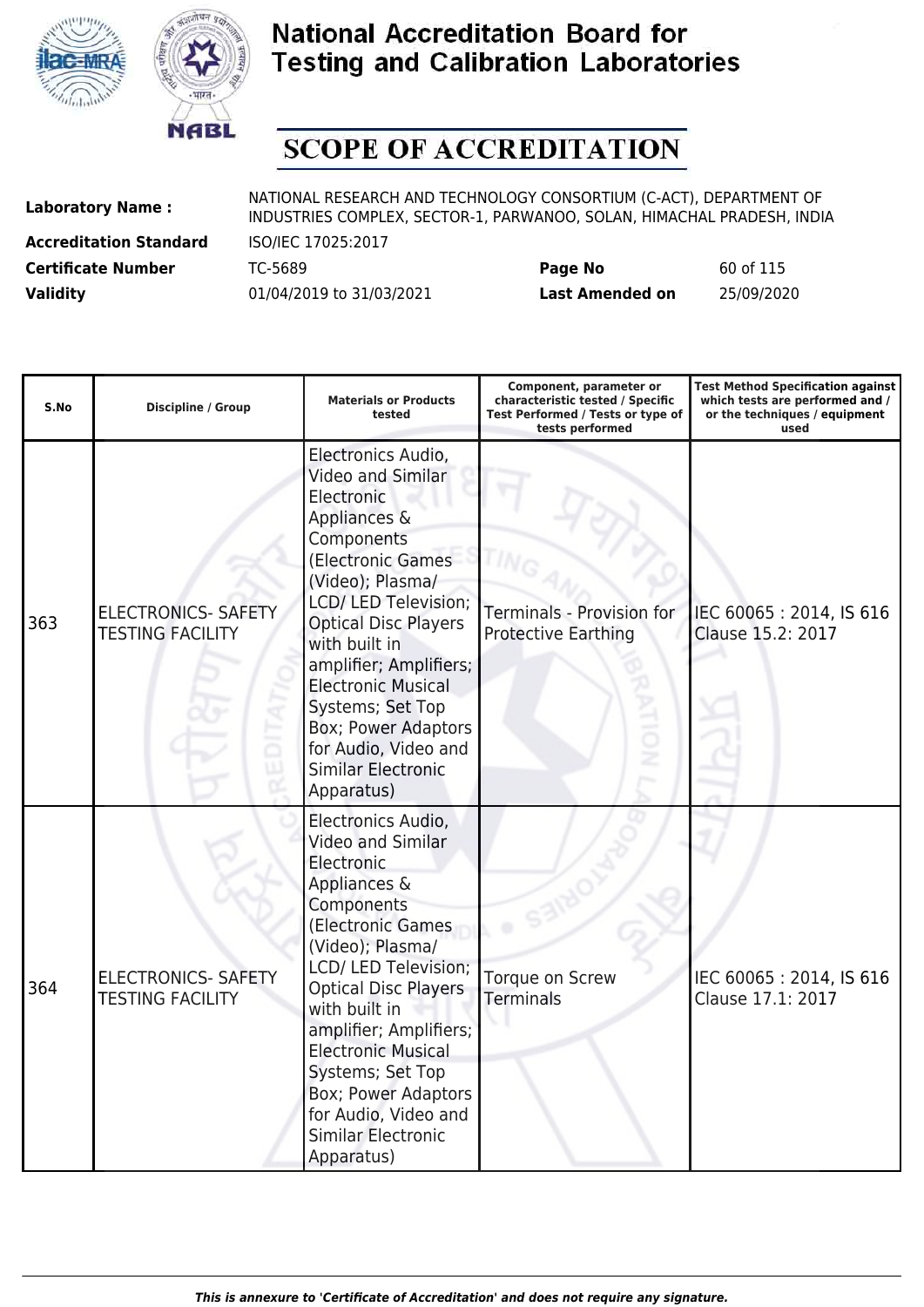



# **SCOPE OF ACCREDITATION**

**Accreditation Standard** ISO/IEC 17025:2017

| <b>Certificate Number</b> | TC-5689                  | Page No         | 61 of 115  |
|---------------------------|--------------------------|-----------------|------------|
| <b>Validity</b>           | 01/04/2019 to 31/03/2021 | Last Amended on | 25/09/2020 |

| S.No | <b>Discipline / Group</b>                             | <b>Materials or Products</b><br>tested                                                                                                                                                                                                                                                                                                                                    | Component, parameter or<br>characteristic tested / Specific<br>Test Performed / Tests or type of<br>tests performed | <b>Test Method Specification against</b><br>which tests are performed and /<br>or the techniques / equipment<br>used |
|------|-------------------------------------------------------|---------------------------------------------------------------------------------------------------------------------------------------------------------------------------------------------------------------------------------------------------------------------------------------------------------------------------------------------------------------------------|---------------------------------------------------------------------------------------------------------------------|----------------------------------------------------------------------------------------------------------------------|
| 365  | <b>ELECTRONICS- SAFETY</b><br><b>TESTING FACILITY</b> | Electronics Audio,<br>Video and Similar<br>Electronic<br>Appliances &<br>Components<br>(Electronic Games<br>(Video); Plasma/<br>LCD/ LED Television;<br><b>Optical Disc Players</b><br>with built in<br>amplifier; Amplifiers;<br><b>Electronic Musical</b><br>Systems; Set Top<br>Box; Power Adaptors<br>for Audio, Video and<br><b>Similar Electronic</b><br>Apparatus) | <b>Torque Test on Covers</b>                                                                                        | IEC 60065: 2014, IS 616<br>Clause 17.7: 2017                                                                         |
| 366  | <b>ELECTRONICS- SAFETY</b><br><b>TESTING FACILITY</b> | Electronics Audio,<br>Video and Similar<br>Electronic<br>Appliances &<br>Components<br>(Electronic Games<br>(Video); Plasma/<br>LCD/ LED Television;<br><b>Optical Disc Players</b><br>with built in<br>amplifier; Amplifiers;<br><b>Electronic Musical</b><br>Systems; Set Top<br>Box; Power Adaptors<br>for Audio, Video and<br><b>Similar Electronic</b><br>Apparatus) | Transient voltages                                                                                                  | IEC 60065: 2014, IS 616<br>Clause 13.3.4, J.6: 2017                                                                  |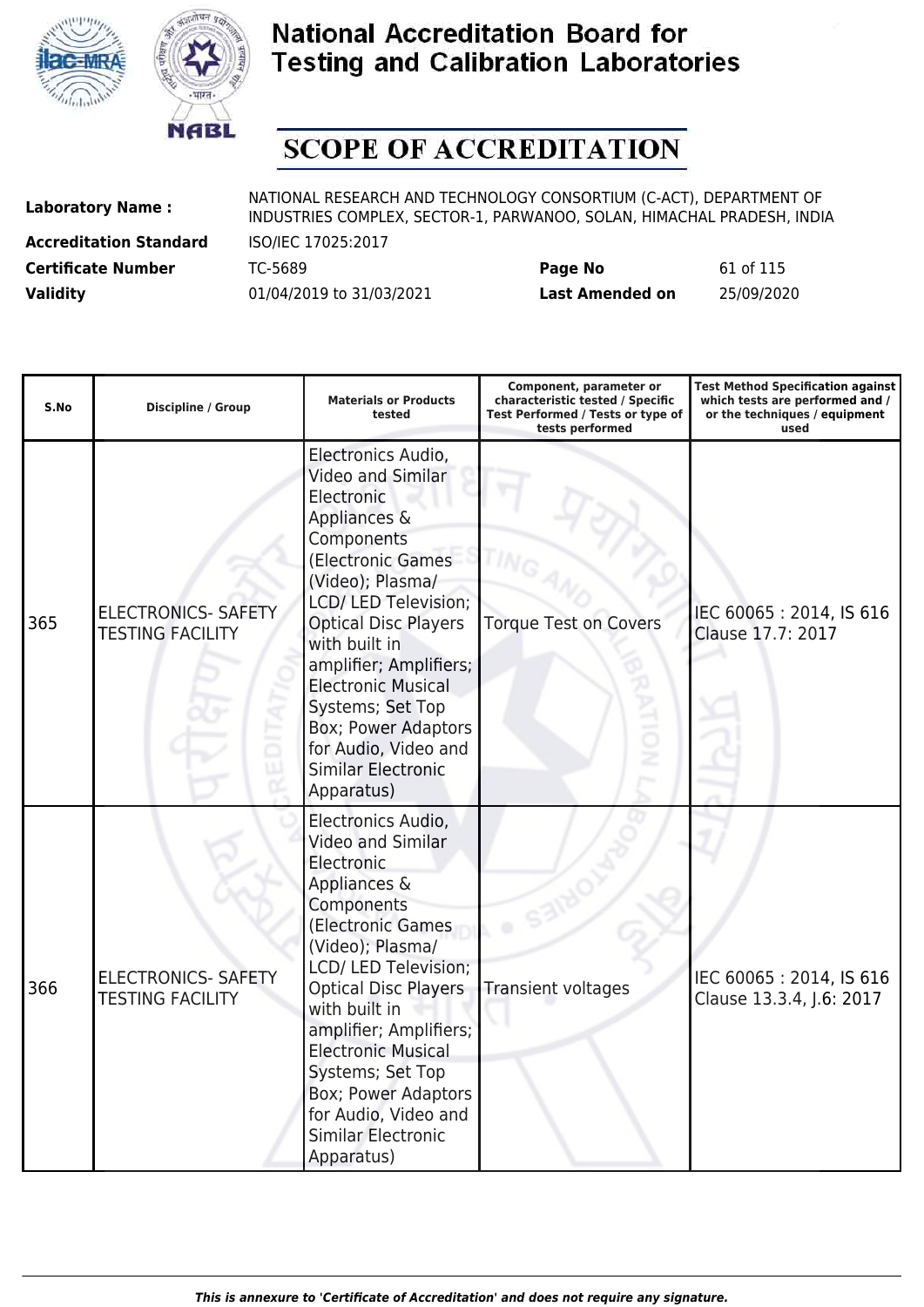



# **SCOPE OF ACCREDITATION**

**Laboratory Name :** NATIONAL RESEARCH AND TECHNOLOGY CONSORTIUM (C-ACT), DEPARTMENT OF **Laboratory Name :** NIDI INDUSTRIES COMPLEX, SECTOR-1, PARWANOO, SOLAN, HIMACHAL PRADESH, INDIA

**Accreditation Standard** ISO/IEC 17025:2017

| <b>Certificate Number</b> | TC-5689                  | Page No         | 62 of 115  |
|---------------------------|--------------------------|-----------------|------------|
| <b>Validity</b>           | 01/04/2019 to 31/03/2021 | Last Amended on | 25/09/2020 |

| S.No | <b>Discipline / Group</b>                             | <b>Materials or Products</b><br>tested                                                                                                                                                                                                                                                                                                                             | Component, parameter or<br>characteristic tested / Specific<br>Test Performed / Tests or type of<br>tests performed | <b>Test Method Specification against</b><br>which tests are performed and /<br>or the techniques / equipment<br>used |
|------|-------------------------------------------------------|--------------------------------------------------------------------------------------------------------------------------------------------------------------------------------------------------------------------------------------------------------------------------------------------------------------------------------------------------------------------|---------------------------------------------------------------------------------------------------------------------|----------------------------------------------------------------------------------------------------------------------|
| 367  | <b>ELECTRONICS- SAFETY</b><br><b>TESTING FACILITY</b> | Electronics Audio,<br>Video and Similar<br>Electronic<br>Appliances &<br>Components<br>(Electronic Games<br>(Video); Plasma/<br>LCD/ LED Television;<br><b>Optical Disc Players</b><br>with built in<br>amplifier; Amplifiers;<br><b>Electronic Musical</b><br>Systems; Set Top<br>Box; Power Adaptors<br>for Audio, Video and<br>Similar Electronic<br>Apparatus) | Wall or ceiling mounting                                                                                            | IEC 60065: 2014, IS 616<br>Clause 19.7: 2017                                                                         |

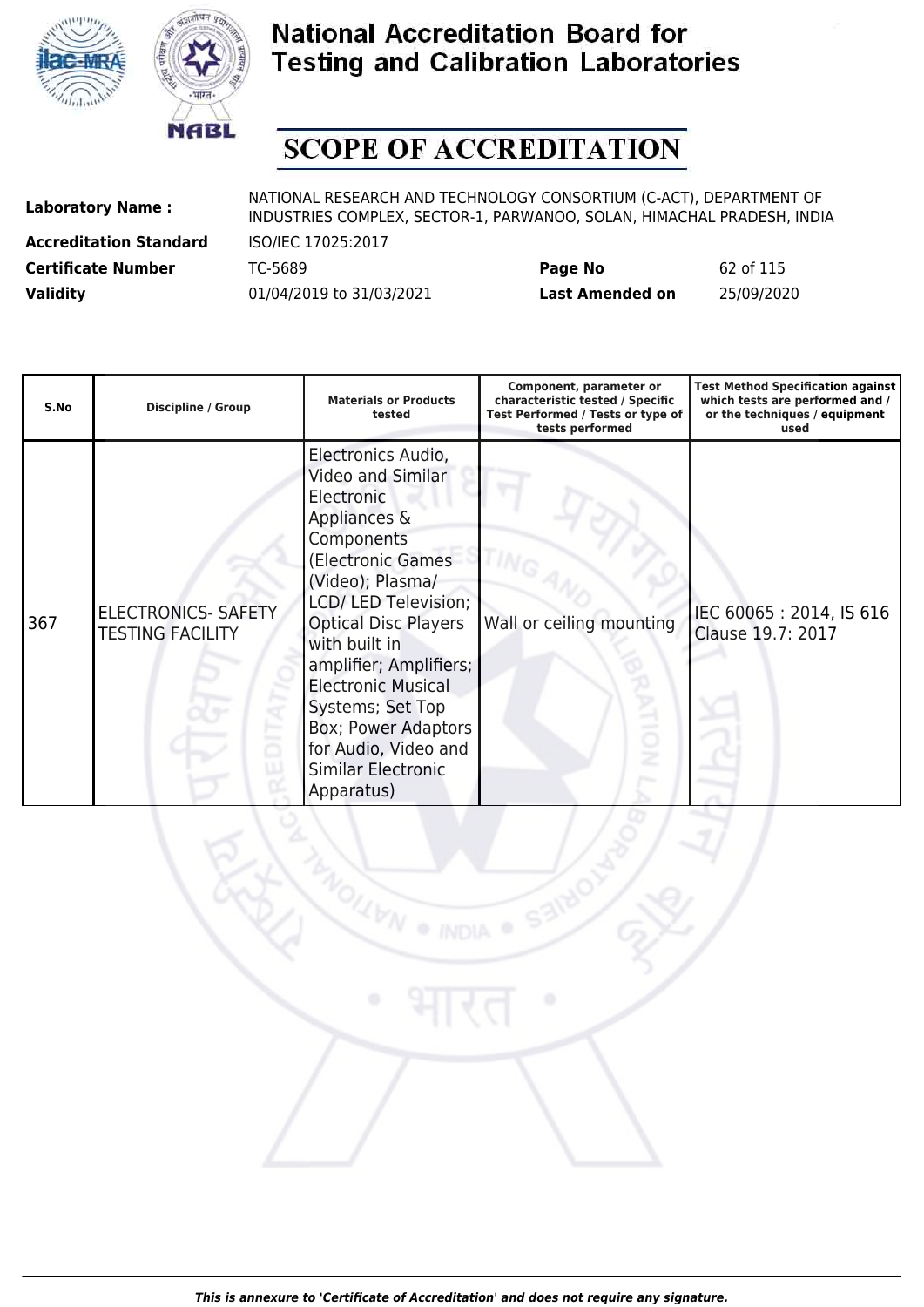



# **SCOPE OF ACCREDITATION**

**Accreditation Standard** ISO/IEC 17025:2017

| <b>Certificate Number</b> | TC-5689                  | Page No         | 63 of 115  |
|---------------------------|--------------------------|-----------------|------------|
| <b>Validity</b>           | 01/04/2019 to 31/03/2021 | Last Amended on | 25/09/2020 |

| S.No | <b>Discipline / Group</b>                             | <b>Materials or Products</b><br>tested                                                                                                                                                                                                                                                                                                                                                                                                                                                                                                                                                                                                                         | Component, parameter or<br>characteristic tested / Specific<br>Test Performed / Tests or type of<br>tests performed | <b>Test Method Specification against</b><br>which tests are performed and /<br>or the techniques / equipment<br>used |
|------|-------------------------------------------------------|----------------------------------------------------------------------------------------------------------------------------------------------------------------------------------------------------------------------------------------------------------------------------------------------------------------------------------------------------------------------------------------------------------------------------------------------------------------------------------------------------------------------------------------------------------------------------------------------------------------------------------------------------------------|---------------------------------------------------------------------------------------------------------------------|----------------------------------------------------------------------------------------------------------------------|
| 368  | <b>ELECTRONICS- SAFETY</b><br><b>TESTING FACILITY</b> | Information<br>Technology<br><b>Equipment Including</b><br><b>Electrical Business</b><br>Equipment (Laptop/<br>Notebook/Tablets;<br><b>Visual Display Units;</b><br>Video Monitors;<br>Printers; Plotters;<br><b>Scanners; Wireless</b><br>Keyboards;<br>Telephone<br>Answering<br>Machines; Automatic<br>Data Processing<br>Machine; Power<br>Adaptors for IT<br>Equipment; Mobile<br>Phones; Cash<br>Registers; Point of<br>Sale Terminals;<br>Copying Machine/<br>Duplicators; Smart<br>Card Readers;<br>Passport Reader;<br>Mail Processing<br>Machines/ Postage<br>Machines/ Franking<br>Machines; Power<br>Banks for use in<br>Portable<br>Applications) | Components-Thermal<br>Control, Transformer<br><b>Interconnecting Cable</b>                                          | IEC 60950-1: 2005, IS<br>13252 (Part 1) Clause.<br>1.5.3, 1.5.4, 1.5.5): 2010                                        |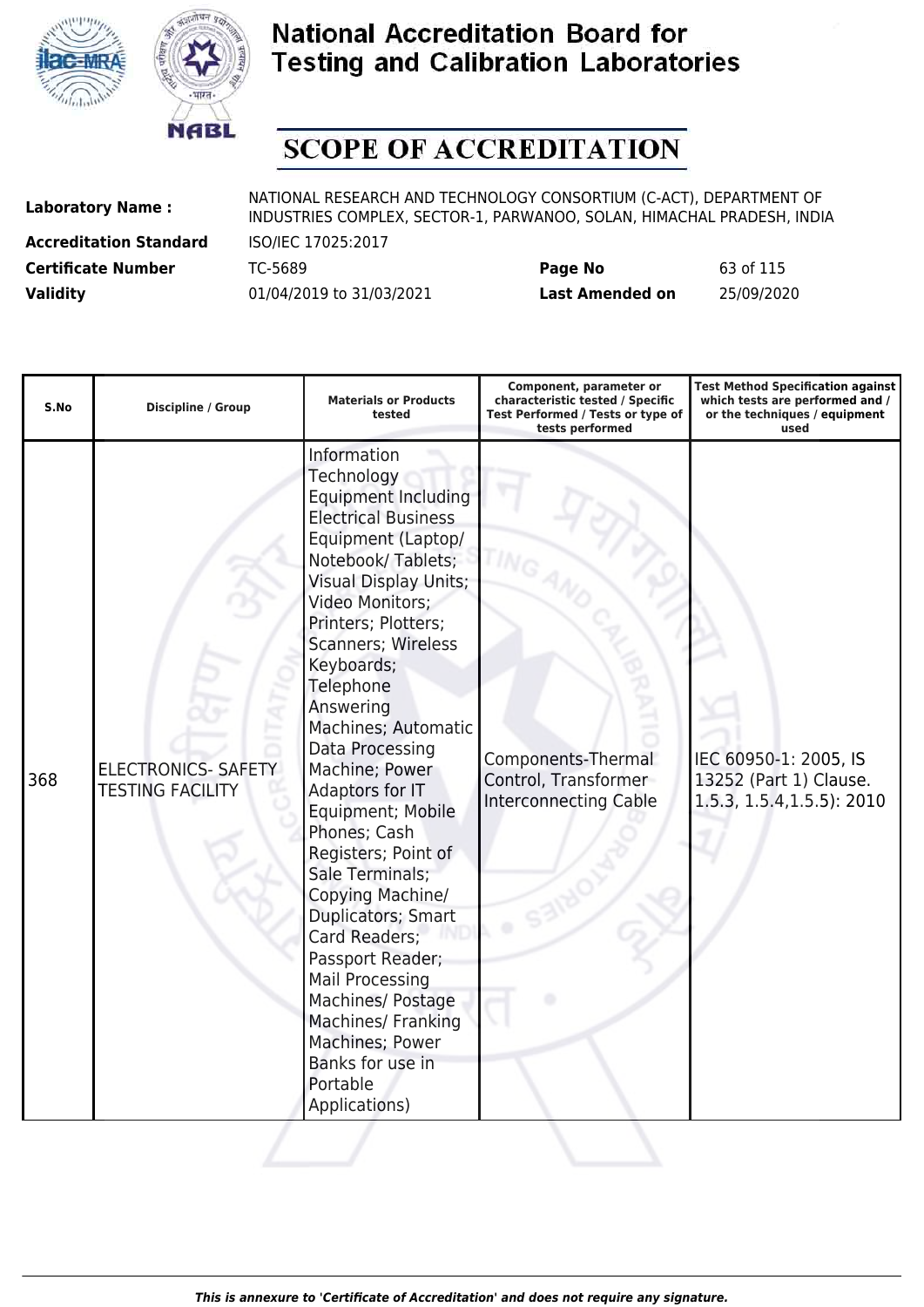



# **SCOPE OF ACCREDITATION**

**Accreditation Standard** ISO/IEC 17025:2017

| <b>Certificate Number</b> | TC-5689                  | Page No         | 64 of 115  |
|---------------------------|--------------------------|-----------------|------------|
| <b>Validity</b>           | 01/04/2019 to 31/03/2021 | Last Amended on | 25/09/2020 |

| S.No | <b>Discipline / Group</b>                             | <b>Materials or Products</b><br>tested                                                                                                                                                                                                                                                                                                                                                                                                                                                                                                                                                                                                                         | Component, parameter or<br>characteristic tested / Specific<br>Test Performed / Tests or type of<br>tests performed | <b>Test Method Specification against</b><br>which tests are performed and /<br>or the techniques / equipment<br>used |
|------|-------------------------------------------------------|----------------------------------------------------------------------------------------------------------------------------------------------------------------------------------------------------------------------------------------------------------------------------------------------------------------------------------------------------------------------------------------------------------------------------------------------------------------------------------------------------------------------------------------------------------------------------------------------------------------------------------------------------------------|---------------------------------------------------------------------------------------------------------------------|----------------------------------------------------------------------------------------------------------------------|
| 369  | <b>ELECTRONICS- SAFETY</b><br><b>TESTING FACILITY</b> | Information<br>Technology<br><b>Equipment Including</b><br><b>Electrical Business</b><br>Equipment (Laptop/<br>Notebook/Tablets;<br><b>Visual Display Units;</b><br>Video Monitors;<br>Printers; Plotters;<br>Scanners; Wireless<br>Keyboards;<br>Telephone<br>Answering<br>Machines; Automatic<br>Data Processing<br>Machine; Power<br>Adaptors for IT<br>Equipment; Mobile<br>Phones; Cash<br>Registers; Point of<br>Sale Terminals;<br>Copying Machine/<br>Duplicators; Smart<br>Card Readers;<br>Passport Reader;<br><b>Mail Processing</b><br>Machines/ Postage<br>Machines/ Franking<br>Machines; Power<br>Banks for use in<br>Portable<br>Applications) | <b>Electrical Strength</b>                                                                                          | IEC 60950-1: 2005, IS<br>13252 (Part 1) Clause<br>5.2:2010                                                           |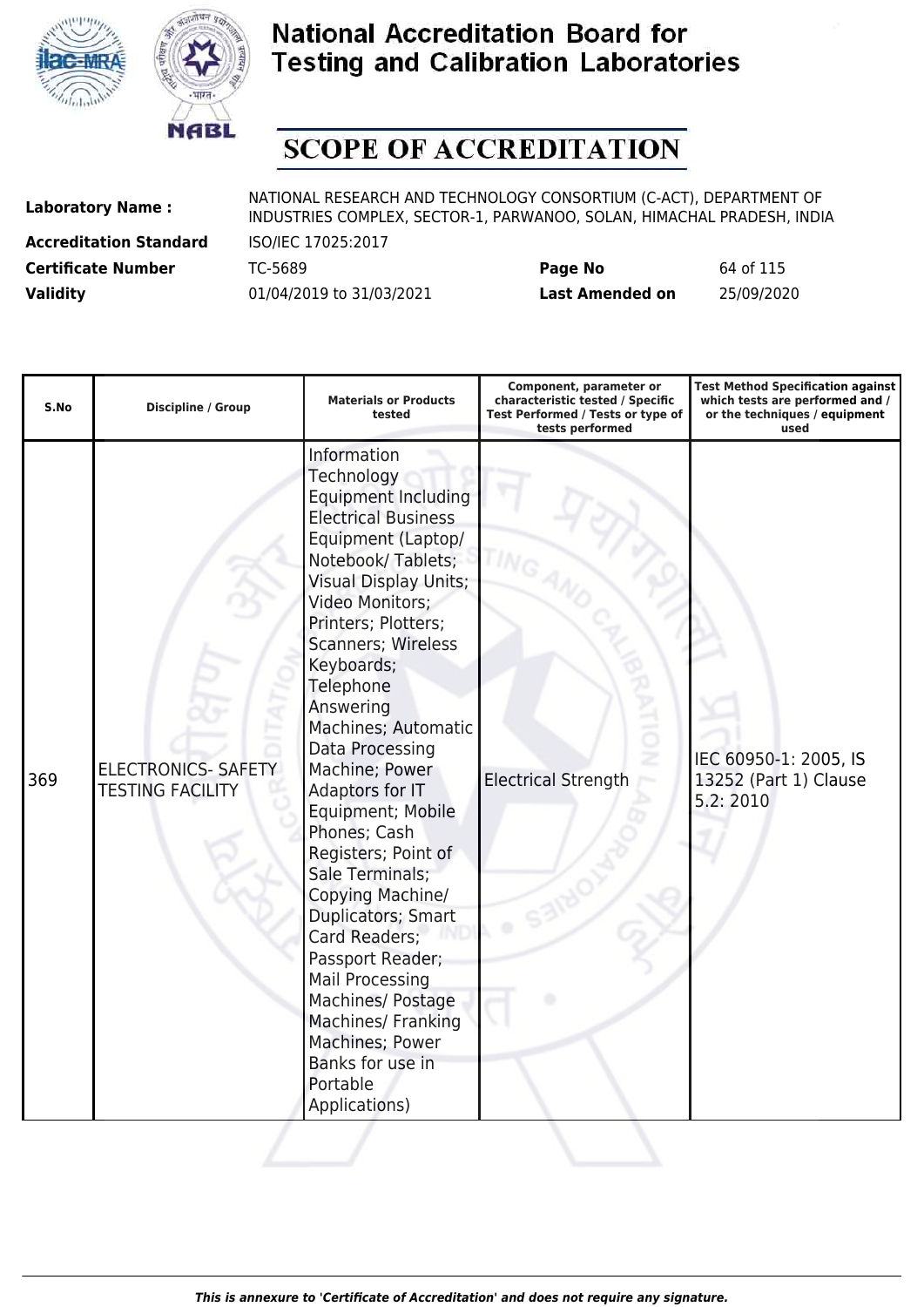



# **SCOPE OF ACCREDITATION**

**Accreditation Standard** ISO/IEC 17025:2017

| <b>Certificate Number</b> | TC-5689                  | Page No         | 65 of 115  |
|---------------------------|--------------------------|-----------------|------------|
| <b>Validity</b>           | 01/04/2019 to 31/03/2021 | Last Amended on | 25/09/2020 |

| S.No | <b>Discipline / Group</b>                             | <b>Materials or Products</b><br>tested                                                                                                                                                                                                                                                                                                                                                                                                                                                                                                                                                                                                                  | Component, parameter or<br>characteristic tested / Specific<br>Test Performed / Tests or type of<br>tests performed | <b>Test Method Specification against</b><br>which tests are performed and /<br>or the techniques / equipment<br>used |
|------|-------------------------------------------------------|---------------------------------------------------------------------------------------------------------------------------------------------------------------------------------------------------------------------------------------------------------------------------------------------------------------------------------------------------------------------------------------------------------------------------------------------------------------------------------------------------------------------------------------------------------------------------------------------------------------------------------------------------------|---------------------------------------------------------------------------------------------------------------------|----------------------------------------------------------------------------------------------------------------------|
| 370  | <b>ELECTRONICS- SAFETY</b><br><b>TESTING FACILITY</b> | Information<br>Technology<br><b>Equipment Including</b><br><b>Electrical Business</b><br>Equipment (Laptop/<br>Notebook/Tablets;<br><b>Visual Display Units;</b><br>Video Monitors;<br>Printers; Plotters;<br>Scanners; Wireless<br>Keyboards;<br>Telephone<br>Answering<br>Machines; Automatic<br>Data Processing<br>Machine; Power<br>Adaptors for IT<br>Equipment; Mobile<br>Phones; Cash<br>Registers; Point of<br>Sale Terminals;<br>Copying Machine/<br>Duplicators; Smart<br>Card Readers;<br>Passport Reader;<br>Mail Processing<br>Machines/ Postage<br>Machines/ Franking<br>Machines; Power<br>Banks for use in<br>Portable<br>Applications) | Power Interface- Input<br>Current                                                                                   | IEC 60950-1: 2005, IS<br>13252 (Part 1) Clause<br>1.6.2: 2010                                                        |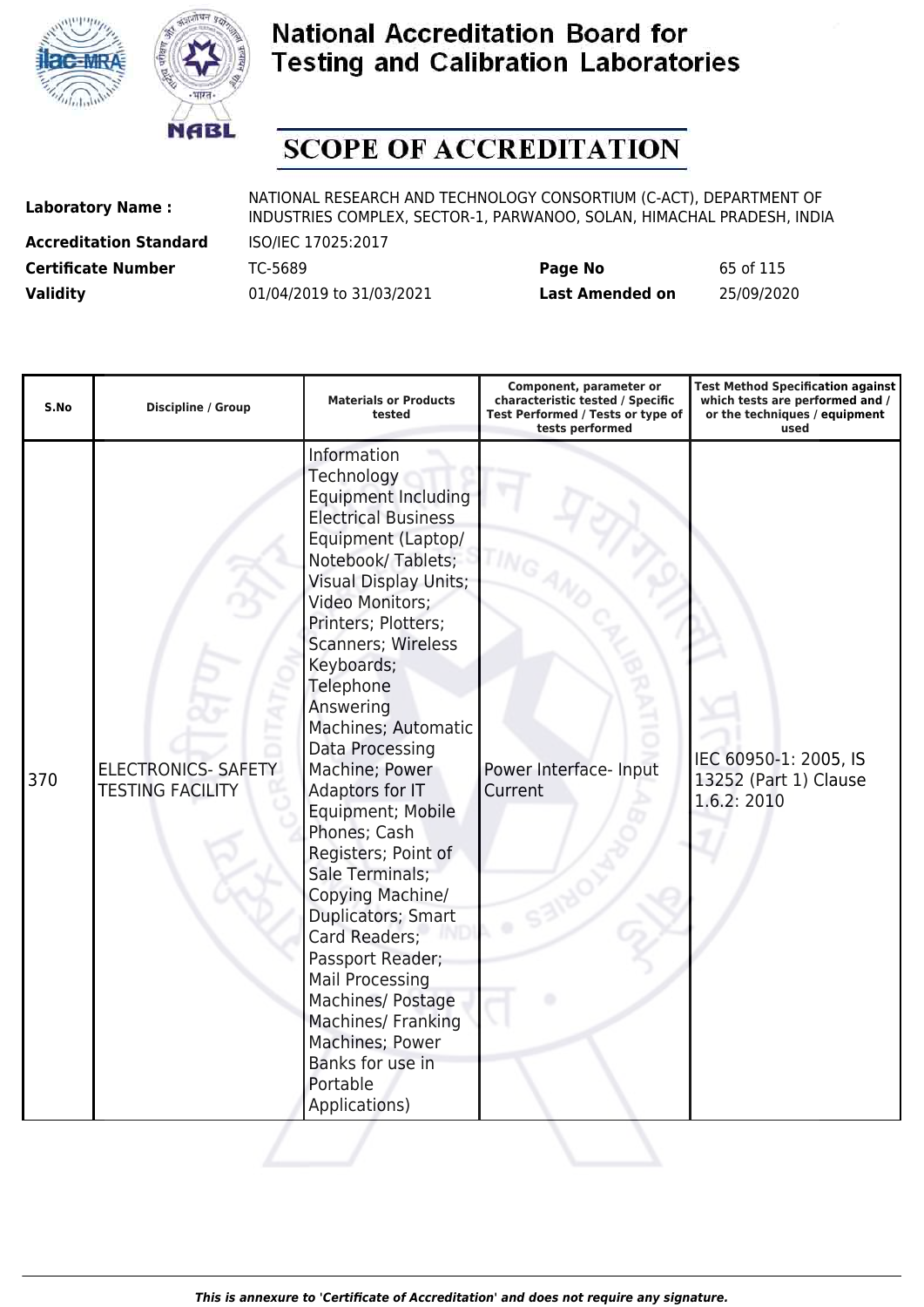



# **SCOPE OF ACCREDITATION**

**Accreditation Standard** ISO/IEC 17025:2017

| <b>Certificate Number</b> | TC-5689                  | Page No         | 66 of 115  |
|---------------------------|--------------------------|-----------------|------------|
| <b>Validity</b>           | 01/04/2019 to 31/03/2021 | Last Amended on | 25/09/2020 |

| S.No | <b>Discipline / Group</b>                             | <b>Materials or Products</b><br>tested                                                                                                                                                                                                                                                                                                                                                                                                                                                                                                                                                                                                                                | Component, parameter or<br>characteristic tested / Specific<br>Test Performed / Tests or type of<br>tests performed | <b>Test Method Specification against</b><br>which tests are performed and /<br>or the techniques / equipment<br>used |
|------|-------------------------------------------------------|-----------------------------------------------------------------------------------------------------------------------------------------------------------------------------------------------------------------------------------------------------------------------------------------------------------------------------------------------------------------------------------------------------------------------------------------------------------------------------------------------------------------------------------------------------------------------------------------------------------------------------------------------------------------------|---------------------------------------------------------------------------------------------------------------------|----------------------------------------------------------------------------------------------------------------------|
| 371  | <b>ELECTRONICS- SAFETY</b><br><b>TESTING FACILITY</b> | Information<br>Technology<br><b>Equipment Including</b><br><b>Electrical Business</b><br>Equipment (Laptop/<br>Notebook/Tablets;<br><b>Visual Display Units;</b><br>Video Monitors;<br>Printers; Plotters;<br><b>Scanners; Wireless</b><br>Keyboards;<br>Telephone<br>Answering<br>Machines; Automatic<br>Data Processing<br>Machine; Power<br>Adaptors for IT<br>Equipment; Mobile<br>Phones; Cash<br>Registers; Point of<br>Sale Terminals;<br>Copying Machine/<br>Duplicators; Smart<br>Card Readers;<br>Passport Reader;<br><b>Mail Processing</b><br>Machines/ Postage<br>Machines/ Franking<br>Machines; Power<br>Banks for use in<br>Portable<br>Applications) | <b>Protection from Hazards</b><br>in the Equipment                                                                  | IEC 60950-1: 2005, IS<br>13252 (Part 1) Clause<br>6.1:2010                                                           |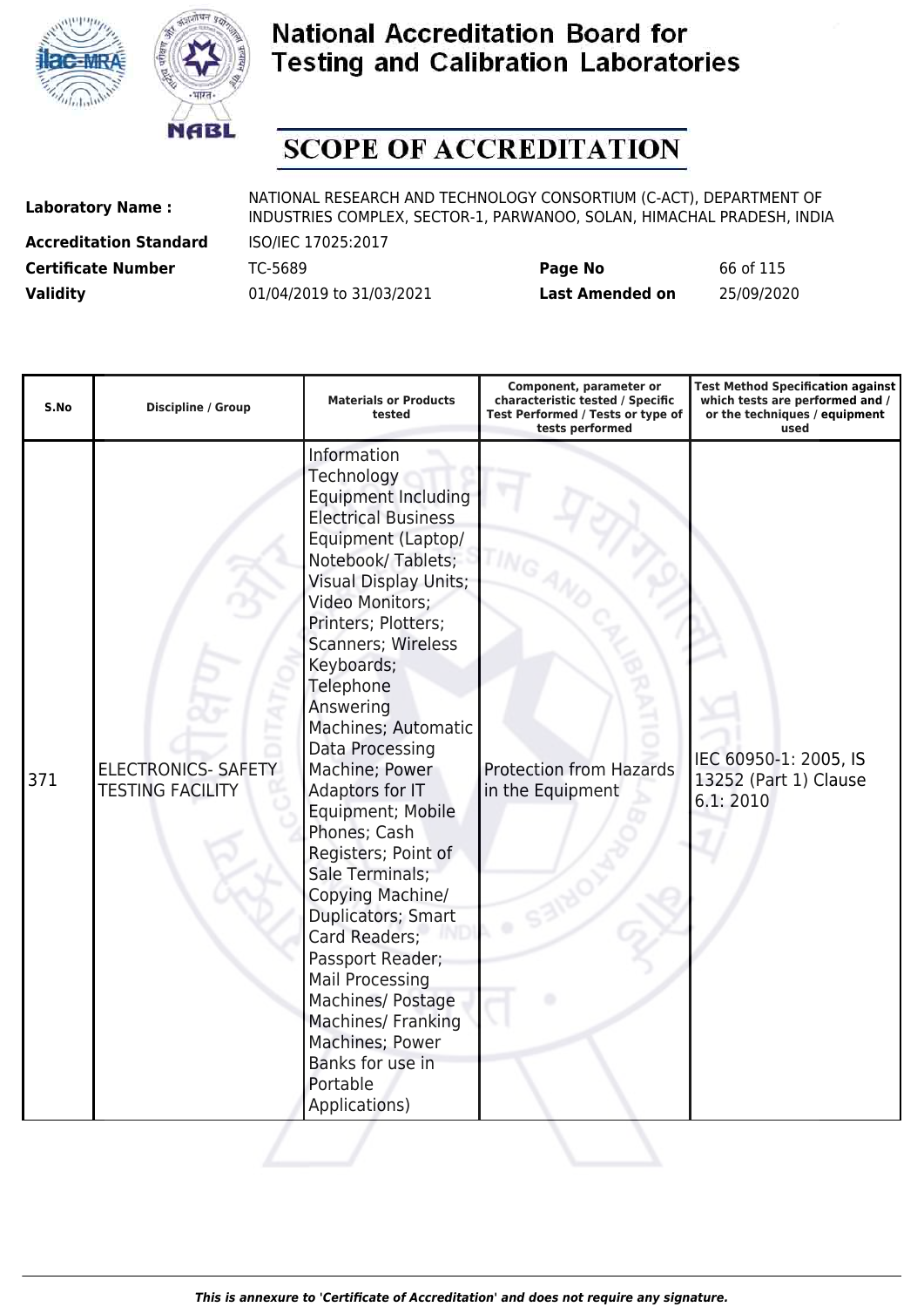



# **SCOPE OF ACCREDITATION**

**Accreditation Standard** ISO/IEC 17025:2017

| <b>Certificate Number</b> | TC-5689                  | Page No         | 67 of 115  |
|---------------------------|--------------------------|-----------------|------------|
| <b>Validity</b>           | 01/04/2019 to 31/03/2021 | Last Amended on | 25/09/2020 |

| S.No | <b>Discipline / Group</b>                             | <b>Materials or Products</b><br>tested                                                                                                                                                                                                                                                                                                                                                                                                                                                                                                                                                                                                                                | Component, parameter or<br>characteristic tested / Specific<br>Test Performed / Tests or type of<br>tests performed | <b>Test Method Specification against</b><br>which tests are performed and /<br>or the techniques / equipment<br>used |
|------|-------------------------------------------------------|-----------------------------------------------------------------------------------------------------------------------------------------------------------------------------------------------------------------------------------------------------------------------------------------------------------------------------------------------------------------------------------------------------------------------------------------------------------------------------------------------------------------------------------------------------------------------------------------------------------------------------------------------------------------------|---------------------------------------------------------------------------------------------------------------------|----------------------------------------------------------------------------------------------------------------------|
| 372  | <b>ELECTRONICS- SAFETY</b><br><b>TESTING FACILITY</b> | Information<br>Technology<br><b>Equipment Including</b><br><b>Electrical Business</b><br>Equipment (Laptop/<br>Notebook/Tablets;<br><b>Visual Display Units;</b><br>Video Monitors;<br>Printers; Plotters;<br><b>Scanners; Wireless</b><br>Keyboards;<br>Telephone<br>Answering<br>Machines; Automatic<br>Data Processing<br>Machine; Power<br>Adaptors for IT<br>Equipment; Mobile<br>Phones; Cash<br>Registers; Point of<br>Sale Terminals;<br>Copying Machine/<br>Duplicators; Smart<br>Card Readers;<br>Passport Reader;<br><b>Mail Processing</b><br>Machines/ Postage<br>Machines/ Franking<br>Machines; Power<br>Banks for use in<br>Portable<br>Applications) | Wall or ceiling mounted<br>equipment                                                                                | IEC 60950-1: 2005, IS<br>13252 (Part 1) Clause<br>4.2.10: 2010                                                       |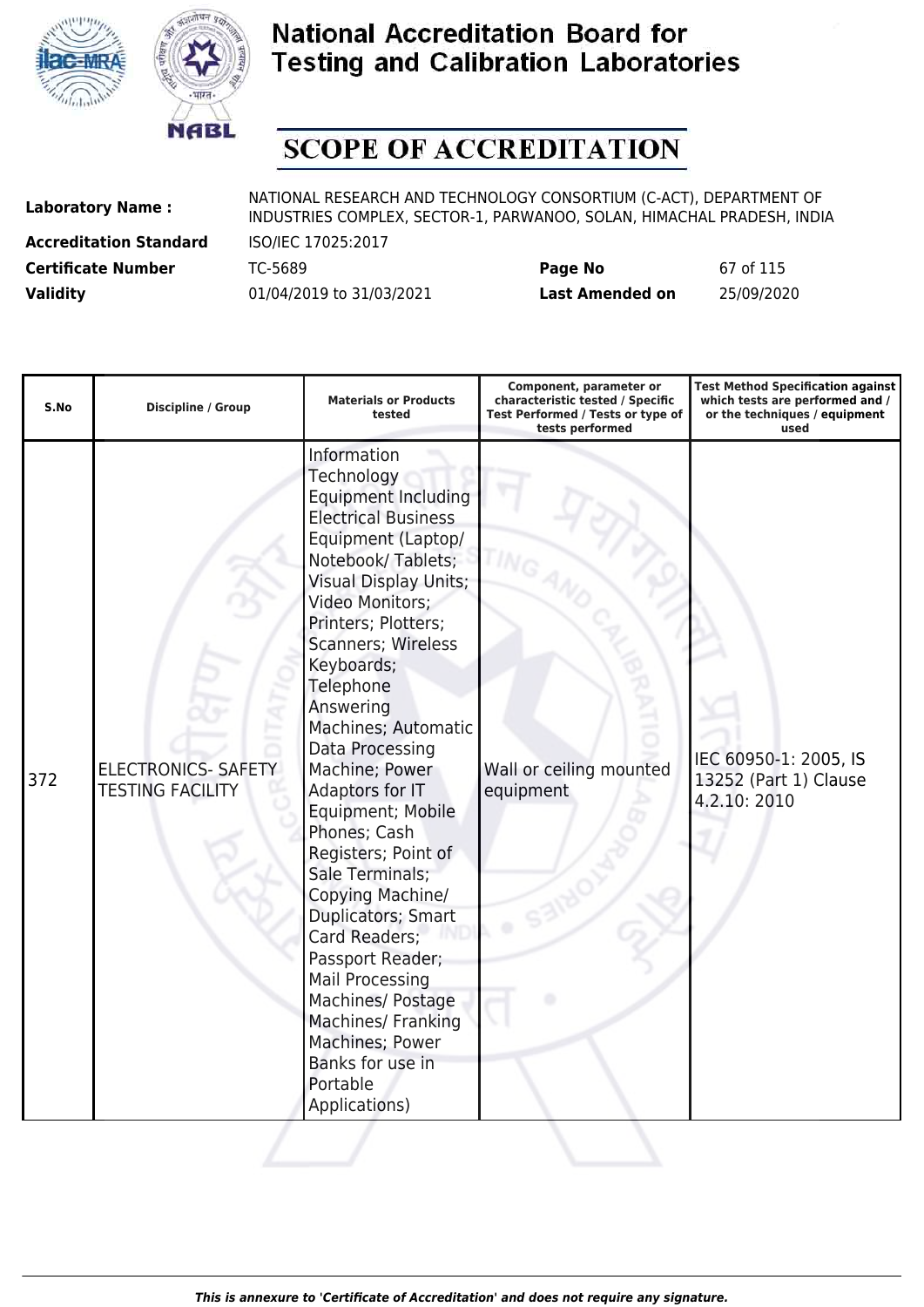



# **SCOPE OF ACCREDITATION**

**Accreditation Standard** ISO/IEC 17025:2017

| <b>Certificate Number</b> | TC-5689                  | Page No         | 68 of 115  |
|---------------------------|--------------------------|-----------------|------------|
| <b>Validity</b>           | 01/04/2019 to 31/03/2021 | Last Amended on | 25/09/2020 |

| S.No | <b>Discipline / Group</b>                             | <b>Materials or Products</b><br>tested                                                                                                                                                                                                                                                                                                                                                                                                                                                                                                                                                                                                                                | Component, parameter or<br>characteristic tested / Specific<br>Test Performed / Tests or type of<br>tests performed | <b>Test Method Specification against</b><br>which tests are performed and /<br>or the techniques / equipment<br>used |
|------|-------------------------------------------------------|-----------------------------------------------------------------------------------------------------------------------------------------------------------------------------------------------------------------------------------------------------------------------------------------------------------------------------------------------------------------------------------------------------------------------------------------------------------------------------------------------------------------------------------------------------------------------------------------------------------------------------------------------------------------------|---------------------------------------------------------------------------------------------------------------------|----------------------------------------------------------------------------------------------------------------------|
| 373  | <b>ELECTRONICS- SAFETY</b><br><b>TESTING FACILITY</b> | Information<br>Technology<br><b>Equipment Including</b><br><b>Electrical Business</b><br>Equipment (Laptop/<br>Notebook/Tablets;<br><b>Visual Display Units;</b><br>Video Monitors;<br>Printers; Plotters;<br><b>Scanners; Wireless</b><br>Keyboards;<br>Telephone<br>Answering<br>Machines; Automatic<br>Data Processing<br>Machine; Power<br>Adaptors for IT<br>Equipment; Mobile<br>Phones; Cash<br>Registers; Point of<br>Sale Terminals;<br>Copying Machine/<br>Duplicators; Smart<br>Card Readers;<br>Passport Reader;<br><b>Mail Processing</b><br>Machines/ Postage<br>Machines/ Franking<br>Machines; Power<br>Banks for use in<br>Portable<br>Applications) | Abnormal Operating and<br><b>Fault Conditions</b>                                                                   | IEC 60950-1: 2005, IS<br>13252 (Part 1) Clause<br>5.3:2010                                                           |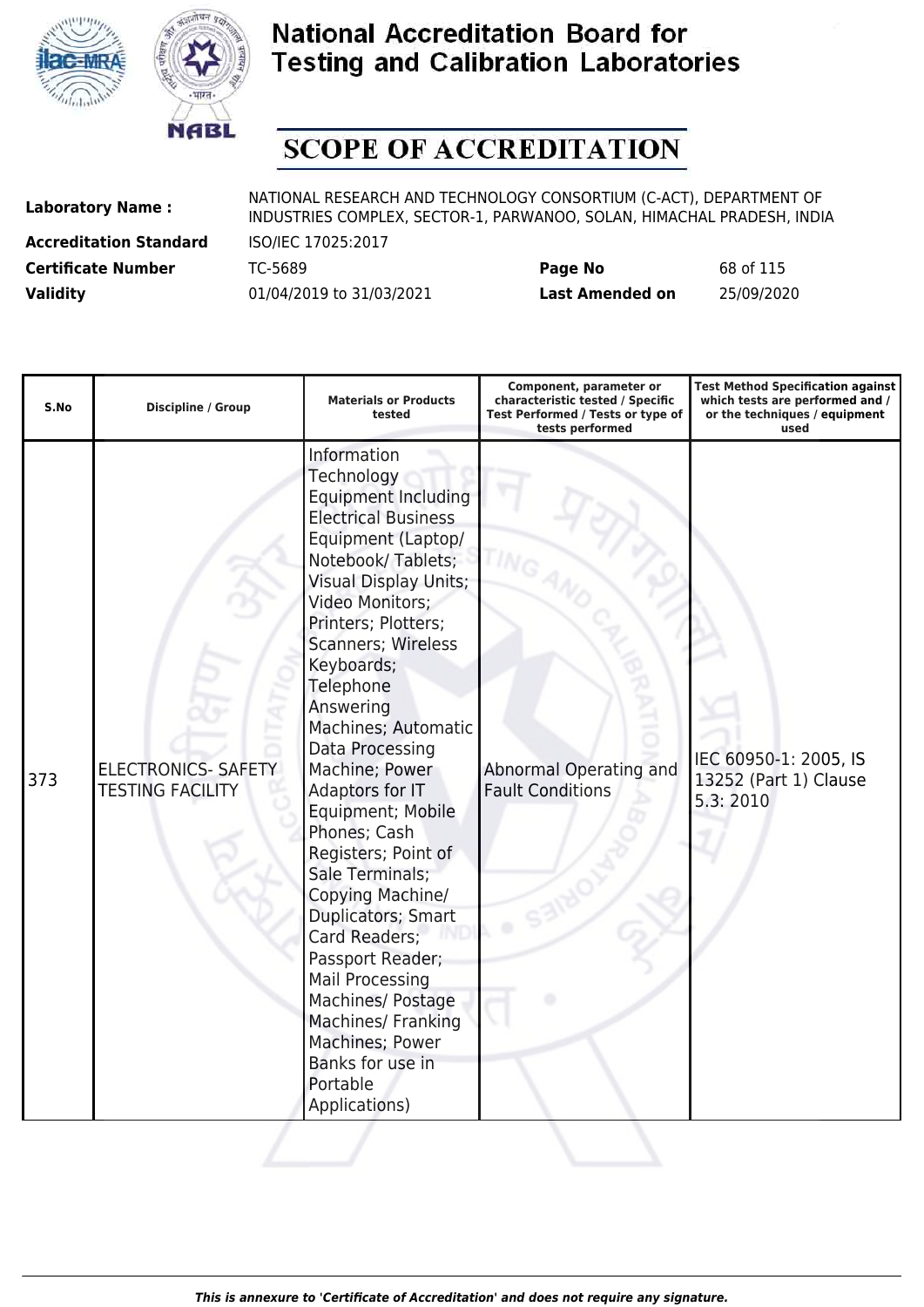



# **SCOPE OF ACCREDITATION**

**Accreditation Standard** ISO/IEC 17025:2017

| <b>Certificate Number</b> | TC-5689                  | Page No         | 69 of 115  |
|---------------------------|--------------------------|-----------------|------------|
| <b>Validity</b>           | 01/04/2019 to 31/03/2021 | Last Amended on | 25/09/2020 |

| S.No | <b>Discipline / Group</b>                             | <b>Materials or Products</b><br>tested                                                                                                                                                                                                                                                                                                                                                                                                                                                                                                                                                                                                                                | Component, parameter or<br>characteristic tested / Specific<br>Test Performed / Tests or type of<br>tests performed | <b>Test Method Specification against</b><br>which tests are performed and /<br>or the techniques / equipment<br>used |
|------|-------------------------------------------------------|-----------------------------------------------------------------------------------------------------------------------------------------------------------------------------------------------------------------------------------------------------------------------------------------------------------------------------------------------------------------------------------------------------------------------------------------------------------------------------------------------------------------------------------------------------------------------------------------------------------------------------------------------------------------------|---------------------------------------------------------------------------------------------------------------------|----------------------------------------------------------------------------------------------------------------------|
| 374  | <b>ELECTRONICS- SAFETY</b><br><b>TESTING FACILITY</b> | Information<br>Technology<br><b>Equipment Including</b><br><b>Electrical Business</b><br>Equipment (Laptop/<br>Notebook/Tablets;<br><b>Visual Display Units;</b><br>Video Monitors;<br>Printers; Plotters;<br><b>Scanners; Wireless</b><br>Keyboards;<br>Telephone<br>Answering<br>Machines; Automatic<br>Data Processing<br>Machine; Power<br>Adaptors for IT<br>Equipment; Mobile<br>Phones; Cash<br>Registers; Point of<br>Sale Terminals;<br>Copying Machine/<br>Duplicators; Smart<br>Card Readers;<br>Passport Reader;<br><b>Mail Processing</b><br>Machines/ Postage<br>Machines/ Franking<br>Machines; Power<br>Banks for use in<br>Portable<br>Applications) | <b>Abrasion Resistance Test</b>                                                                                     | IEC 60950-1: 2005, IS<br>13252 (Part 1) Clause<br>2.10.8.4: 2010                                                     |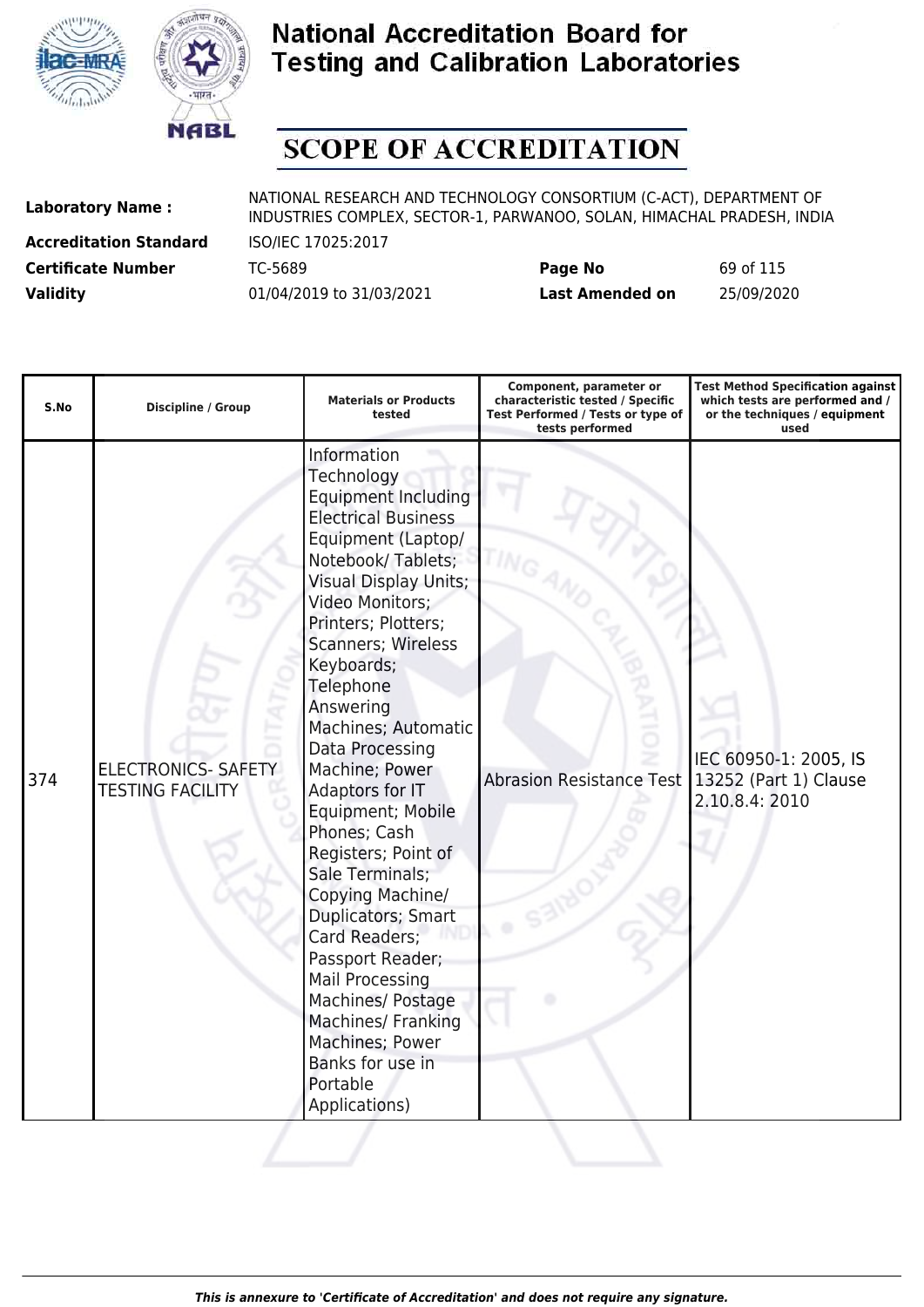



# **SCOPE OF ACCREDITATION**

**Accreditation Standard** ISO/IEC 17025:2017

| <b>Certificate Number</b> | TC-5689                  | Page No         | 70 of 115  |
|---------------------------|--------------------------|-----------------|------------|
| <b>Validity</b>           | 01/04/2019 to 31/03/2021 | Last Amended on | 25/09/2020 |

| S.No | <b>Discipline / Group</b>                             | <b>Materials or Products</b><br>tested                                                                                                                                                                                                                                                                                                                                                                                                                                                                                                                                                                                                                                | Component, parameter or<br>characteristic tested / Specific<br>Test Performed / Tests or type of<br>tests performed | <b>Test Method Specification against</b><br>which tests are performed and /<br>or the techniques / equipment<br>used |
|------|-------------------------------------------------------|-----------------------------------------------------------------------------------------------------------------------------------------------------------------------------------------------------------------------------------------------------------------------------------------------------------------------------------------------------------------------------------------------------------------------------------------------------------------------------------------------------------------------------------------------------------------------------------------------------------------------------------------------------------------------|---------------------------------------------------------------------------------------------------------------------|----------------------------------------------------------------------------------------------------------------------|
| 375  | <b>ELECTRONICS- SAFETY</b><br><b>TESTING FACILITY</b> | Information<br>Technology<br><b>Equipment Including</b><br><b>Electrical Business</b><br>Equipment (Laptop/<br>Notebook/Tablets;<br><b>Visual Display Units;</b><br>Video Monitors;<br>Printers; Plotters;<br><b>Scanners; Wireless</b><br>Keyboards;<br>Telephone<br>Answering<br>Machines; Automatic<br>Data Processing<br>Machine; Power<br>Adaptors for IT<br>Equipment; Mobile<br>Phones; Cash<br>Registers; Point of<br>Sale Terminals;<br>Copying Machine/<br>Duplicators; Smart<br>Card Readers;<br>Passport Reader;<br><b>Mail Processing</b><br>Machines/ Postage<br>Machines/ Franking<br>Machines; Power<br>Banks for use in<br>Portable<br>Applications) | Adhesive for<br>constructional purposes                                                                             | IEC 60950-1: 2005, IS<br>13252 (Part 1) Clause<br>4.6.5: 2010                                                        |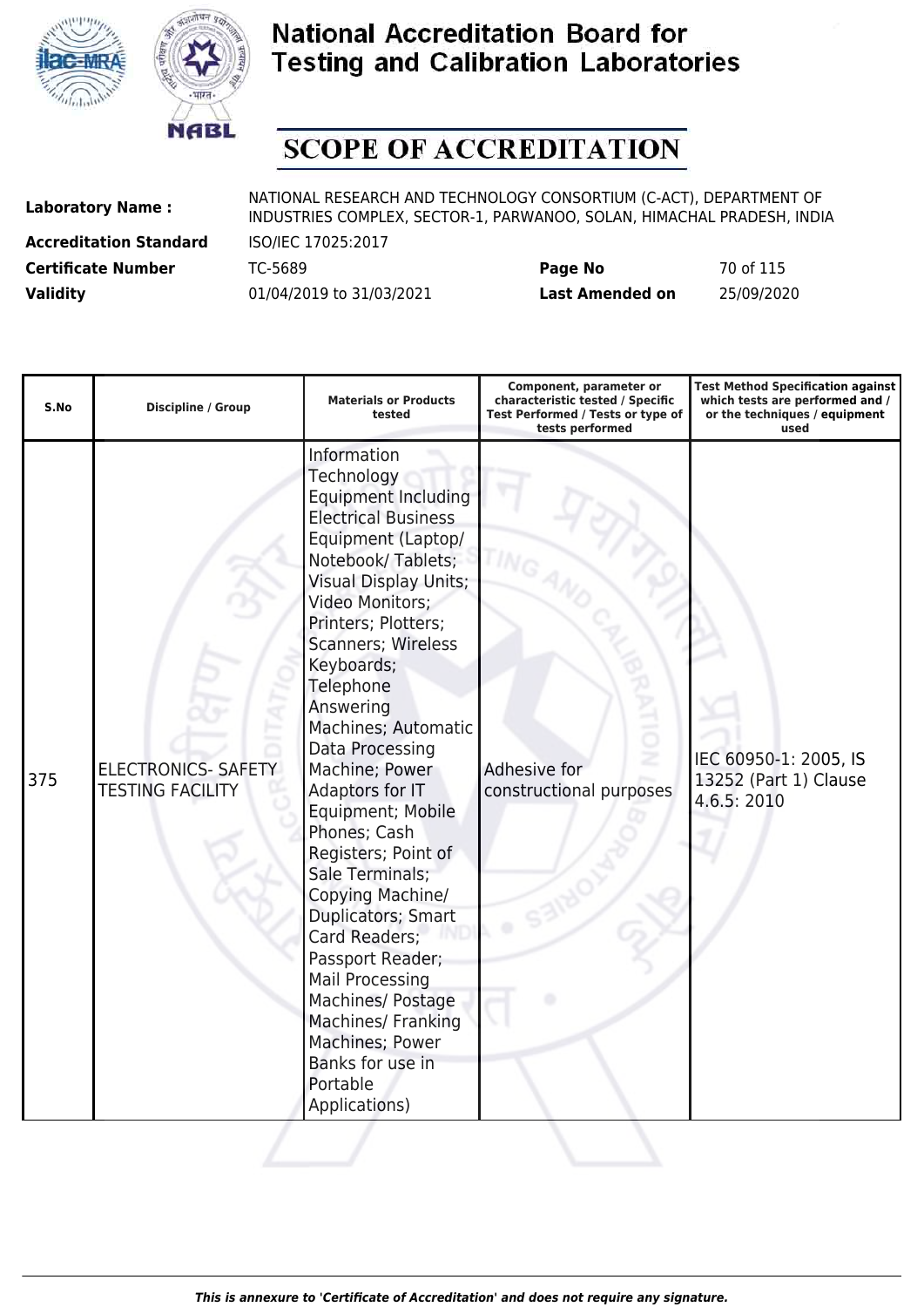



# **SCOPE OF ACCREDITATION**

**Accreditation Standard** ISO/IEC 17025:2017

| <b>Certificate Number</b> | TC-5689                  | Page No         | 71 of 115  |
|---------------------------|--------------------------|-----------------|------------|
| <b>Validity</b>           | 01/04/2019 to 31/03/2021 | Last Amended on | 25/09/2020 |

| S.No | Discipline / Group                                    | <b>Materials or Products</b><br>tested                                                                                                                                                                                                                                                                                                                                                                                                                                                                                                                                                                                                                  | Component, parameter or<br>characteristic tested / Specific<br>Test Performed / Tests or type of<br>tests performed | <b>Test Method Specification against</b><br>which tests are performed and /<br>or the techniques / equipment<br>used |
|------|-------------------------------------------------------|---------------------------------------------------------------------------------------------------------------------------------------------------------------------------------------------------------------------------------------------------------------------------------------------------------------------------------------------------------------------------------------------------------------------------------------------------------------------------------------------------------------------------------------------------------------------------------------------------------------------------------------------------------|---------------------------------------------------------------------------------------------------------------------|----------------------------------------------------------------------------------------------------------------------|
| 376  | <b>ELECTRONICS- SAFETY</b><br><b>TESTING FACILITY</b> | Information<br>Technology<br><b>Equipment Including</b><br><b>Electrical Business</b><br>Equipment (Laptop/<br>Notebook/Tablets;<br><b>Visual Display Units;</b><br>Video Monitors;<br>Printers; Plotters;<br>Scanners; Wireless<br>Keyboards;<br>Telephone<br>Answering<br>Machines; Automatic<br>Data Processing<br>Machine; Power<br>Adaptors for IT<br>Equipment; Mobile<br>Phones; Cash<br>Registers; Point of<br>Sale Terminals;<br>Copying Machine/<br>Duplicators; Smart<br>Card Readers;<br>Passport Reader;<br>Mail Processing<br>Machines/ Postage<br>Machines/ Franking<br>Machines; Power<br>Banks for use in<br>Portable<br>Applications) | Clearances, Creepage<br><b>Distances and Distances</b><br>Through Insulation                                        | IEC 60950-1: 2005, IS<br>13252 (Part 1) Clause<br>2.10.3 & 2.10.4: 2010                                              |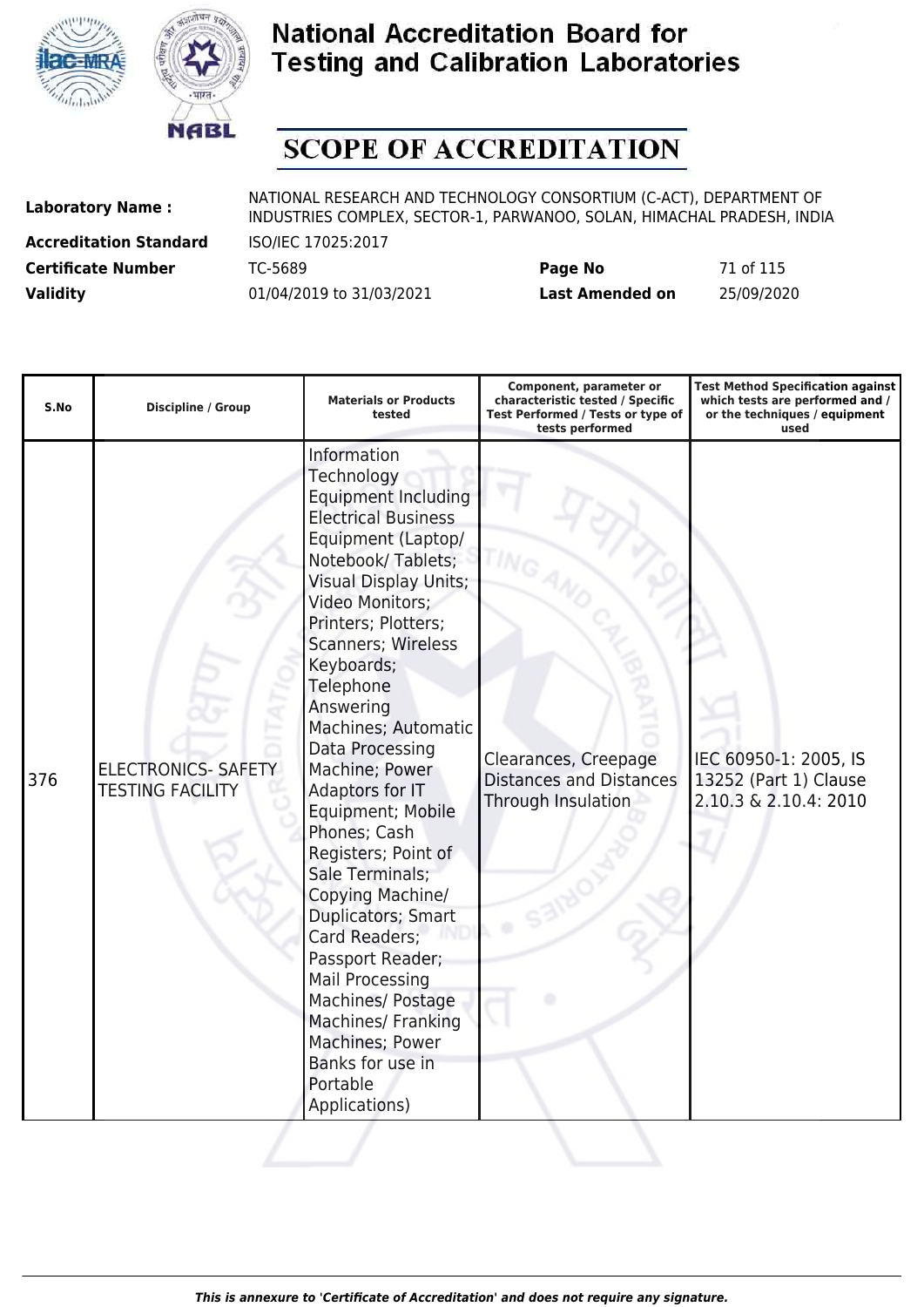



# **SCOPE OF ACCREDITATION**

**Accreditation Standard** ISO/IEC 17025:2017

| <b>Certificate Number</b> | TC-5689                  | Page No         | 72 of 115  |
|---------------------------|--------------------------|-----------------|------------|
| <b>Validity</b>           | 01/04/2019 to 31/03/2021 | Last Amended on | 25/09/2020 |

| S.No | Discipline / Group                                    | <b>Materials or Products</b><br>tested                                                                                                                                                                                                                                                                                                                                                                                                                                                                                                                                                                                                                         | Component, parameter or<br>characteristic tested / Specific<br>Test Performed / Tests or type of<br>tests performed | <b>Test Method Specification against</b><br>which tests are performed and /<br>or the techniques / equipment<br>used |
|------|-------------------------------------------------------|----------------------------------------------------------------------------------------------------------------------------------------------------------------------------------------------------------------------------------------------------------------------------------------------------------------------------------------------------------------------------------------------------------------------------------------------------------------------------------------------------------------------------------------------------------------------------------------------------------------------------------------------------------------|---------------------------------------------------------------------------------------------------------------------|----------------------------------------------------------------------------------------------------------------------|
| 377  | <b>ELECTRONICS- SAFETY</b><br><b>TESTING FACILITY</b> | Information<br>Technology<br><b>Equipment Including</b><br><b>Electrical Business</b><br>Equipment (Laptop/<br>Notebook/Tablets;<br><b>Visual Display Units;</b><br>Video Monitors;<br>Printers; Plotters;<br><b>Scanners; Wireless</b><br>Keyboards;<br>Telephone<br>Answering<br>Machines; Automatic<br>Data Processing<br>Machine; Power<br>Adaptors for IT<br>Equipment; Mobile<br>Phones; Cash<br>Registers; Point of<br>Sale Terminals;<br>Copying Machine/<br>Duplicators; Smart<br>Card Readers;<br>Passport Reader;<br>Mail Processing<br>Machines/ Postage<br>Machines/ Franking<br>Machines; Power<br>Banks for use in<br>Portable<br>Applications) | Connection of TNV<br>circuits to other circuits                                                                     | IEC 60950-1: 2005, IS<br>13252 (Part 1) Clause<br>2.3.4: 2010                                                        |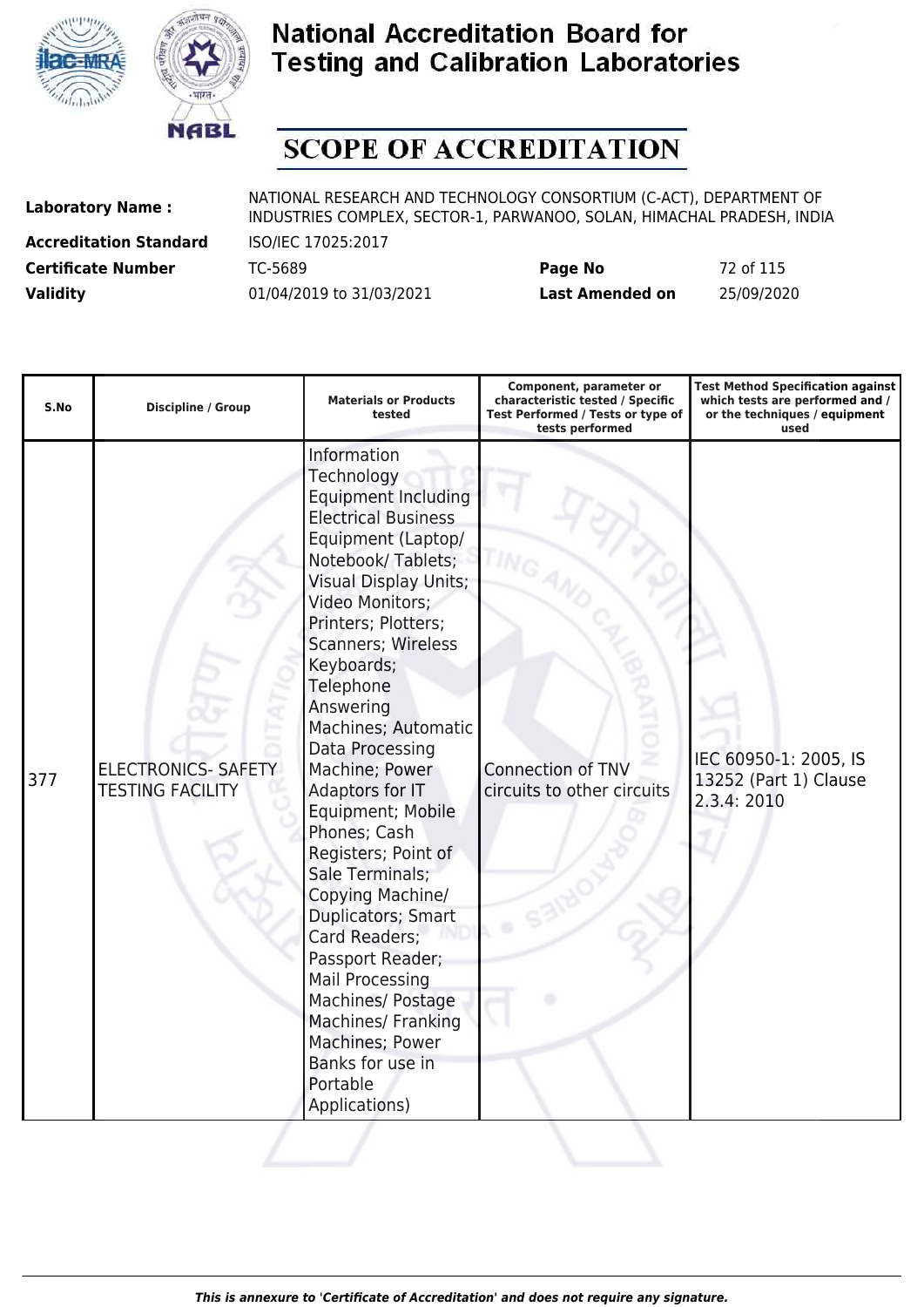



# **SCOPE OF ACCREDITATION**

**Accreditation Standard** ISO/IEC 17025:2017

| <b>Certificate Number</b> | TC-5689                  | Page No         | 73 of 115  |
|---------------------------|--------------------------|-----------------|------------|
| <b>Validity</b>           | 01/04/2019 to 31/03/2021 | Last Amended on | 25/09/2020 |

| S.No | <b>Discipline / Group</b>                             | <b>Materials or Products</b><br>tested                                                                                                                                                                                                                                                                                                                                                                                                                                                                                                                                                                                                                         | Component, parameter or<br>characteristic tested / Specific<br>Test Performed / Tests or type of<br>tests performed | <b>Test Method Specification against</b><br>which tests are performed and /<br>or the techniques / equipment<br>used |
|------|-------------------------------------------------------|----------------------------------------------------------------------------------------------------------------------------------------------------------------------------------------------------------------------------------------------------------------------------------------------------------------------------------------------------------------------------------------------------------------------------------------------------------------------------------------------------------------------------------------------------------------------------------------------------------------------------------------------------------------|---------------------------------------------------------------------------------------------------------------------|----------------------------------------------------------------------------------------------------------------------|
| 378  | <b>ELECTRONICS- SAFETY</b><br><b>TESTING FACILITY</b> | Information<br>Technology<br><b>Equipment Including</b><br><b>Electrical Business</b><br>Equipment (Laptop/<br>Notebook/Tablets;<br><b>Visual Display Units;</b><br>Video Monitors;<br>Printers; Plotters;<br>Scanners; Wireless<br>Keyboards;<br>Telephone<br>Answering<br>Machines; Automatic<br>Data Processing<br>Machine; Power<br>Adaptors for IT<br>Equipment; Mobile<br>Phones; Cash<br>Registers; Point of<br>Sale Terminals;<br>Copying Machine/<br>Duplicators; Smart<br>Card Readers;<br>Passport Reader;<br>Mail Processing<br>Machines/ Postage<br><b>Machines/ Franking</b><br>Machines; Power<br>Banks for use in<br>Portable<br>Applications) | <b>Connection to Cable</b><br>Distribution Systems -<br><b>Impulse Test</b>                                         | IEC 60950-1: 2005, IS<br>13252 (Part 1) Clause<br>7.4.3: 2010                                                        |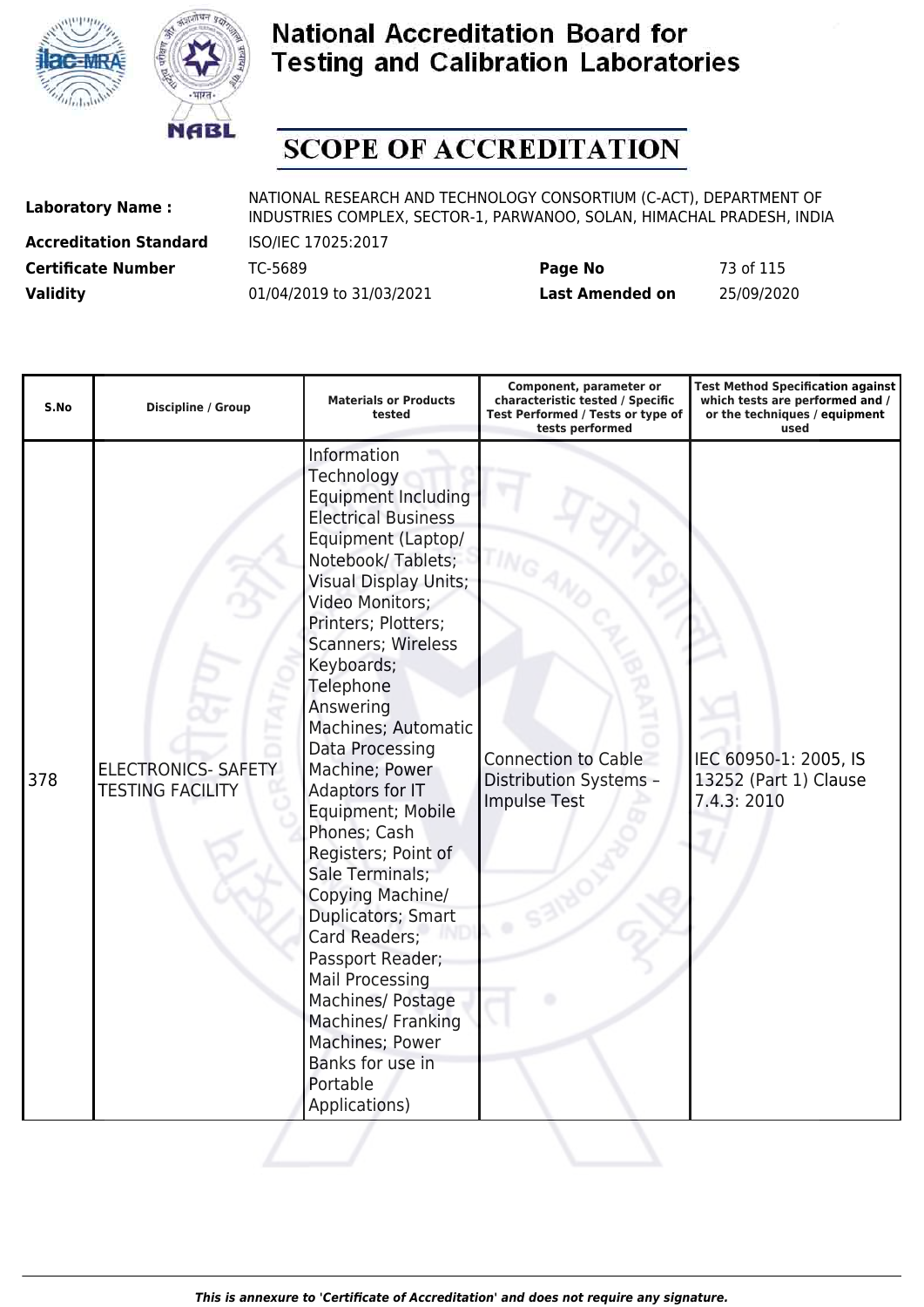



# **SCOPE OF ACCREDITATION**

**Accreditation Standard** ISO/IEC 17025:2017

| <b>Certificate Number</b> | TC-5689                  | Page No         | 74 of 115  |
|---------------------------|--------------------------|-----------------|------------|
| <b>Validity</b>           | 01/04/2019 to 31/03/2021 | Last Amended on | 25/09/2020 |

| S.No | <b>Discipline / Group</b>                             | <b>Materials or Products</b><br>tested                                                                                                                                                                                                                                                                                                                                                                                                                                                                                                                                                                                                                         | Component, parameter or<br>characteristic tested / Specific<br>Test Performed / Tests or type of<br>tests performed | <b>Test Method Specification against</b><br>which tests are performed and /<br>or the techniques / equipment<br>used |
|------|-------------------------------------------------------|----------------------------------------------------------------------------------------------------------------------------------------------------------------------------------------------------------------------------------------------------------------------------------------------------------------------------------------------------------------------------------------------------------------------------------------------------------------------------------------------------------------------------------------------------------------------------------------------------------------------------------------------------------------|---------------------------------------------------------------------------------------------------------------------|----------------------------------------------------------------------------------------------------------------------|
| 379  | <b>ELECTRONICS- SAFETY</b><br><b>TESTING FACILITY</b> | Information<br>Technology<br><b>Equipment Including</b><br><b>Electrical Business</b><br>Equipment (Laptop/<br>Notebook/Tablets;<br><b>Visual Display Units;</b><br>Video Monitors;<br>Printers; Plotters;<br>Scanners; Wireless<br>Keyboards;<br>Telephone<br>Answering<br>Machines; Automatic<br>Data Processing<br>Machine; Power<br>Adaptors for IT<br>Equipment; Mobile<br>Phones; Cash<br>Registers; Point of<br>Sale Terminals;<br>Copying Machine/<br>Duplicators; Smart<br>Card Readers;<br>Passport Reader;<br><b>Mail Processing</b><br>Machines/ Postage<br>Machines/ Franking<br>Machines; Power<br>Banks for use in<br>Portable<br>Applications) | <b>Connection to Cable</b><br>Distribution Systems -<br><b>Voltage Surge Test</b>                                   | IEC 60950-1: 2005, IS<br>13252 (Part 1) Clause<br>7.4.2: 2010                                                        |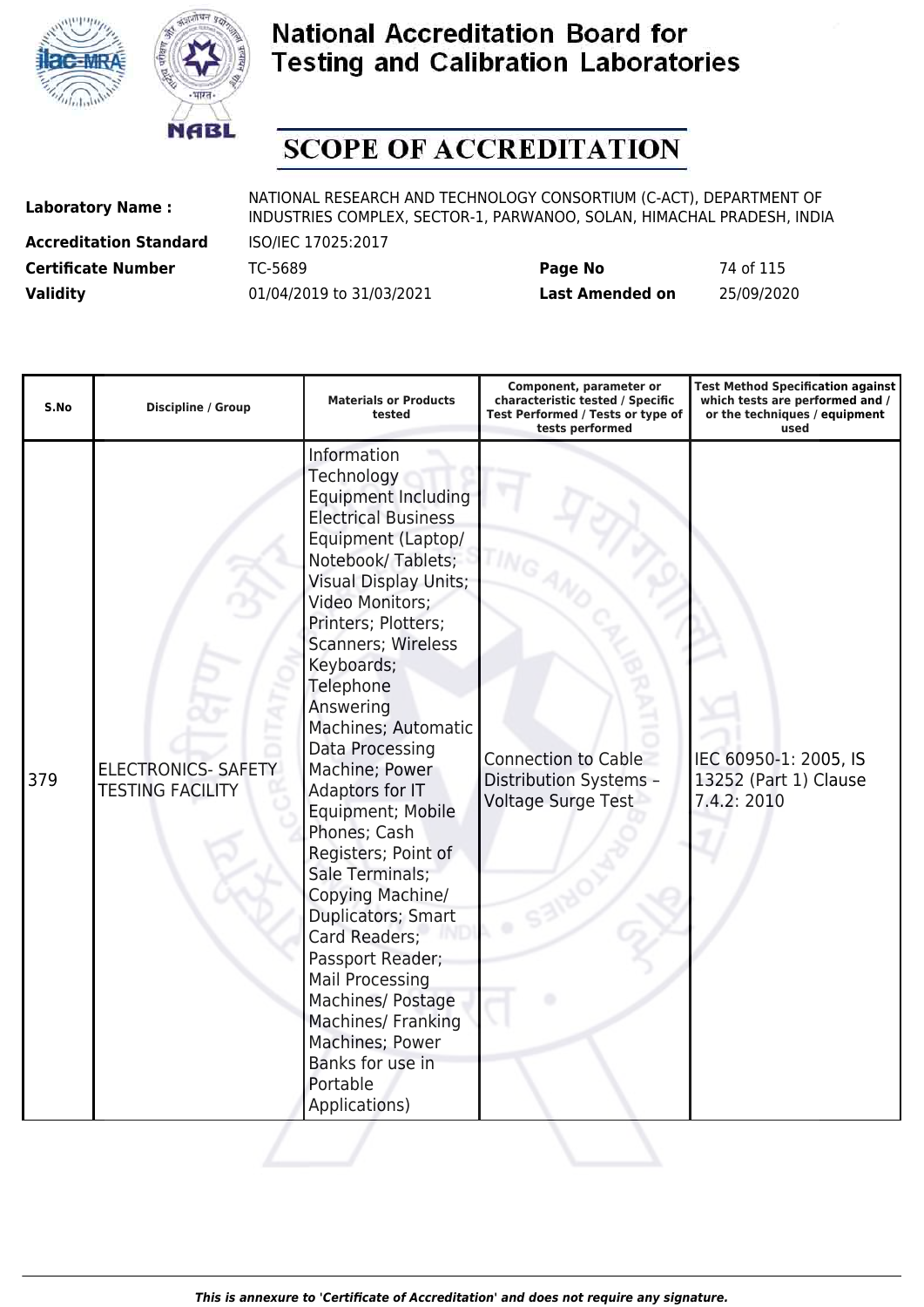



# **SCOPE OF ACCREDITATION**

**Accreditation Standard** ISO/IEC 17025:2017

| <b>Certificate Number</b> | TC-5689                  | Page No         | 75 of 115  |
|---------------------------|--------------------------|-----------------|------------|
| <b>Validity</b>           | 01/04/2019 to 31/03/2021 | Last Amended on | 25/09/2020 |

| S.No | Discipline / Group                                    | <b>Materials or Products</b><br>tested                                                                                                                                                                                                                                                                                                                                                                                                                                                                                                                                                                                                                                | Component, parameter or<br>characteristic tested / Specific<br>Test Performed / Tests or type of<br>tests performed | <b>Test Method Specification against</b><br>which tests are performed and /<br>or the techniques / equipment<br>used |
|------|-------------------------------------------------------|-----------------------------------------------------------------------------------------------------------------------------------------------------------------------------------------------------------------------------------------------------------------------------------------------------------------------------------------------------------------------------------------------------------------------------------------------------------------------------------------------------------------------------------------------------------------------------------------------------------------------------------------------------------------------|---------------------------------------------------------------------------------------------------------------------|----------------------------------------------------------------------------------------------------------------------|
| 380  | <b>ELECTRONICS- SAFETY</b><br><b>TESTING FACILITY</b> | Information<br>Technology<br><b>Equipment Including</b><br><b>Electrical Business</b><br>Equipment (Laptop/<br>Notebook/Tablets;<br><b>Visual Display Units;</b><br>Video Monitors;<br>Printers; Plotters;<br><b>Scanners; Wireless</b><br>Keyboards;<br>Telephone<br>Answering<br>Machines; Automatic<br>Data Processing<br>Machine; Power<br>Adaptors for IT<br>Equipment; Mobile<br>Phones; Cash<br>Registers; Point of<br>Sale Terminals;<br>Copying Machine/<br>Duplicators; Smart<br>Card Readers;<br>Passport Reader;<br><b>Mail Processing</b><br>Machines/ Postage<br>Machines/ Franking<br>Machines; Power<br>Banks for use in<br>Portable<br>Applications) | <b>Connections To Mains</b><br>Supply- Cord Anchorages<br>and Strain Relief                                         | IEC 60950-1: 2005, IS<br>13252 (Part 1) Clause<br>3.2.6: 2010                                                        |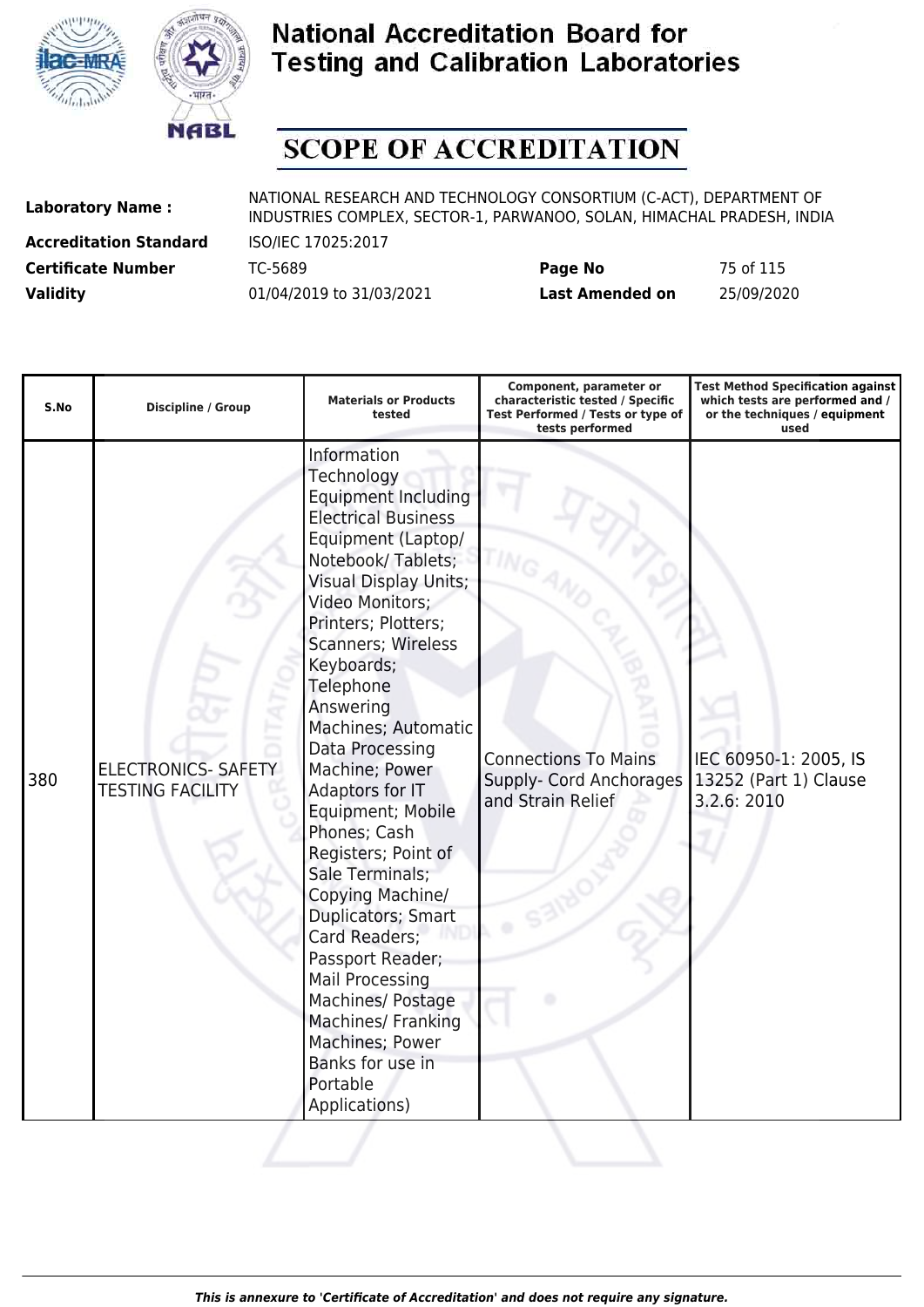



# **SCOPE OF ACCREDITATION**

**Accreditation Standard** ISO/IEC 17025:2017

| <b>Certificate Number</b> | TC-5689                  | Page No         | 76 of 115  |
|---------------------------|--------------------------|-----------------|------------|
| <b>Validity</b>           | 01/04/2019 to 31/03/2021 | Last Amended on | 25/09/2020 |

| S.No | <b>Discipline / Group</b>                             | <b>Materials or Products</b><br>tested                                                                                                                                                                                                                                                                                                                                                                                                                                                                                                                                                                                                                  | Component, parameter or<br>characteristic tested / Specific<br>Test Performed / Tests or type of<br>tests performed | <b>Test Method Specification against</b><br>which tests are performed and /<br>or the techniques / equipment<br>used |
|------|-------------------------------------------------------|---------------------------------------------------------------------------------------------------------------------------------------------------------------------------------------------------------------------------------------------------------------------------------------------------------------------------------------------------------------------------------------------------------------------------------------------------------------------------------------------------------------------------------------------------------------------------------------------------------------------------------------------------------|---------------------------------------------------------------------------------------------------------------------|----------------------------------------------------------------------------------------------------------------------|
| 381  | <b>ELECTRONICS- SAFETY</b><br><b>TESTING FACILITY</b> | Information<br>Technology<br><b>Equipment Including</b><br><b>Electrical Business</b><br>Equipment (Laptop/<br>Notebook/Tablets;<br><b>Visual Display Units;</b><br>Video Monitors;<br>Printers; Plotters;<br>Scanners; Wireless<br>Keyboards;<br>Telephone<br>Answering<br>Machines; Automatic<br>Data Processing<br>Machine; Power<br>Adaptors for IT<br>Equipment; Mobile<br>Phones; Cash<br>Registers; Point of<br>Sale Terminals;<br>Copying Machine/<br>Duplicators; Smart<br>Card Readers;<br>Passport Reader;<br>Mail Processing<br>Machines/ Postage<br>Machines/ Franking<br>Machines; Power<br>Banks for use in<br>Portable<br>Applications) | <b>Connections To Mains</b><br>Supply- cord guards                                                                  | IEC 60950-1: 2005, IS<br>13252 (Part 1) Clause<br>3.2.8: 2010                                                        |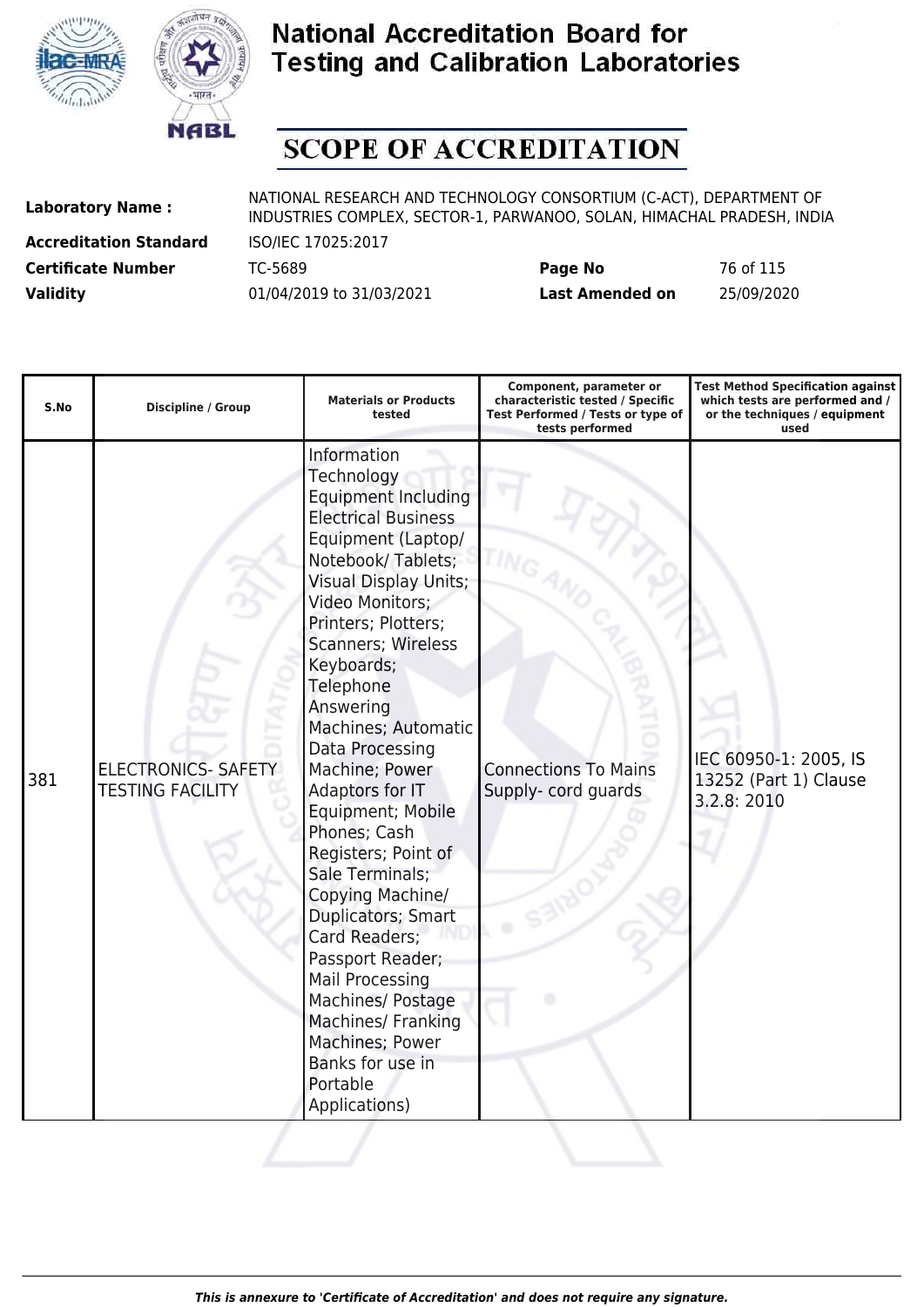



# **SCOPE OF ACCREDITATION**

**Accreditation Standard** ISO/IEC 17025:2017

| <b>Certificate Number</b> | TC-5689                  | Page No                | 77 of 115  |
|---------------------------|--------------------------|------------------------|------------|
| <b>Validity</b>           | 01/04/2019 to 31/03/2021 | <b>Last Amended on</b> | 25/09/2020 |

| S.No | Discipline / Group                                    | <b>Materials or Products</b><br>tested                                                                                                                                                                                                                                                                                                                                                                                                                                                                                                                                                                                                                         | Component, parameter or<br>characteristic tested / Specific<br>Test Performed / Tests or type of<br>tests performed | <b>Test Method Specification against</b><br>which tests are performed and /<br>or the techniques / equipment<br>used |
|------|-------------------------------------------------------|----------------------------------------------------------------------------------------------------------------------------------------------------------------------------------------------------------------------------------------------------------------------------------------------------------------------------------------------------------------------------------------------------------------------------------------------------------------------------------------------------------------------------------------------------------------------------------------------------------------------------------------------------------------|---------------------------------------------------------------------------------------------------------------------|----------------------------------------------------------------------------------------------------------------------|
| 382  | <b>ELECTRONICS- SAFETY</b><br><b>TESTING FACILITY</b> | Information<br>Technology<br><b>Equipment Including</b><br><b>Electrical Business</b><br>Equipment (Laptop/<br>Notebook/Tablets;<br><b>Visual Display Units;</b><br>Video Monitors;<br>Printers; Plotters;<br><b>Scanners; Wireless</b><br>Keyboards;<br>Telephone<br>Answering<br>Machines; Automatic<br>Data Processing<br>Machine; Power<br>Adaptors for IT<br>Equipment; Mobile<br>Phones; Cash<br>Registers; Point of<br>Sale Terminals;<br>Copying Machine/<br>Duplicators; Smart<br>Card Readers;<br>Passport Reader;<br>Mail Processing<br>Machines/ Postage<br>Machines/ Franking<br>Machines; Power<br>Banks for use in<br>Portable<br>Applications) | Design and Construction<br>- Handles and manual<br>controls                                                         | IEC 60950-1: 2005, IS<br>13252 (Part 1) Clause<br>4.3.2: 2010                                                        |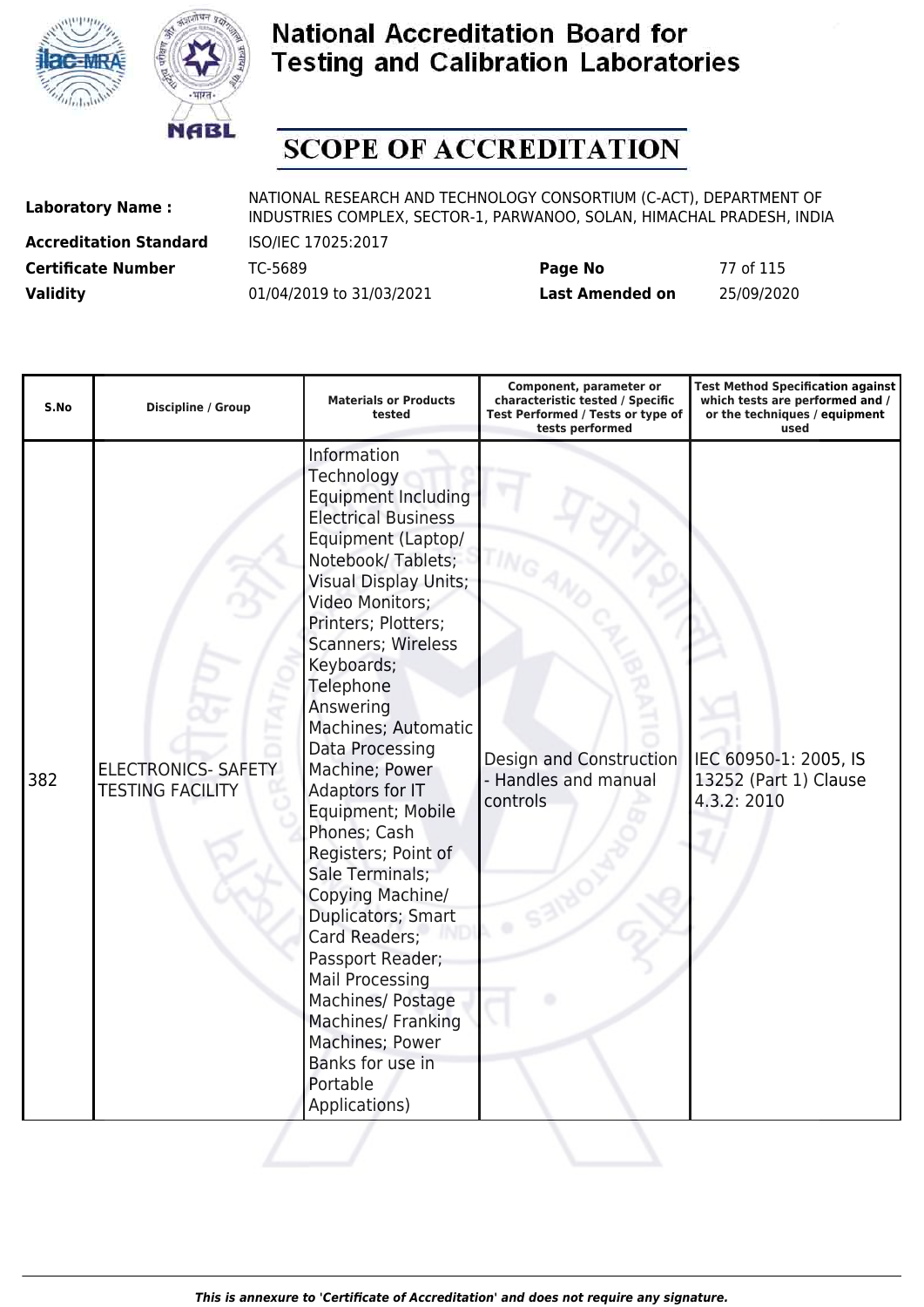



# **SCOPE OF ACCREDITATION**

**Accreditation Standard** ISO/IEC 17025:2017

| <b>Certificate Number</b> | TC-5689                  | Page No         | 78 of 115  |
|---------------------------|--------------------------|-----------------|------------|
| <b>Validity</b>           | 01/04/2019 to 31/03/2021 | Last Amended on | 25/09/2020 |

| S.No | <b>Discipline / Group</b>                             | <b>Materials or Products</b><br>tested                                                                                                                                                                                                                                                                                                                                                                                                                                                                                                                                                                                                                  | Component, parameter or<br>characteristic tested / Specific<br>Test Performed / Tests or type of<br>tests performed | <b>Test Method Specification against</b><br>which tests are performed and /<br>or the techniques / equipment<br>used |
|------|-------------------------------------------------------|---------------------------------------------------------------------------------------------------------------------------------------------------------------------------------------------------------------------------------------------------------------------------------------------------------------------------------------------------------------------------------------------------------------------------------------------------------------------------------------------------------------------------------------------------------------------------------------------------------------------------------------------------------|---------------------------------------------------------------------------------------------------------------------|----------------------------------------------------------------------------------------------------------------------|
| 383  | <b>ELECTRONICS- SAFETY</b><br><b>TESTING FACILITY</b> | Information<br>Technology<br><b>Equipment Including</b><br><b>Electrical Business</b><br>Equipment (Laptop/<br>Notebook/Tablets;<br><b>Visual Display Units;</b><br>Video Monitors;<br>Printers; Plotters;<br>Scanners; Wireless<br>Keyboards;<br>Telephone<br>Answering<br>Machines; Automatic<br>Data Processing<br>Machine; Power<br>Adaptors for IT<br>Equipment; Mobile<br>Phones; Cash<br>Registers; Point of<br>Sale Terminals;<br>Copying Machine/<br>Duplicators; Smart<br>Card Readers;<br>Passport Reader;<br>Mail Processing<br>Machines/ Postage<br>Machines/ Franking<br>Machines; Power<br>Banks for use in<br>Portable<br>Applications) | Determination of working<br>voltage                                                                                 | IEC 60950-1: 2005, IS<br>13252 (Part 1) Clause<br>2.10.2: 2010                                                       |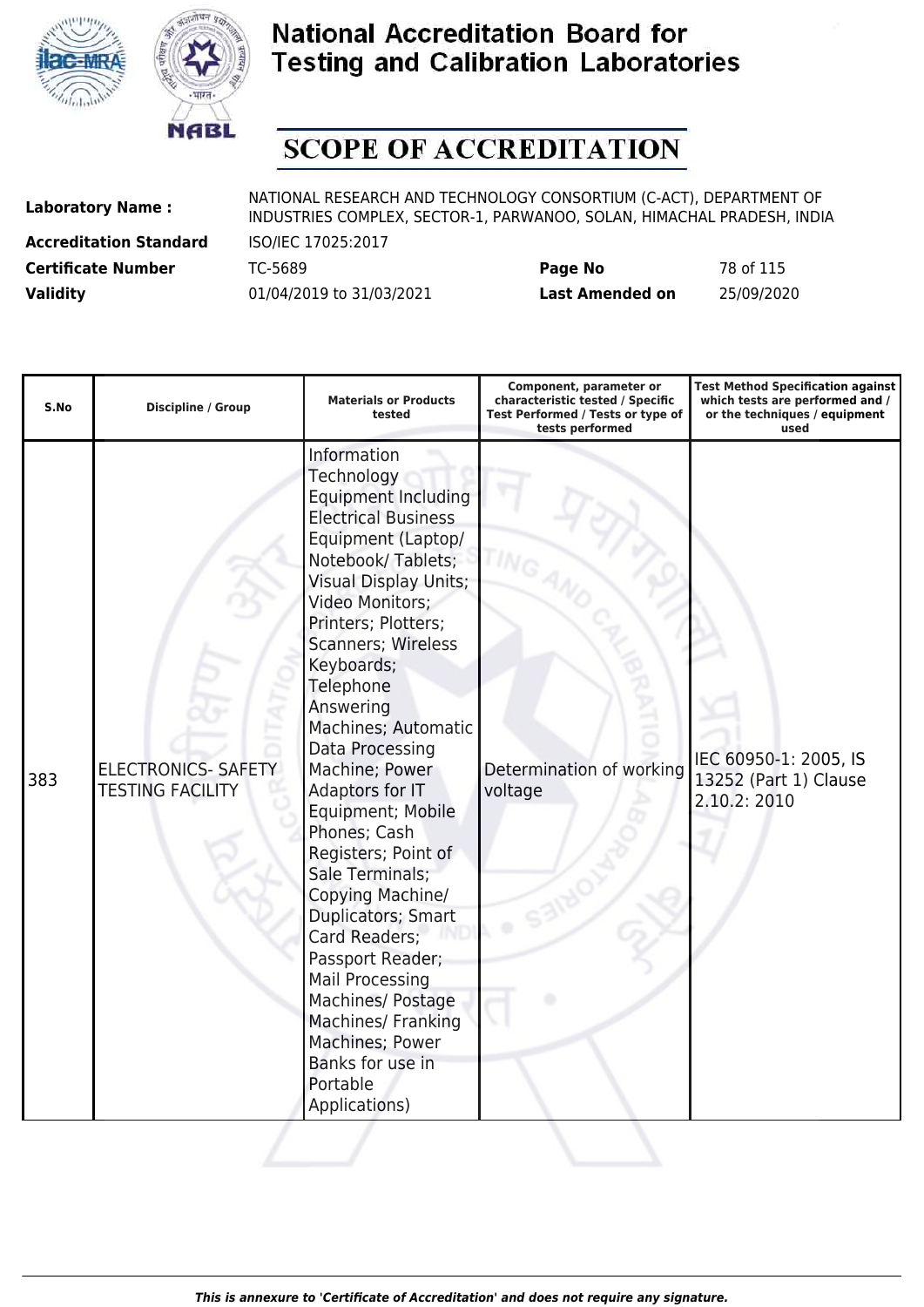



# **SCOPE OF ACCREDITATION**

**Accreditation Standard** ISO/IEC 17025:2017

| <b>Certificate Number</b> | TC-5689                  | Page No         | 79 of 115  |
|---------------------------|--------------------------|-----------------|------------|
| <b>Validity</b>           | 01/04/2019 to 31/03/2021 | Last Amended on | 25/09/2020 |

| S.No | <b>Discipline / Group</b>                             | <b>Materials or Products</b><br>tested                                                                                                                                                                                                                                                                                                                                                                                                                                                                                                                                                                                                                         | Component, parameter or<br>characteristic tested / Specific<br>Test Performed / Tests or type of<br>tests performed | <b>Test Method Specification against</b><br>which tests are performed and /<br>or the techniques / equipment<br>used |
|------|-------------------------------------------------------|----------------------------------------------------------------------------------------------------------------------------------------------------------------------------------------------------------------------------------------------------------------------------------------------------------------------------------------------------------------------------------------------------------------------------------------------------------------------------------------------------------------------------------------------------------------------------------------------------------------------------------------------------------------|---------------------------------------------------------------------------------------------------------------------|----------------------------------------------------------------------------------------------------------------------|
| 384  | <b>ELECTRONICS- SAFETY</b><br><b>TESTING FACILITY</b> | Information<br>Technology<br><b>Equipment Including</b><br><b>Electrical Business</b><br>Equipment (Laptop/<br>Notebook/Tablets;<br><b>Visual Display Units;</b><br>Video Monitors;<br>Printers; Plotters;<br><b>Scanners; Wireless</b><br>Keyboards;<br>Telephone<br>Answering<br>Machines; Automatic<br>Data Processing<br>Machine; Power<br>Adaptors for IT<br>Equipment; Mobile<br>Phones; Cash<br>Registers; Point of<br>Sale Terminals;<br>Copying Machine/<br>Duplicators; Smart<br>Card Readers;<br>Passport Reader;<br>Mail Processing<br>Machines/ Postage<br>Machines/ Franking<br>Machines; Power<br>Banks for use in<br>Portable<br>Applications) | Direct plug-in equipment                                                                                            | IEC 60950-1: 2005, IS<br>13252 (Part 1) Clause<br>4.3.6: 2010                                                        |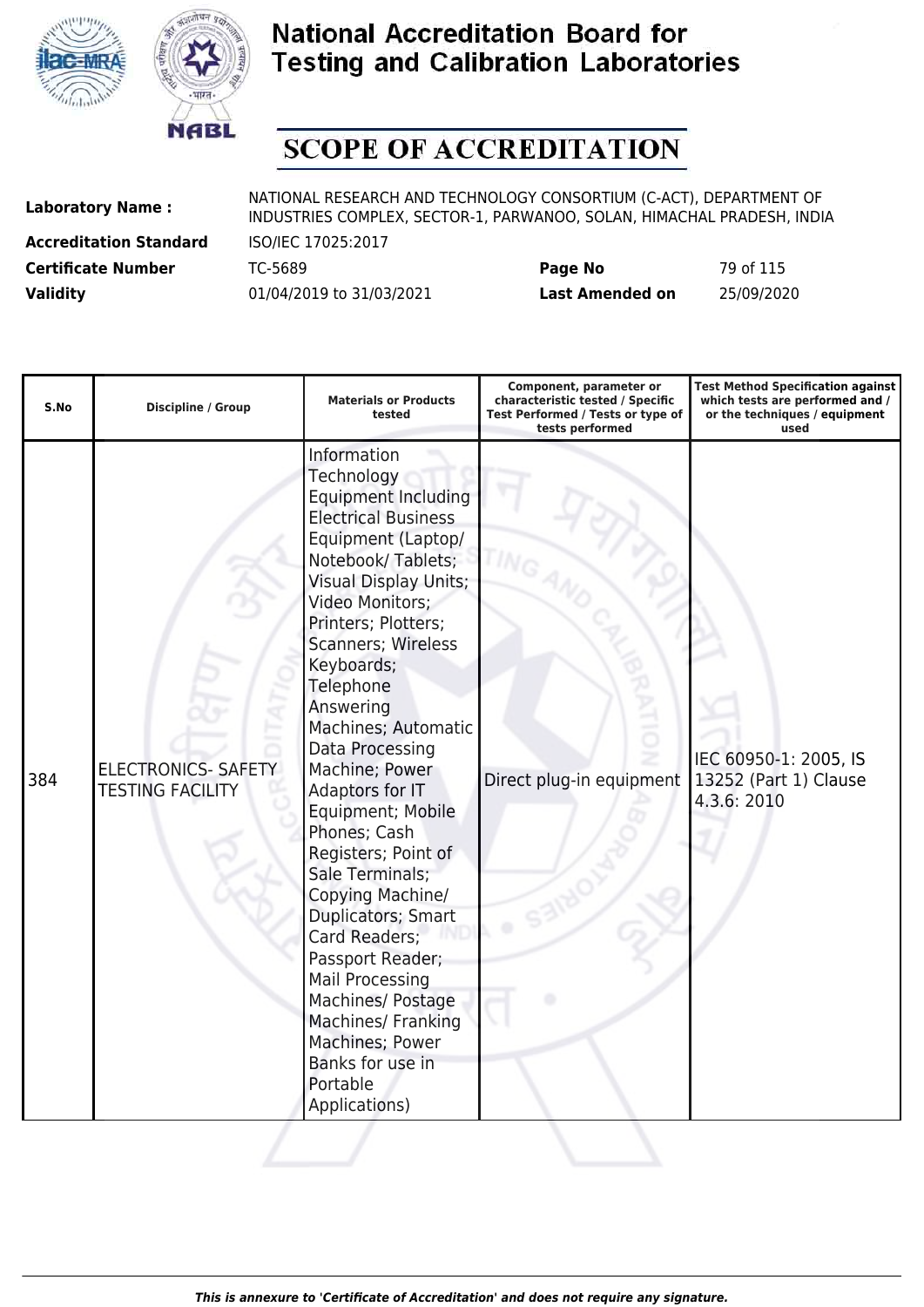



# **SCOPE OF ACCREDITATION**

**Accreditation Standard** ISO/IEC 17025:2017

| <b>Certificate Number</b> | TC-5689                  | Page No         | 80 of 115  |
|---------------------------|--------------------------|-----------------|------------|
| <b>Validity</b>           | 01/04/2019 to 31/03/2021 | Last Amended on | 25/09/2020 |

| S.No | Discipline / Group                                    | <b>Materials or Products</b><br>tested                                                                                                                                                                                                                                                                                                                                                                                                                                                                                                                                                                                                                  | Component, parameter or<br>characteristic tested / Specific<br>Test Performed / Tests or type of<br>tests performed | <b>Test Method Specification against</b><br>which tests are performed and /<br>or the techniques / equipment<br>used |
|------|-------------------------------------------------------|---------------------------------------------------------------------------------------------------------------------------------------------------------------------------------------------------------------------------------------------------------------------------------------------------------------------------------------------------------------------------------------------------------------------------------------------------------------------------------------------------------------------------------------------------------------------------------------------------------------------------------------------------------|---------------------------------------------------------------------------------------------------------------------|----------------------------------------------------------------------------------------------------------------------|
| 385  | <b>ELECTRONICS- SAFETY</b><br><b>TESTING FACILITY</b> | Information<br>Technology<br><b>Equipment Including</b><br><b>Electrical Business</b><br>Equipment (Laptop/<br>Notebook/Tablets;<br><b>Visual Display Units;</b><br>Video Monitors;<br>Printers; Plotters;<br>Scanners; Wireless<br>Keyboards;<br>Telephone<br>Answering<br>Machines; Automatic<br>Data Processing<br>Machine; Power<br>Adaptors for IT<br>Equipment; Mobile<br>Phones; Cash<br>Registers; Point of<br>Sale Terminals;<br>Copying Machine/<br>Duplicators; Smart<br>Card Readers;<br>Passport Reader;<br>Mail Processing<br>Machines/ Postage<br>Machines/ Franking<br>Machines; Power<br>Banks for use in<br>Portable<br>Applications) | <b>Discharge of Capacitors</b>                                                                                      | IEC 60950-1: 2005, IS<br>13252 (Part 1) Clause<br>2.1.1.7: 2010                                                      |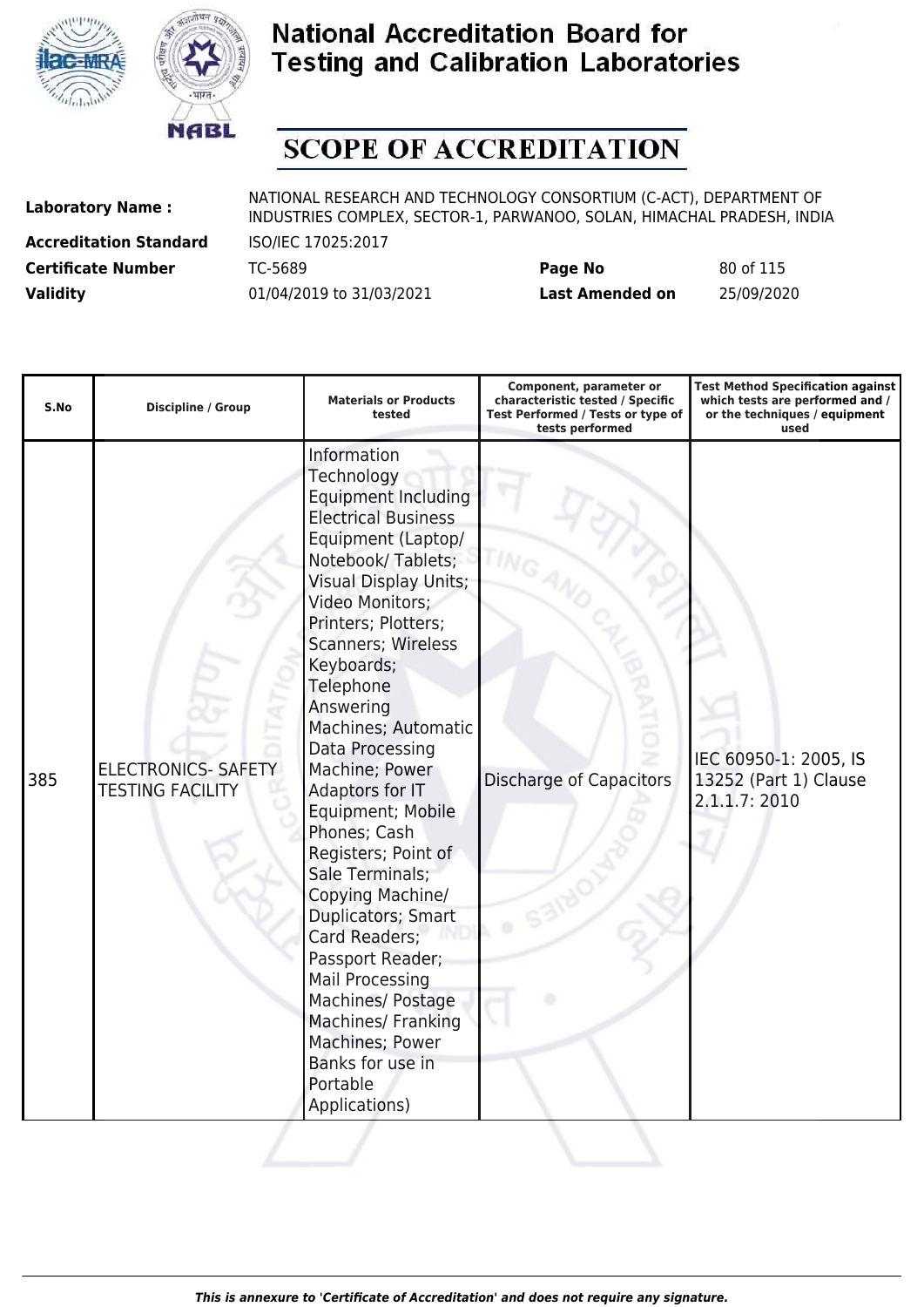



# **SCOPE OF ACCREDITATION**

**Accreditation Standard** ISO/IEC 17025:2017

| <b>Certificate Number</b> | TC-5689                  | Page No         | 81 of 115  |
|---------------------------|--------------------------|-----------------|------------|
| <b>Validity</b>           | 01/04/2019 to 31/03/2021 | Last Amended on | 25/09/2020 |

| S.No | <b>Discipline / Group</b>                             | <b>Materials or Products</b><br>tested                                                                                                                                                                                                                                                                                                                                                                                                                                                                                                                                                                                                                  | Component, parameter or<br>characteristic tested / Specific<br>Test Performed / Tests or type of<br>tests performed | <b>Test Method Specification against</b><br>which tests are performed and /<br>or the techniques / equipment<br>used |
|------|-------------------------------------------------------|---------------------------------------------------------------------------------------------------------------------------------------------------------------------------------------------------------------------------------------------------------------------------------------------------------------------------------------------------------------------------------------------------------------------------------------------------------------------------------------------------------------------------------------------------------------------------------------------------------------------------------------------------------|---------------------------------------------------------------------------------------------------------------------|----------------------------------------------------------------------------------------------------------------------|
| 386  | <b>ELECTRONICS- SAFETY</b><br><b>TESTING FACILITY</b> | Information<br>Technology<br><b>Equipment Including</b><br><b>Electrical Business</b><br>Equipment (Laptop/<br>Notebook/Tablets;<br><b>Visual Display Units;</b><br>Video Monitors;<br>Printers; Plotters;<br>Scanners; Wireless<br>Keyboards;<br>Telephone<br>Answering<br>Machines; Automatic<br>Data Processing<br>Machine; Power<br>Adaptors for IT<br>Equipment; Mobile<br>Phones; Cash<br>Registers; Point of<br>Sale Terminals;<br>Copying Machine/<br>Duplicators; Smart<br>Card Readers;<br>Passport Reader;<br>Mail Processing<br>Machines/ Postage<br>Machines/ Franking<br>Machines; Power<br>Banks for use in<br>Portable<br>Applications) | <b>Electrical Insulation</b>                                                                                        | IEC 60950-1: 2005, IS<br>13252 (Part 1) Clause<br>2.9.2: 2010                                                        |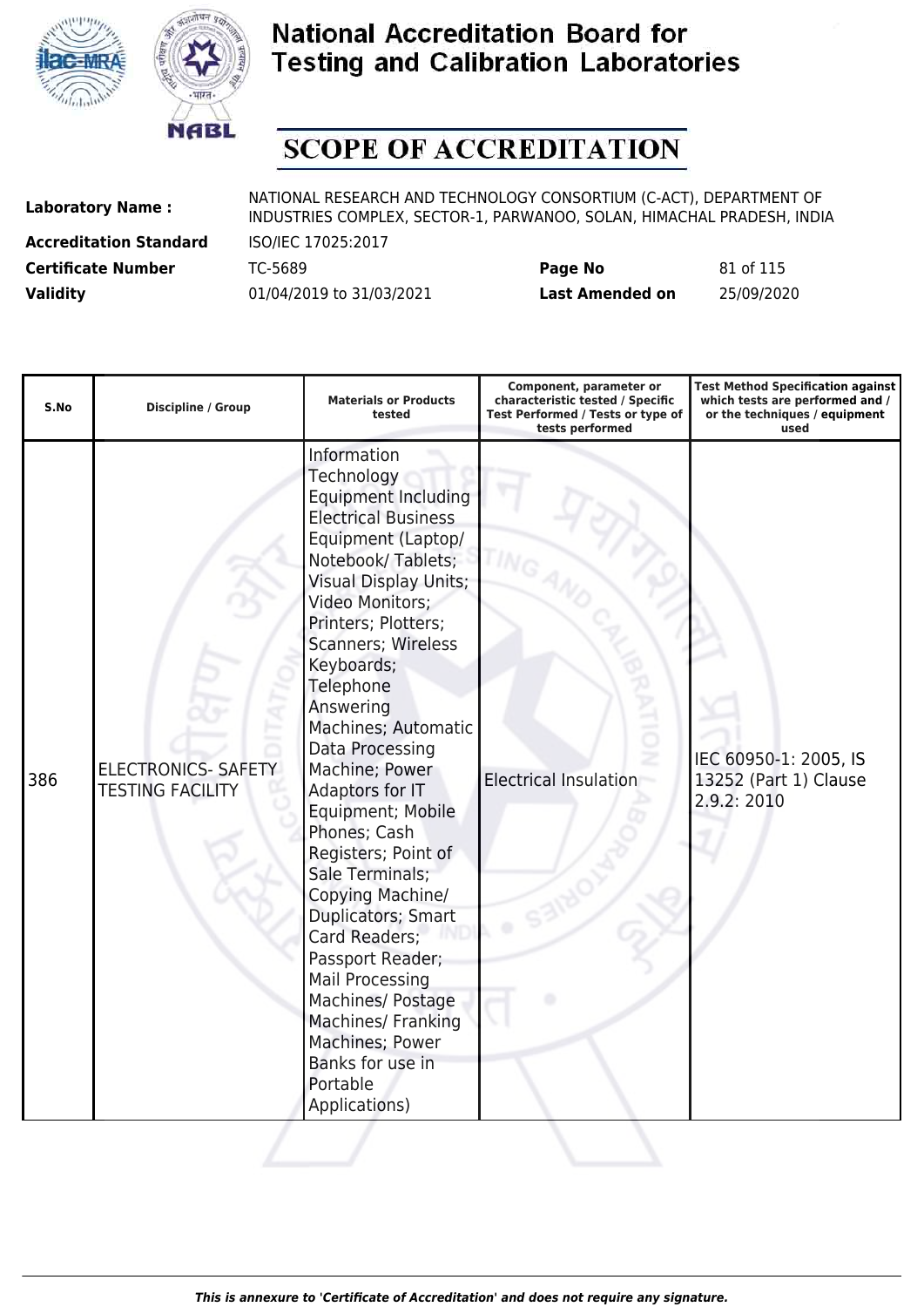



# **SCOPE OF ACCREDITATION**

**Accreditation Standard** ISO/IEC 17025:2017

| <b>Certificate Number</b> | TC-5689                  | Page No         | 82 of 115  |
|---------------------------|--------------------------|-----------------|------------|
| <b>Validity</b>           | 01/04/2019 to 31/03/2021 | Last Amended on | 25/09/2020 |

| S.No | <b>Discipline / Group</b>                             | <b>Materials or Products</b><br>tested                                                                                                                                                                                                                                                                                                                                                                                                                                                                                                                                                                                                                         | Component, parameter or<br>characteristic tested / Specific<br>Test Performed / Tests or type of<br>tests performed | <b>Test Method Specification against</b><br>which tests are performed and /<br>or the techniques / equipment<br>used |
|------|-------------------------------------------------------|----------------------------------------------------------------------------------------------------------------------------------------------------------------------------------------------------------------------------------------------------------------------------------------------------------------------------------------------------------------------------------------------------------------------------------------------------------------------------------------------------------------------------------------------------------------------------------------------------------------------------------------------------------------|---------------------------------------------------------------------------------------------------------------------|----------------------------------------------------------------------------------------------------------------------|
| 387  | <b>ELECTRONICS- SAFETY</b><br><b>TESTING FACILITY</b> | Information<br>Technology<br><b>Equipment Including</b><br><b>Electrical Business</b><br>Equipment (Laptop/<br>Notebook/Tablets;<br><b>Visual Display Units;</b><br>Video Monitors;<br>Printers; Plotters;<br>Scanners; Wireless<br>Keyboards;<br>Telephone<br>Answering<br>Machines; Automatic<br>Data Processing<br>Machine; Power<br>Adaptors for IT<br>Equipment; Mobile<br>Phones; Cash<br>Registers; Point of<br>Sale Terminals;<br>Copying Machine/<br>Duplicators; Smart<br>Card Readers;<br>Passport Reader;<br><b>Mail Processing</b><br>Machines/ Postage<br>Machines/ Franking<br>Machines; Power<br>Banks for use in<br>Portable<br>Applications) | ż<br><b>Energy Hazards</b>                                                                                          | IEC 60950-1: 2005, IS<br>13252 (Part 1) Clause<br>2.1.1.5: 2010                                                      |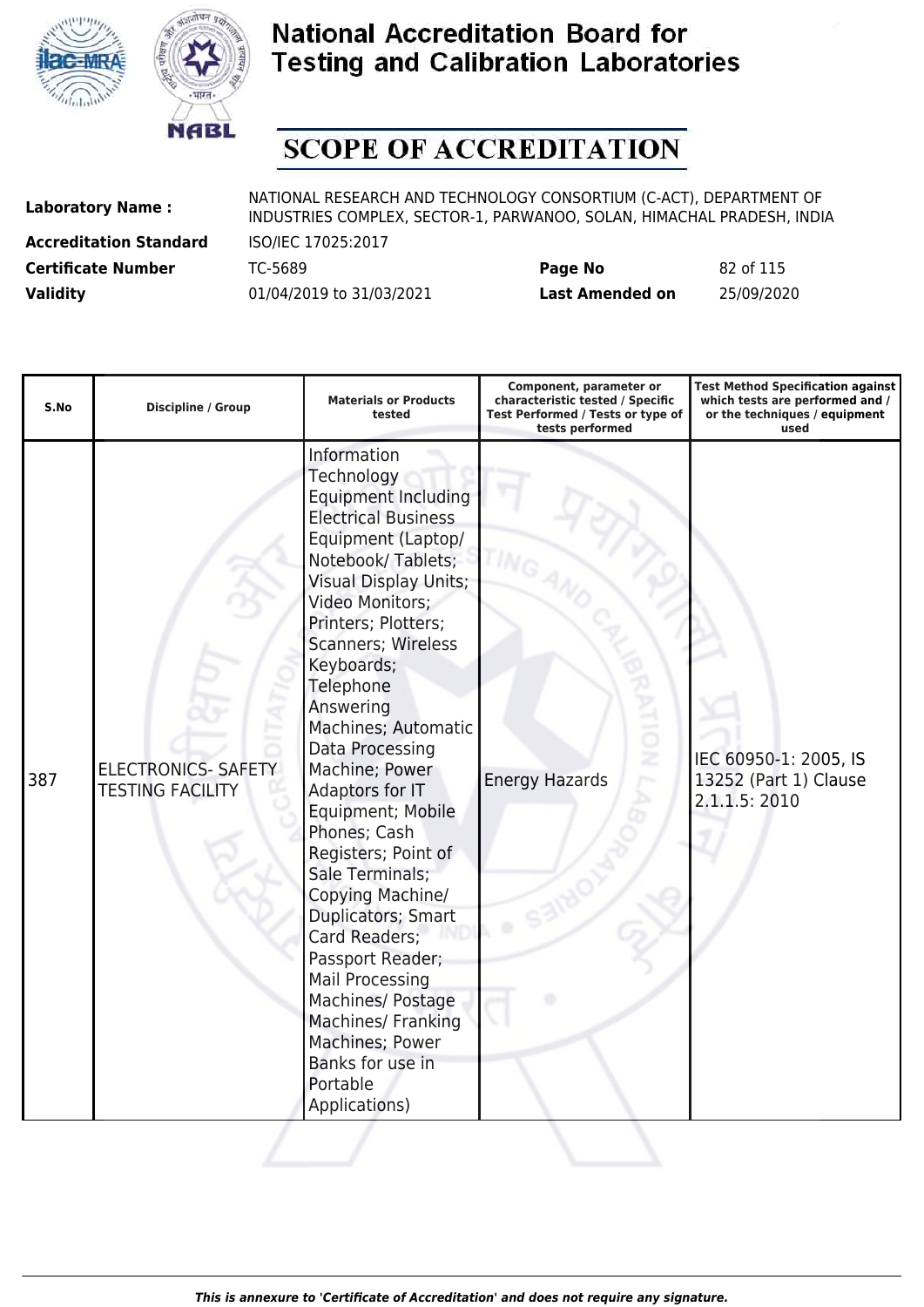



# **SCOPE OF ACCREDITATION**

**Accreditation Standard** ISO/IEC 17025:2017

| <b>Certificate Number</b> | TC-5689                  | Page No         | 83 of 115  |
|---------------------------|--------------------------|-----------------|------------|
| <b>Validity</b>           | 01/04/2019 to 31/03/2021 | Last Amended on | 25/09/2020 |

| S.No | <b>Discipline / Group</b>                             | <b>Materials or Products</b><br>tested                                                                                                                                                                                                                                                                                                                                                                                                                                                                                                                                                                                                                  | Component, parameter or<br>characteristic tested / Specific<br>Test Performed / Tests or type of<br>tests performed | <b>Test Method Specification against</b><br>which tests are performed and /<br>or the techniques / equipment<br>used |
|------|-------------------------------------------------------|---------------------------------------------------------------------------------------------------------------------------------------------------------------------------------------------------------------------------------------------------------------------------------------------------------------------------------------------------------------------------------------------------------------------------------------------------------------------------------------------------------------------------------------------------------------------------------------------------------------------------------------------------------|---------------------------------------------------------------------------------------------------------------------|----------------------------------------------------------------------------------------------------------------------|
| 388  | <b>ELECTRONICS- SAFETY</b><br><b>TESTING FACILITY</b> | Information<br>Technology<br><b>Equipment Including</b><br><b>Electrical Business</b><br>Equipment (Laptop/<br>Notebook/Tablets;<br><b>Visual Display Units;</b><br>Video Monitors;<br>Printers; Plotters;<br>Scanners; Wireless<br>Keyboards;<br>Telephone<br>Answering<br>Machines; Automatic<br>Data Processing<br>Machine; Power<br>Adaptors for IT<br>Equipment; Mobile<br>Phones; Cash<br>Registers; Point of<br>Sale Terminals;<br>Copying Machine/<br>Duplicators; Smart<br>Card Readers;<br>Passport Reader;<br>Mail Processing<br>Machines/ Postage<br>Machines/ Franking<br>Machines; Power<br>Banks for use in<br>Portable<br>Applications) | ż<br>Ionizing Radiation                                                                                             | IEC 60950-1: 2005, IS<br>13252 (Part 1) Clause<br>4.3.13.2: 2010                                                     |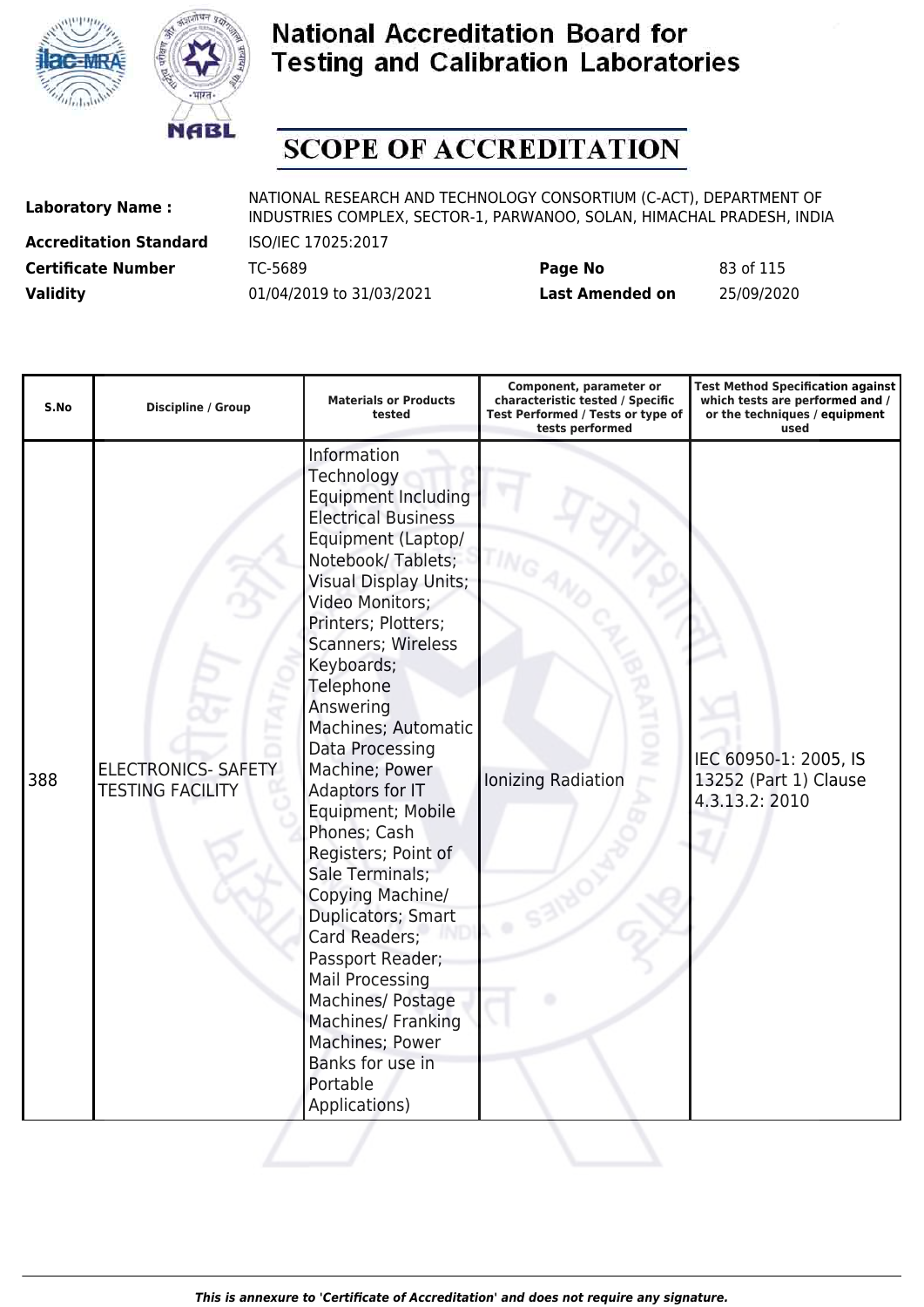



# **SCOPE OF ACCREDITATION**

**Accreditation Standard** ISO/IEC 17025:2017

| <b>Certificate Number</b> | TC-5689                  | Page No         | 84 of 115  |
|---------------------------|--------------------------|-----------------|------------|
| <b>Validity</b>           | 01/04/2019 to 31/03/2021 | Last Amended on | 25/09/2020 |

| S.No | Discipline / Group                                    | <b>Materials or Products</b><br>tested                                                                                                                                                                                                                                                                                                                                                                                                                                                                                                                                                                                                                                | Component, parameter or<br>characteristic tested / Specific<br>Test Performed / Tests or type of<br>tests performed | <b>Test Method Specification against</b><br>which tests are performed and /<br>or the techniques / equipment<br>used |
|------|-------------------------------------------------------|-----------------------------------------------------------------------------------------------------------------------------------------------------------------------------------------------------------------------------------------------------------------------------------------------------------------------------------------------------------------------------------------------------------------------------------------------------------------------------------------------------------------------------------------------------------------------------------------------------------------------------------------------------------------------|---------------------------------------------------------------------------------------------------------------------|----------------------------------------------------------------------------------------------------------------------|
| 389  | <b>ELECTRONICS- SAFETY</b><br><b>TESTING FACILITY</b> | Information<br>Technology<br><b>Equipment Including</b><br><b>Electrical Business</b><br>Equipment (Laptop/<br>Notebook/Tablets;<br><b>Visual Display Units;</b><br>Video Monitors;<br>Printers; Plotters;<br>Scanners; Wireless<br>Keyboards;<br>Telephone<br>Answering<br>Machines; Automatic<br>Data Processing<br>Machine; Power<br>Adaptors for IT<br>Equipment; Mobile<br>Phones; Cash<br>Registers; Point of<br>Sale Terminals;<br>Copying Machine/<br>Duplicators; Smart<br>Card Readers;<br>Passport Reader;<br><b>Mail Processing</b><br>Machines/ Postage<br><b>Machines/ Franking</b><br>Machines; Power<br>Banks for use in<br>Portable<br>Applications) | <b>Limited Current Circuits</b>                                                                                     | IEC 60950-1: 2005, IS<br>13252 (Part 1) Clause<br>2.4:2010                                                           |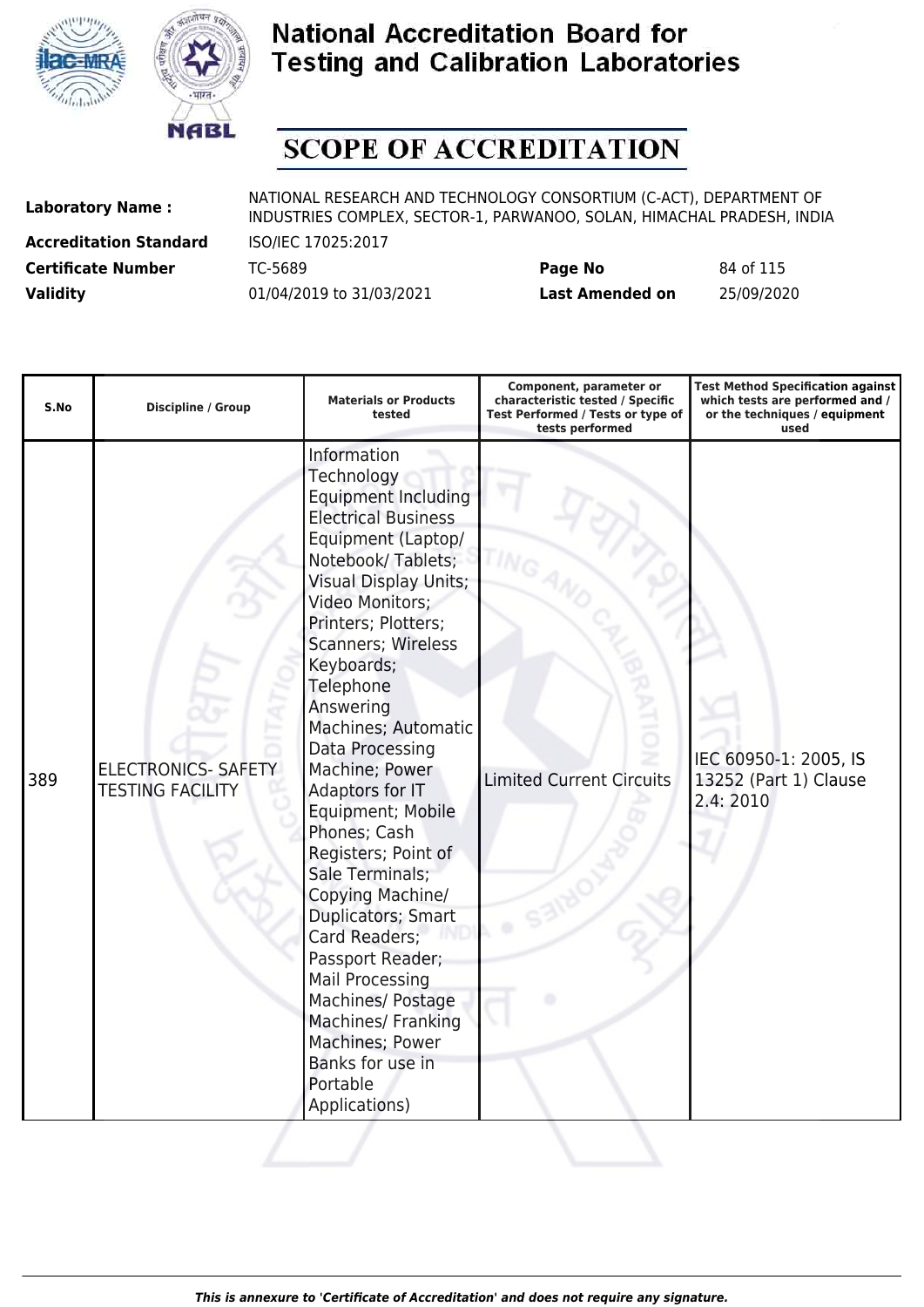



# **SCOPE OF ACCREDITATION**

**Accreditation Standard** ISO/IEC 17025:2017

| <b>Certificate Number</b> | TC-5689                  | Page No         | 85 of 115  |
|---------------------------|--------------------------|-----------------|------------|
| <b>Validity</b>           | 01/04/2019 to 31/03/2021 | Last Amended on | 25/09/2020 |

| S.No | <b>Discipline / Group</b>                             | <b>Materials or Products</b><br>tested                                                                                                                                                                                                                                                                                                                                                                                                                                                                                                                                                                                                                         | Component, parameter or<br>characteristic tested / Specific<br>Test Performed / Tests or type of<br>tests performed | <b>Test Method Specification against</b><br>which tests are performed and /<br>or the techniques / equipment<br>used |
|------|-------------------------------------------------------|----------------------------------------------------------------------------------------------------------------------------------------------------------------------------------------------------------------------------------------------------------------------------------------------------------------------------------------------------------------------------------------------------------------------------------------------------------------------------------------------------------------------------------------------------------------------------------------------------------------------------------------------------------------|---------------------------------------------------------------------------------------------------------------------|----------------------------------------------------------------------------------------------------------------------|
| 390  | <b>ELECTRONICS- SAFETY</b><br><b>TESTING FACILITY</b> | Information<br>Technology<br><b>Equipment Including</b><br><b>Electrical Business</b><br>Equipment (Laptop/<br>Notebook/Tablets;<br><b>Visual Display Units;</b><br>Video Monitors;<br>Printers; Plotters;<br><b>Scanners; Wireless</b><br>Keyboards;<br>Telephone<br>Answering<br>Machines; Automatic<br>Data Processing<br>Machine; Power<br>Adaptors for IT<br>Equipment; Mobile<br>Phones; Cash<br>Registers; Point of<br>Sale Terminals;<br>Copying Machine/<br>Duplicators; Smart<br>Card Readers;<br>Passport Reader;<br>Mail Processing<br>Machines/ Postage<br>Machines/ Franking<br>Machines; Power<br>Banks for use in<br>Portable<br>Applications) | Limited current circuits,<br>limit values                                                                           | IEC 60950-1: 2005, IS<br>13252 (Part 1) Clause<br>2.4.2: 2010                                                        |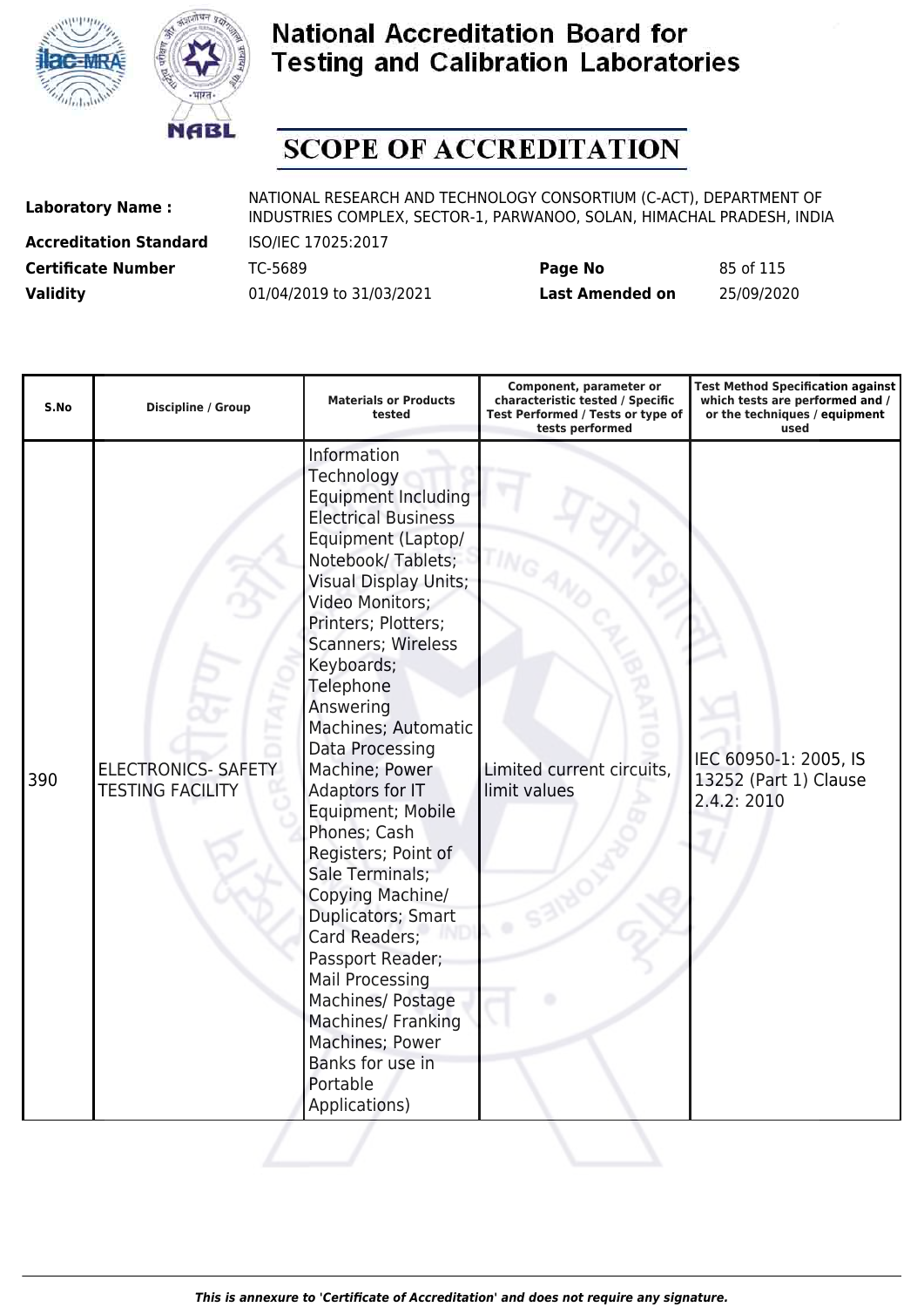



# **SCOPE OF ACCREDITATION**

**Accreditation Standard** ISO/IEC 17025:2017

| <b>Certificate Number</b> | TC-5689                  | Page No         | 86 of 115  |
|---------------------------|--------------------------|-----------------|------------|
| <b>Validity</b>           | 01/04/2019 to 31/03/2021 | Last Amended on | 25/09/2020 |

| S.No | Discipline / Group                                    | <b>Materials or Products</b><br>tested                                                                                                                                                                                                                                                                                                                                                                                                                                                                                                                                                                                                                                | Component, parameter or<br>characteristic tested / Specific<br>Test Performed / Tests or type of<br>tests performed | <b>Test Method Specification against</b><br>which tests are performed and /<br>or the techniques / equipment<br>used |
|------|-------------------------------------------------------|-----------------------------------------------------------------------------------------------------------------------------------------------------------------------------------------------------------------------------------------------------------------------------------------------------------------------------------------------------------------------------------------------------------------------------------------------------------------------------------------------------------------------------------------------------------------------------------------------------------------------------------------------------------------------|---------------------------------------------------------------------------------------------------------------------|----------------------------------------------------------------------------------------------------------------------|
| 391  | <b>ELECTRONICS- SAFETY</b><br><b>TESTING FACILITY</b> | Information<br>Technology<br><b>Equipment Including</b><br><b>Electrical Business</b><br>Equipment (Laptop/<br>Notebook/Tablets;<br><b>Visual Display Units;</b><br>Video Monitors;<br>Printers; Plotters;<br>Scanners; Wireless<br>Keyboards;<br>Telephone<br>Answering<br>Machines; Automatic<br>Data Processing<br>Machine; Power<br>Adaptors for IT<br>Equipment; Mobile<br>Phones; Cash<br>Registers; Point of<br>Sale Terminals;<br>Copying Machine/<br>Duplicators; Smart<br>Card Readers;<br>Passport Reader;<br><b>Mail Processing</b><br>Machines/ Postage<br><b>Machines/ Franking</b><br>Machines; Power<br>Banks for use in<br>Portable<br>Applications) | <b>Limited Power Sources</b>                                                                                        | IEC 60950-1: 2005, IS<br>13252 (Part 1) Clause<br>2.5:2010                                                           |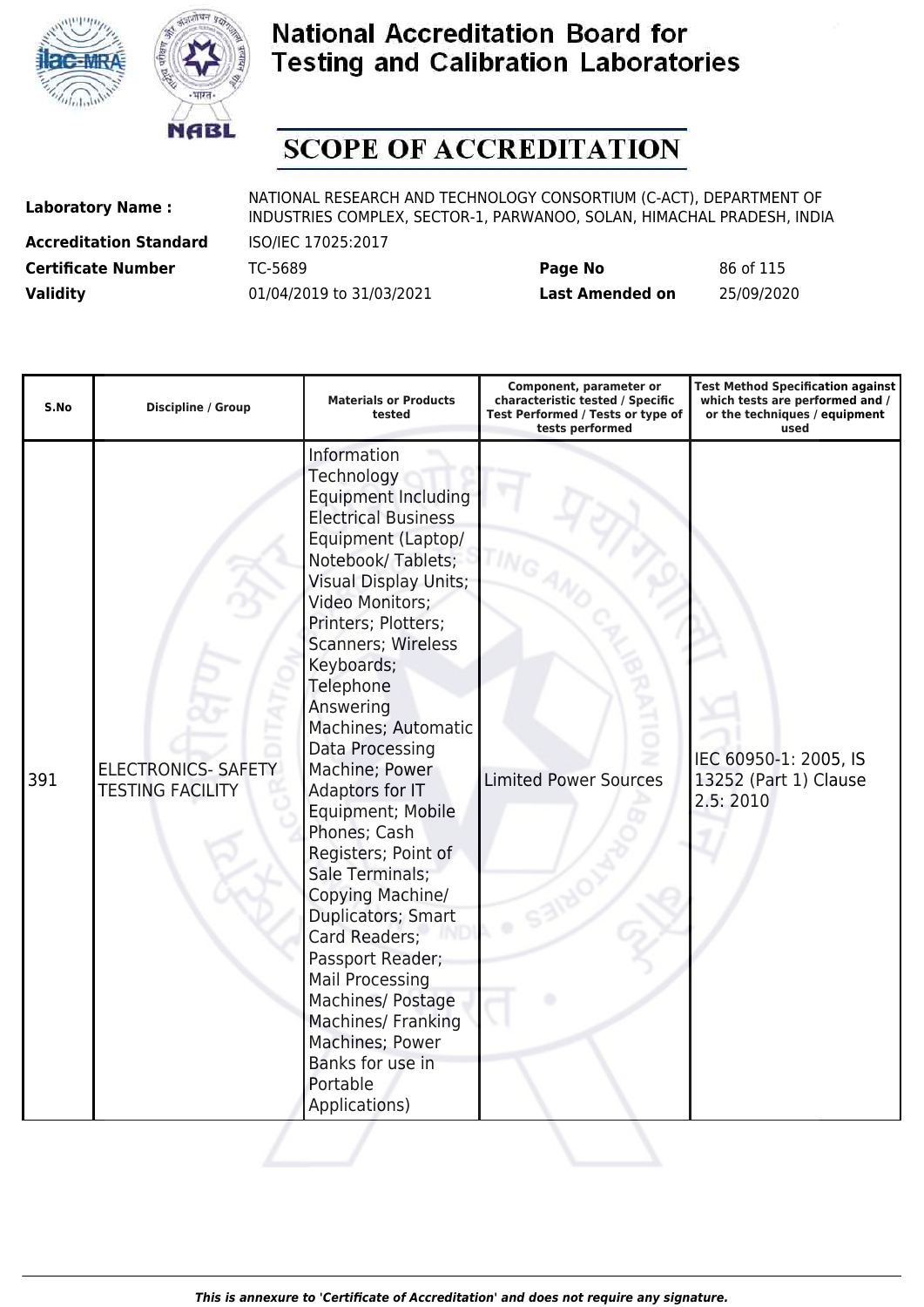



# **SCOPE OF ACCREDITATION**

**Accreditation Standard** ISO/IEC 17025:2017

| <b>Certificate Number</b> | TC-5689                  | Page No         | 87 of 115  |
|---------------------------|--------------------------|-----------------|------------|
| <b>Validity</b>           | 01/04/2019 to 31/03/2021 | Last Amended on | 25/09/2020 |

| S.No | Discipline / Group                                    | <b>Materials or Products</b><br>tested                                                                                                                                                                                                                                                                                                                                                                                                                                                                                                                                                                                                                  | Component, parameter or<br>characteristic tested / Specific<br>Test Performed / Tests or type of<br>tests performed | <b>Test Method Specification against</b><br>which tests are performed and /<br>or the techniques / equipment<br>used |
|------|-------------------------------------------------------|---------------------------------------------------------------------------------------------------------------------------------------------------------------------------------------------------------------------------------------------------------------------------------------------------------------------------------------------------------------------------------------------------------------------------------------------------------------------------------------------------------------------------------------------------------------------------------------------------------------------------------------------------------|---------------------------------------------------------------------------------------------------------------------|----------------------------------------------------------------------------------------------------------------------|
| 392  | <b>ELECTRONICS- SAFETY</b><br><b>TESTING FACILITY</b> | Information<br>Technology<br><b>Equipment Including</b><br><b>Electrical Business</b><br>Equipment (Laptop/<br>Notebook/Tablets;<br><b>Visual Display Units;</b><br>Video Monitors;<br>Printers; Plotters;<br>Scanners; Wireless<br>Keyboards;<br>Telephone<br>Answering<br>Machines; Automatic<br>Data Processing<br>Machine; Power<br>Adaptors for IT<br>Equipment; Mobile<br>Phones; Cash<br>Registers; Point of<br>Sale Terminals;<br>Copying Machine/<br>Duplicators; Smart<br>Card Readers;<br>Passport Reader;<br>Mail Processing<br>Machines/ Postage<br>Machines/ Franking<br>Machines; Power<br>Banks for use in<br>Portable<br>Applications) | Marking And Instructions                                                                                            | IEC 60950-1: 2005, IS<br>13252 (Part 1) Clause<br>1.7:2010                                                           |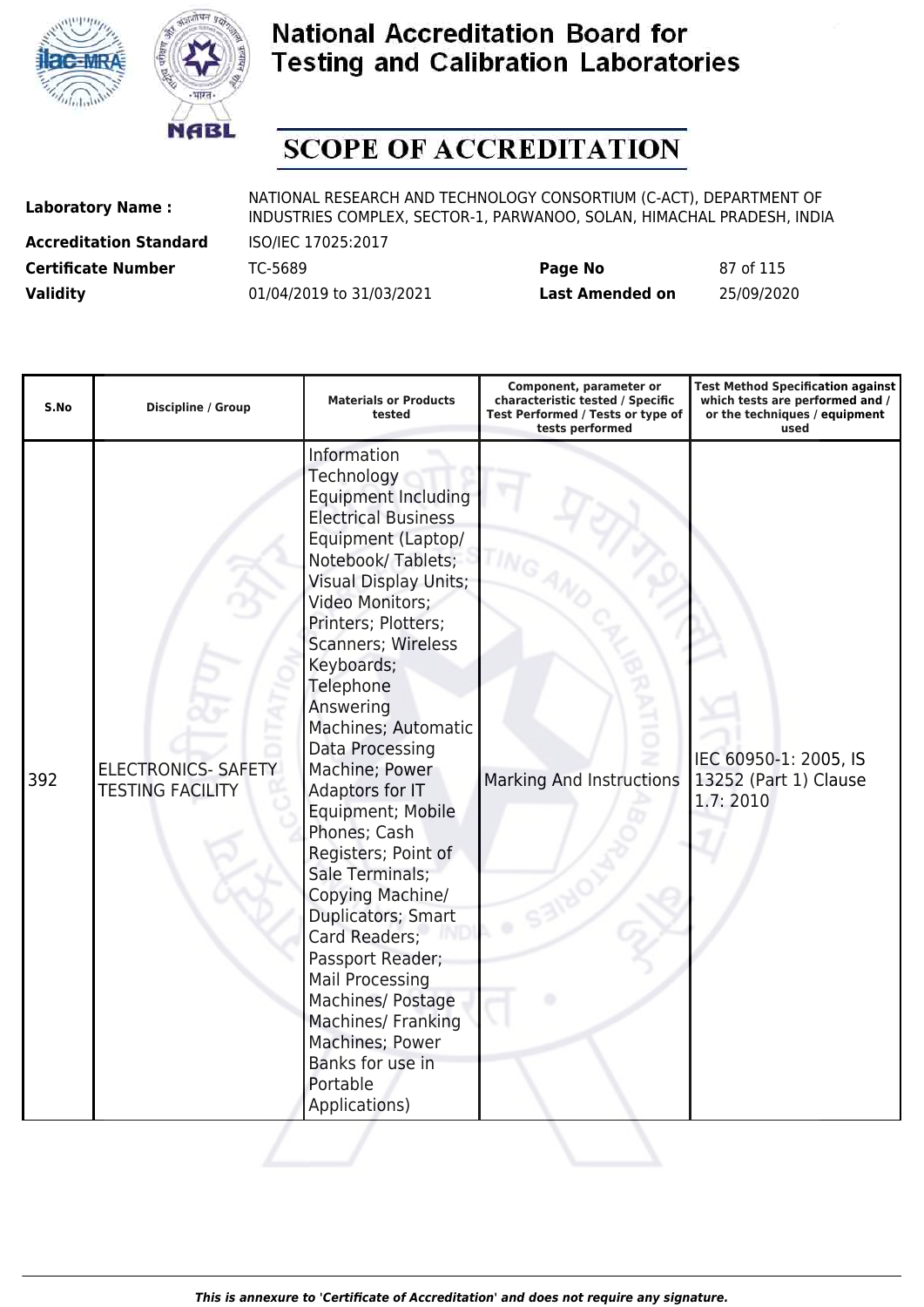



# **SCOPE OF ACCREDITATION**

**Accreditation Standard** ISO/IEC 17025:2017

| <b>Certificate Number</b> | TC-5689                  | Page No         | 88 of 115  |
|---------------------------|--------------------------|-----------------|------------|
| <b>Validity</b>           | 01/04/2019 to 31/03/2021 | Last Amended on | 25/09/2020 |

| S.No | <b>Discipline / Group</b>                             | <b>Materials or Products</b><br>tested                                                                                                                                                                                                                                                                                                                                                                                                                                                                                                                                                                                                                  | Component, parameter or<br>characteristic tested / Specific<br>Test Performed / Tests or type of<br>tests performed | <b>Test Method Specification against</b><br>which tests are performed and /<br>or the techniques / equipment<br>used |
|------|-------------------------------------------------------|---------------------------------------------------------------------------------------------------------------------------------------------------------------------------------------------------------------------------------------------------------------------------------------------------------------------------------------------------------------------------------------------------------------------------------------------------------------------------------------------------------------------------------------------------------------------------------------------------------------------------------------------------------|---------------------------------------------------------------------------------------------------------------------|----------------------------------------------------------------------------------------------------------------------|
| 393  | <b>ELECTRONICS- SAFETY</b><br><b>TESTING FACILITY</b> | Information<br>Technology<br><b>Equipment Including</b><br><b>Electrical Business</b><br>Equipment (Laptop/<br>Notebook/Tablets;<br><b>Visual Display Units;</b><br>Video Monitors;<br>Printers; Plotters;<br>Scanners; Wireless<br>Keyboards;<br>Telephone<br>Answering<br>Machines; Automatic<br>Data Processing<br>Machine; Power<br>Adaptors for IT<br>Equipment; Mobile<br>Phones; Cash<br>Registers; Point of<br>Sale Terminals;<br>Copying Machine/<br>Duplicators; Smart<br>Card Readers;<br>Passport Reader;<br>Mail Processing<br>Machines/ Postage<br>Machines/ Franking<br>Machines; Power<br>Banks for use in<br>Portable<br>Applications) | Material Group and<br><b>Comparative Tracking</b><br>Index                                                          | IEC 60950-1: 2005, IS<br>13252 (Part 1) Clause<br>2.10.4.2: 2010                                                     |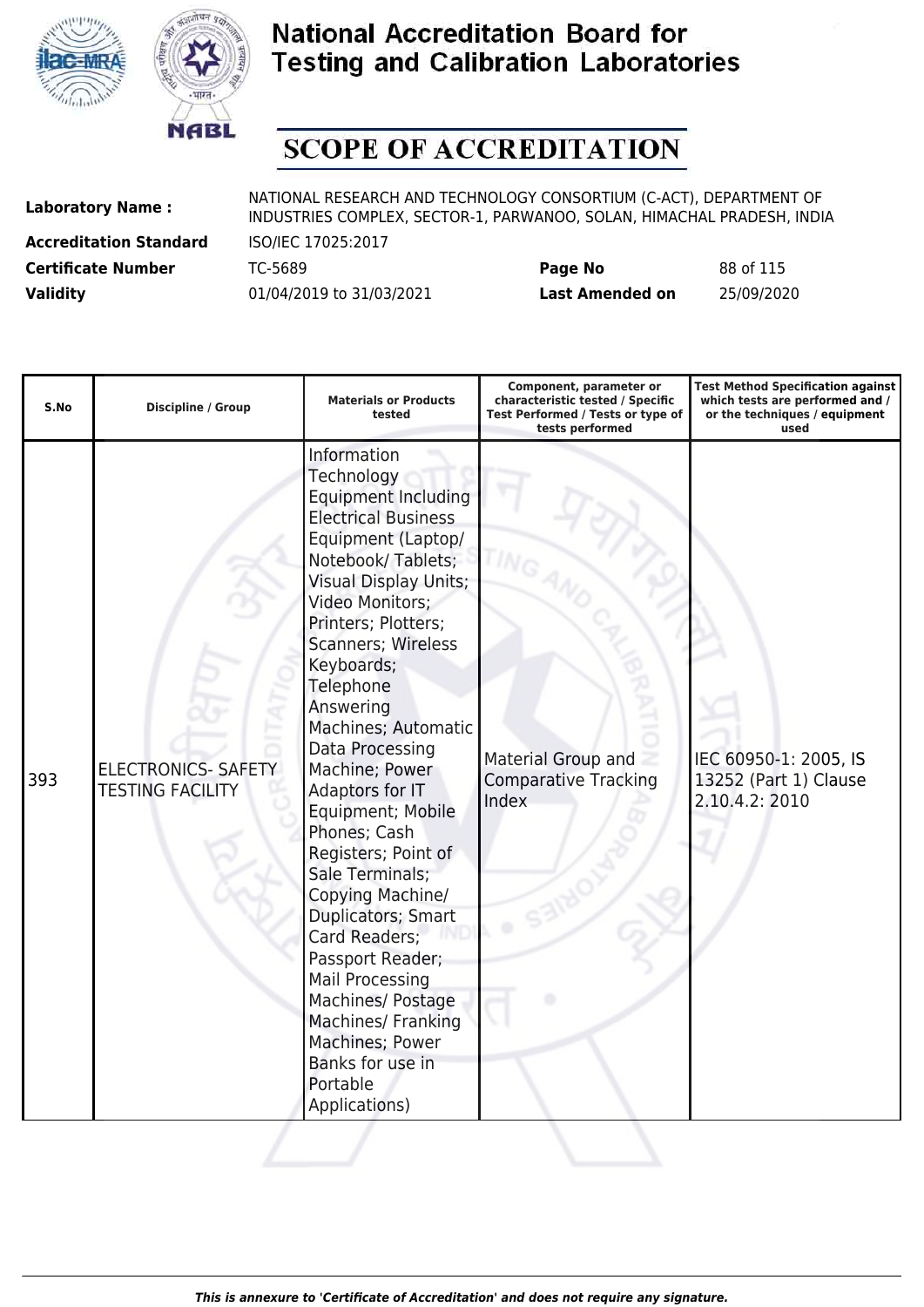



# **SCOPE OF ACCREDITATION**

**Accreditation Standard** ISO/IEC 17025:2017

| <b>Certificate Number</b> | TC-5689                  | Page No         | 89 of 115  |
|---------------------------|--------------------------|-----------------|------------|
| <b>Validity</b>           | 01/04/2019 to 31/03/2021 | Last Amended on | 25/09/2020 |

| S.No | Discipline / Group                                    | <b>Materials or Products</b><br>tested                                                                                                                                                                                                                                                                                                                                                                                                                                                                                                                                                                                                                  | Component, parameter or<br>characteristic tested / Specific<br>Test Performed / Tests or type of<br>tests performed | <b>Test Method Specification against</b><br>which tests are performed and /<br>or the techniques / equipment<br>used |
|------|-------------------------------------------------------|---------------------------------------------------------------------------------------------------------------------------------------------------------------------------------------------------------------------------------------------------------------------------------------------------------------------------------------------------------------------------------------------------------------------------------------------------------------------------------------------------------------------------------------------------------------------------------------------------------------------------------------------------------|---------------------------------------------------------------------------------------------------------------------|----------------------------------------------------------------------------------------------------------------------|
| 394  | <b>ELECTRONICS- SAFETY</b><br><b>TESTING FACILITY</b> | Information<br>Technology<br><b>Equipment Including</b><br><b>Electrical Business</b><br>Equipment (Laptop/<br>Notebook/Tablets;<br><b>Visual Display Units;</b><br>Video Monitors;<br>Printers; Plotters;<br>Scanners; Wireless<br>Keyboards;<br>Telephone<br>Answering<br>Machines; Automatic<br>Data Processing<br>Machine; Power<br>Adaptors for IT<br>Equipment; Mobile<br>Phones; Cash<br>Registers; Point of<br>Sale Terminals;<br>Copying Machine/<br>Duplicators; Smart<br>Card Readers;<br>Passport Reader;<br>Mail Processing<br>Machines/ Postage<br>Machines/ Franking<br>Machines; Power<br>Banks for use in<br>Portable<br>Applications) | Measurement of<br>transient levels                                                                                  | IEC 60950-1: 2005, IS<br>13252 (Part 1) Clause<br>2.10.3.9: 2010                                                     |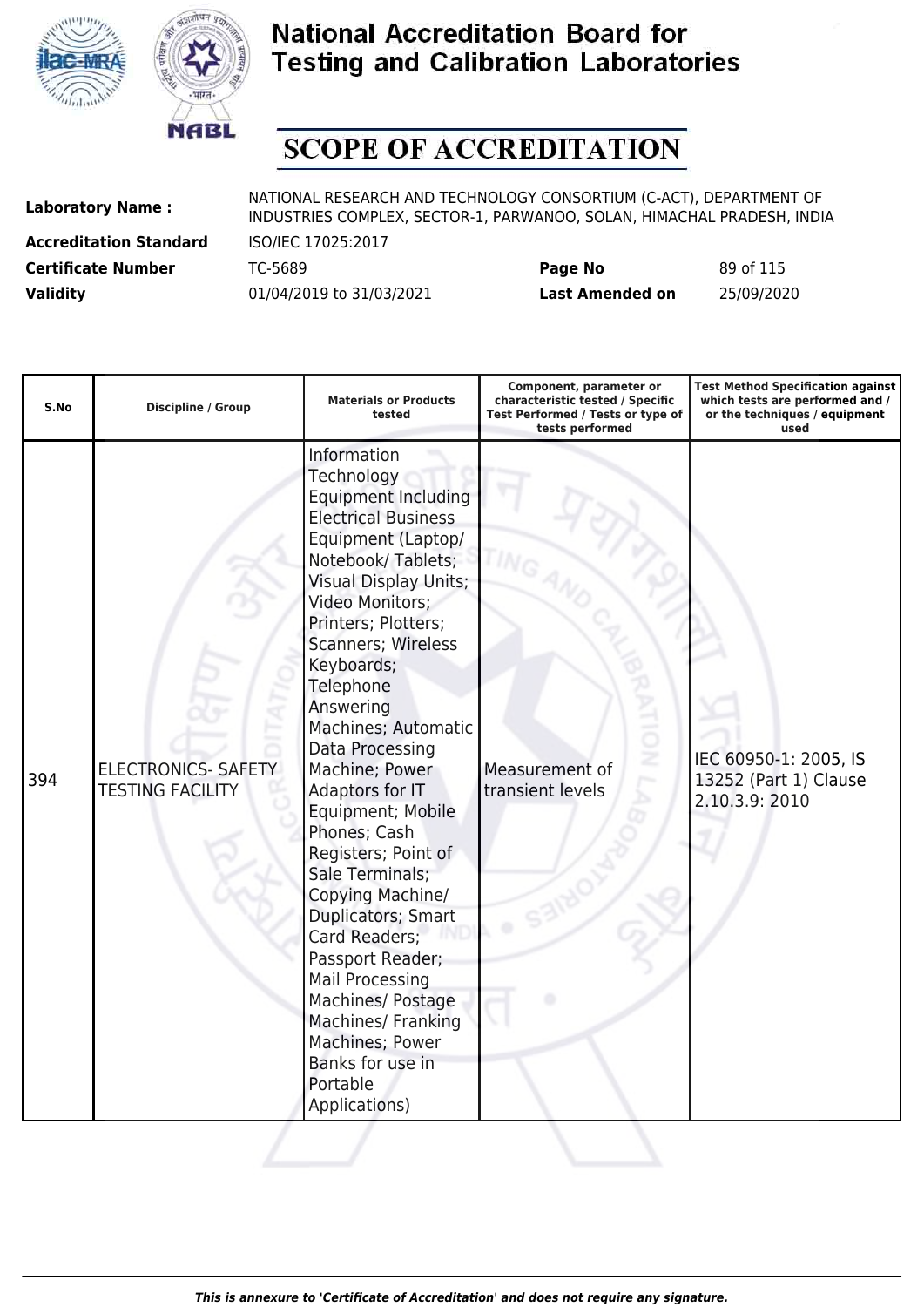



# **SCOPE OF ACCREDITATION**

**Accreditation Standard** ISO/IEC 17025:2017

| <b>Certificate Number</b> | TC-5689                  | Page No         | 90 of 115  |
|---------------------------|--------------------------|-----------------|------------|
| <b>Validity</b>           | 01/04/2019 to 31/03/2021 | Last Amended on | 25/09/2020 |

| S.No | <b>Discipline / Group</b>                             | <b>Materials or Products</b><br>tested                                                                                                                                                                                                                                                                                                                                                                                                                                                                                                                                                                                                                  | Component, parameter or<br>characteristic tested / Specific<br>Test Performed / Tests or type of<br>tests performed | <b>Test Method Specification against</b><br>which tests are performed and /<br>or the techniques / equipment<br>used |
|------|-------------------------------------------------------|---------------------------------------------------------------------------------------------------------------------------------------------------------------------------------------------------------------------------------------------------------------------------------------------------------------------------------------------------------------------------------------------------------------------------------------------------------------------------------------------------------------------------------------------------------------------------------------------------------------------------------------------------------|---------------------------------------------------------------------------------------------------------------------|----------------------------------------------------------------------------------------------------------------------|
| 395  | <b>ELECTRONICS- SAFETY</b><br><b>TESTING FACILITY</b> | Information<br>Technology<br><b>Equipment Including</b><br><b>Electrical Business</b><br>Equipment (Laptop/<br>Notebook/Tablets;<br><b>Visual Display Units;</b><br>Video Monitors;<br>Printers; Plotters;<br>Scanners; Wireless<br>Keyboards;<br>Telephone<br>Answering<br>Machines; Automatic<br>Data Processing<br>Machine; Power<br>Adaptors for IT<br>Equipment; Mobile<br>Phones; Cash<br>Registers; Point of<br>Sale Terminals;<br>Copying Machine/<br>Duplicators; Smart<br>Card Readers;<br>Passport Reader;<br>Mail Processing<br>Machines/ Postage<br>Machines/ Franking<br>Machines; Power<br>Banks for use in<br>Portable<br>Applications) | <b>Mechanical Strength -</b><br>Drop Test                                                                           | IEC 60950-1: 2005, IS<br>13252 (Part 1) Clause<br>4.2.6: 2010                                                        |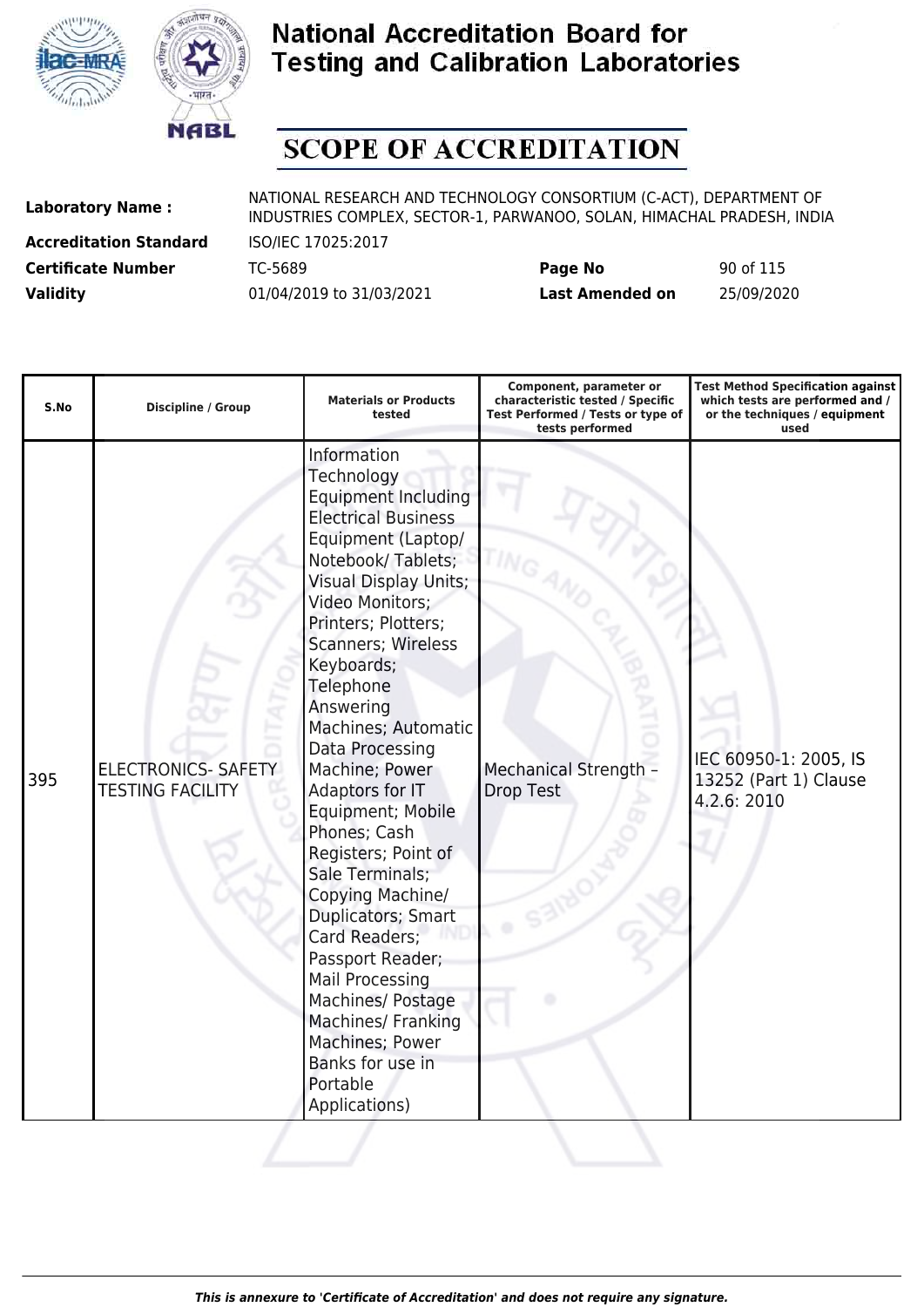



# **SCOPE OF ACCREDITATION**

**Accreditation Standard** ISO/IEC 17025:2017

| <b>Certificate Number</b> | TC-5689                  | Page No                | 91 of 115  |
|---------------------------|--------------------------|------------------------|------------|
| <b>Validity</b>           | 01/04/2019 to 31/03/2021 | <b>Last Amended on</b> | 25/09/2020 |

| S.No | <b>Discipline / Group</b>                             | <b>Materials or Products</b><br>tested                                                                                                                                                                                                                                                                                                                                                                                                                                                                                                                                                                                                                         | Component, parameter or<br>characteristic tested / Specific<br>Test Performed / Tests or type of<br>tests performed | <b>Test Method Specification against</b><br>which tests are performed and /<br>or the techniques / equipment<br>used |
|------|-------------------------------------------------------|----------------------------------------------------------------------------------------------------------------------------------------------------------------------------------------------------------------------------------------------------------------------------------------------------------------------------------------------------------------------------------------------------------------------------------------------------------------------------------------------------------------------------------------------------------------------------------------------------------------------------------------------------------------|---------------------------------------------------------------------------------------------------------------------|----------------------------------------------------------------------------------------------------------------------|
| 396  | <b>ELECTRONICS- SAFETY</b><br><b>TESTING FACILITY</b> | Information<br>Technology<br><b>Equipment Including</b><br><b>Electrical Business</b><br>Equipment (Laptop/<br>Notebook/Tablets;<br><b>Visual Display Units;</b><br>Video Monitors;<br>Printers; Plotters;<br>Scanners; Wireless<br>Keyboards;<br>Telephone<br>Answering<br>Machines; Automatic<br>Data Processing<br>Machine; Power<br>Adaptors for IT<br>Equipment; Mobile<br>Phones; Cash<br>Registers; Point of<br>Sale Terminals;<br>Copying Machine/<br>Duplicators; Smart<br>Card Readers;<br>Passport Reader;<br><b>Mail Processing</b><br>Machines/ Postage<br>Machines/ Franking<br>Machines; Power<br>Banks for use in<br>Portable<br>Applications) | <b>Mechanical Strength -</b><br><b>Stress Relief Test</b>                                                           | IEC 60950-1: 2005, IS<br>13252 (Part 1) Clause<br>4.2.7: 2010                                                        |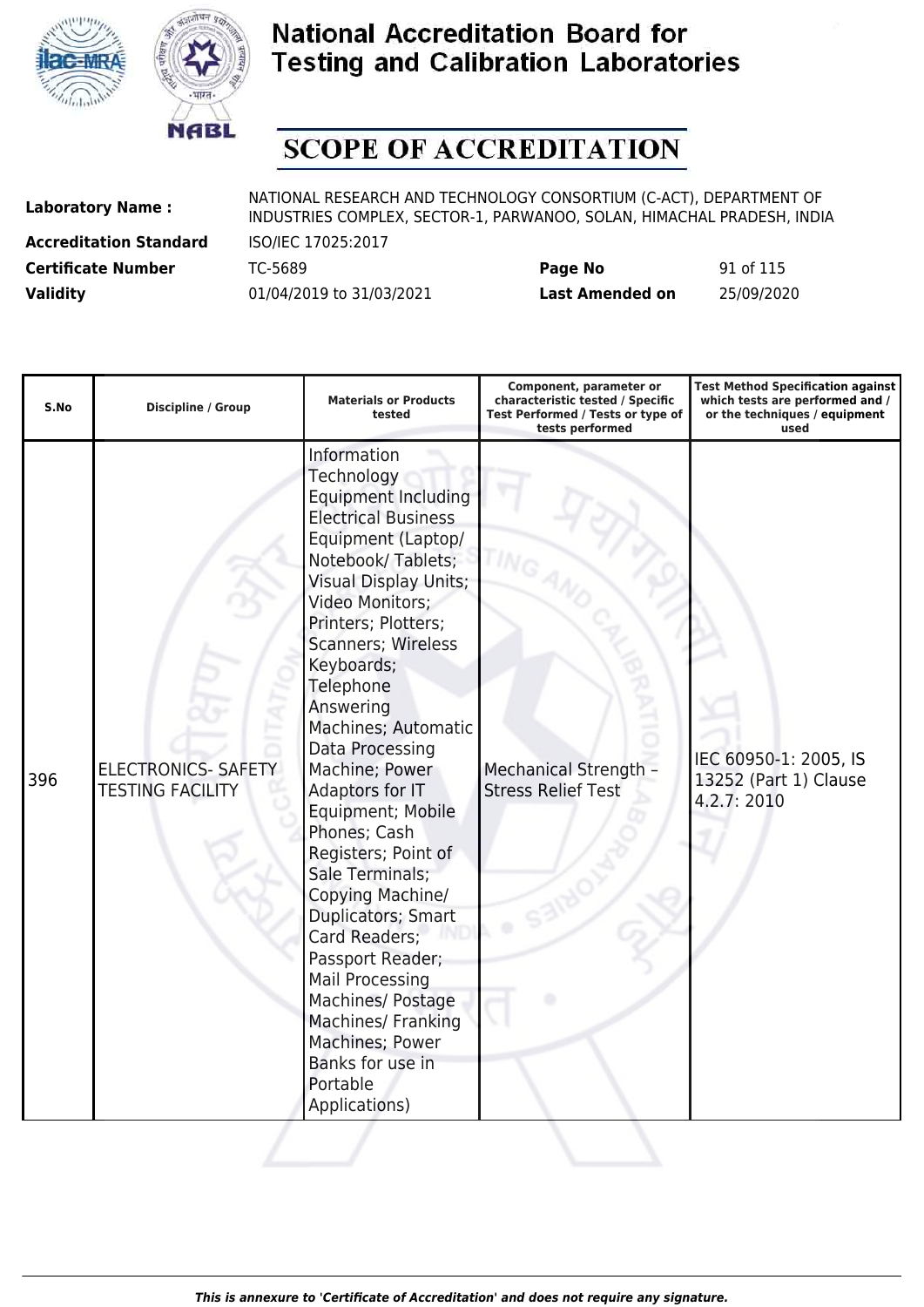



# **SCOPE OF ACCREDITATION**

**Accreditation Standard** ISO/IEC 17025:2017

| <b>Certificate Number</b> | TC-5689                  | Page No         | 92 of 115  |
|---------------------------|--------------------------|-----------------|------------|
| <b>Validity</b>           | 01/04/2019 to 31/03/2021 | Last Amended on | 25/09/2020 |

| S.No | <b>Discipline / Group</b>                             | <b>Materials or Products</b><br>tested                                                                                                                                                                                                                                                                                                                                                                                                                                                                                                                                                                                                                  | Component, parameter or<br>characteristic tested / Specific<br>Test Performed / Tests or type of<br>tests performed | <b>Test Method Specification against</b><br>which tests are performed and /<br>or the techniques / equipment<br>used |
|------|-------------------------------------------------------|---------------------------------------------------------------------------------------------------------------------------------------------------------------------------------------------------------------------------------------------------------------------------------------------------------------------------------------------------------------------------------------------------------------------------------------------------------------------------------------------------------------------------------------------------------------------------------------------------------------------------------------------------------|---------------------------------------------------------------------------------------------------------------------|----------------------------------------------------------------------------------------------------------------------|
| 397  | <b>ELECTRONICS- SAFETY</b><br><b>TESTING FACILITY</b> | Information<br>Technology<br><b>Equipment Including</b><br><b>Electrical Business</b><br>Equipment (Laptop/<br>Notebook/Tablets;<br><b>Visual Display Units;</b><br>Video Monitors;<br>Printers; Plotters;<br>Scanners; Wireless<br>Keyboards;<br>Telephone<br>Answering<br>Machines; Automatic<br>Data Processing<br>Machine; Power<br>Adaptors for IT<br>Equipment; Mobile<br>Phones; Cash<br>Registers; Point of<br>Sale Terminals;<br>Copying Machine/<br>Duplicators; Smart<br>Card Readers;<br>Passport Reader;<br>Mail Processing<br>Machines/ Postage<br>Machines/ Franking<br>Machines; Power<br>Banks for use in<br>Portable<br>Applications) | <b>Mechanical Strength -</b><br><b>Impact Test</b>                                                                  | IEC 60950-1: 2005, IS<br>13252 (Part 1) Clause<br>4.2.5: 2010                                                        |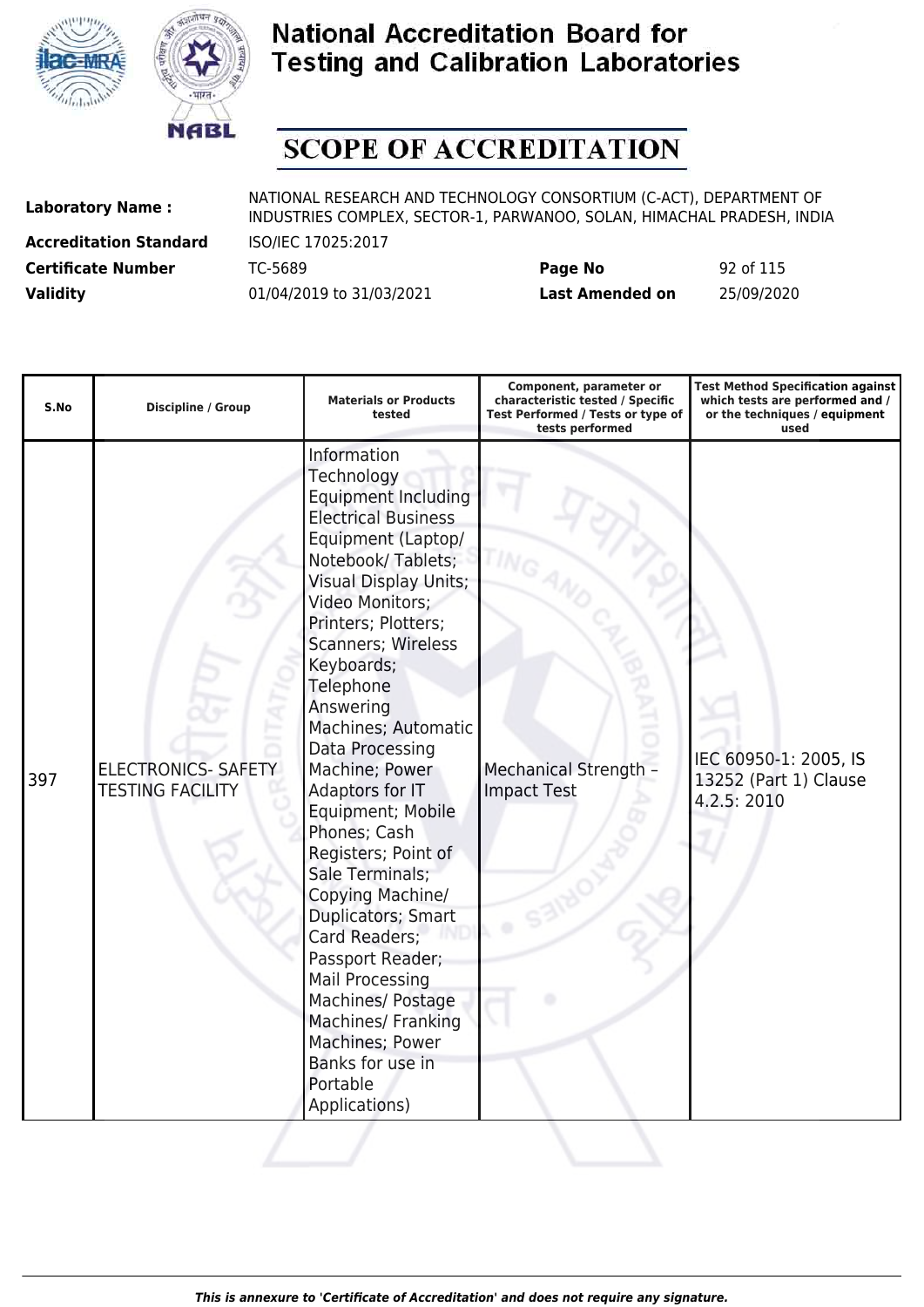



# **SCOPE OF ACCREDITATION**

**Accreditation Standard** ISO/IEC 17025:2017

| <b>Certificate Number</b> | TC-5689                  | Page No         | 93 of 115  |
|---------------------------|--------------------------|-----------------|------------|
| <b>Validity</b>           | 01/04/2019 to 31/03/2021 | Last Amended on | 25/09/2020 |

| S.No | Discipline / Group                                    | <b>Materials or Products</b><br>tested                                                                                                                                                                                                                                                                                                                                                                                                                                                                                                                                                                                                                  | Component, parameter or<br>characteristic tested / Specific<br>Test Performed / Tests or type of<br>tests performed | <b>Test Method Specification against</b><br>which tests are performed and /<br>or the techniques / equipment<br>used |
|------|-------------------------------------------------------|---------------------------------------------------------------------------------------------------------------------------------------------------------------------------------------------------------------------------------------------------------------------------------------------------------------------------------------------------------------------------------------------------------------------------------------------------------------------------------------------------------------------------------------------------------------------------------------------------------------------------------------------------------|---------------------------------------------------------------------------------------------------------------------|----------------------------------------------------------------------------------------------------------------------|
| 398  | <b>ELECTRONICS- SAFETY</b><br><b>TESTING FACILITY</b> | Information<br>Technology<br><b>Equipment Including</b><br><b>Electrical Business</b><br>Equipment (Laptop/<br>Notebook/Tablets;<br><b>Visual Display Units;</b><br>Video Monitors;<br>Printers; Plotters;<br>Scanners; Wireless<br>Keyboards;<br>Telephone<br>Answering<br>Machines; Automatic<br>Data Processing<br>Machine; Power<br>Adaptors for IT<br>Equipment; Mobile<br>Phones; Cash<br>Registers; Point of<br>Sale Terminals;<br>Copying Machine/<br>Duplicators; Smart<br>Card Readers;<br>Passport Reader;<br>Mail Processing<br>Machines/ Postage<br>Machines/ Franking<br>Machines; Power<br>Banks for use in<br>Portable<br>Applications) | <b>Mechanical Strength -</b><br><b>Steady Force Test</b>                                                            | IEC 60950-1: 2005, IS<br>13252 (Part 1) Clause<br>4.2.2, 4.2.3, 4.2.4: 2010                                          |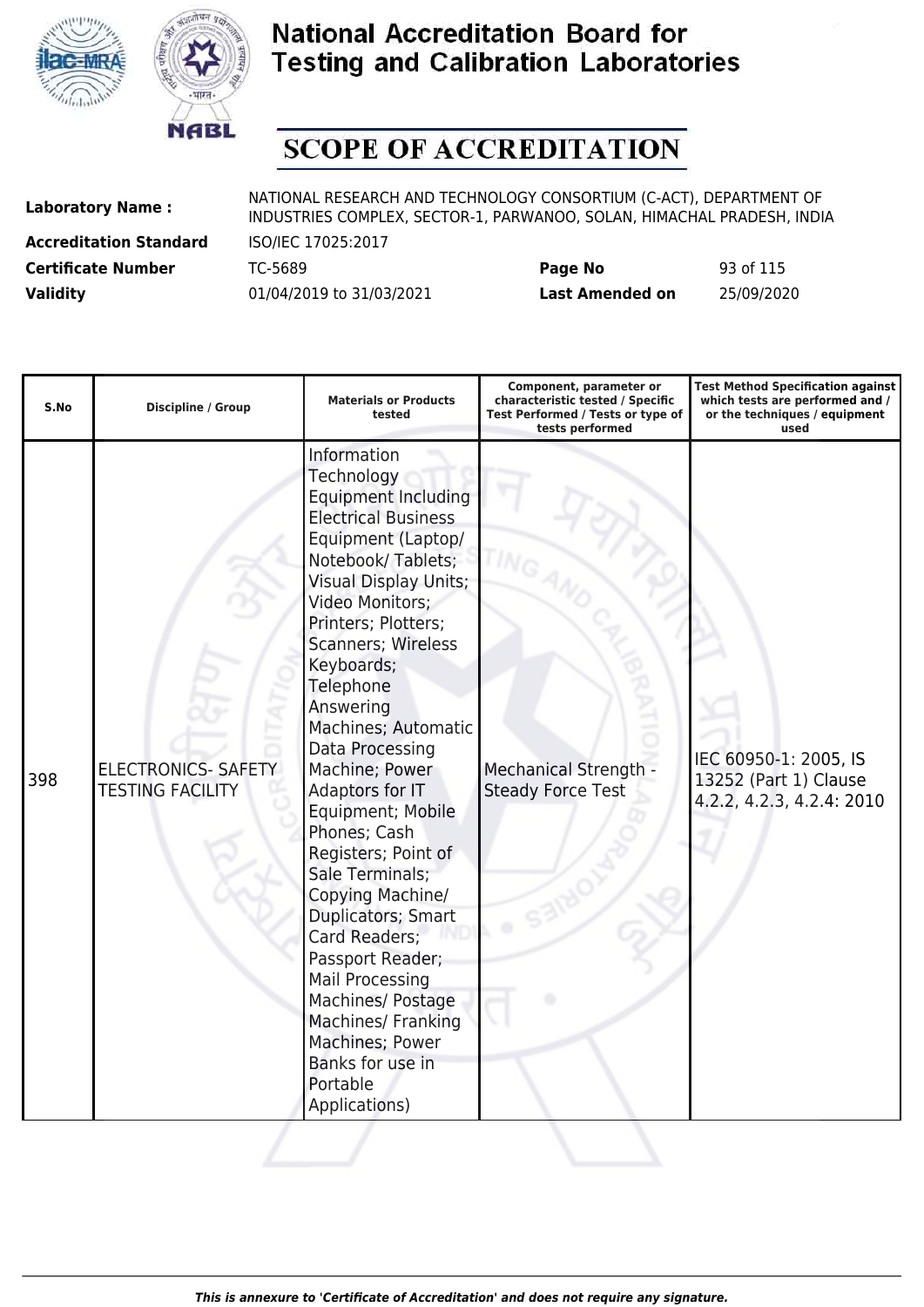



# **SCOPE OF ACCREDITATION**

**Accreditation Standard** ISO/IEC 17025:2017

| <b>Certificate Number</b> | TC-5689                  | Page No         | 94 of 115  |
|---------------------------|--------------------------|-----------------|------------|
| <b>Validity</b>           | 01/04/2019 to 31/03/2021 | Last Amended on | 25/09/2020 |

| S.No | Discipline / Group                                    | <b>Materials or Products</b><br>tested                                                                                                                                                                                                                                                                                                                                                                                                                                                                                                                                                                                                                  | Component, parameter or<br>characteristic tested / Specific<br>Test Performed / Tests or type of<br>tests performed | <b>Test Method Specification against</b><br>which tests are performed and /<br>or the techniques / equipment<br>used |
|------|-------------------------------------------------------|---------------------------------------------------------------------------------------------------------------------------------------------------------------------------------------------------------------------------------------------------------------------------------------------------------------------------------------------------------------------------------------------------------------------------------------------------------------------------------------------------------------------------------------------------------------------------------------------------------------------------------------------------------|---------------------------------------------------------------------------------------------------------------------|----------------------------------------------------------------------------------------------------------------------|
| 399  | <b>ELECTRONICS- SAFETY</b><br><b>TESTING FACILITY</b> | Information<br>Technology<br><b>Equipment Including</b><br><b>Electrical Business</b><br>Equipment (Laptop/<br>Notebook/Tablets;<br><b>Visual Display Units;</b><br>Video Monitors;<br>Printers; Plotters;<br>Scanners; Wireless<br>Keyboards;<br>Telephone<br>Answering<br>Machines; Automatic<br>Data Processing<br>Machine; Power<br>Adaptors for IT<br>Equipment; Mobile<br>Phones; Cash<br>Registers; Point of<br>Sale Terminals;<br>Copying Machine/<br>Duplicators; Smart<br>Card Readers;<br>Passport Reader;<br>Mail Processing<br>Machines/ Postage<br>Machines/ Franking<br>Machines; Power<br>Banks for use in<br>Portable<br>Applications) | Non separable thin sheet<br>material-Annexure AA                                                                    | IEC 60950-1: 2005, IS<br>13252 (Part 1) Clause<br>2.10.5.8: 2010                                                     |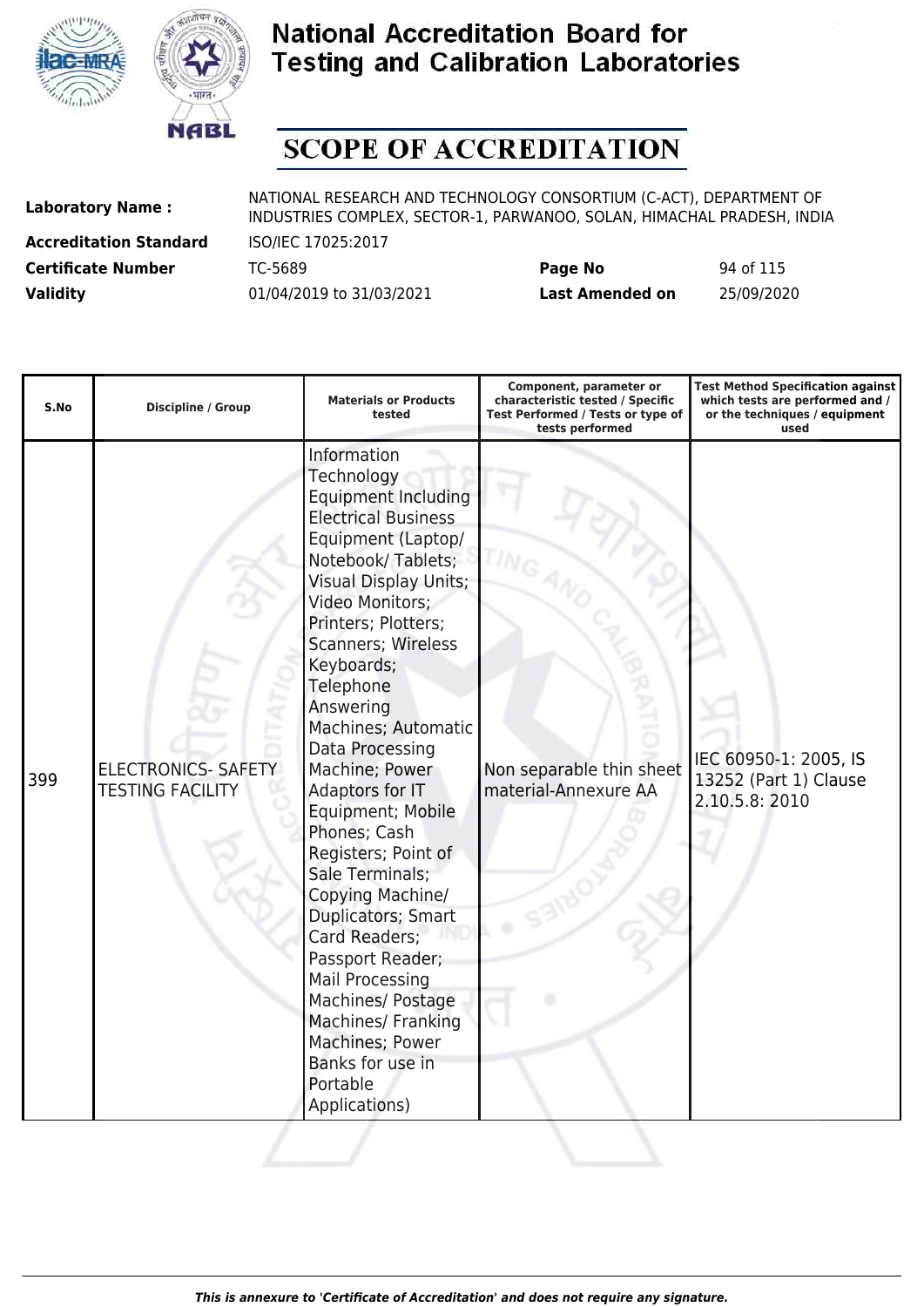



# **SCOPE OF ACCREDITATION**

**Accreditation Standard** ISO/IEC 17025:2017

| <b>Certificate Number</b> | TC-5689                  | Page No         | 95 of 115  |
|---------------------------|--------------------------|-----------------|------------|
| <b>Validity</b>           | 01/04/2019 to 31/03/2021 | Last Amended on | 25/09/2020 |

| S.No | <b>Discipline / Group</b>                             | <b>Materials or Products</b><br>tested                                                                                                                                                                                                                                                                                                                                                                                                                                                                                                                                                                                                                         | Component, parameter or<br>characteristic tested / Specific<br>Test Performed / Tests or type of<br>tests performed | <b>Test Method Specification against</b><br>which tests are performed and /<br>or the techniques / equipment<br>used |
|------|-------------------------------------------------------|----------------------------------------------------------------------------------------------------------------------------------------------------------------------------------------------------------------------------------------------------------------------------------------------------------------------------------------------------------------------------------------------------------------------------------------------------------------------------------------------------------------------------------------------------------------------------------------------------------------------------------------------------------------|---------------------------------------------------------------------------------------------------------------------|----------------------------------------------------------------------------------------------------------------------|
| 400  | <b>ELECTRONICS- SAFETY</b><br><b>TESTING FACILITY</b> | Information<br>Technology<br><b>Equipment Including</b><br><b>Electrical Business</b><br>Equipment (Laptop/<br>Notebook/Tablets;<br><b>Visual Display Units;</b><br>Video Monitors;<br>Printers; Plotters;<br><b>Scanners; Wireless</b><br>Keyboards;<br>Telephone<br>Answering<br>Machines; Automatic<br>Data Processing<br>Machine; Power<br>Adaptors for IT<br>Equipment; Mobile<br>Phones; Cash<br>Registers; Point of<br>Sale Terminals;<br>Copying Machine/<br>Duplicators; Smart<br>Card Readers;<br>Passport Reader;<br>Mail Processing<br>Machines/ Postage<br>Machines/ Franking<br>Machines; Power<br>Banks for use in<br>Portable<br>Applications) | Openings In Enclosures                                                                                              | IEC 60950-1: 2005, IS<br>13252 (Part 1) Clause<br>$4.6.1, 4.6.3, 4.6.4, 4.6.5$ :<br>2010                             |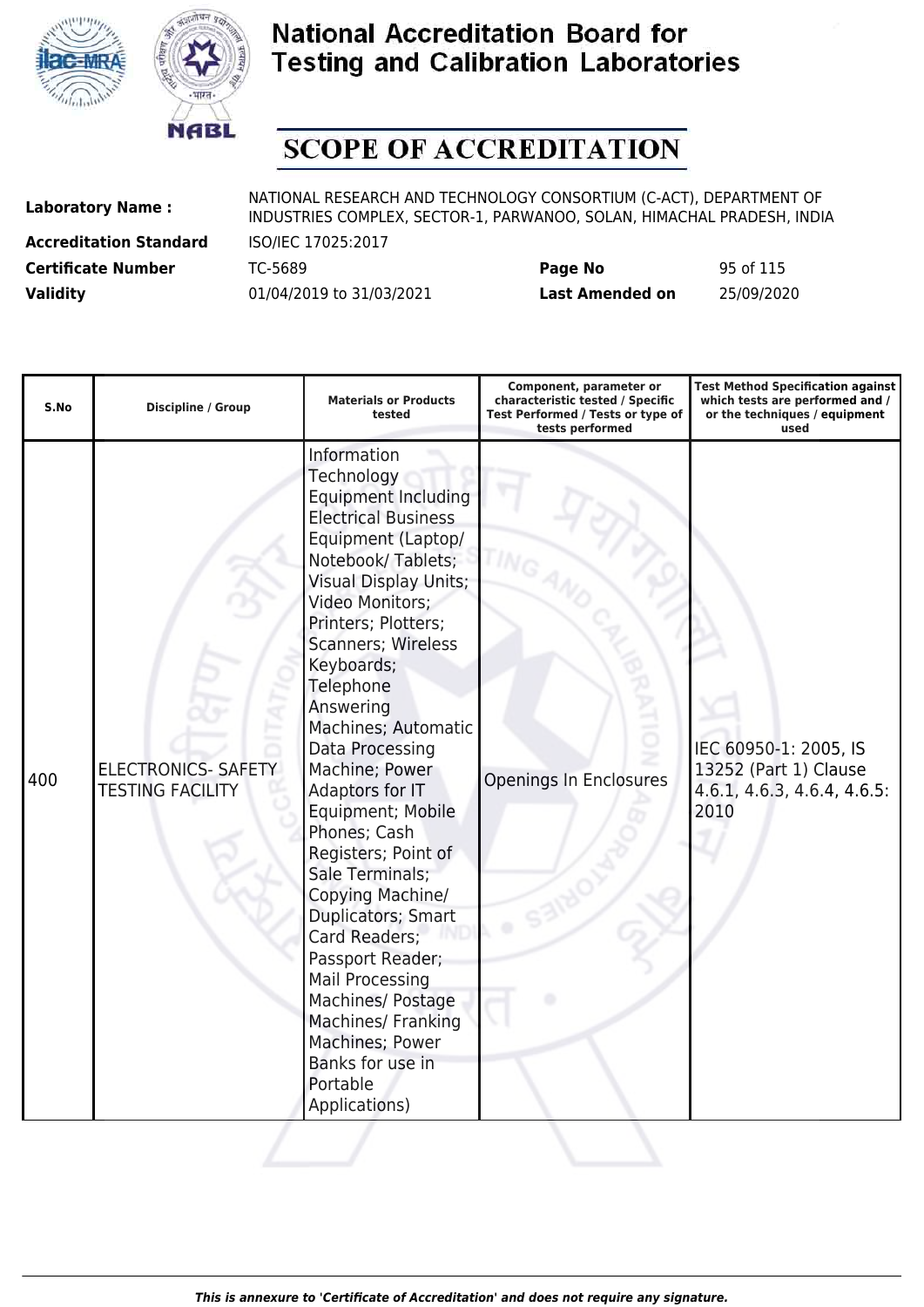



# **SCOPE OF ACCREDITATION**

**Accreditation Standard** ISO/IEC 17025:2017

| <b>Certificate Number</b> | TC-5689                  | Page No         | 96 of 115  |
|---------------------------|--------------------------|-----------------|------------|
| <b>Validity</b>           | 01/04/2019 to 31/03/2021 | Last Amended on | 25/09/2020 |

| S.No | <b>Discipline / Group</b>                             | <b>Materials or Products</b><br>tested                                                                                                                                                                                                                                                                                                                                                                                                                                                                                                                                                                                                                                | Component, parameter or<br>characteristic tested / Specific<br>Test Performed / Tests or type of<br>tests performed | <b>Test Method Specification against</b><br>which tests are performed and /<br>or the techniques / equipment<br>used |
|------|-------------------------------------------------------|-----------------------------------------------------------------------------------------------------------------------------------------------------------------------------------------------------------------------------------------------------------------------------------------------------------------------------------------------------------------------------------------------------------------------------------------------------------------------------------------------------------------------------------------------------------------------------------------------------------------------------------------------------------------------|---------------------------------------------------------------------------------------------------------------------|----------------------------------------------------------------------------------------------------------------------|
| 401  | <b>ELECTRONICS- SAFETY</b><br><b>TESTING FACILITY</b> | Information<br>Technology<br><b>Equipment Including</b><br><b>Electrical Business</b><br>Equipment (Laptop/<br>Notebook/Tablets;<br><b>Visual Display Units;</b><br>Video Monitors;<br>Printers; Plotters;<br><b>Scanners; Wireless</b><br>Keyboards;<br>Telephone<br>Answering<br>Machines; Automatic<br>Data Processing<br>Machine; Power<br>Adaptors for IT<br>Equipment; Mobile<br>Phones; Cash<br>Registers; Point of<br>Sale Terminals;<br>Copying Machine/<br>Duplicators; Smart<br>Card Readers;<br>Passport Reader;<br>Mail Processing<br>Machines/ Postage<br><b>Machines/ Franking</b><br>Machines; Power<br>Banks for use in<br>Portable<br>Applications) | <b>Over Currents and Earth</b><br><b>Fault Protection In</b><br><b>Primary Circuits</b>                             | IEC 60950-1: 2005, IS<br>13252 (Part 1) Clause<br>2.7:2010                                                           |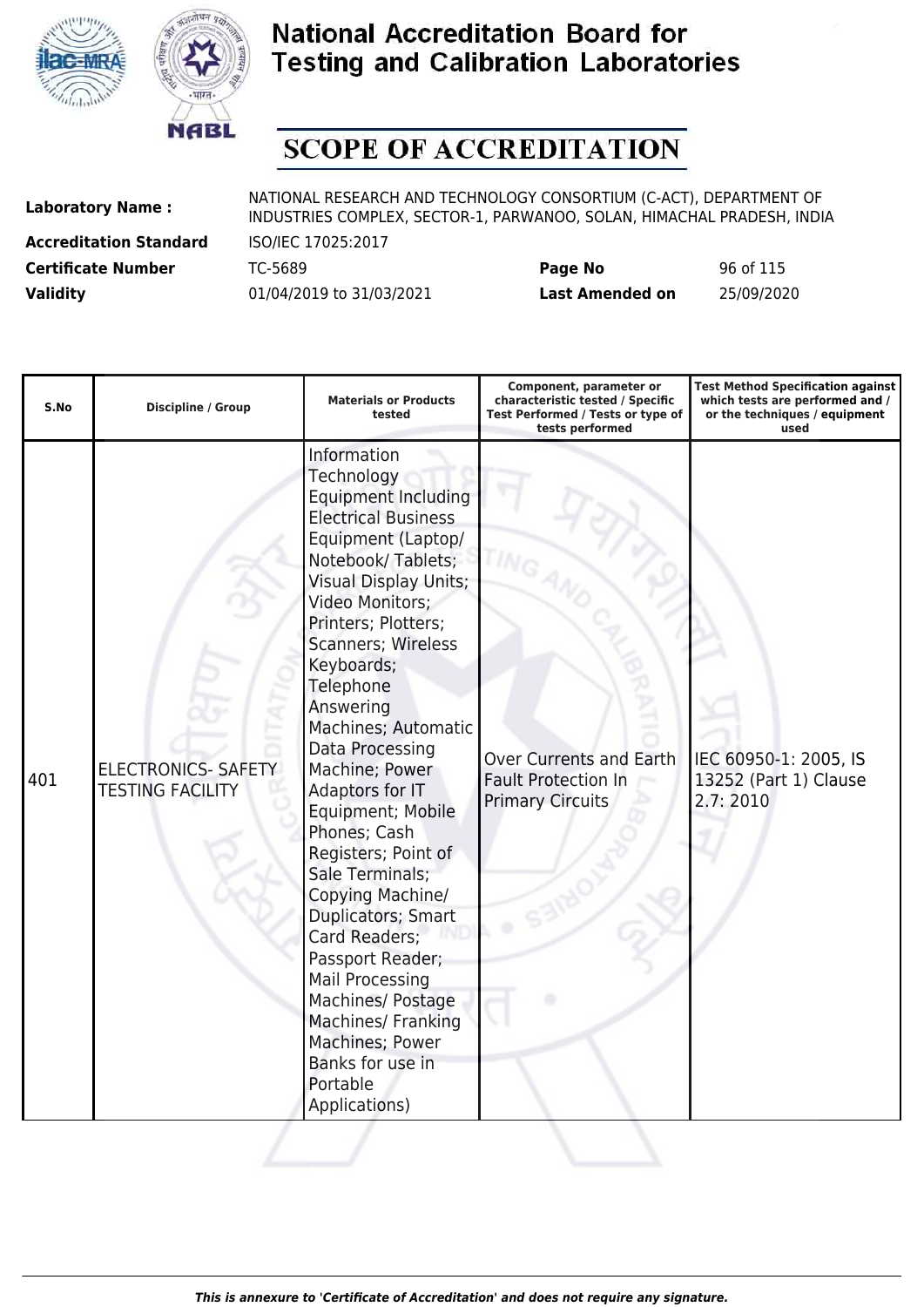



# **SCOPE OF ACCREDITATION**

**Accreditation Standard** ISO/IEC 17025:2017

| <b>Certificate Number</b> | TC-5689                  | Page No         | 97 of 115  |
|---------------------------|--------------------------|-----------------|------------|
| <b>Validity</b>           | 01/04/2019 to 31/03/2021 | Last Amended on | 25/09/2020 |

| S.No | <b>Discipline / Group</b>                             | <b>Materials or Products</b><br>tested                                                                                                                                                                                                                                                                                                                                                                                                                                                                                                                                                                                                                  | Component, parameter or<br>characteristic tested / Specific<br>Test Performed / Tests or type of<br>tests performed | <b>Test Method Specification against</b><br>which tests are performed and /<br>or the techniques / equipment<br>used |
|------|-------------------------------------------------------|---------------------------------------------------------------------------------------------------------------------------------------------------------------------------------------------------------------------------------------------------------------------------------------------------------------------------------------------------------------------------------------------------------------------------------------------------------------------------------------------------------------------------------------------------------------------------------------------------------------------------------------------------------|---------------------------------------------------------------------------------------------------------------------|----------------------------------------------------------------------------------------------------------------------|
| 402  | <b>ELECTRONICS- SAFETY</b><br><b>TESTING FACILITY</b> | Information<br>Technology<br><b>Equipment Including</b><br><b>Electrical Business</b><br>Equipment (Laptop/<br>Notebook/Tablets;<br><b>Visual Display Units;</b><br>Video Monitors;<br>Printers; Plotters;<br>Scanners; Wireless<br>Keyboards;<br>Telephone<br>Answering<br>Machines; Automatic<br>Data Processing<br>Machine; Power<br>Adaptors for IT<br>Equipment; Mobile<br>Phones; Cash<br>Registers; Point of<br>Sale Terminals;<br>Copying Machine/<br>Duplicators; Smart<br>Card Readers;<br>Passport Reader;<br>Mail Processing<br>Machines/ Postage<br>Machines/ Franking<br>Machines; Power<br>Banks for use in<br>Portable<br>Applications) | <b>Protection Against</b><br><b>Hazardous Moving Parts</b>                                                          | IEC 60950-1: 2005, IS<br>13252 (Part 1) Clause<br>4.4:2010                                                           |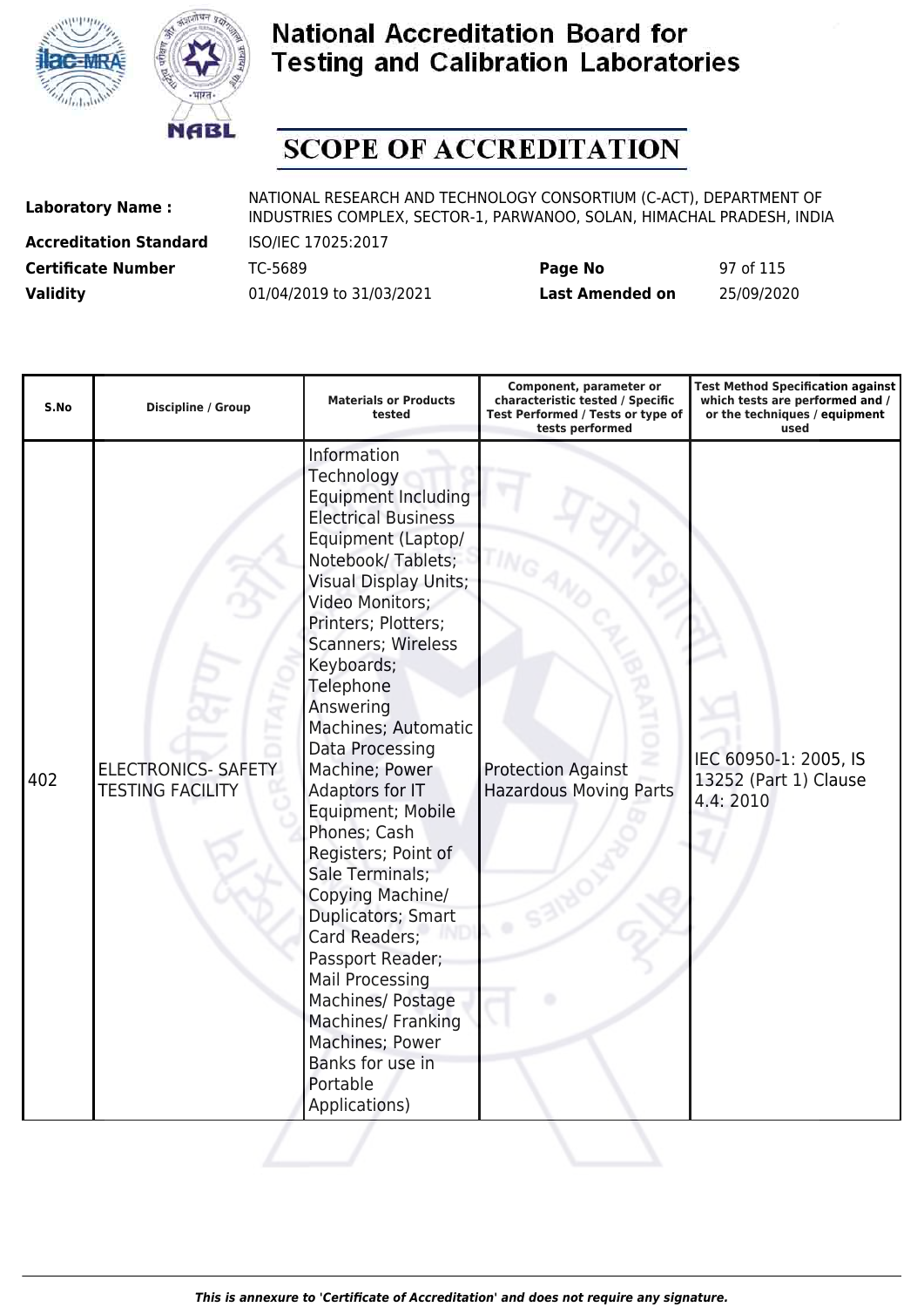



# **SCOPE OF ACCREDITATION**

**Accreditation Standard** ISO/IEC 17025:2017

| <b>Certificate Number</b> | TC-5689                  | Page No         | 98 of 115  |
|---------------------------|--------------------------|-----------------|------------|
| <b>Validity</b>           | 01/04/2019 to 31/03/2021 | Last Amended on | 25/09/2020 |

| S.No | <b>Discipline / Group</b>                             | <b>Materials or Products</b><br>tested                                                                                                                                                                                                                                                                                                                                                                                                                                                                                                                                                                                                                  | Component, parameter or<br>characteristic tested / Specific<br>Test Performed / Tests or type of<br>tests performed | <b>Test Method Specification against</b><br>which tests are performed and /<br>or the techniques / equipment<br>used |
|------|-------------------------------------------------------|---------------------------------------------------------------------------------------------------------------------------------------------------------------------------------------------------------------------------------------------------------------------------------------------------------------------------------------------------------------------------------------------------------------------------------------------------------------------------------------------------------------------------------------------------------------------------------------------------------------------------------------------------------|---------------------------------------------------------------------------------------------------------------------|----------------------------------------------------------------------------------------------------------------------|
| 403  | <b>ELECTRONICS- SAFETY</b><br><b>TESTING FACILITY</b> | Information<br>Technology<br><b>Equipment Including</b><br><b>Electrical Business</b><br>Equipment (Laptop/<br>Notebook/Tablets;<br><b>Visual Display Units;</b><br>Video Monitors;<br>Printers; Plotters;<br>Scanners; Wireless<br>Keyboards;<br>Telephone<br>Answering<br>Machines; Automatic<br>Data Processing<br>Machine; Power<br>Adaptors for IT<br>Equipment; Mobile<br>Phones; Cash<br>Registers; Point of<br>Sale Terminals;<br>Copying Machine/<br>Duplicators; Smart<br>Card Readers;<br>Passport Reader;<br>Mail Processing<br>Machines/ Postage<br>Machines/ Franking<br>Machines; Power<br>Banks for use in<br>Portable<br>Applications) | Protection against<br>mechanical damage                                                                             | IEC 60950-1: 2005, IS<br>13252 (Part 1) Clause<br>3.2.7: 2010                                                        |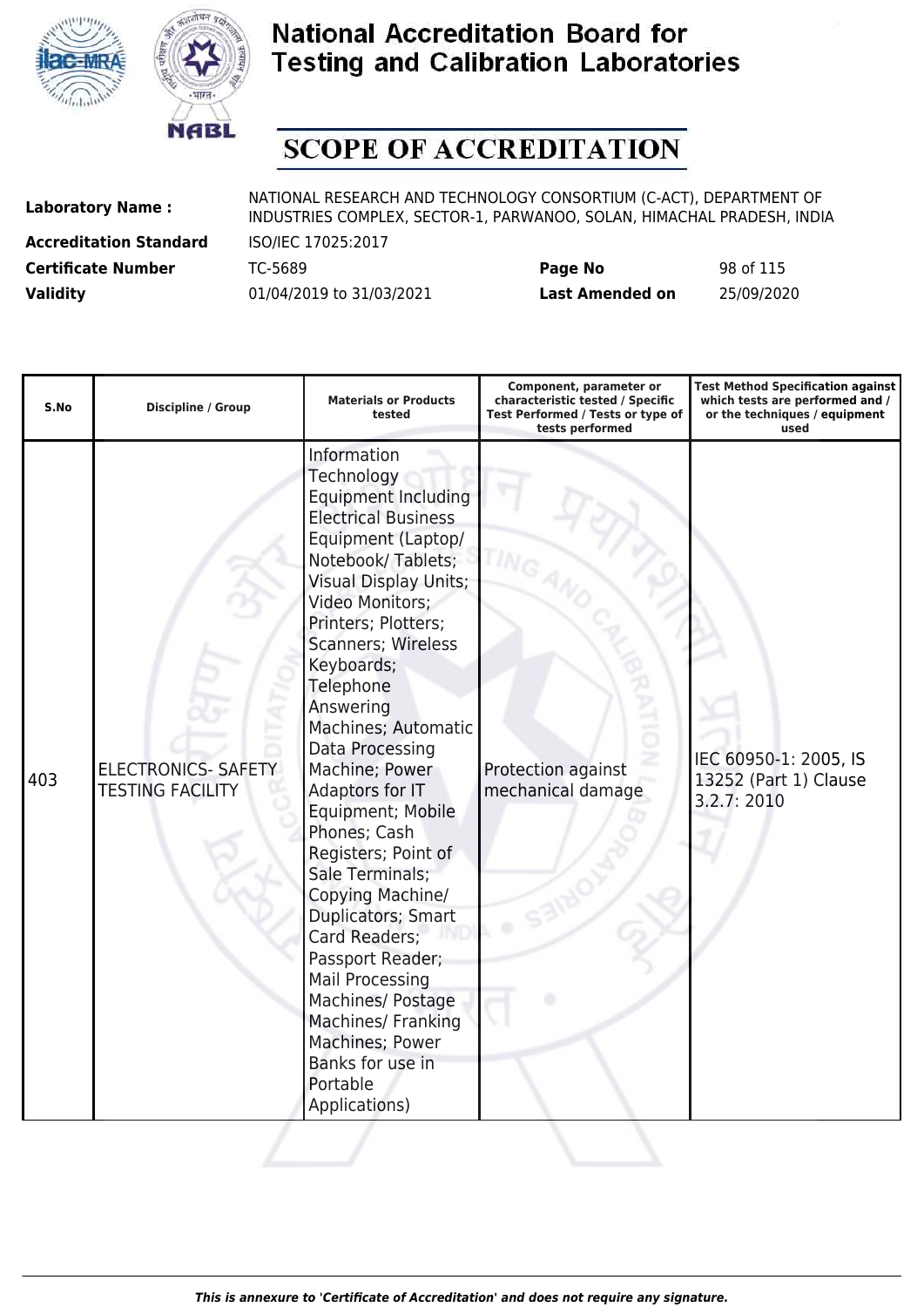



# **SCOPE OF ACCREDITATION**

**Accreditation Standard** ISO/IEC 17025:2017

| <b>Certificate Number</b> | TC-5689                  | Page No         | 99 of 115  |
|---------------------------|--------------------------|-----------------|------------|
| <b>Validity</b>           | 01/04/2019 to 31/03/2021 | Last Amended on | 25/09/2020 |

| S.No | <b>Discipline / Group</b>                             | <b>Materials or Products</b><br>tested                                                                                                                                                                                                                                                                                                                                                                                                                                                                                                                                                                                                                  | Component, parameter or<br>characteristic tested / Specific<br>Test Performed / Tests or type of<br>tests performed | <b>Test Method Specification against</b><br>which tests are performed and /<br>or the techniques / equipment<br>used |
|------|-------------------------------------------------------|---------------------------------------------------------------------------------------------------------------------------------------------------------------------------------------------------------------------------------------------------------------------------------------------------------------------------------------------------------------------------------------------------------------------------------------------------------------------------------------------------------------------------------------------------------------------------------------------------------------------------------------------------------|---------------------------------------------------------------------------------------------------------------------|----------------------------------------------------------------------------------------------------------------------|
| 404  | <b>ELECTRONICS- SAFETY</b><br><b>TESTING FACILITY</b> | Information<br>Technology<br><b>Equipment Including</b><br><b>Electrical Business</b><br>Equipment (Laptop/<br>Notebook/Tablets;<br><b>Visual Display Units;</b><br>Video Monitors;<br>Printers; Plotters;<br>Scanners; Wireless<br>Keyboards;<br>Telephone<br>Answering<br>Machines; Automatic<br>Data Processing<br>Machine; Power<br>Adaptors for IT<br>Equipment; Mobile<br>Phones; Cash<br>Registers; Point of<br>Sale Terminals;<br>Copying Machine/<br>Duplicators; Smart<br>Card Readers;<br>Passport Reader;<br>Mail Processing<br>Machines/ Postage<br>Machines/ Franking<br>Machines; Power<br>Banks for use in<br>Portable<br>Applications) | Protection from Hazards-<br>Access to energized<br>parts                                                            | IEC 60950-1: 2005, IS<br>13252 (Part 1) Clause<br>2.1.1.1: 2010                                                      |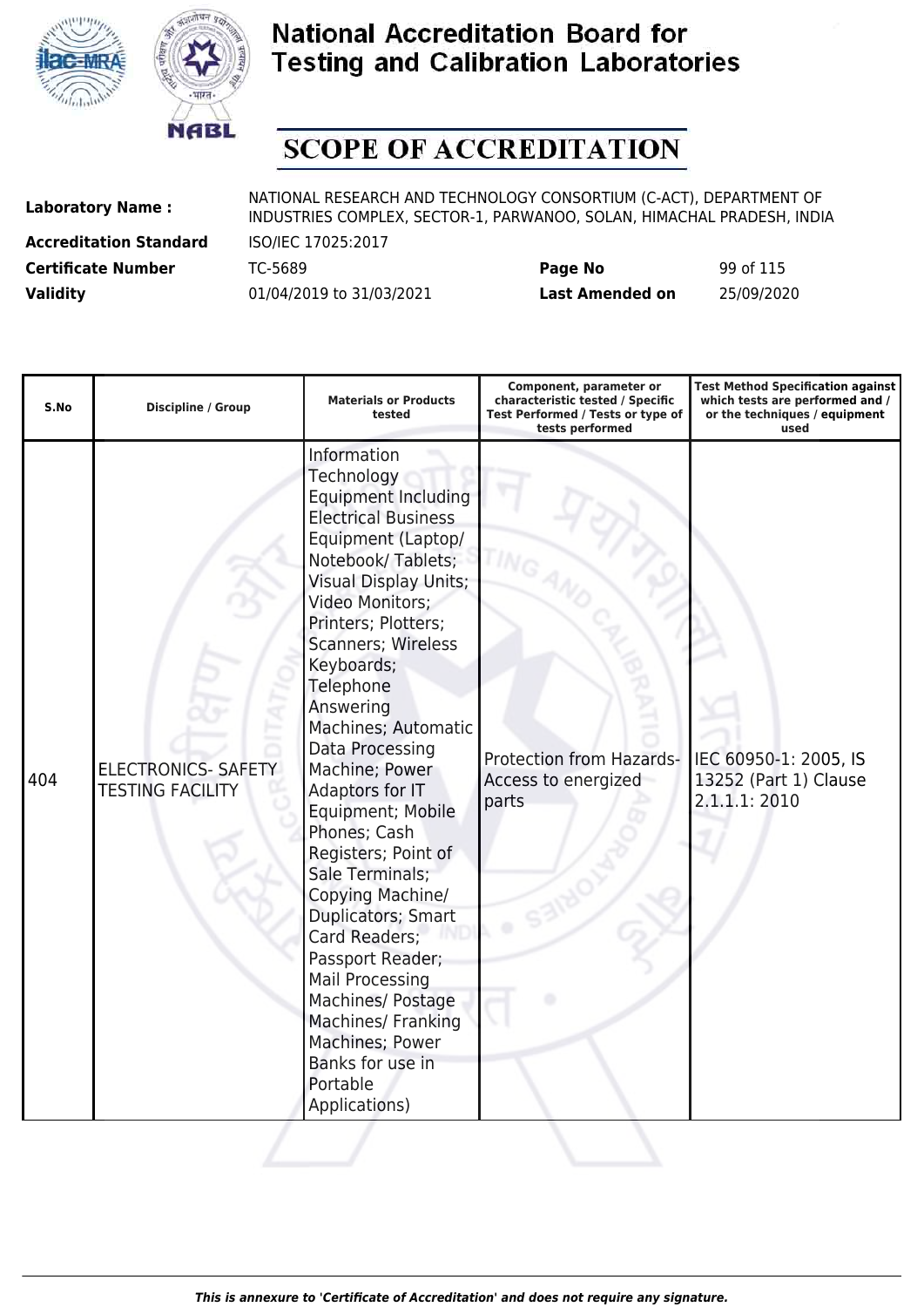



# **SCOPE OF ACCREDITATION**

**Accreditation Standard** ISO/IEC 17025:2017

| <b>Certificate Number</b> | TC-5689                  | Page No         | 100 of 115 |
|---------------------------|--------------------------|-----------------|------------|
| <b>Validity</b>           | 01/04/2019 to 31/03/2021 | Last Amended on | 25/09/2020 |

| S.No | <b>Discipline / Group</b>                             | <b>Materials or Products</b><br>tested                                                                                                                                                                                                                                                                                                                                                                                                                                                                                                                                                                                                                         | Component, parameter or<br>characteristic tested / Specific<br>Test Performed / Tests or type of<br>tests performed | <b>Test Method Specification against</b><br>which tests are performed and /<br>or the techniques / equipment<br>used |
|------|-------------------------------------------------------|----------------------------------------------------------------------------------------------------------------------------------------------------------------------------------------------------------------------------------------------------------------------------------------------------------------------------------------------------------------------------------------------------------------------------------------------------------------------------------------------------------------------------------------------------------------------------------------------------------------------------------------------------------------|---------------------------------------------------------------------------------------------------------------------|----------------------------------------------------------------------------------------------------------------------|
| 405  | <b>ELECTRONICS- SAFETY</b><br><b>TESTING FACILITY</b> | Information<br>Technology<br><b>Equipment Including</b><br><b>Electrical Business</b><br>Equipment (Laptop/<br>Notebook/Tablets;<br><b>Visual Display Units;</b><br>Video Monitors;<br>Printers; Plotters;<br>Scanners; Wireless<br>Keyboards;<br>Telephone<br>Answering<br>Machines; Automatic<br>Data Processing<br>Machine; Power<br>Adaptors for IT<br>Equipment; Mobile<br>Phones; Cash<br>Registers; Point of<br>Sale Terminals;<br>Copying Machine/<br>Duplicators; Smart<br>Card Readers;<br>Passport Reader;<br><b>Mail Processing</b><br>Machines/ Postage<br>Machines/ Franking<br>Machines; Power<br>Banks for use in<br>Portable<br>Applications) | Protection from Over<br>Voltages                                                                                    | IEC 60950-1: 2005, IS<br>13252 (Part 1) Clause<br>6.2.2.2: 2010                                                      |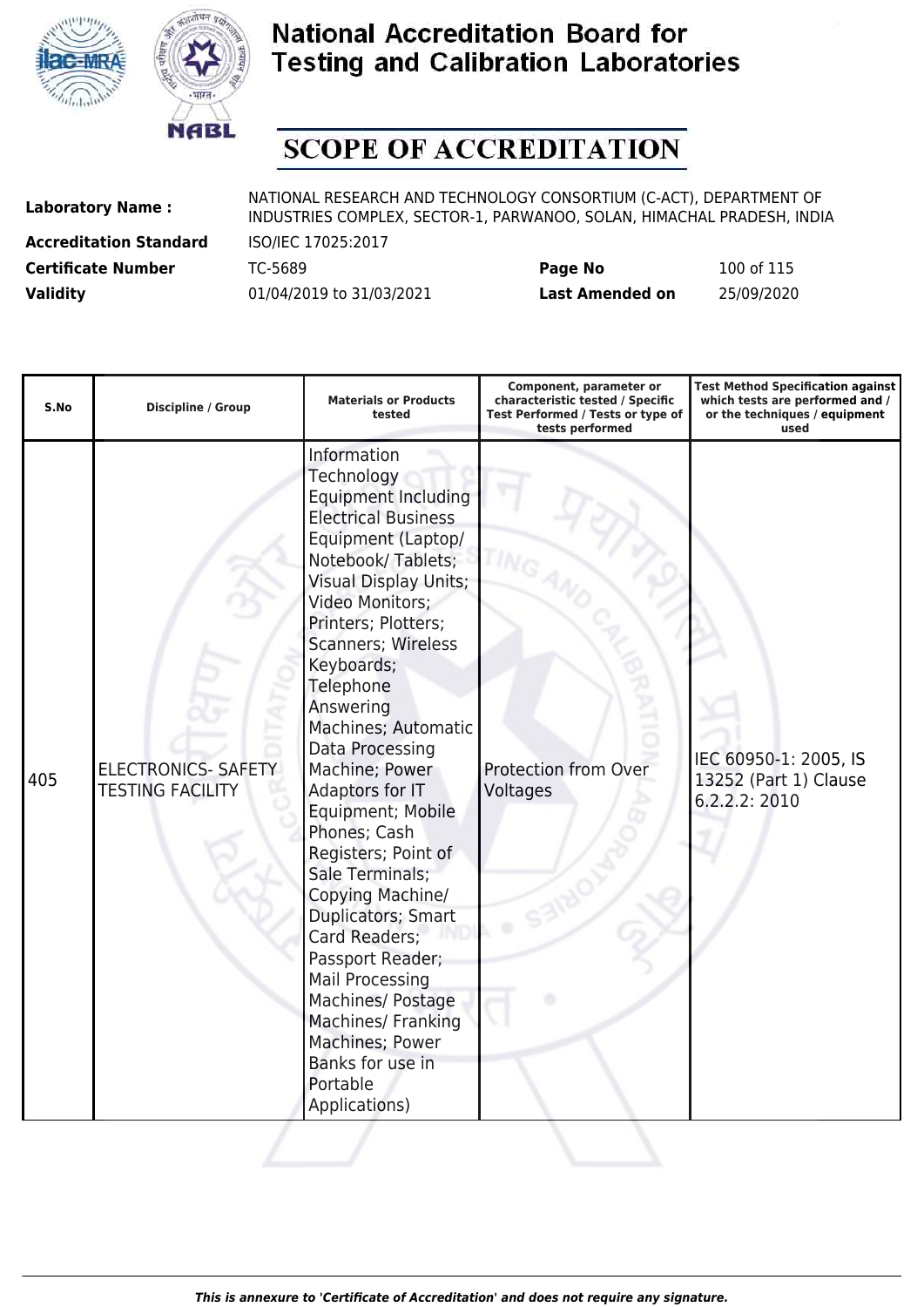



# **SCOPE OF ACCREDITATION**

**Accreditation Standard** ISO/IEC 17025:2017

| <b>Certificate Number</b> | TC-5689                  | Page No         | 101 of 115 |
|---------------------------|--------------------------|-----------------|------------|
| <b>Validity</b>           | 01/04/2019 to 31/03/2021 | Last Amended on | 25/09/2020 |

| S.No | <b>Discipline / Group</b>                             | <b>Materials or Products</b><br>tested                                                                                                                                                                                                                                                                                                                                                                                                                                                                                                                                                                                                           | Component, parameter or<br>characteristic tested / Specific<br>Test Performed / Tests or type of<br>tests performed | <b>Test Method Specification against</b><br>which tests are performed and /<br>or the techniques / equipment<br>used |
|------|-------------------------------------------------------|--------------------------------------------------------------------------------------------------------------------------------------------------------------------------------------------------------------------------------------------------------------------------------------------------------------------------------------------------------------------------------------------------------------------------------------------------------------------------------------------------------------------------------------------------------------------------------------------------------------------------------------------------|---------------------------------------------------------------------------------------------------------------------|----------------------------------------------------------------------------------------------------------------------|
| 406  | <b>ELECTRONICS- SAFETY</b><br><b>TESTING FACILITY</b> | Information<br>Technology<br>Equipment Including<br><b>Electrical Business</b><br>Equipment (Laptop/<br>Notebook/Tablets;<br><b>Visual Display Units;</b><br>Video Monitors;<br>Printers; Plotters;<br>Scanners; Wireless<br>Keyboards;<br>Telephone<br>Answering<br>Machines; Automatic<br>Data Processing<br>Machine; Power<br>Adaptors for IT<br>Equipment; Mobile<br>Phones; Cash<br>Registers; Point of<br>Sale Terminals;<br>Copying Machine/<br>Duplicators; Smart<br>Card Readers;<br>Passport Reader;<br>Mail Processing<br>Machines/ Postage<br>Machines/ Franking<br>Machines; Power<br>Banks for use in<br>Portable<br>Applications) | Protection from<br>Overheating                                                                                      | IEC 60950-1: 2005, IS<br>13252 (Part 1) Clause<br>6.3:2010                                                           |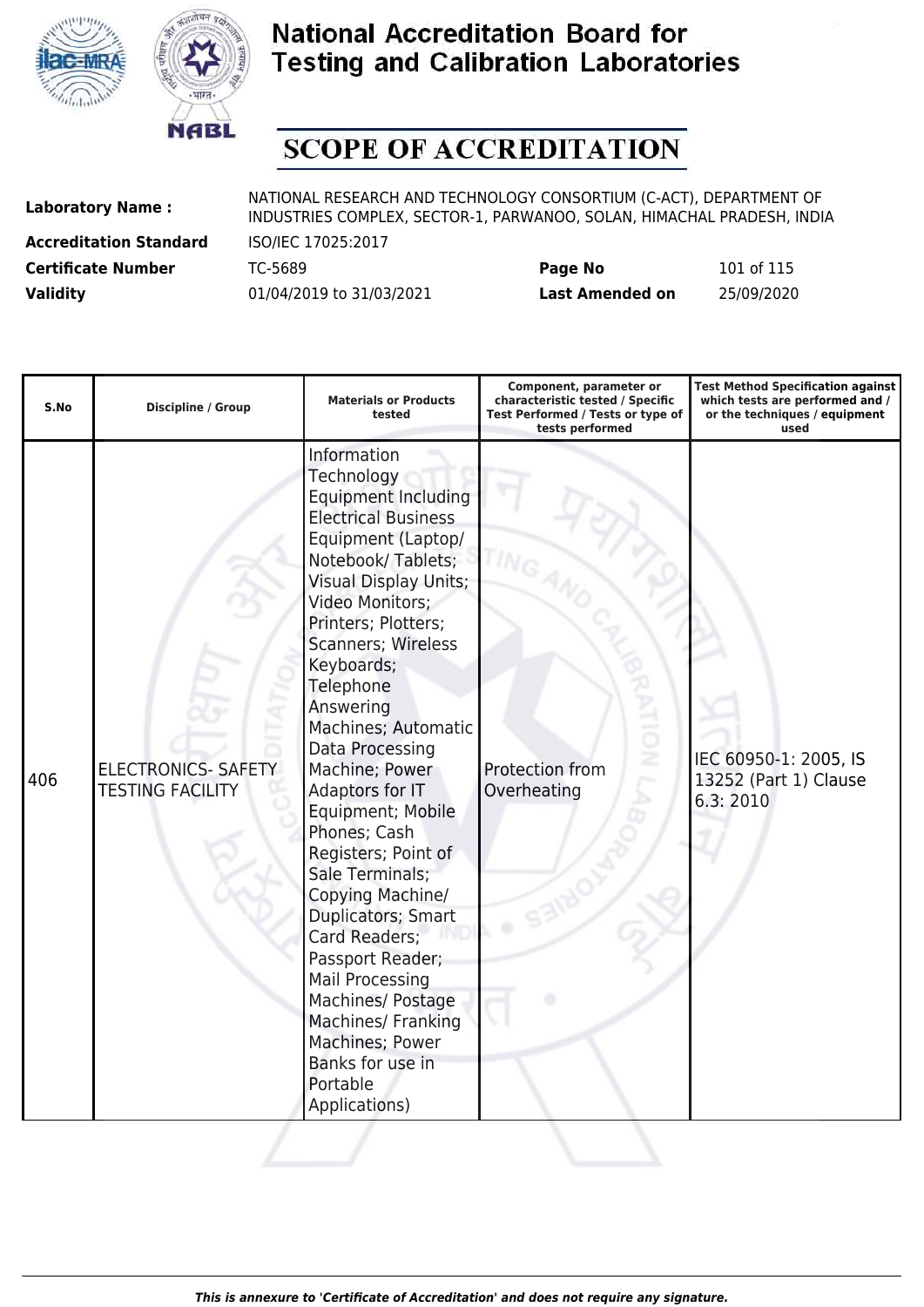



# **SCOPE OF ACCREDITATION**

**Accreditation Standard** ISO/IEC 17025:2017

| <b>Certificate Number</b> | TC-5689                  | Page No         | 102 of 115 |
|---------------------------|--------------------------|-----------------|------------|
| <b>Validity</b>           | 01/04/2019 to 31/03/2021 | Last Amended on | 25/09/2020 |

| S.No | <b>Discipline / Group</b>                             | <b>Materials or Products</b><br>tested                                                                                                                                                                                                                                                                                                                                                                                                                                                                                                                                                                                                                                       | Component, parameter or<br>characteristic tested / Specific<br>Test Performed / Tests or type of<br>tests performed | <b>Test Method Specification against</b><br>which tests are performed and /<br>or the techniques / equipment<br>used |
|------|-------------------------------------------------------|------------------------------------------------------------------------------------------------------------------------------------------------------------------------------------------------------------------------------------------------------------------------------------------------------------------------------------------------------------------------------------------------------------------------------------------------------------------------------------------------------------------------------------------------------------------------------------------------------------------------------------------------------------------------------|---------------------------------------------------------------------------------------------------------------------|----------------------------------------------------------------------------------------------------------------------|
| 407  | <b>ELECTRONICS- SAFETY</b><br><b>TESTING FACILITY</b> | Information<br>Technology<br><b>Equipment Including</b><br><b>Electrical Business</b><br>Equipment (Laptop/<br>Notebook/Tablets;<br><b>Visual Display Units;</b><br>Video Monitors;<br>Printers; Plotters;<br><b>Scanners; Wireless</b><br>Keyboards;<br>Telephone<br>Answering<br>Machines; Automatic<br>Data Processing<br>Machine; Power<br>Adaptors for IT<br>Equipment; Mobile<br>Phones; Cash<br>Registers; Point of<br>Sale Terminals;<br>Copying Machine/<br>Duplicators; Smart<br>Card Readers;<br>Passport Reader;<br><b>Mail Processing</b><br>Machines/ Postage<br><b>Machines/ Franking</b><br>Machines; Power<br>Banks for use in<br>Portable<br>Applications) | <b>Provisions for Earthing</b><br>and Bonding                                                                       | IEC 60950-1: 2005, IS<br>13252 (Part 1) Clause<br>2.6.3.4: 2010                                                      |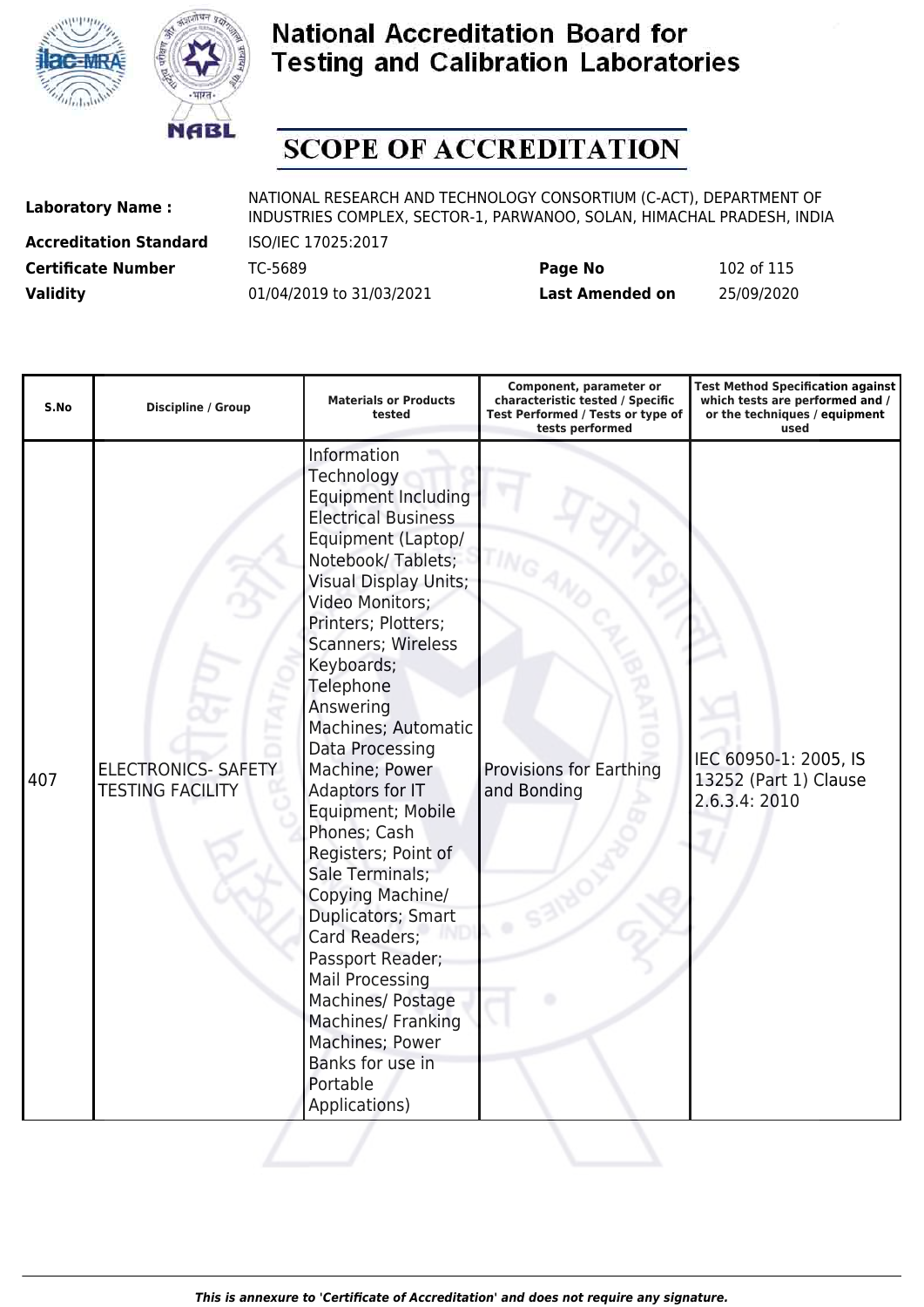



# **SCOPE OF ACCREDITATION**

**Accreditation Standard** ISO/IEC 17025:2017

| <b>Certificate Number</b> | TC-5689                  | Page No         | 103 of 115 |
|---------------------------|--------------------------|-----------------|------------|
| <b>Validity</b>           | 01/04/2019 to 31/03/2021 | Last Amended on | 25/09/2020 |

| S.No | <b>Discipline / Group</b>                             | <b>Materials or Products</b><br>tested                                                                                                                                                                                                                                                                                                                                                                                                                                                                                                                                                                                                                  | Component, parameter or<br>characteristic tested / Specific<br>Test Performed / Tests or type of<br>tests performed | <b>Test Method Specification against</b><br>which tests are performed and /<br>or the techniques / equipment<br>used |
|------|-------------------------------------------------------|---------------------------------------------------------------------------------------------------------------------------------------------------------------------------------------------------------------------------------------------------------------------------------------------------------------------------------------------------------------------------------------------------------------------------------------------------------------------------------------------------------------------------------------------------------------------------------------------------------------------------------------------------------|---------------------------------------------------------------------------------------------------------------------|----------------------------------------------------------------------------------------------------------------------|
| 408  | <b>ELECTRONICS- SAFETY</b><br><b>TESTING FACILITY</b> | Information<br>Technology<br><b>Equipment Including</b><br><b>Electrical Business</b><br>Equipment (Laptop/<br>Notebook/Tablets;<br><b>Visual Display Units;</b><br>Video Monitors;<br>Printers; Plotters;<br>Scanners; Wireless<br>Keyboards;<br>Telephone<br>Answering<br>Machines; Automatic<br>Data Processing<br>Machine; Power<br>Adaptors for IT<br>Equipment; Mobile<br>Phones; Cash<br>Registers; Point of<br>Sale Terminals;<br>Copying Machine/<br>Duplicators; Smart<br>Card Readers;<br>Passport Reader;<br>Mail Processing<br>Machines/ Postage<br>Machines/ Franking<br>Machines; Power<br>Banks for use in<br>Portable<br>Applications) | Resistance to abnormal<br>heat                                                                                      | IEC 60950-1: 2005, IS<br>13252 (Part 1) Clause<br>4.5.5: 2010                                                        |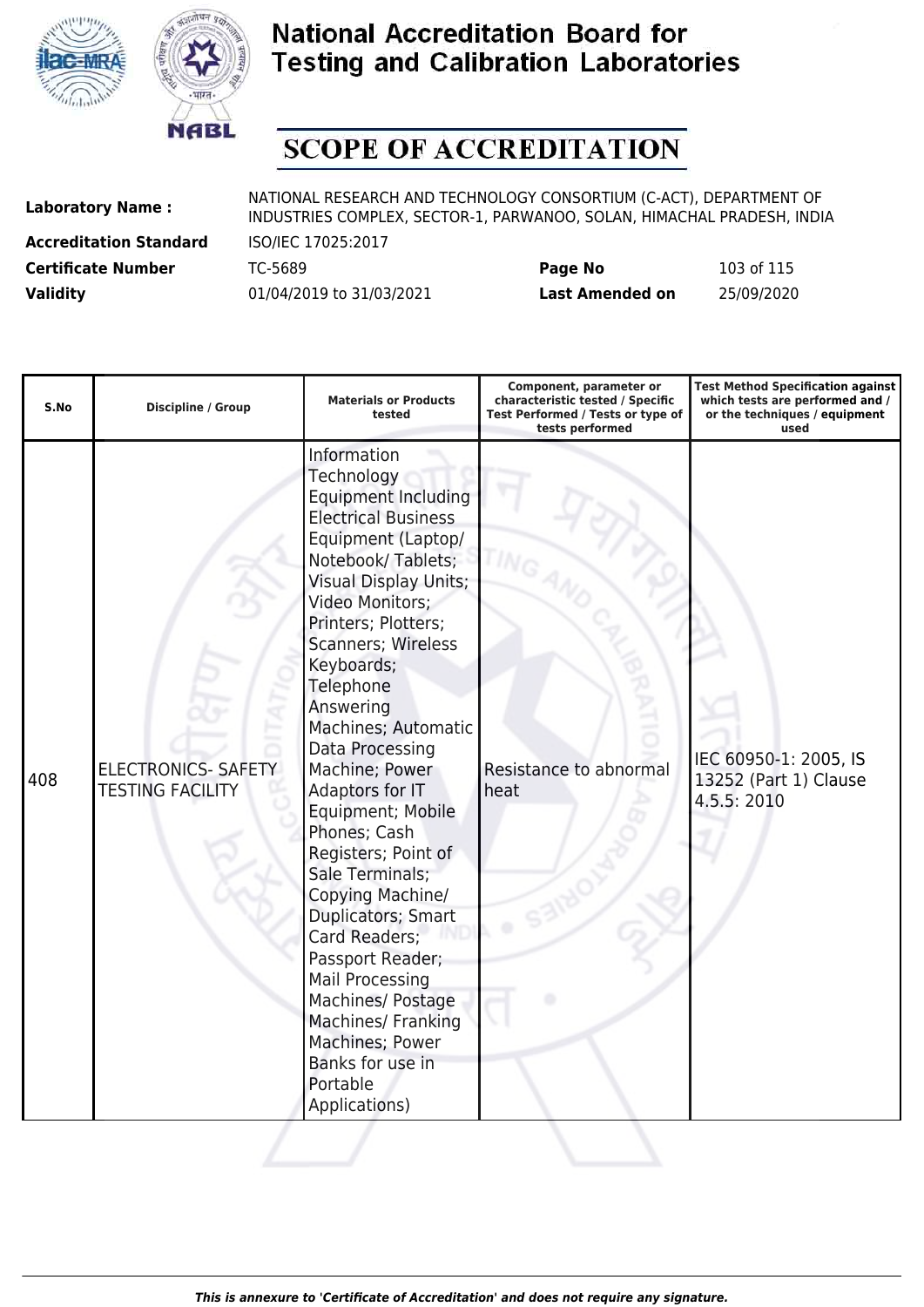



## **SCOPE OF ACCREDITATION**

**Accreditation Standard** ISO/IEC 17025:2017

| <b>Certificate Number</b> | TC-5689                  | Page No         | 104 of 115 |
|---------------------------|--------------------------|-----------------|------------|
| <b>Validity</b>           | 01/04/2019 to 31/03/2021 | Last Amended on | 25/09/2020 |

| S.No | <b>Discipline / Group</b>                             | <b>Materials or Products</b><br>tested                                                                                                                                                                                                                                                                                                                                                                                                                                                                                                                                                                                                                         | Component, parameter or<br>characteristic tested / Specific<br>Test Performed / Tests or type of<br>tests performed | <b>Test Method Specification against</b><br>which tests are performed and /<br>or the techniques / equipment<br>used |
|------|-------------------------------------------------------|----------------------------------------------------------------------------------------------------------------------------------------------------------------------------------------------------------------------------------------------------------------------------------------------------------------------------------------------------------------------------------------------------------------------------------------------------------------------------------------------------------------------------------------------------------------------------------------------------------------------------------------------------------------|---------------------------------------------------------------------------------------------------------------------|----------------------------------------------------------------------------------------------------------------------|
| 409  | <b>ELECTRONICS- SAFETY</b><br><b>TESTING FACILITY</b> | Information<br>Technology<br><b>Equipment Including</b><br><b>Electrical Business</b><br>Equipment (Laptop/<br>Notebook/Tablets;<br><b>Visual Display Units;</b><br>Video Monitors;<br>Printers; Plotters;<br>Scanners; Wireless<br>Keyboards;<br>Telephone<br>Answering<br>Machines; Automatic<br>Data Processing<br>Machine; Power<br>Adaptors for IT<br>Equipment; Mobile<br>Phones; Cash<br>Registers; Point of<br>Sale Terminals;<br>Copying Machine/<br>Duplicators; Smart<br>Card Readers;<br>Passport Reader;<br><b>Mail Processing</b><br>Machines/ Postage<br>Machines/ Franking<br>Machines; Power<br>Banks for use in<br>Portable<br>Applications) | <b>Resistance to Fire (Glow</b><br>wire Test)                                                                       | IEC 60950-1: 2005, IS<br>13252 (Part 1) Clause<br>4.7:2010                                                           |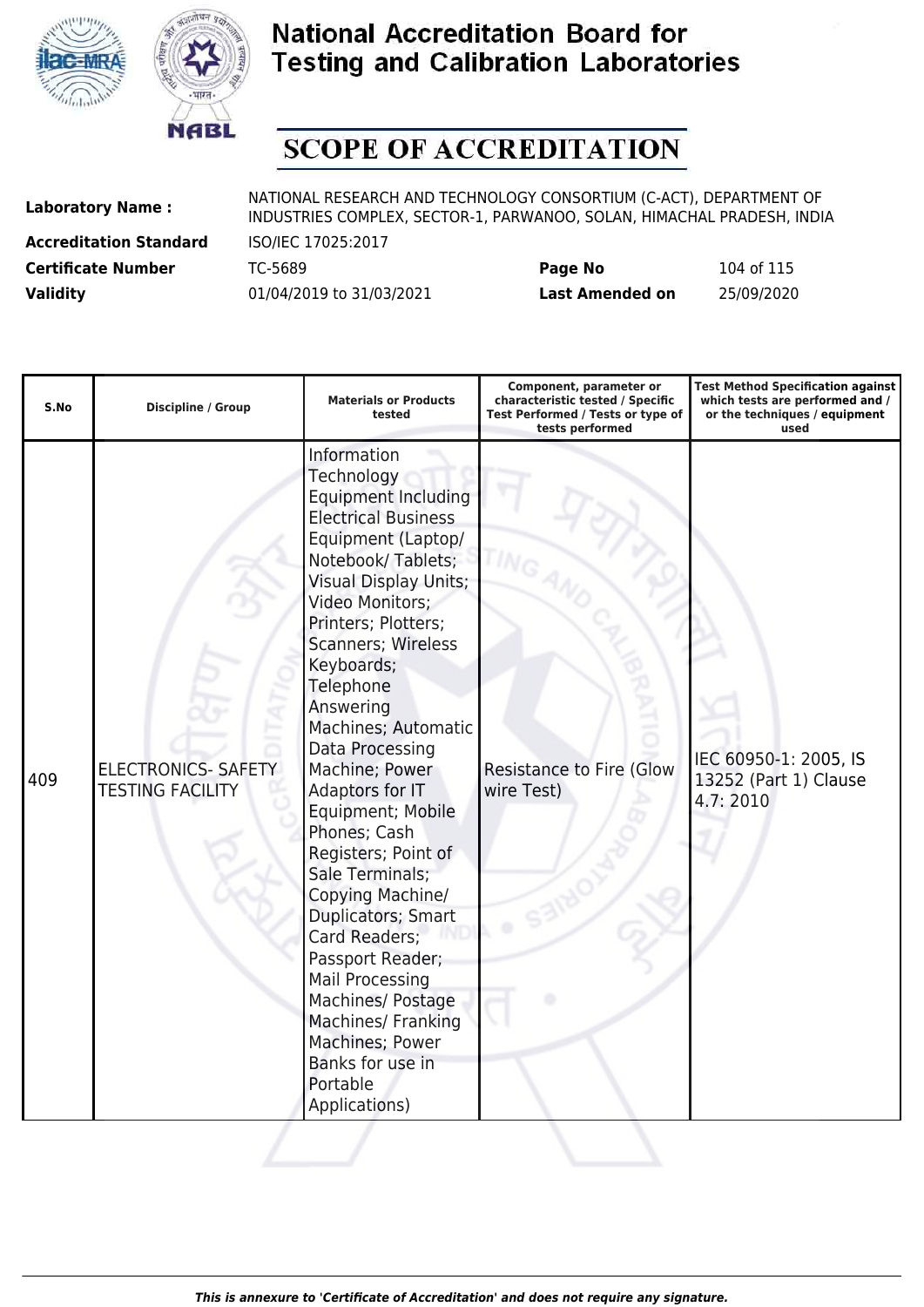



# **SCOPE OF ACCREDITATION**

**Accreditation Standard** ISO/IEC 17025:2017

| <b>Certificate Number</b> | TC-5689                  | Page No         | 105 of 115 |
|---------------------------|--------------------------|-----------------|------------|
| <b>Validity</b>           | 01/04/2019 to 31/03/2021 | Last Amended on | 25/09/2020 |

| S.No | <b>Discipline / Group</b>                             | <b>Materials or Products</b><br>tested                                                                                                                                                                                                                                                                                                                                                                                                                                                                                                                                                                                                                         | Component, parameter or<br>characteristic tested / Specific<br>Test Performed / Tests or type of<br>tests performed | <b>Test Method Specification against</b><br>which tests are performed and /<br>or the techniques / equipment<br>used |
|------|-------------------------------------------------------|----------------------------------------------------------------------------------------------------------------------------------------------------------------------------------------------------------------------------------------------------------------------------------------------------------------------------------------------------------------------------------------------------------------------------------------------------------------------------------------------------------------------------------------------------------------------------------------------------------------------------------------------------------------|---------------------------------------------------------------------------------------------------------------------|----------------------------------------------------------------------------------------------------------------------|
| 410  | <b>ELECTRONICS- SAFETY</b><br><b>TESTING FACILITY</b> | Information<br>Technology<br><b>Equipment Including</b><br><b>Electrical Business</b><br>Equipment (Laptop/<br>Notebook/Tablets;<br><b>Visual Display Units;</b><br>Video Monitors;<br>Printers; Plotters;<br><b>Scanners; Wireless</b><br>Keyboards;<br>Telephone<br>Answering<br>Machines; Automatic<br>Data Processing<br>Machine; Power<br>Adaptors for IT<br>Equipment; Mobile<br>Phones; Cash<br>Registers; Point of<br>Sale Terminals;<br>Copying Machine/<br>Duplicators; Smart<br>Card Readers;<br>Passport Reader;<br>Mail Processing<br>Machines/ Postage<br>Machines/ Franking<br>Machines; Power<br>Banks for use in<br>Portable<br>Applications) | Resistance to Fire<br>(Needle Flame Test)                                                                           | IEC 60950-1: 2005, IS<br>13252 (Part 1) Clause<br>4.7:2010                                                           |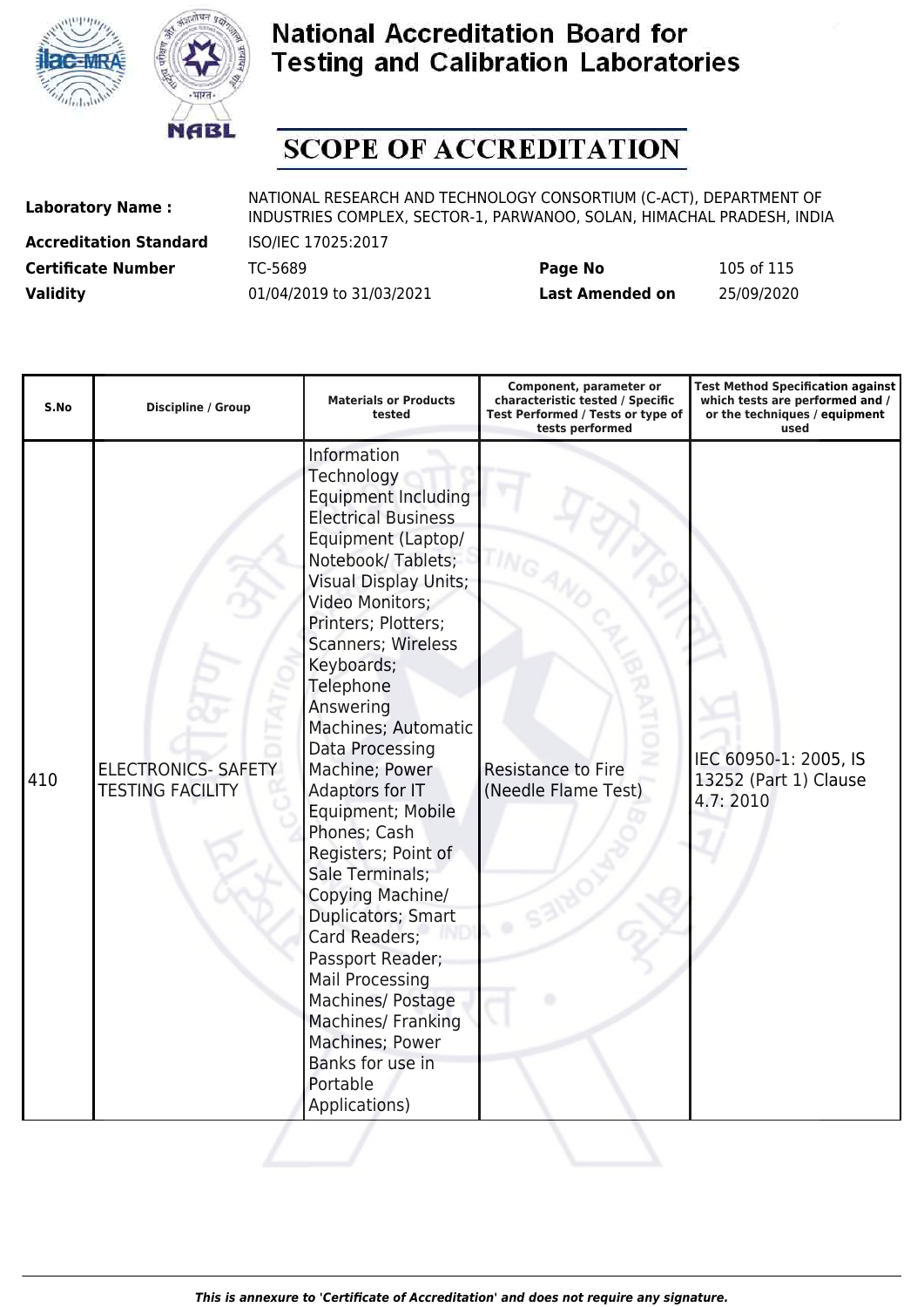



# **SCOPE OF ACCREDITATION**

**Accreditation Standard** ISO/IEC 17025:2017

| <b>Certificate Number</b> | TC-5689                  | Page No         | 106 of 115 |
|---------------------------|--------------------------|-----------------|------------|
| <b>Validity</b>           | 01/04/2019 to 31/03/2021 | Last Amended on | 25/09/2020 |

| S.No | <b>Discipline / Group</b>                             | <b>Materials or Products</b><br>tested                                                                                                                                                                                                                                                                                                                                                                                                                                                                                                                                                                                                                  | Component, parameter or<br>characteristic tested / Specific<br>Test Performed / Tests or type of<br>tests performed | <b>Test Method Specification against</b><br>which tests are performed and /<br>or the techniques / equipment<br>used |
|------|-------------------------------------------------------|---------------------------------------------------------------------------------------------------------------------------------------------------------------------------------------------------------------------------------------------------------------------------------------------------------------------------------------------------------------------------------------------------------------------------------------------------------------------------------------------------------------------------------------------------------------------------------------------------------------------------------------------------------|---------------------------------------------------------------------------------------------------------------------|----------------------------------------------------------------------------------------------------------------------|
| 411  | <b>ELECTRONICS- SAFETY</b><br><b>TESTING FACILITY</b> | Information<br>Technology<br><b>Equipment Including</b><br><b>Electrical Business</b><br>Equipment (Laptop/<br>Notebook/Tablets;<br><b>Visual Display Units;</b><br>Video Monitors;<br>Printers; Plotters;<br>Scanners; Wireless<br>Keyboards;<br>Telephone<br>Answering<br>Machines; Automatic<br>Data Processing<br>Machine; Power<br>Adaptors for IT<br>Equipment; Mobile<br>Phones; Cash<br>Registers; Point of<br>Sale Terminals;<br>Copying Machine/<br>Duplicators; Smart<br>Card Readers;<br>Passport Reader;<br>Mail Processing<br>Machines/ Postage<br>Machines/ Franking<br>Machines; Power<br>Banks for use in<br>Portable<br>Applications) | š<br><b>SELV Circuits</b>                                                                                           | IEC 60950-1: 2005, IS<br>13252 (Part 1) Clause<br>2.2:2010                                                           |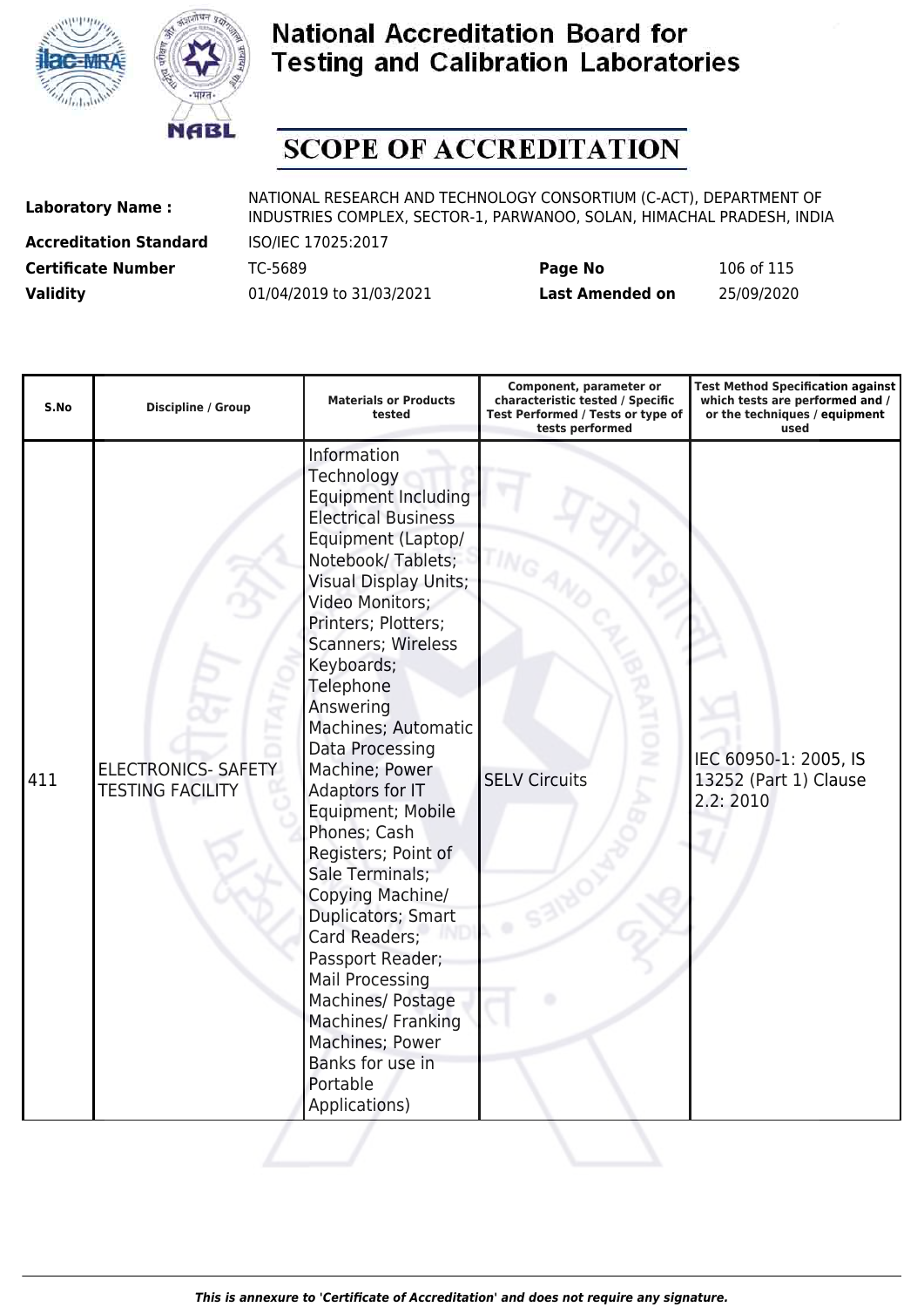



# **SCOPE OF ACCREDITATION**

**Accreditation Standard** ISO/IEC 17025:2017

| <b>Certificate Number</b> | TC-5689                  | Page No         | 107 of 115 |
|---------------------------|--------------------------|-----------------|------------|
| <b>Validity</b>           | 01/04/2019 to 31/03/2021 | Last Amended on | 25/09/2020 |

| S.No | <b>Discipline / Group</b>                             | <b>Materials or Products</b><br>tested                                                                                                                                                                                                                                                                                                                                                                                                                                                                                                                                                                                                                  | Component, parameter or<br>characteristic tested / Specific<br>Test Performed / Tests or type of<br>tests performed | <b>Test Method Specification against</b><br>which tests are performed and /<br>or the techniques / equipment<br>used |
|------|-------------------------------------------------------|---------------------------------------------------------------------------------------------------------------------------------------------------------------------------------------------------------------------------------------------------------------------------------------------------------------------------------------------------------------------------------------------------------------------------------------------------------------------------------------------------------------------------------------------------------------------------------------------------------------------------------------------------------|---------------------------------------------------------------------------------------------------------------------|----------------------------------------------------------------------------------------------------------------------|
| 412  | <b>ELECTRONICS- SAFETY</b><br><b>TESTING FACILITY</b> | Information<br>Technology<br><b>Equipment Including</b><br><b>Electrical Business</b><br>Equipment (Laptop/<br>Notebook/Tablets;<br><b>Visual Display Units;</b><br>Video Monitors;<br>Printers; Plotters;<br>Scanners; Wireless<br>Keyboards;<br>Telephone<br>Answering<br>Machines; Automatic<br>Data Processing<br>Machine; Power<br>Adaptors for IT<br>Equipment; Mobile<br>Phones; Cash<br>Registers; Point of<br>Sale Terminals;<br>Copying Machine/<br>Duplicators; Smart<br>Card Readers;<br>Passport Reader;<br>Mail Processing<br>Machines/ Postage<br>Machines/ Franking<br>Machines; Power<br>Banks for use in<br>Portable<br>Applications) | ż<br>Stability                                                                                                      | IEC 60950-1: 2005, IS<br>13252 (Part 1) Clause<br>4.1:2010                                                           |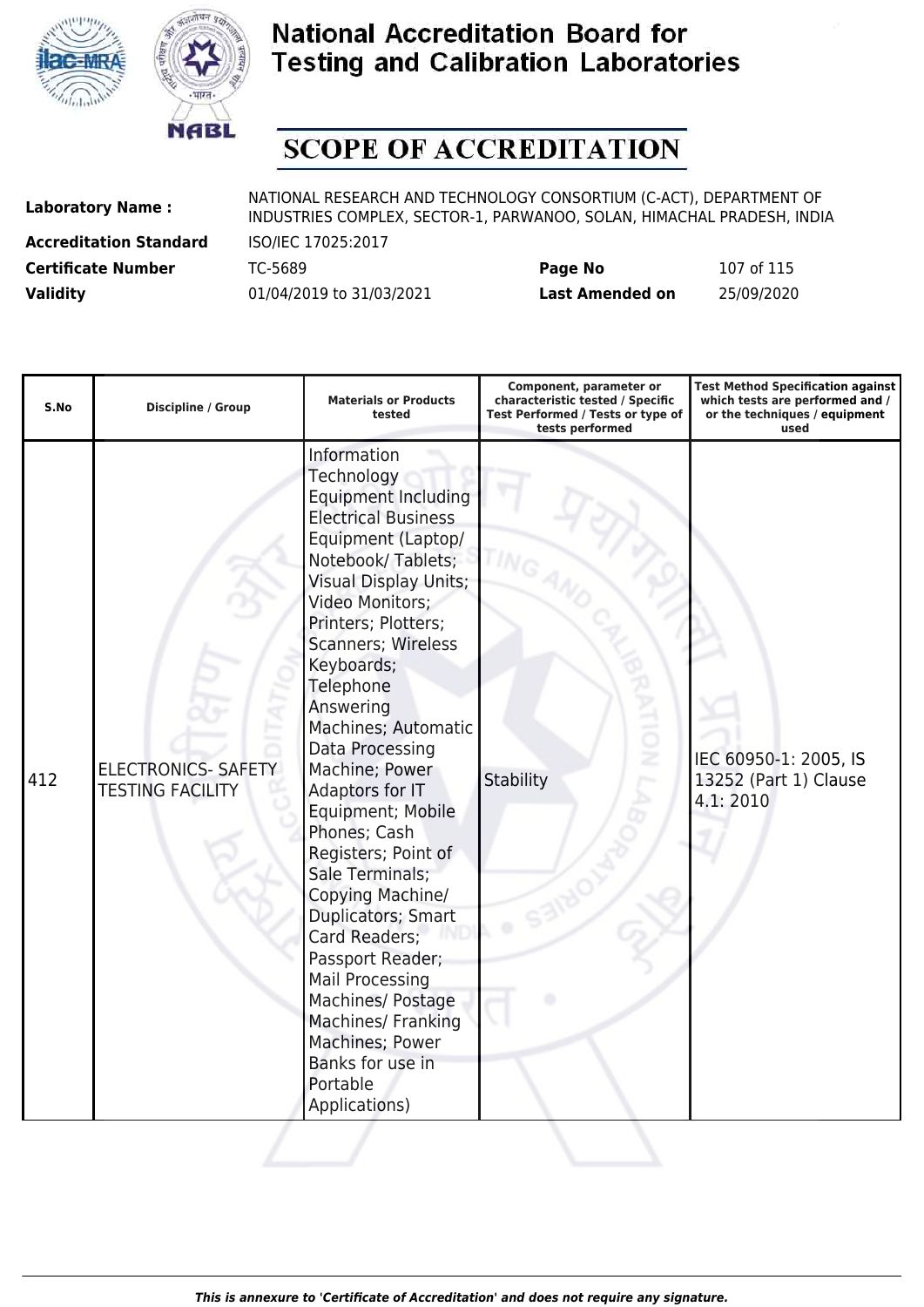



# **SCOPE OF ACCREDITATION**

**Accreditation Standard** ISO/IEC 17025:2017

| <b>Certificate Number</b> | TC-5689                  | Page No         | 108 of 115 |
|---------------------------|--------------------------|-----------------|------------|
| <b>Validity</b>           | 01/04/2019 to 31/03/2021 | Last Amended on | 25/09/2020 |

| S.No | <b>Discipline / Group</b>                             | <b>Materials or Products</b><br>tested                                                                                                                                                                                                                                                                                                                                                                                                                                                                                                                                                                                                                  | Component, parameter or<br>characteristic tested / Specific<br>Test Performed / Tests or type of<br>tests performed | <b>Test Method Specification against</b><br>which tests are performed and /<br>or the techniques / equipment<br>used |
|------|-------------------------------------------------------|---------------------------------------------------------------------------------------------------------------------------------------------------------------------------------------------------------------------------------------------------------------------------------------------------------------------------------------------------------------------------------------------------------------------------------------------------------------------------------------------------------------------------------------------------------------------------------------------------------------------------------------------------------|---------------------------------------------------------------------------------------------------------------------|----------------------------------------------------------------------------------------------------------------------|
| 413  | <b>ELECTRONICS- SAFETY</b><br><b>TESTING FACILITY</b> | Information<br>Technology<br><b>Equipment Including</b><br><b>Electrical Business</b><br>Equipment (Laptop/<br>Notebook/Tablets;<br><b>Visual Display Units;</b><br>Video Monitors;<br>Printers; Plotters;<br>Scanners; Wireless<br>Keyboards;<br>Telephone<br>Answering<br>Machines; Automatic<br>Data Processing<br>Machine; Power<br>Adaptors for IT<br>Equipment; Mobile<br>Phones; Cash<br>Registers; Point of<br>Sale Terminals;<br>Copying Machine/<br>Duplicators; Smart<br>Card Readers;<br>Passport Reader;<br>Mail Processing<br>Machines/ Postage<br>Machines/ Franking<br>Machines; Power<br>Banks for use in<br>Portable<br>Applications) | ž<br>Stability                                                                                                      | IEC 60950-1: 2005, IS<br>13252 (Part 1) Clause<br>4.1:2010                                                           |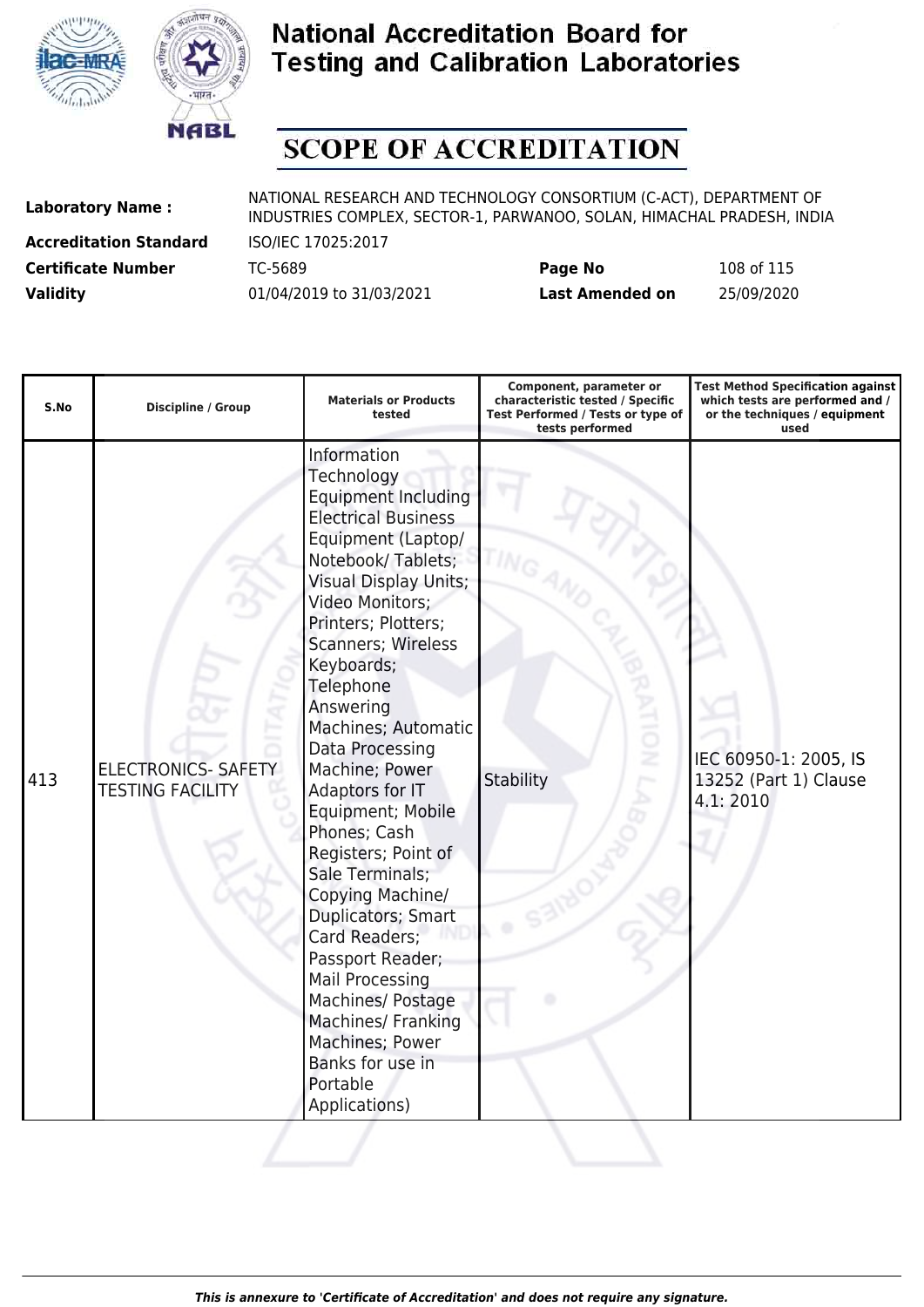



# **SCOPE OF ACCREDITATION**

**Accreditation Standard** ISO/IEC 17025:2017

| <b>Certificate Number</b> | TC-5689                  | Page No         | 109 of 115 |
|---------------------------|--------------------------|-----------------|------------|
| <b>Validity</b>           | 01/04/2019 to 31/03/2021 | Last Amended on | 25/09/2020 |

| S.No | <b>Discipline / Group</b>                             | <b>Materials or Products</b><br>tested                                                                                                                                                                                                                                                                                                                                                                                                                                                                                                                                                                                                                  | Component, parameter or<br>characteristic tested / Specific<br>Test Performed / Tests or type of<br>tests performed | <b>Test Method Specification against</b><br>which tests are performed and /<br>or the techniques / equipment<br>used |
|------|-------------------------------------------------------|---------------------------------------------------------------------------------------------------------------------------------------------------------------------------------------------------------------------------------------------------------------------------------------------------------------------------------------------------------------------------------------------------------------------------------------------------------------------------------------------------------------------------------------------------------------------------------------------------------------------------------------------------------|---------------------------------------------------------------------------------------------------------------------|----------------------------------------------------------------------------------------------------------------------|
| 414  | <b>ELECTRONICS- SAFETY</b><br><b>TESTING FACILITY</b> | Information<br>Technology<br><b>Equipment Including</b><br><b>Electrical Business</b><br>Equipment (Laptop/<br>Notebook/Tablets;<br><b>Visual Display Units;</b><br>Video Monitors;<br>Printers; Plotters;<br>Scanners; Wireless<br>Keyboards;<br>Telephone<br>Answering<br>Machines; Automatic<br>Data Processing<br>Machine; Power<br>Adaptors for IT<br>Equipment; Mobile<br>Phones; Cash<br>Registers; Point of<br>Sale Terminals;<br>Copying Machine/<br>Duplicators; Smart<br>Card Readers;<br>Passport Reader;<br>Mail Processing<br>Machines/ Postage<br>Machines/ Franking<br>Machines; Power<br>Banks for use in<br>Portable<br>Applications) | <b>Stability of Operation</b><br>Annexure K.6                                                                       | IEC 60950-1: 2005, IS<br>13252 (Part 1) Clause<br>5.3.8: 2010                                                        |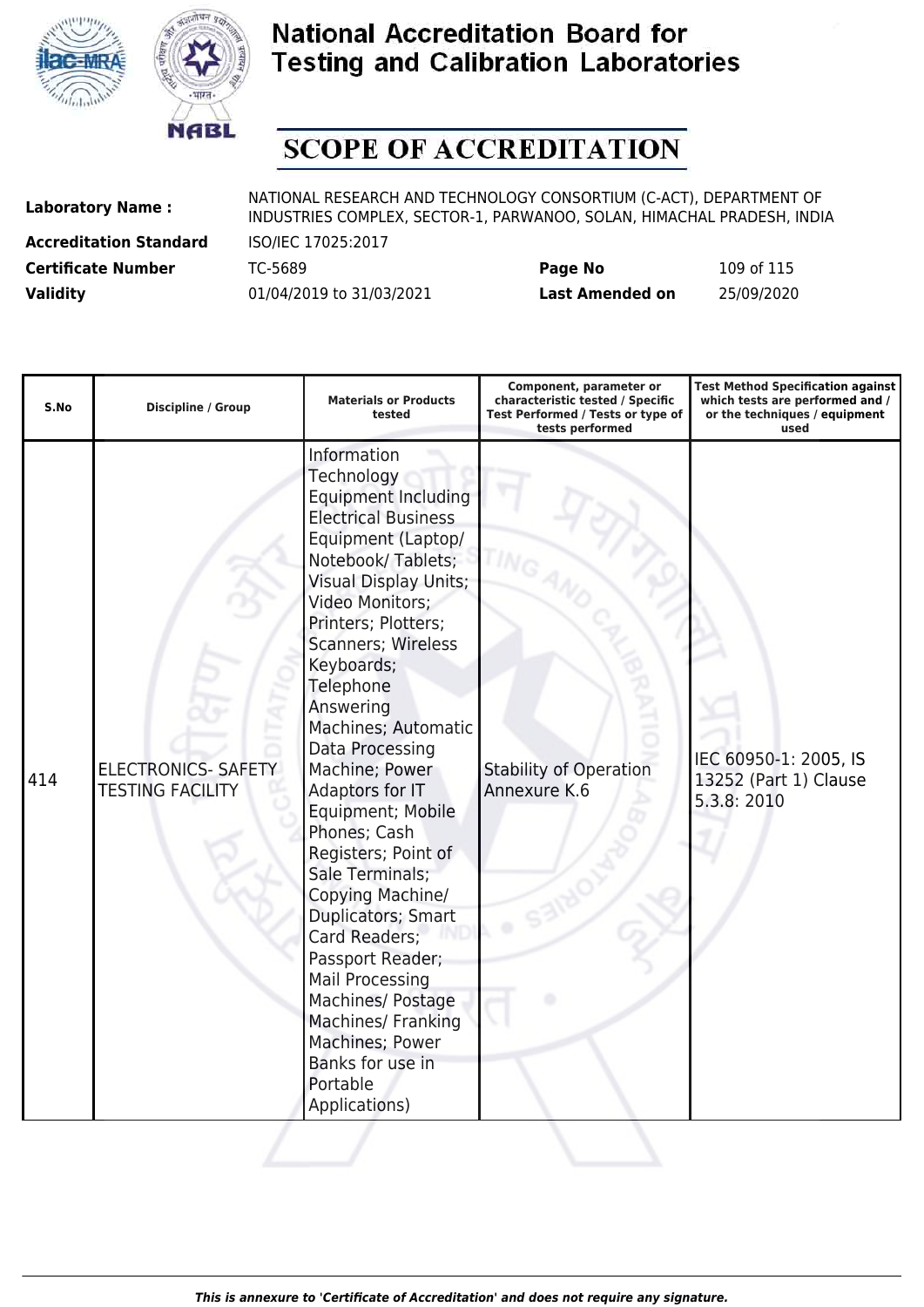



# **SCOPE OF ACCREDITATION**

**Accreditation Standard** ISO/IEC 17025:2017

| <b>Certificate Number</b> | TC-5689                  | Page No         | 110 of 115 |
|---------------------------|--------------------------|-----------------|------------|
| <b>Validity</b>           | 01/04/2019 to 31/03/2021 | Last Amended on | 25/09/2020 |

| S.No | <b>Discipline / Group</b>                             | <b>Materials or Products</b><br>tested                                                                                                                                                                                                                                                                                                                                                                                                                                                                                                                                                                                                                         | Component, parameter or<br>characteristic tested / Specific<br>Test Performed / Tests or type of<br>tests performed | <b>Test Method Specification against</b><br>which tests are performed and /<br>or the techniques / equipment<br>used |
|------|-------------------------------------------------------|----------------------------------------------------------------------------------------------------------------------------------------------------------------------------------------------------------------------------------------------------------------------------------------------------------------------------------------------------------------------------------------------------------------------------------------------------------------------------------------------------------------------------------------------------------------------------------------------------------------------------------------------------------------|---------------------------------------------------------------------------------------------------------------------|----------------------------------------------------------------------------------------------------------------------|
| 415  | <b>ELECTRONICS- SAFETY</b><br><b>TESTING FACILITY</b> | Information<br>Technology<br><b>Equipment Including</b><br><b>Electrical Business</b><br>Equipment (Laptop/<br>Notebook/Tablets;<br><b>Visual Display Units;</b><br>Video Monitors;<br>Printers; Plotters;<br>Scanners; Wireless<br>Keyboards;<br>Telephone<br>Answering<br>Machines; Automatic<br>Data Processing<br>Machine; Power<br>Adaptors for IT<br>Equipment; Mobile<br>Phones; Cash<br>Registers; Point of<br>Sale Terminals;<br>Copying Machine/<br>Duplicators; Smart<br>Card Readers;<br>Passport Reader;<br><b>Mail Processing</b><br>Machines/ Postage<br>Machines/ Franking<br>Machines; Power<br>Banks for use in<br>Portable<br>Applications) | Test for operating<br>voltages generated<br>externally                                                              | IEC 60950-1: 2005, IS<br>13252 (Part 1) Clause<br>2.3.5: 2010                                                        |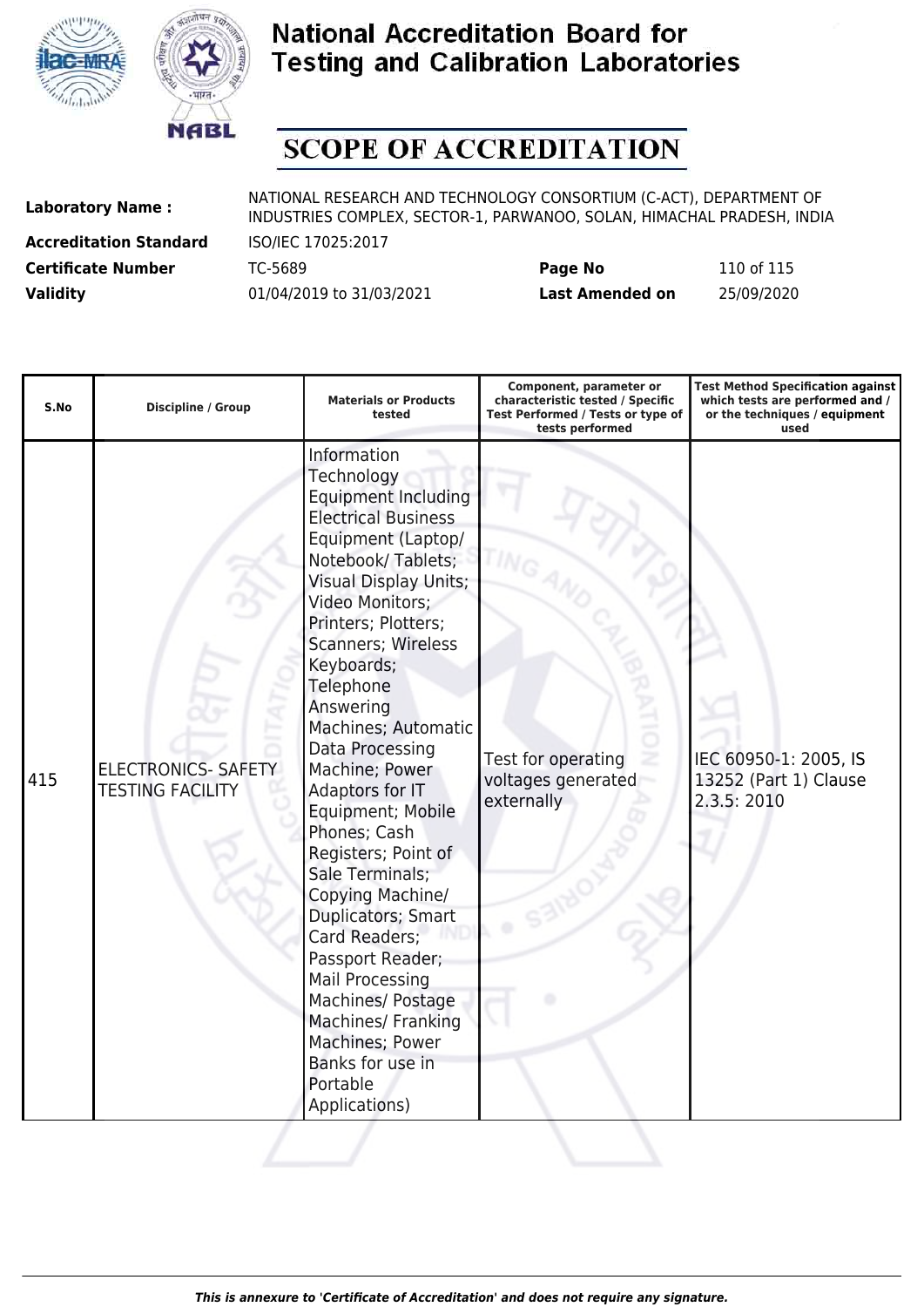



### **SCOPE OF ACCREDITATION**

**Accreditation Standard** ISO/IEC 17025:2017

| <b>Certificate Number</b> | TC-5689                  | Page No                | 111 of 115 |
|---------------------------|--------------------------|------------------------|------------|
| <b>Validity</b>           | 01/04/2019 to 31/03/2021 | <b>Last Amended on</b> | 25/09/2020 |

| S.No | <b>Discipline / Group</b>                             | <b>Materials or Products</b><br>tested                                                                                                                                                                                                                                                                                                                                                                                                                                                                                                                                                                                                                  | Component, parameter or<br>characteristic tested / Specific<br>Test Performed / Tests or type of<br>tests performed | <b>Test Method Specification against</b><br>which tests are performed and /<br>or the techniques / equipment<br>used |
|------|-------------------------------------------------------|---------------------------------------------------------------------------------------------------------------------------------------------------------------------------------------------------------------------------------------------------------------------------------------------------------------------------------------------------------------------------------------------------------------------------------------------------------------------------------------------------------------------------------------------------------------------------------------------------------------------------------------------------------|---------------------------------------------------------------------------------------------------------------------|----------------------------------------------------------------------------------------------------------------------|
| 416  | <b>ELECTRONICS- SAFETY</b><br><b>TESTING FACILITY</b> | Information<br>Technology<br><b>Equipment Including</b><br><b>Electrical Business</b><br>Equipment (Laptop/<br>Notebook/Tablets;<br><b>Visual Display Units;</b><br>Video Monitors;<br>Printers; Plotters;<br>Scanners; Wireless<br>Keyboards;<br>Telephone<br>Answering<br>Machines; Automatic<br>Data Processing<br>Machine; Power<br>Adaptors for IT<br>Equipment; Mobile<br>Phones; Cash<br>Registers; Point of<br>Sale Terminals;<br>Copying Machine/<br>Duplicators; Smart<br>Card Readers;<br>Passport Reader;<br>Mail Processing<br>Machines/ Postage<br>Machines/ Franking<br>Machines; Power<br>Banks for use in<br>Portable<br>Applications) | <b>Thermal Requirements</b>                                                                                         | IEC 60950-1: 2005, IS<br>13252 (Part 1) Clause<br>4.5:2010                                                           |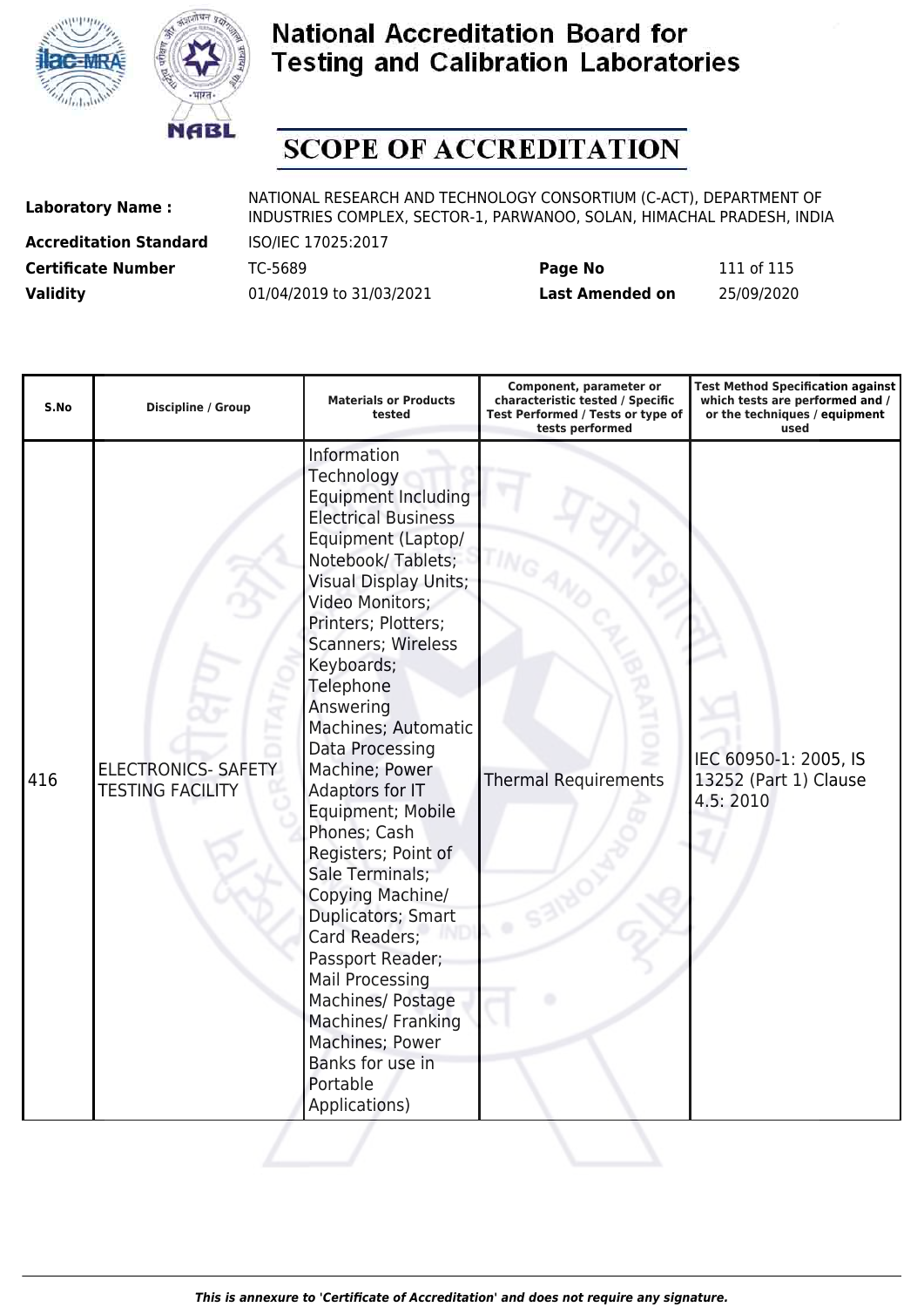



# **SCOPE OF ACCREDITATION**

**Accreditation Standard** ISO/IEC 17025:2017

| <b>Certificate Number</b> | TC-5689                  | Page No                | 112 of 115 |
|---------------------------|--------------------------|------------------------|------------|
| <b>Validity</b>           | 01/04/2019 to 31/03/2021 | <b>Last Amended on</b> | 25/09/2020 |

| S.No | <b>Discipline / Group</b>                             | <b>Materials or Products</b><br>tested                                                                                                                                                                                                                                                                                                                                                                                                                                                                                                                                                                                                           | Component, parameter or<br>characteristic tested / Specific<br>Test Performed / Tests or type of<br>tests performed | <b>Test Method Specification against</b><br>which tests are performed and /<br>or the techniques / equipment<br>used |
|------|-------------------------------------------------------|--------------------------------------------------------------------------------------------------------------------------------------------------------------------------------------------------------------------------------------------------------------------------------------------------------------------------------------------------------------------------------------------------------------------------------------------------------------------------------------------------------------------------------------------------------------------------------------------------------------------------------------------------|---------------------------------------------------------------------------------------------------------------------|----------------------------------------------------------------------------------------------------------------------|
| 417  | <b>ELECTRONICS- SAFETY</b><br><b>TESTING FACILITY</b> | Information<br>Technology<br>Equipment Including<br><b>Electrical Business</b><br>Equipment (Laptop/<br>Notebook/Tablets;<br>Visual Display Units;<br>Video Monitors;<br>Printers; Plotters;<br>Scanners; Wireless<br>Keyboards;<br>Telephone<br>Answering<br>Machines; Automatic<br>Data Processing<br>Machine; Power<br>Adaptors for IT<br>Equipment; Mobile<br>Phones; Cash<br>Registers; Point of<br>Sale Terminals;<br>Copying Machine/<br>Duplicators; Smart<br>Card Readers;<br>Passport Reader;<br><b>Mail Processing</b><br>Machines/ Postage<br>Machines/ Franking<br>Machines; Power<br>Banks for use in<br>Portable<br>Applications) | ĝ<br><b>TNV Circuits</b>                                                                                            | IEC 60950-1: 2005, IS<br>13252 (Part 1) Clause<br>2.3:2010                                                           |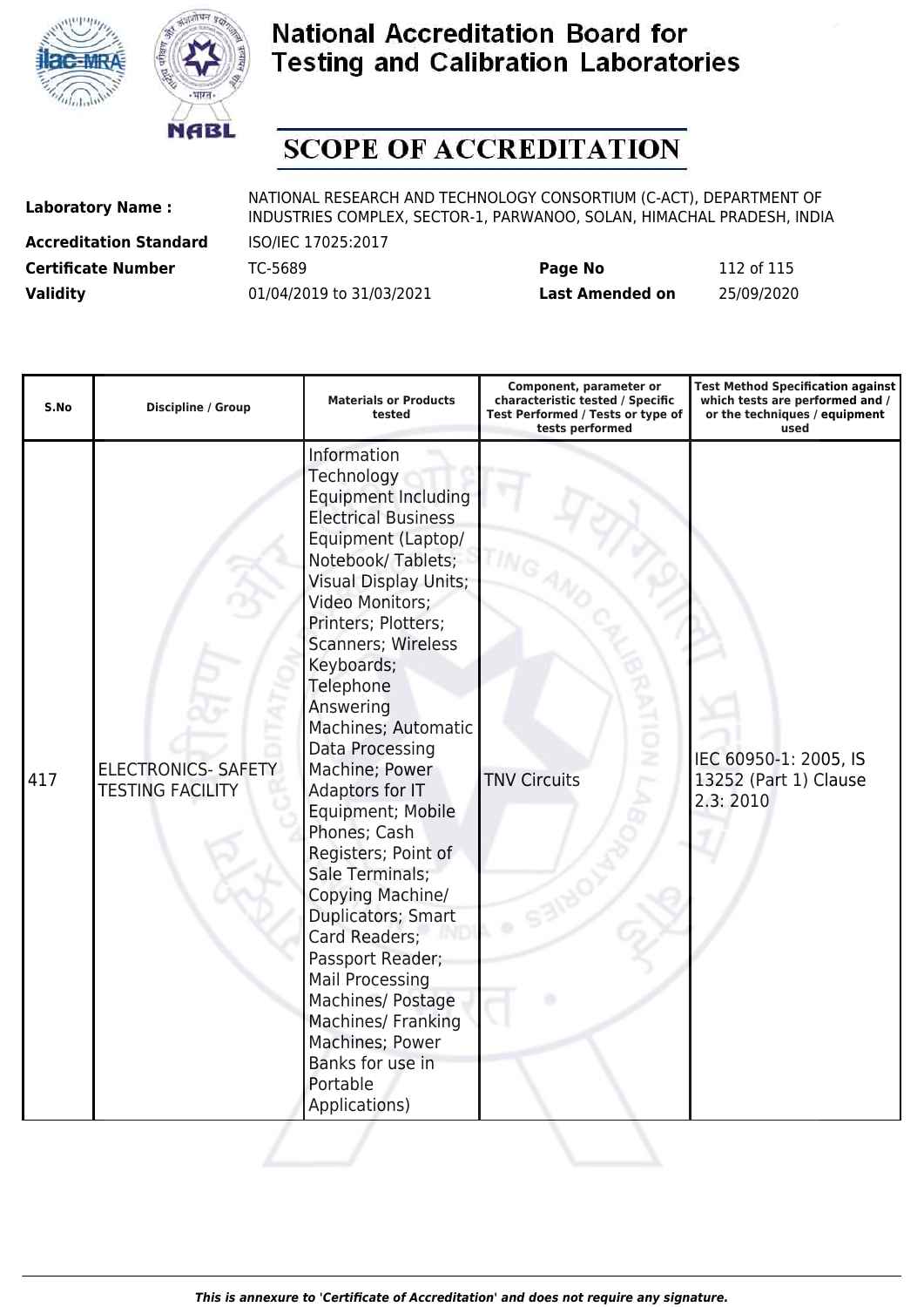



# **SCOPE OF ACCREDITATION**

**Accreditation Standard** ISO/IEC 17025:2017

| <b>Certificate Number</b> | TC-5689                  | Page No         | 113 of 115 |
|---------------------------|--------------------------|-----------------|------------|
| <b>Validity</b>           | 01/04/2019 to 31/03/2021 | Last Amended on | 25/09/2020 |

| S.No | <b>Discipline / Group</b>                             | <b>Materials or Products</b><br>tested                                                                                                                                                                                                                                                                                                                                                                                                                                                                                                                                                                                                                                | Component, parameter or<br>characteristic tested / Specific<br>Test Performed / Tests or type of<br>tests performed | <b>Test Method Specification against</b><br>which tests are performed and /<br>or the techniques / equipment<br>used |
|------|-------------------------------------------------------|-----------------------------------------------------------------------------------------------------------------------------------------------------------------------------------------------------------------------------------------------------------------------------------------------------------------------------------------------------------------------------------------------------------------------------------------------------------------------------------------------------------------------------------------------------------------------------------------------------------------------------------------------------------------------|---------------------------------------------------------------------------------------------------------------------|----------------------------------------------------------------------------------------------------------------------|
| 418  | <b>ELECTRONICS- SAFETY</b><br><b>TESTING FACILITY</b> | Information<br>Technology<br><b>Equipment Including</b><br><b>Electrical Business</b><br>Equipment (Laptop/<br>Notebook/Tablets;<br><b>Visual Display Units;</b><br>Video Monitors;<br>Printers; Plotters;<br><b>Scanners; Wireless</b><br>Keyboards;<br>Telephone<br>Answering<br>Machines; Automatic<br>Data Processing<br>Machine; Power<br>Adaptors for IT<br>Equipment; Mobile<br>Phones; Cash<br>Registers; Point of<br>Sale Terminals;<br>Copying Machine/<br>Duplicators; Smart<br>Card Readers;<br>Passport Reader;<br><b>Mail Processing</b><br>Machines/ Postage<br>Machines/ Franking<br>Machines; Power<br>Banks for use in<br>Portable<br>Applications) | <b>Touch Current and</b><br><b>Protective Conductor</b><br>Current                                                  | IEC 60950-1: 2005, IS<br>13252 (Part 1) Clause<br>5.1:2010                                                           |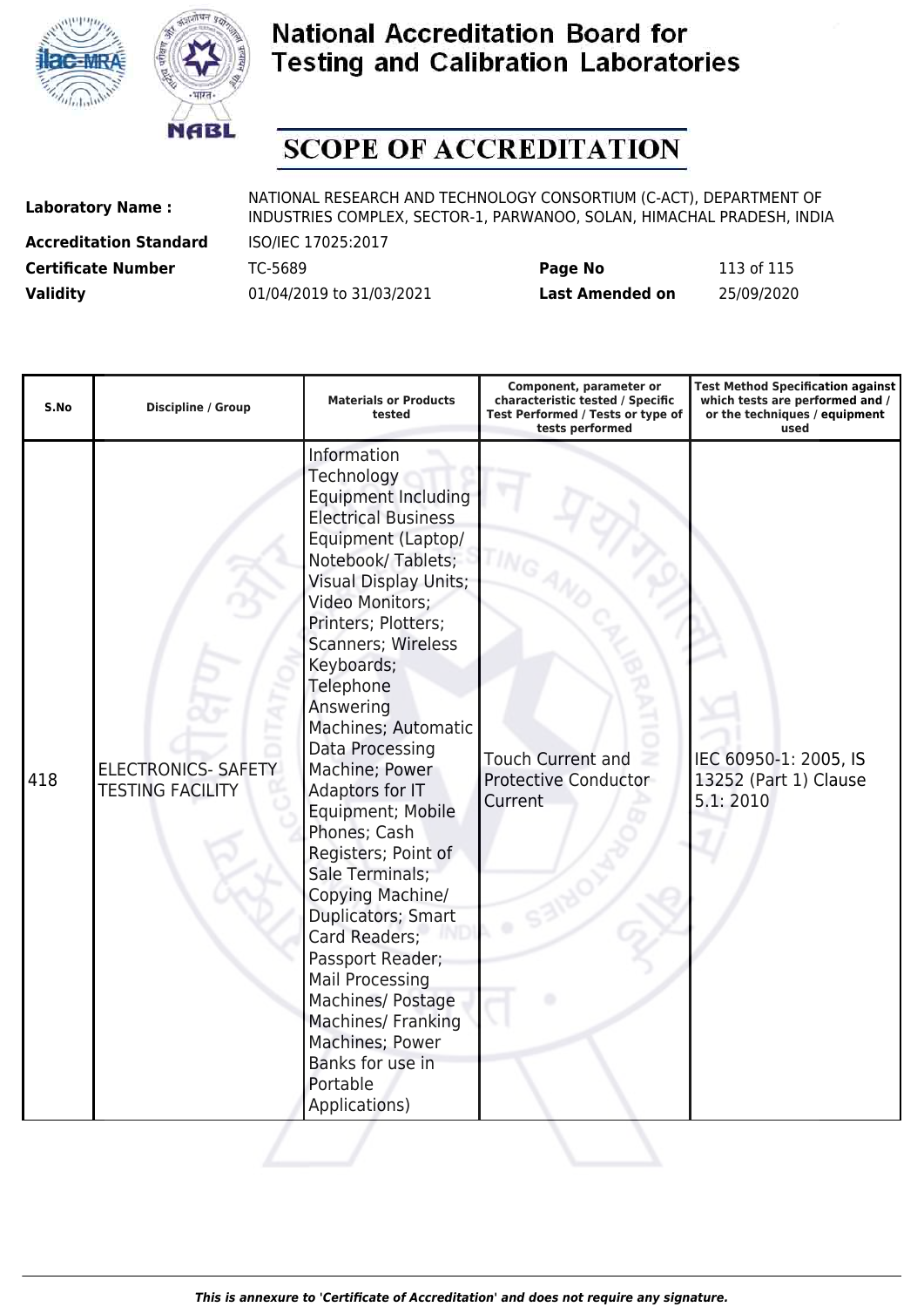



# **SCOPE OF ACCREDITATION**

**Accreditation Standard** ISO/IEC 17025:2017

| <b>Certificate Number</b> | TC-5689                  | Page No                | 114 of 115 |
|---------------------------|--------------------------|------------------------|------------|
| <b>Validity</b>           | 01/04/2019 to 31/03/2021 | <b>Last Amended on</b> | 25/09/2020 |

| S.No | <b>Discipline / Group</b>                             | <b>Materials or Products</b><br>tested                                                                                                                                                                                                                                                                                                                                                                                                                                                                                                                                                                                                                                | Component, parameter or<br>characteristic tested / Specific<br>Test Performed / Tests or type of<br>tests performed | <b>Test Method Specification against</b><br>which tests are performed and /<br>or the techniques / equipment<br>used |
|------|-------------------------------------------------------|-----------------------------------------------------------------------------------------------------------------------------------------------------------------------------------------------------------------------------------------------------------------------------------------------------------------------------------------------------------------------------------------------------------------------------------------------------------------------------------------------------------------------------------------------------------------------------------------------------------------------------------------------------------------------|---------------------------------------------------------------------------------------------------------------------|----------------------------------------------------------------------------------------------------------------------|
| 419  | <b>ELECTRONICS- SAFETY</b><br><b>TESTING FACILITY</b> | Information<br>Technology<br><b>Equipment Including</b><br><b>Electrical Business</b><br>Equipment (Laptop/<br>Notebook/Tablets;<br><b>Visual Display Units;</b><br>Video Monitors;<br>Printers; Plotters;<br><b>Scanners; Wireless</b><br>Keyboards;<br>Telephone<br>Answering<br>Machines; Automatic<br>Data Processing<br>Machine; Power<br>Adaptors for IT<br>Equipment; Mobile<br>Phones; Cash<br>Registers; Point of<br>Sale Terminals;<br>Copying Machine/<br>Duplicators; Smart<br>Card Readers;<br>Passport Reader;<br><b>Mail Processing</b><br>Machines/ Postage<br>Machines/ Franking<br>Machines; Power<br>Banks for use in<br>Portable<br>Applications) | Wiring, Connections and<br>Supply                                                                                   | IEC 60950-1: 2005, IS<br>13252 (Part 1) Clause<br>3.1:2010                                                           |